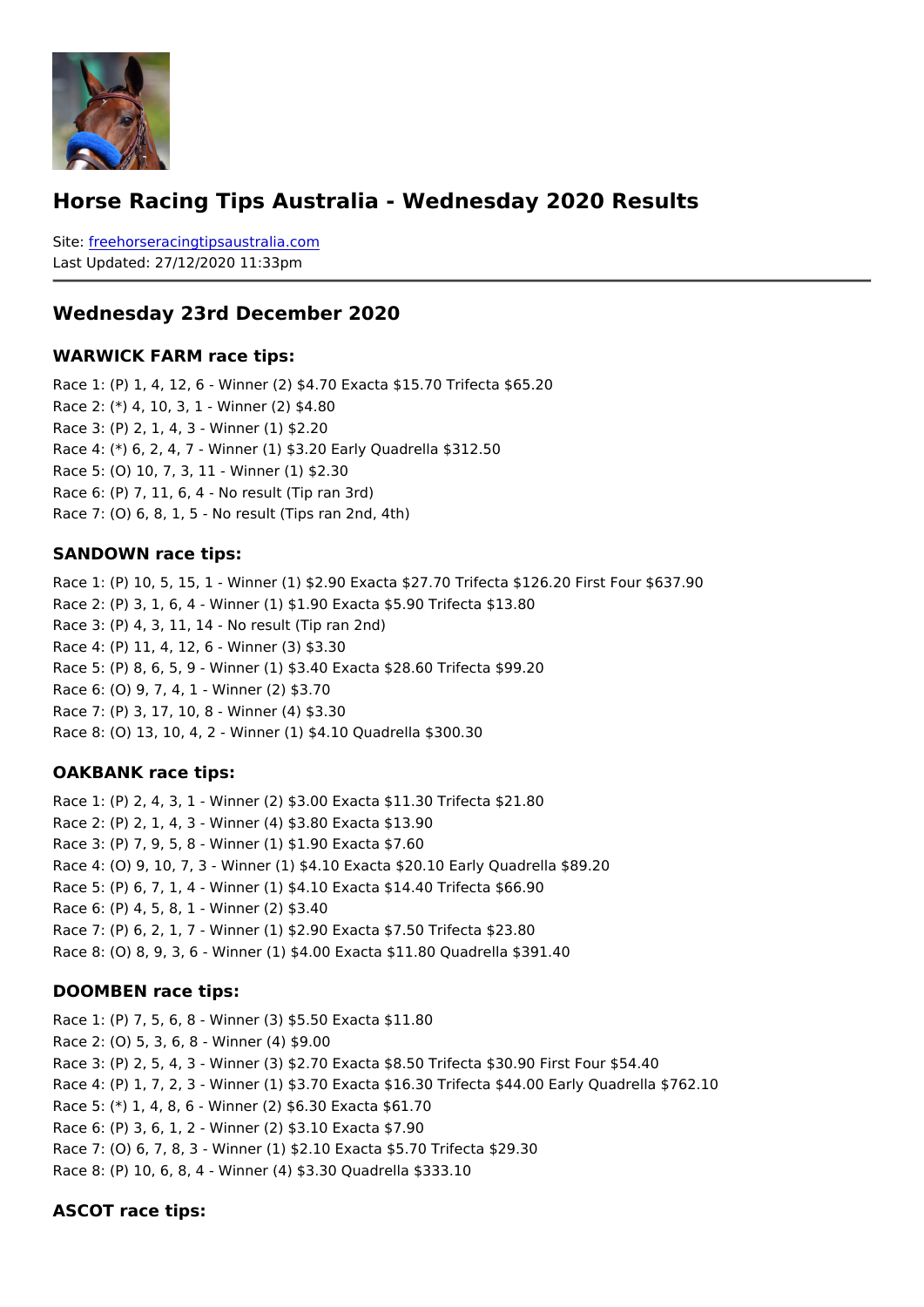Race 1: (P) 2, 5, 1, 3 - Winner (1) \$2.00 Race 2: (O) 3, 2, 1, 7 - Winner (4) \$1.60 Exacta \$13.70 Trifecta \$34.60 Race 3: (P) 5, 4, 2, 6 - No result (Tips ran 2nd, 4th) Race 4: (O) 7, 8, 10, 6 - Winner (2) \$4.00 Exacta \$45.40 Race 5: (O) 4, 1, 5, 3 - Winner (1) \$3.80 Exacta \$13.70 Trifecta \$76.00 First Four \$237.40 Race 6: (O) 8, 2, 6, 3 - Winner (2) \$3.60 Exacta \$28.50 Trifecta \$95.70 Race 7: (O) 9, 2, 6, 10 - No result (Tips ran 2nd, 3rd)

# **Wednesday 16th December 2020**

### **WYONG race tips:**

Race 1: (P) 1, 3, 4, 2 - Winner (1) \$2.70 Exacta \$21.80 Race 2: (P) 1, 3, 6, 2 - Winner (4) \$7.20 Exacta \$15.30 Trifecta \$29.40 Race 3: (P) 5, 4, 3, 2 - Winner (4) \$6.60 Exacta \$32.90 Trifecta \$91.70 Race 4: (P) 5, 6, 10, 1 - Winner (4) \$4.00 Early Quadrella \$1,316.00 Race 5: (O) 14, 11, 15, 13 - Winner (2) \$6.80 Exacta \$41.40 Trifecta \$152.80 Race 6: (O) 9, 8, 2, 4 - Winner (1) \$2.90 Quadrella \$855.80

# **CAULFIELD race tips:**

Race 1: (\*) 7, 3, 8, 6 - No result (Tips ran 3rd, 4th) Race 2: (P) 4, 8, 3, 7 - Winner (1) \$2.70 Exacta \$8.90 Trifecta \$31.80 Race 3: (\*) 5, 9, 1, 6 - Winner (2) \$3.30 Exacta \$6.90 Trifecta \$34.90 First Four \$84.50 Race 4: (P) 1, 8, 6, 7 - No result (Tips ran 2nd, 3rd, 4th) Race 5: (P) 9, 5, 4, 10 - Winner (1) \$2.30 Exacta \$9.50 Race 6: (P) 3, 6, 4, 10 - Winner (3) \$2.80 Exacta \$13.10 Trifecta \$51.10 Race 7: (O) 6, 3, 10, 7 - No result (Tip ran 2nd) Race 8: (P) 5, 2, 10, 12 - No result (Tips ran 3rd, 4th)

### **STRATHALBYN race tips:**

Race 1: (P) 2, 4, 5, 3 - Winner (2) \$3.80 Exacta \$21.70 Trifecta \$29.40 First Four \$57.20 Race 2: (P) 4, 3, 7, 1 - Winner (3) \$4.40 Exacta \$25.30 Trifecta \$111.70 Race 3: (P) 7, 5, 9, 6 - Winner (1) \$2.00 Race 4: (P) 1, 2, 5, 6 - Winner (1) \$2.30 Early Quadrella \$149.00 Race 5: (O) 8, 12, 11, 14 - Winner (3) \$1.60 Race 6: (O) 6, 8, 5, 4 - Winner (2) \$4.70 Race 7: (P) 5, 1, 4, 8 - Winner (2) \$4.20 Race 8: (O) 4, 1, 8, 3 - No result (Tip ran 4th)

### **EAGLE FARM race tips:**

Race 1: (P) 3, 1, 5, 2 - No result (Tips ran 2nd, 3rd, 4th) Race 2: (O) 15, 9, 7, 10 - Winner (2) \$3.70 Exacta \$14.30 Trifecta \$103.60 Race 3: (P) 3, 4, 8, 2 - Winner (1) \$1.80 Exacta \$10.10 Trifecta \$28.60 Race 4: (P) 9, 7, 2, 10 - Winner (1) \$1.90 Race 5: (O) 1, 5, 6, 9 - Winner (4) \$5.50 Exacta \$32.10 Trifecta \$127.40 Race 6: (O) 1, 5, 4, 10 - Winner (2) \$3.80 Race 7: (P) 5, 9, 4, 12 - Winner (1) \$1.70 Exacta \$2.30 Race 8: (O) 6, 3, 15, 9 - Winner (1) \$3.00 Exacta \$27.10 Quadrella \$210.20

### **ASCOT race tips:**

Race 1: (P) 3, 5, 7, 4 - Winner (2) \$2.30 Race 2: (P) 5, 1, 2, 4 - Winner (1) \$2.80 Exacta \$11.10 Trifecta \$30.30 First Four \$66.40 Race 3: (P) 6, 10, 7, 8 - Winner (2) \$2.50 Exacta \$11.90 Race 4: (P) 1, 5, 2, 8 - Winner (4) \$15.30 Exacta \$20.70 Trifecta \$152.30 Early Quadrella \$442.10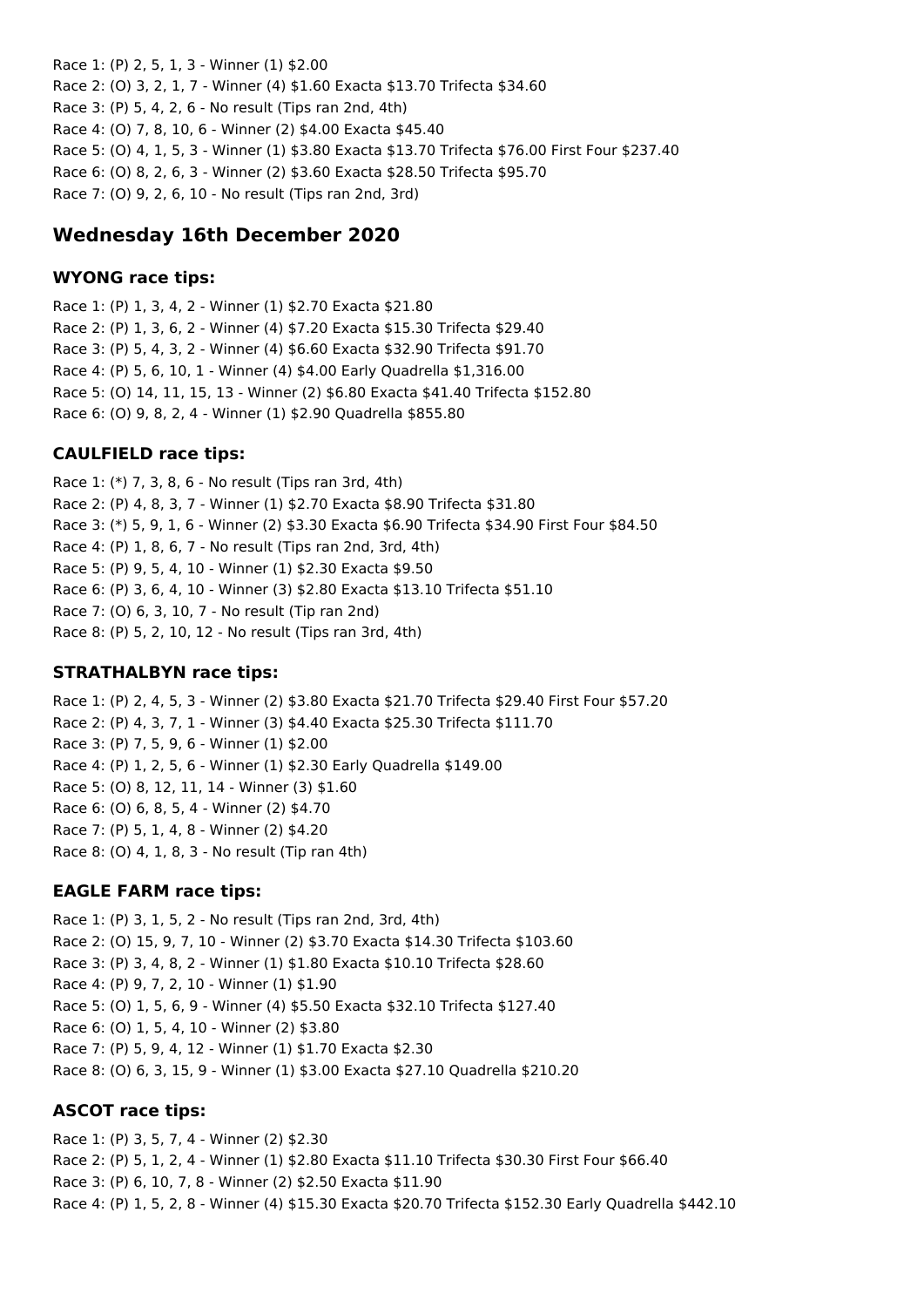Race 5: (O) 1, 6, 2, 9 - No result (Tip ran 2nd) Race 6: (P) 5, 7, 9, 3 - Winner (1) \$5.30 Race 7: (O) 3, 10, 7, 14 - Winner (2) \$6.70 Exacta \$19.00

### **BAIRNSDALE race tips:**

Race 1: (P) 5, 1, 6, 2 - Winner (3) \$3.50 Exacta \$11.40 Trifecta \$37.00 Race 2: (P) 5, 3, 6, 7 - No result (Tips ran 3rd, 4th) Race 3: (O) 10, 6, 5, 4 - Winner (3) \$6.80 Exacta \$63.80 Trifecta \$318.80 First Four \$1,184.20 Race 4: (P) 12, 8, 13, 2 - Winner (4) \$14.50 Exacta \$50.20 Race 5: (P) 8, 6, 5, 7 - Winner (4) \$8.80 Race 6: (P) 7, 5, 4, 2 - No result (Tips ran 2nd, 3rd) Race 7: (P) 6, 3, 2, 4 - Winner (2) \$3.20 Exacta \$17.50 Trifecta \$55.40 Race 8: (P) 10, 1, 4, 7 - No result (Tips ran 2nd, 3rd)

# **LAUNCESTON race tips:**

Race 1: (P) 1, 6, 2, 3 - Winner (3) \$4.00 Exacta \$7.90 Trifecta \$20.20 Race 2: (O) 13, 1, 6, 11 - Winner (1) \$2.70 Exacta \$13.80 Race 3: (O) 6, 14, 2, 8 - Winner (2) \$2.60 Exacta \$2.60 Race 4: (O) 1, 12, 8, 3 - Winner (2) \$5.60 Race 5: (P) 5, 12, 2, 8 - No result (Tips ran 3rd, 4th) Race 6: (P) 1, 6, 8, 3 - Winner (1) \$1.20 Race 7: (P) 1, 9, 7, 8 - Winner (3) \$12.40 Exacta \$64.50 Trifecta \$104.90 Race 8: (P) 4, 3, 2, 1 - Winner (1) \$3.40 Exacta \$12.90 Race 9: (P) 2, 4, 1, 5 - No result (Tips ran 2nd, 3rd, 4th) Race 10: (P) 1, 7, 10, 9 - Winner (2) \$4.20

# **Wednesday 9th December 2020**

### **WARWICK FARM race tips:**

Race 1: (P) 2, 6, 4, 8 - Winner (1) \$3.30 Exacta \$10.30 Race 2: (P) 1, 3, 4, 6 - Winner (2) \$4.20 Exacta \$21.70 Trifecta \$64.80 Race 3: (\*) 2, 1, 4, 3 - Winner (1) \$3.00 Exacta \$16.10 Trifecta \$61.60 First Four \$79.20 Race 4: (P) 5, 3, 7, 9 - Winner (2) \$3.30 Exacta \$14.60 Early Quadrella \$247.20 Race 5: (O) 6, 1, 5, 8 - No result (Tip ran 2nd) Race 6: (P) 15, 4, 16, 9 - Winner (1) \$4.50 Race 7: (O) 1, 7, 3, 9 - No result (Tip ran 4th)

# **SANDOWN race tips:**

Race 1: (P) 3, 4, 6, 10 - Winner (2) \$3.80 Race 2: (P) 3, 16, 4, 5 - Winner (4) \$4.00 Exacta \$14.00 Race 3: (P) 6, 3, 9, 10 - Winner (3) \$4.00 Race 4: (P) 5, 1, 2, 7 - Winner (4) \$10.50 Exacta \$22.30 Trifecta \$95.20 Early Quadrella \$757.00 Race 5: (O) 7, 5, 9, 1 - No result (Tip ran 3rd) Race 6: (P) 1, 7, 9, 2 - Winner (1) \$1.90 Exacta \$10.60 Trifecta \$35.00 First Four \$151.20 Race 7: (O) 13, 10, 4, 2 - Winner (2) \$6.40 Race 8: (P) 13, 4, 11, 2 - Winner (2) \$2.30 Exacta \$10.10 Trifecta \$55.70 First Four \$130.30

### **BALAKLAVA race tips:**

Race 1: (P) 2, 4, 1, 5 - Winner (2) \$2.00 Exacta \$3.20 Trifecta \$11.10 First Four \$19.40 Race 2: (P) 4, 3, 6, 1 - Winner (2) \$2.90 Exacta \$14.40 Race 3: (P) 6, 2, 1, 7 - Winner (1) \$3.20 Exacta \$10.30 Race 4: (P) 2, 8, 1, 4 - No result (Tips ran 3rd, 4th) Race 5: (P) 5, 4, 1, 6 - Winner (1) \$2.60 Exacta \$10.30 Trifecta \$36.80 First Four \$198.40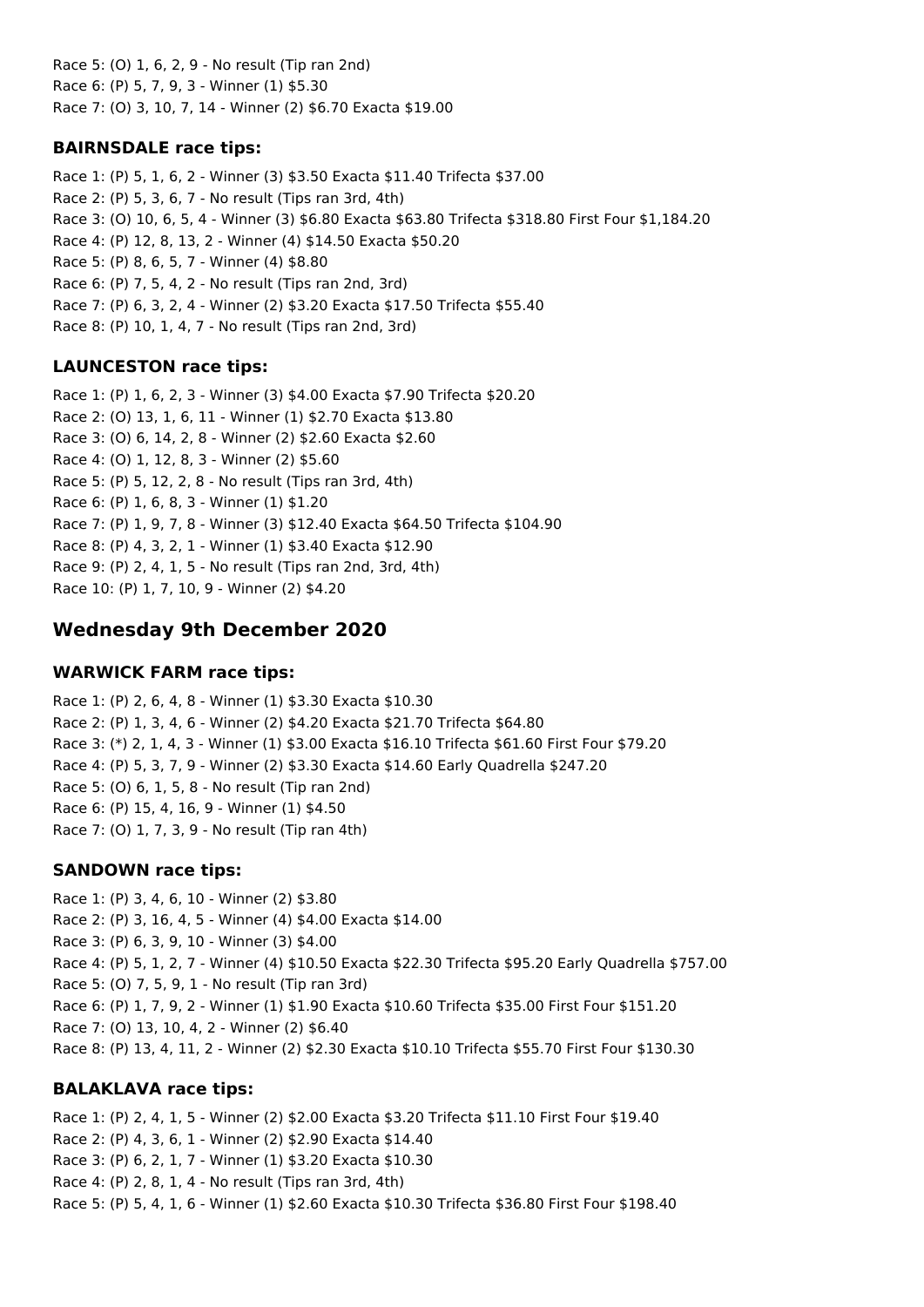Race 6: (P) 12, 11, 3, 7 - No result (Tips ran 2nd, 3rd, 4th) Race 7: (P) 6, 2, 1, 9 - Winner (4) \$2.20 Exacta \$6.50

#### **IPSWICH race tips:**

Race 1: (P) 1, 5, 3, 6 - Winner (3) \$4.70 Exacta \$21.90 Race 2: (\*) 1, 3, 2, 4 - Winner (3) \$3.70 Exacta \$9.30 Trifecta \$24.50 Race 3: (P) 5, 2, 1, 7 - Winner (1) \$2.40 Race 4: (P) 5, 8, 3, 1 - No result (Tips ran 2nd, 3rd) Race 5: (P) 4, 12, 5, 10 - Winner (2) \$5.40 Exacta \$26.10 Trifecta \$55.70 Race 6: (P) 4, 1, 7, 3 - Winner (1) \$3.60 Race 7: (P) 3, 5, 15, 6 - Winner (3) \$14.10 Exacta \$38.90 Trifecta \$121.00 Race 8: (\*) 3, 4, 8, 7 - No result (Tips ran 3rd, 4th)

### **ASCOT race tips:**

Race 1: (P) 1, 2, 3, 4 - Winner (2) \$4.40 Exacta \$16.70 Trifecta \$29.10 First Four \$107.50 Race 2: (O) 14, 8, 1, 13 - No result (Tips ran 2nd, 3rd, 4th) Race 3: (P) 5, 1, 4, 3 - Winner (2) \$2.40 Exacta \$6.90 Trifecta \$37.50 First Four \$89.20 Race 4: (P) 5, 2, 4, 7 - No result (Tips ran 2nd, 3rd) Race 5: (P) 9, 4, 5, 3 - Winner (2) \$7.00 Exacta \$27.20 Trifecta \$188.70 Race 6: (O) 4, 1, 10, 5 - Winner (1) \$3.60 Race 7: (O) 6, 7, 8, 4 - Winner (1) \$3.50 Exacta \$13.80

### **TERANG race tips:**

Race 1: (P) 6, 7, 10, 9 - Winner (4) \$6.00 Exacta \$15.40 Race 2: (O) 12, 2, 7, 14 - Winner (2) \$3.40 Exacta \$12.20 Race 3: (O) 2, 12, 1, 5 - Winner (1) \$1.50 Race 4: (O) 7, 13, 12, 9 - Winner (3) \$4.10 Exacta \$16.70 Trifecta \$70.60 Early Quadrella \$325.30 Race 5: (O) 6, 4, 1, 5 - No result (Tips ran 3rd, 4th) Race 6: (P) 9, 1, 4, 5 - Winner (2) \$1.70 Exacta \$4.50 Race 7: (O) 1, 2, 10, 12 - Winner (1) \$6.00 Race 8: (O) 13, 5, 7, 3 - No result (Tips ran 2nd, 3rd)

# **LAUNCESTON race tips:**

Race 1: (O) 7, 4, 1, 2 - Winner (3) \$18.50 Exacta \$80.70 Trifecta \$222.70 First Four \$706.70 Race 2: (P) 5, 8, 7, 1 - No result (Tips ran 2nd, 4th) Race 3: (P) 14, 10, 12, 13 - Winner (3) \$28.10 Race 4: (P) 4, 2, 1, 5 - No result (Tips ran 2nd, 3rd) Race 5: (O) 1, 2, 9, 7 - Winner (3) \$17.40 Exacta \$151.10 Trifecta \$480.50 Race 6: (P) 3, 6, 1, 4 - Winner (1) \$1.70 Race 7: (P) 3, 6, 1, 5 - Winner (1) \$2.60 Exacta \$4.90 Trifecta \$35.40 First Four \$74.70 Race 8: (P) 2, 1, 4, 3 - Winner (3) \$2.40 Quadrella \$409.80

# **Wednesday 2nd December 2020**

### **GOSFORD race tips:**

Race 1: (P) 8, 1, 5, 6 - Winner (3) \$4.90 Exacta \$16.50 Trifecta \$69.50 First Four \$95.20 Race 2: (\*) 3, 4, 9, 2 - Winner (1) \$1.50 Exacta \$4.80 Trifecta \$25.80 First Four \$79.60 Race 3: (\*) 1, 5, 2, 4 - Winner (2) \$4.60 Exacta \$28.90 Race 4: (P) 5, 1, 3, 2 - Winner (2) \$2.70 Exacta \$6.20 Early Quadrella \$166.70 Race 5: (P) 4, 3, 6, 11 - Winner (1) \$4.80 Race 6: (\*) 8, 3, 4, 10 - Winner (1) \$1.80 Exacta \$8.00 Quadrella \$214.20

### **SANDOWN race tips:**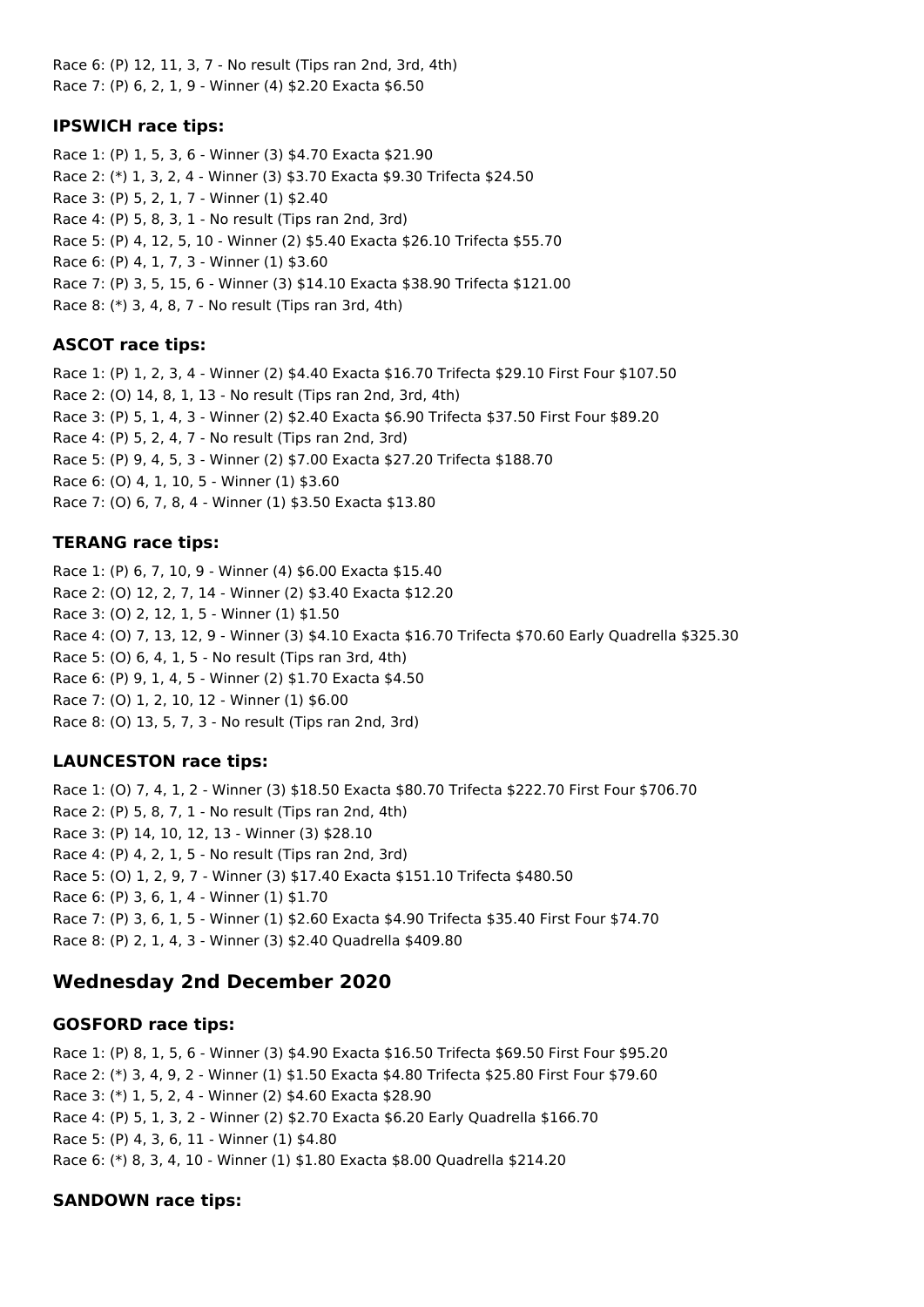Race 1: (P) 2, 3, 5, 6 - Winner (1) \$1.80 Exacta \$7.40 Race 2: (P) 5, 6, 11, 3 - Winner (2) \$4.80 Exacta \$17.80 Trifecta \$72.20 Race 3: (P) 7, 1, 6, 2 - Winner (1) \$1.60 Exacta \$3.70 Race 4: (P) 11, 6, 5, 9 - No result (Tips ran 3rd, 4th) Race 5: (P) 6, 1, 3, 4 - No result (Tips ran 2nd, 3rd, 4th) Race 6: (O) 5, 7, 2, 9 - Winner (4) \$4.40 Exacta \$25.70 Trifecta \$150.20 First Four \$428.20 Race 7: (P) 4, 12, 6, 13 - Winner (3) \$4.00 Exacta \$24.30 Race 8: (P) 5, 6, 2, 4 - No result (Tip ran 4th)

#### **GAWLER race tips:**

Race 1: (P) 1, 5, 4, 7 - Winner (1) \$3.20 Race 2: (P) 2, 5, 3, 4 - Winner (3) \$4.90 Exacta \$20.20 Trifecta \$38.80 Race 3: (P) 2, 1, 5, 7 - Winner (4) \$8.40 Exacta \$29.40 Trifecta \$137.10 First Four \$694.20 Race 4: (P) 10, 9, 1, 6 - Winner (1) \$12.70 Exacta \$63.10 Early Quadrella \$6,315.20 Race 5: (P) 4, 5, 9, 1 - No result (Tip ran 2nd) Race 6: (O) 9, 2, 6, 7 - Winner (1) \$5.50 Race 7: (P) 4, 6, 5, 2 - Winner (1) \$2.60 Race 8: (O) 1, 4, 6, 8 - No result

### **GOLD COAST race tips:**

Race 1: (P) 4, 3, 1, 5 - Winner (2) \$2.20 Exacta \$5.30 Race 2: (P) 10, 6, 11, 5 - Winner (2) \$3.30 Exacta \$12.30 Race 3: (P) 7, 8, 5, 2 - Winner (1) \$3.60 Exacta \$20.20 Trifecta \$94.50 Race 4: (P) 1, 11, 10, 5 - Winner (4) \$4.80 Exacta \$18.80 Early Quadrella \$368.80 Race 5: (O) 10, 3, 7, 4 - Winner (4) \$4.50 Exacta \$24.10 Trifecta \$97.70 Race 6: (P) 6, 10, 2, 4 - Winner (4) \$4.00 Exacta \$20.20 Trifecta \$50.30 Race 7: (\*) 5, 8, 7, 3 - Winner (2) \$3.00 Exacta \$6.60 Trifecta \$74.20 Race 8: (P) 5, 7, 6, 2 - Winner (3) \$8.50 Exacta \$32.00 Trifecta \$103.10 First Four \$160.20 Quadrella \$840.60

### **BUNBURY race tips:**

Race 1: (P) 5, 4, 3, 2 - Winner (3) \$5.80 Exacta \$32.60 Trifecta \$50.00 First Four \$68.90 Race 2: (P) 9, 4, 2, 3 - Winner (1) \$1.10 Exacta \$3.20 Trifecta \$11.00 Race 3: (O) 3, 7, 4, 11 - Winner (2) \$3.40 Exacta \$15.30 Trifecta \$31.10 First Four \$313.70 Race 4: (O) 6, 8, 5, 2 - Winner (2) \$2.60 Exacta \$14.50 Early Quadrella \$91.60 Race 5: (O) 10, 1, 5, 3 - Winner (1) \$3.90 Exacta \$6.30 Race 6: (O) 1, 2, 7, 8 - Winner (2) \$4.60 Race 7: (P) 11, 7, 8, 6 - Winner (3) \$4.80 Exacta \$25.70 Race 8: (O) 2, 1, 12, 11 - Winner (1) \$2.30 Quadrella \$427.20

#### **ECHUCA race tips:**

Race 1: (P) 1, 5, 3, 4 - Winner (3) \$3.70 Exacta \$11.30 Trifecta \$16.70 Race 2: (P) 5, 6, 10, 2 - Winner (3) \$5.50 Exacta \$21.10 Race 3: (O) 5, 3, 7, 8 - No result (Tip ran 2nd) Race 4: (O) 6, 5, 7, 9 - Winner (3) \$3.70 Race 5: (P) 4, 3, 1, 5 - No result (Tips ran 2nd, 4th) Race 6: (P) 4, 3, 1, 5 - No result (Tips ran 2nd, 3rd, 4th) Race 7: (P) 6, 3, 1, 2 - Winner (4) \$4.30 Exacta \$18.50 Race 8: (O) 3, 1, 6, 4 - No result (Tips ran 2nd, 4th)

### **LAUNCESTON race tips:**

Race 1: (P) 11, 5, 10, 2 - Winner (2) \$3.60 Exacta \$32.80 Race 2: (O) 1, 10, 4, 8 - No result (Tip ran 2nd) Race 3: (P) 2, 1, 3, 4 - Winner (3) \$5.40 Exacta \$21.50 Trifecta \$84.60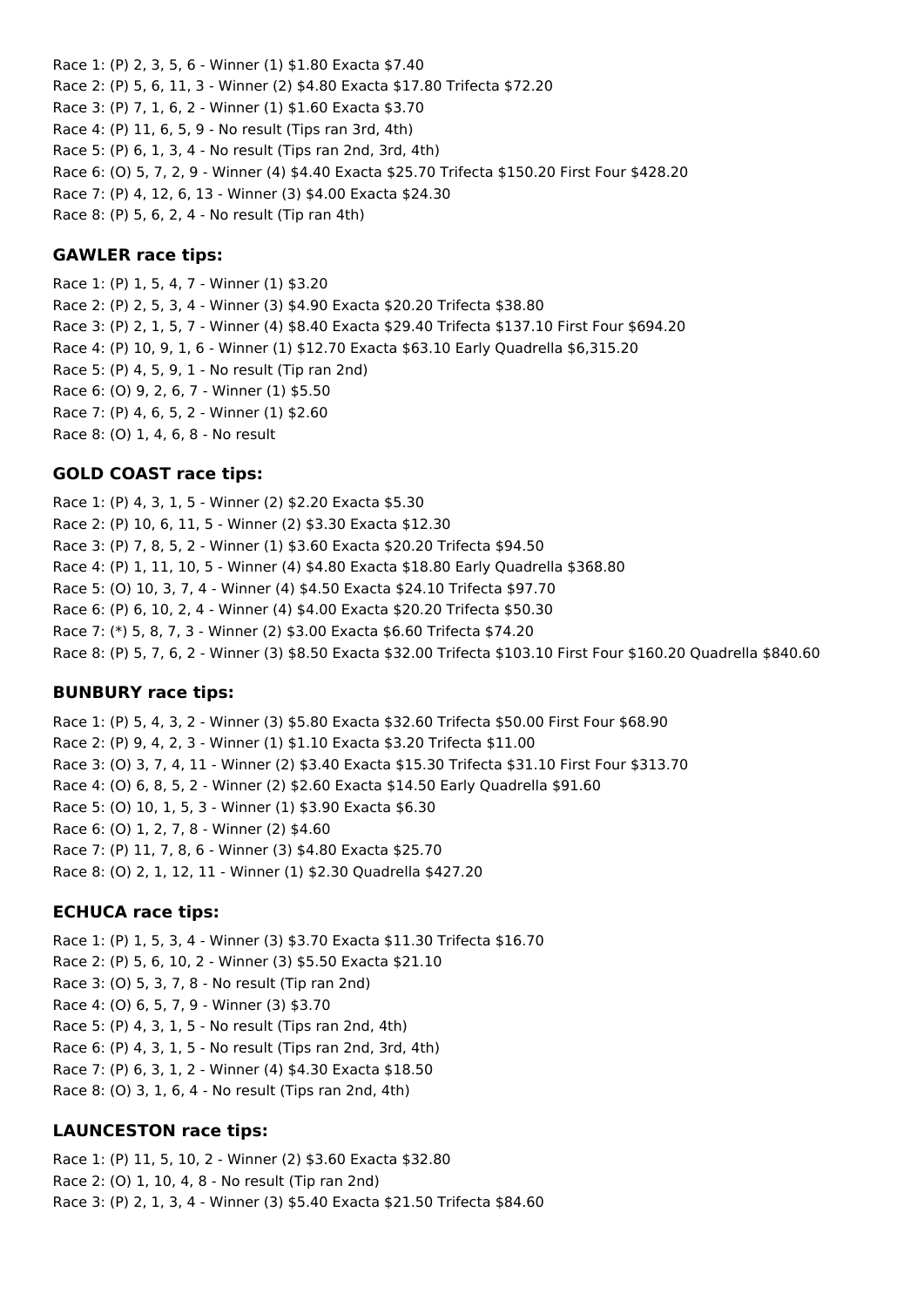Race 4: (P) 4, 1, 6, 2 - No result (Tips ran 2nd, 3rd, 4th) Race 5: (P) 1, 8, 7, 11 - No result (Tip ran 3rd) Race 6: (O) 4, 7, 2, 6 - Winner (4) \$10.80 Exacta \$86.70 Trifecta \$245.80 Race 7: (P) 1, 2, 6, 4 - Winner (2) \$2.30 Race 8: (P) 1, 5, 3, 4 - Winner (1) \$1.60

# **Wednesday 25th November 2020**

#### **WARWICK FARM race tips:**

Race 1: (P) 1, 5, 7, 3 - Winner (2) \$2.80 Exacta \$11.20 Trifecta \$20.80 First Four \$48.80 Race 2: (P) 2, 5, 1, 4 - No result (Tips ran 2nd, 3rd, 4th) Race 3: (P) 1, 2, 4, 3 - Winner (1) \$1.70 Exacta \$4.20 Race 4: (P) 8, 5, 9, 11 - Winner (2) \$4.50 Exacta \$48.70 Race 5: (P) 9, 2, 5, 3 - Winner (2) \$5.00 Race 6: (O) 4, 1, 6, 8 - No result (Tip ran 3rd) Race 7: (O) 12, 3, 13, 7 - No result

#### **SANDOWN race tips:**

Race 1: (O) 10, 3, 11, 8 - Winner (3) \$6.60 Race 2: (P) 2, 7, 3, 10 - Winner (1) \$1.80 Exacta \$6.90 Trifecta \$24.00 Race 3: (O) 12, 3, 4, 2 - No result (Tips ran 2nd, 3rd) Race 4: (P) 7, 5, 2, 10 - Winner (1) \$3.10 Exacta \$10.80 Race 5: (O) 15, 8, 3, 17 - Winner (2) \$13.00 Race 6: (O) 15, 7, 9, 3 - No result (Tip ran 3rd) Race 7: (O) 6, 18, 7, 14 - No result (Tip ran 2nd) Race 8: (\*) 16, 8, 2, 10 - Winner (1) \$2.60

#### **MORPHETTVILLE race tips:**

Race 1: (P) 4, 5, 7, 6 - Winner (1) \$1.70 Exacta \$2.90 Trifecta \$2.90 First Four \$2.60 Race 2: (P) 3, 7, 8, 4 - Winner (1) \$1.70 Exacta \$6.50 Trifecta \$15.60 First Four \$68.70 Race 3: (P) 11, 7, 2, 9 - Winner (1) \$2.60 Race 4: (P) 6, 1, 3, 8 - Winner (2) \$4.20 Race 5: (P) 2, 3, 13, 8 - Winner (3) \$8.90 Early Quadrella \$344.40 Race 6: (\*) 2, 7, 6, 3 - Winner (4) \$6.90 Exacta \$29.90 Trifecta \$50.90 First Four \$98.10 Race 7: (O) 2, 3, 10, 11 - Winner (1) \$2.30 Race 8: (P) 8, 9, 3, 6 - Winner (4) \$5.00 Exacta \$31.40 Race 9: (P) 6, 1, 8, 7 - Winner (4) \$11.40 Quadrella \$2,613.00

#### **IPSWICH race tips:**

Race 1: (P) 6, 5, 1, 2 - Winner (2) \$2.00 Exacta \$4.20 Trifecta \$6.10 First Four \$9.60 Race 2: (P) 2, 1, 5, 4 - Winner (4) \$6.00 Race 3: (P) 11, 1, 6, 3 - Winner (1) \$3.60 Race 4: (\*) 8, 10, 9, 7 - Winner (1) \$1.60 Exacta \$10.70 Early Quadrella \$80.70 Race 5: (\*) 2, 6, 3, 9 - Winner (1) \$1.20 Exacta \$3.80 Trifecta \$15.50 Race 6: (P) 3, 1, 4, 2 - Winner (1) \$1.50 Exacta \$4.40 Trifecta \$14.70 Race 7: (O) 5, 2, 10, 7 - No result (Tips ran 2nd, 3rd, 4th) Race 8: (P) 8, 7, 11, 4 - No result (Tips ran 2nd, 3rd)

#### **BUNBURY race tips:**

Race 1: (P) 1, 8, 6, 5 - No result (Tips ran 2nd, 3rd, 4th) Race 2: (P) 4, 8, 5, 7 - No result (Tips ran 3rd, 4th) Race 3: (P) 7, 9, 3, 2 - No result (Tips ran 3rd, 4th) Race 4: (P) 3, 6, 4, 8 - Winner (2) \$5.80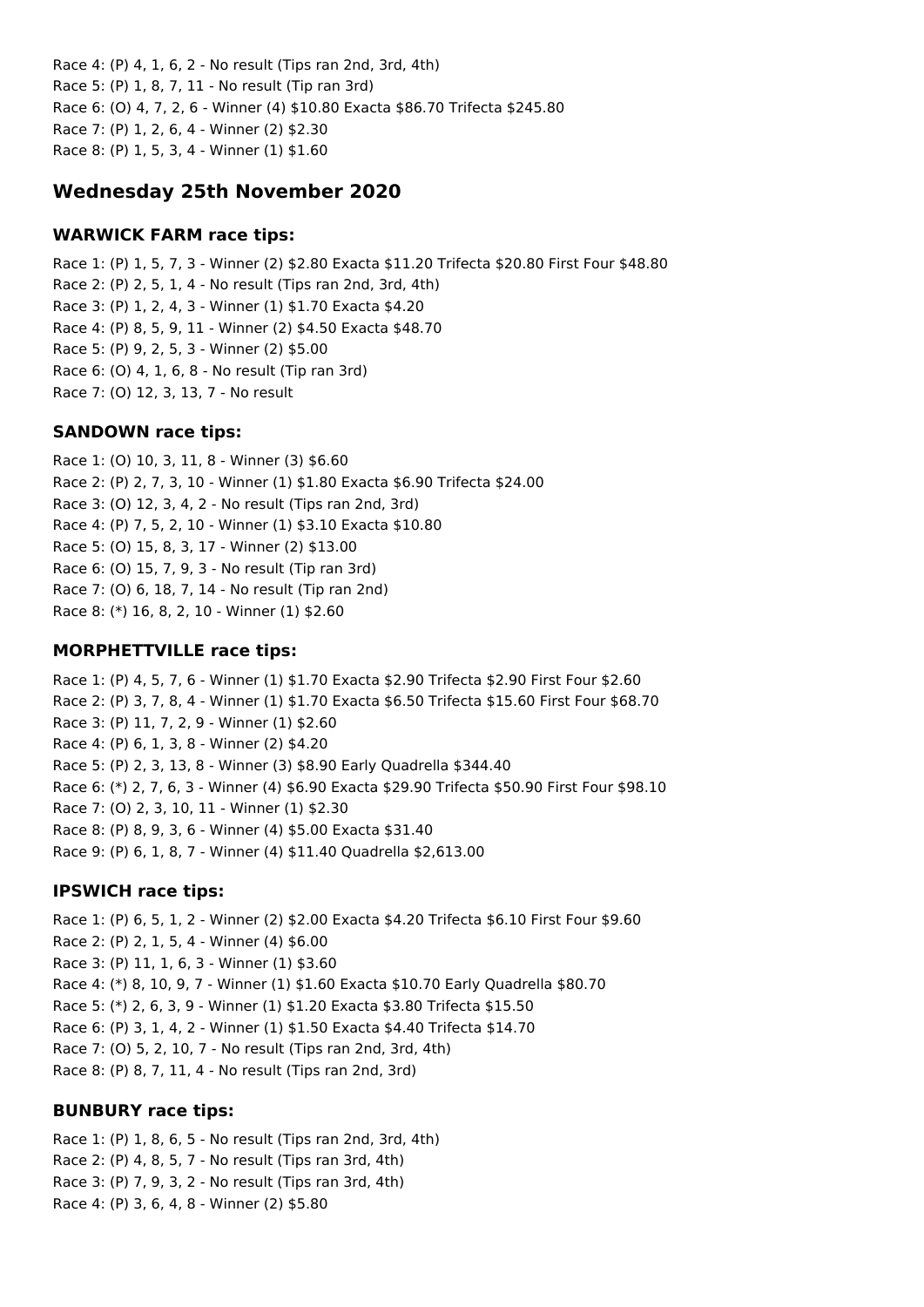Race 5: (P) 1, 9, 5, 3 - Winner (3) \$11.10 Exacta \$67.00 Trifecta \$413.30 First Four \$1,402.70 Race 6: (O) 8, 6, 4, 5 - Winner (1) \$2.50 Race 7: (O) 1, 10, 13, 9 - No result (Tip ran 4th) Race 8: (O) 3, 8, 10, 2 - Winner (4) \$4.30

#### **SWAN HILL race tips:**

Race 1: (P) 7, 10, 8, 1 - Winner (1) \$2.60 Exacta \$17.90 Race 2: (P) 3, 12, 5, 6 - Winner (1) \$5.00 Exacta \$65.10 Trifecta \$237.90 First Four \$958.50 Race 3: (P) 10, 11, 8, 6 - Winner (1) \$4.50 Exacta \$8.40 Trifecta \$32.30 First Four \$170.50 Race 4: (O) 1, 6, 8, 5 - Winner (4) \$20.30 Exacta \$153.60 Trifecta \$448.70 Early Quadrella \$3,504.30 Race 5: (O) 1, 6, 7, 2 - No result (Tips ran 2nd, 3rd, 4th) Race 6: (O) 7, 4, 5, 2 - Winner (1) \$4.70 Exacta \$53.00 Race 7: (O) 2, 3, 8, 5 - No result (Tips ran 2nd, 4th)

### **LAUNCESTON race tips:**

Race 1: (P) 8, 2, 1, 3 - No result (Tips ran 2nd, 3rd, 4th) Race 2: (P) 5, 12, 4, 6 - Winner (1) \$1.40 Race 3: (O) 4, 13, 9, 10 - Winner (2) \$6.60 Exacta \$21.60 Trifecta \$104.50 Race 4: (P) 1, 8, 7, 9 - Winner (2) \$3.60 Race 5: (P) 1, 6, 2, 3 - No result (Tip ran 2nd) Race 6: (O) 9, 11, 6, 5 - Winner (2) \$3.80 Race 7: (P) 2, 3, 6, 9 - Winner (2) \$7.90 Race 8: (P) 2, 4, 5, 1 - Winner (3) \$2.50 Exacta \$7.10 Trifecta \$19.40 First Four \$42.40

# **Wednesday 18th November 2020**

#### **WYONG race tips:**

Race 1: (P) 4, 6, 1, 3 - Winner (2) \$3.00 Exacta \$8.30 Trifecta \$17.90 Race 2: (P) 5, 2, 7, 1 - Winner (1) \$1.70 Race 3: (P) 2, 4, 9, 10 - Winner (1) \$1.30 Exacta \$3.50 Trifecta \$15.50 First Four \$25.10 Race 4: (P) 1, 3, 4, 2 - Winner (3) \$4.00 Early Quadrella \$22.30 Race 5: (P) 1, 10, 8, 3 - Winner (2) \$4.80 Race 6: (O) 4, 8, 3, 1 - No result (Tips ran 2nd, 4th) Race 7: (P) 2, 12, 4, 13 - Winner (1) \$3.30 Exacta \$7.10

#### **MORNINGTON race tips:**

Race 1: (P) 3, 5, 6, 4 - Winner (2) \$3.60 Race 2: (P) 11, 5, 3, 2 - Winner (1) \$2.70 Exacta \$11.20 Race 3: (P) 8, 1, 2, 7 - Winner (3) \$4.80 Exacta \$6.70 Race 4: (P) 2, 7, 6, 11 - Winner (2) \$3.20 Exacta \$31.60 Early Quadrella \$294.00 Race 5: (P) 2, 5, 8, 3 - Winner (4) \$9.10 Exacta \$40.70 Race 6: (P) 2, 6, 3, 1 - Winner (4) \$3.20 Exacta \$8.00 Trifecta \$15.20 First Four \$9.70 Race 7: (P) 1, 6, 2, 12 - No result (Tips ran 2nd, 3rd, 4th) Race 8: (P) 3, 9, 12, 8 - Winner (1) \$2.70 Exacta \$6.50

#### **STRATHALBYN race tips:**

Race 1: (P) 3, 7, 4, 5 - Winner (3) \$2.90 Exacta \$9.00 Trifecta \$21.70 First Four \$50.50 Race 2: (O) 8, 1, 7, 4 - Winner (2) \$2.70 Exacta \$12.30 Race 3: (P) 9, 7, 3, 2 - Winner (4) \$2.40 Race 4: (P) 1, 2, 7, 5 - Winner (3) \$2.30 Race 5: (O) 3, 4, 2, 6 - Winner (3) \$7.40 Exacta \$66.50 Trifecta \$175.50 Early Quadrella \$217.70 Race 6: (P) 4, 2, 1, 5 - Winner (1) \$2.10 Exacta \$9.40 Trifecta \$59.30 First Four \$108.20 Race 7: (P) 1, 4, 3, 8 - Winner (1) \$1.80 Exacta \$8.30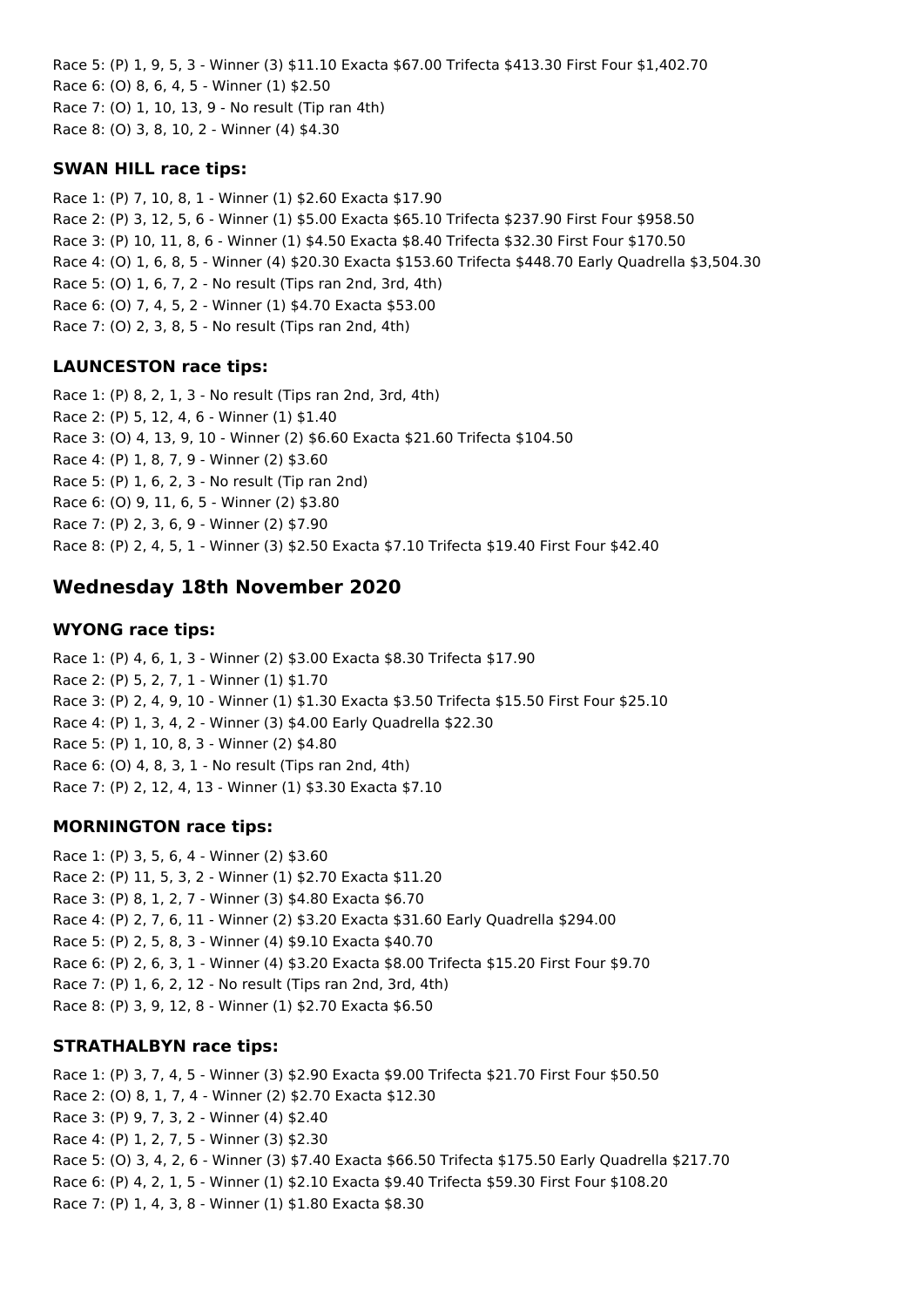Race 8: (P) 4, 3, 5, 9 - Winner (1) \$3.30 Exacta \$17.10 Race 9: (O) 7, 5, 11, 3 - No result (Tips ran 2nd, 3rd, 4th)

### **IPSWICH race tips:**

Race 1: (P) 1, 5, 2, 3 - Winner (3) \$3.10 Exacta \$13.40 Trifecta \$31.90 First Four \$39.50 Race 2: (P) 3, 7, 2, 4 - Winner (3) \$5.20 Exacta \$15.30 Trifecta \$39.80 Race 3: (P) 13, 3, 8, 10 - Winner (1) \$2.10 Exacta \$10.80 Trifecta \$25.00 Race 4: (P) 2, 1, 4, 5 - Winner (3) \$5.80 Exacta \$17.90 Trifecta \$83.40 First Four \$177.00 Early Quadrella \$348.10 Race 5: (P) 4, 3, 6, 7 - No result (Tips ran 2nd, 3rd) Race 6: (O) 6, 9, 7, 10 - Winner (1) \$2.70 Race 7: (O) 14, 10, 3, 12 - No result (Tip ran 4th) Race 8: (P) 3, 4, 7, 1 - Winner (2) \$3.30

# **ASCOT race tips:**

Race 1: (P) 6, 1, 2, 10 - Winner (2) \$2.90 Exacta \$13.40 Race 2: (O) 1, 4, 9, 2 - Winner (3) \$7.20 Exacta \$36.00 Trifecta \$142.90 Race 3: (P) 4, 2, 8, 1 - Winner (1) \$1.90 Exacta \$13.00 Trifecta \$99.90 Race 4: (O) 6, 7, 8, 10 - No result (Tips ran 2nd, 3rd) Race 5: (O) 3, 7, 2, 5 - Winner (2) \$4.90 Exacta \$19.90 Race 6: (O) 9, 10, 8, 1 - Winner (4) \$3.80 Exacta \$28.20 Race 7: (O) 12, 4, 8, 9 - Winner (4) \$3.60 Race 8: (P) 1, 9, 10, 6 - Winner (2) \$5.30 Quadrella \$531.30

### **LAUNCESTON race tips:**

Race 1: (P) 1, 4, 3, 6 - Abandoned Race 2: (P) 12, 3, 5, 11 - Abandoned Race 3: (P) 1, 5, 6, 8 - Abandoned Race 4: (P) 6, 2, 5, 9 - Abandoned Race 5: (O) 2, 7, 6, 1 - Abandoned Race 6: (P) 4, 7, 2, 10 - Abandoned Race 7: (P) 1, 5, 9, 2 - Abandoned Race 8: (P) 3, 2, 6, 4 - Abandoned Race 9: (P) 3, 2, 1, 6 - Abandoned

# **Wednesday 11th November 2020**

### **HAWKESBURY race tips:**

Race 1: (P) 5, 2, 3, 1 - Winner (3) \$4.80 Race 2: (\*) 2, 6, 4, 5 - Winner (1) \$2.90 Exacta \$7.00 Race 3: (P) 4, 1, 7, 8 - Winner (1) \$1.90 Exacta \$22.00 Trifecta \$60.40 First Four \$197.40 Race 4: (P) 5, 3, 2, 1 - Winner (2) \$4.40 Exacta \$17.20 Race 5: (\*) 5, 7, 2, 6 - Winner (2) \$7.10 Exacta \$18.00 Early Quadrella \$291.30 Race 6: (O) 7, 10, 14, 9 - No result (Tip ran 2nd) Race 7: (O) 3, 6, 11, 2 - No result (Tip ran 3rd) Race 8: (P) 7, 4, 5, 1 - No result (Tip ran 3rd) Race 9: (P) 3, 4, 2, 11 - No result (Tips ran 3rd, 4th)

### **BENDIGO race tips:**

Race 1: (\*) 5, 2, 4, 10 - Winner (1) \$1.40 Exacta \$5.40 Trifecta \$7.40 Race 2: (P) 7, 3, 6, 5 - No result (Tips ran 2nd, 3rd) Race 3: (P) 8, 10, 12, 3 - Abandoned Race 4: (P) 7, 6, 4, 3 - Abandoned Race 5: (P) 9, 4, 8, 5 - Abandoned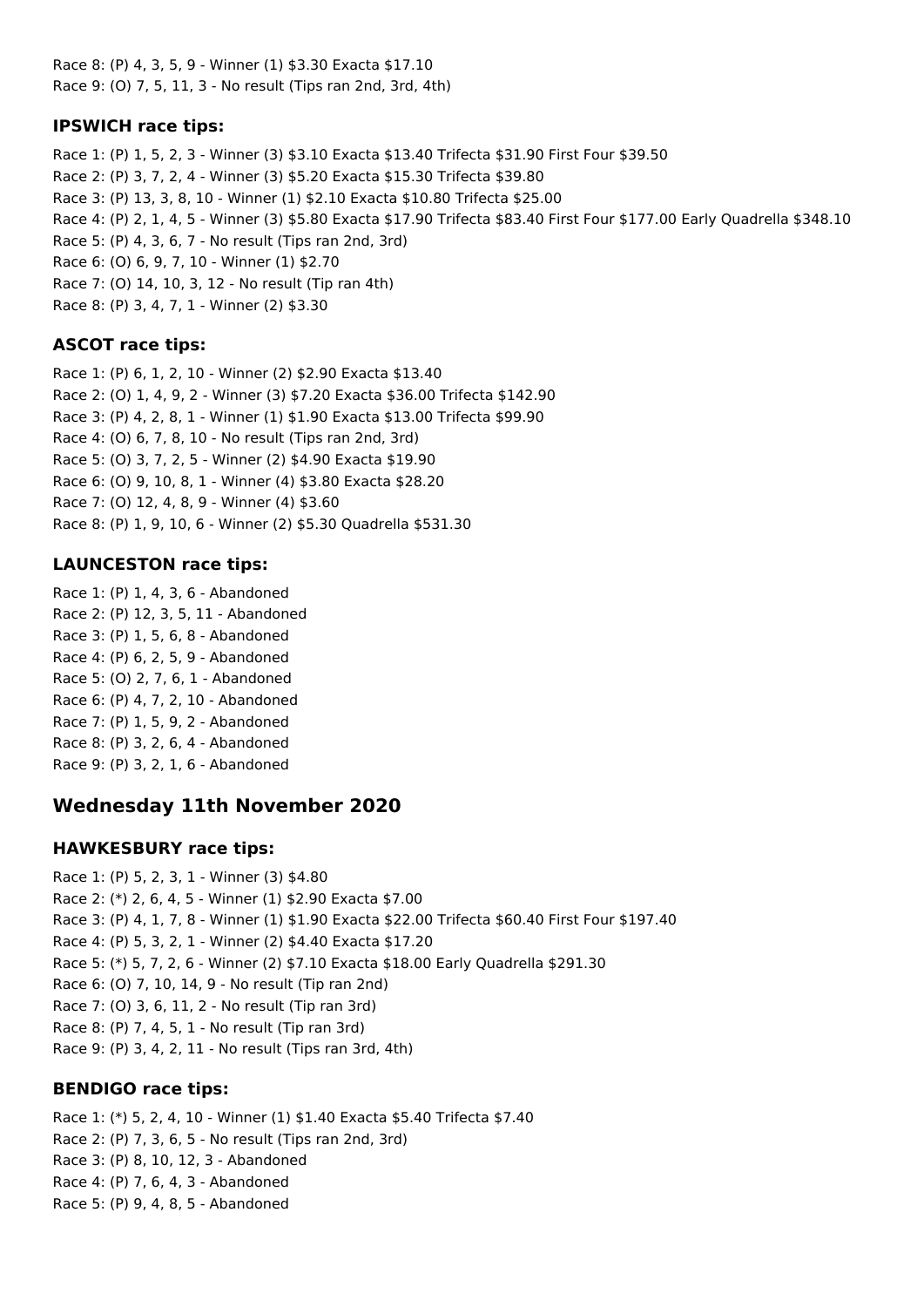Race 6: (P) 2, 11, 1, 6 - Abandoned Race 7: (O) 3, 7, 6, 10 - Abandoned Race 8: (O) 10, 3, 14, 8 - Abandoned

### **MURRAY BRIDGE race tips:**

Race 1: (P) 9, 1, 8, 2 - No result (Tips ran 2nd, 3rd) Race 2: (P) 10, 2, 9, 11 - No result (Tip ran 2nd) Race 3: (P) 7, 4, 1, 5 - Winner (3) \$2.30 Exacta \$20.80 Race 4: (O) 7, 5, 2, 3 - No result (Tip ran 3rd) Race 5: (P) 10, 6, 8, 12 - Winner (3) \$2.20 Race 6: (O) 5, 6, 8, 1 - Winner (1) \$6.90 Exacta \$40.40 Race 7: (P) 5, 2, 7, 4 - Winner (4) \$6.30 Exacta \$50.70 Race 8: (O) 8, 2, 3, 4 - Winner (2) \$5.00 Quadrella \$402.50

# **IPSWICH race tips:**

Race 1: (P) 2, 5, 3, 4 - Winner (2) \$4.60 Exacta \$13.60 Race 2: (P) 5, 6, 4, 2 - Winner (2) \$3.60 Race 3: (P) 2, 1, 3, 6 - Winner (2) \$3.50 Exacta \$4.60 Trifecta \$43.40 Race 4: (P) 6, 10, 1, 9 - Winner (1) \$2.30 Exacta \$15.50 Trifecta \$64.50 First Four \$107.00 Early Quadrella \$256.50 Race 5: (O) 3, 2, 10, 7 - Winner (4) \$5.20 Race 6: (P) 3, 4, 2, 5 - Winner (1) \$2.60 Exacta \$7.80 Trifecta \$26.20 Race 7: (P) 6, 8, 2, 12 - Winner (2) \$1.60 Quadrella \$79.10

# **ASCOT race tips:**

Race 1: (P) 2, 8, 3, 1 - Winner (1) \$2.90 Exacta \$12.50 Race 2: (P) 4, 5, 10, 6 - Winner (4) \$12.10 Exacta \$73.80 Race 3: (P) 3, 6, 1, 12 - No result (Tip ran 4th) Race 4: (O) 7, 5, 4, 2 - No result (Tips ran 2nd, 4th) Race 5: (P) 1, 6, 8, 9 - Winner (1) \$3.00 Race 6: (O) 1, 7, 3, 5 - No result (Tips ran 2nd, 4th) Race 7: (O) 9, 14, 3, 8 - No result (Tip ran 2nd) Race 8: (O) 1, 4, 8, 5 - No result

# **LAUNCESTON race tips:**

Race 1: (P) 2, 11, 3, 10 - Winner (2) \$5.00 Exacta \$12.50 Race 2: (O) 2, 8, 12, 1 - Winner (3) \$10.70 Exacta \$37.80 Race 3: (P) 4, 5, 3, 11 - Winner (1) \$3.70 Exacta \$14.00 Race 4: (O) 5, 8, 3, 11 - Winner (2) \$4.20 Race 5: (P) 1, 4, 2, 6 - Winner (1) \$1.50 Exacta \$8.40 Early Quadrella \$1,113.90 Race 6: (P) 2, 6, 8, 1 - Winner (2) \$4.60 Exacta \$22.90 Race 7: (P) 3, 6, 1, 5 - Winner (2) \$4.50 Exacta \$8.90 Race 8: (P) 1, 6, 2, 3 - Winner (3) \$8.80 Race 9: (P) 2, 3, 1, 5 - Winner (2) \$1.40 Quadrella \$280.30

# **Wednesday 4th November 2020**

# **GOULBURN race tips:**

Race 1: (P) 5, 2, 8, 7 - Winner (2) \$2.20 Exacta \$2.70 Trifecta \$4.40 First Four \$3.80 Race 2: (O) 11, 2, 12, 9 - Winner (2) \$5.80 Race 3: (P) 1, 10, 11, 5 - No result (Tips ran 3rd, 4th) Race 4: (P) 9, 11, 1, 7 - Winner (3) \$2.40 Exacta \$5.10 Trifecta \$15.30 Race 5: (P) 8, 10, 14, 5 - No result (Tips ran 2nd, 4th) Race 6: (P) 2, 11, 6, 5 - Winner (1) \$2.20 Exacta \$18.80 Trifecta \$66.10 First Four \$329.10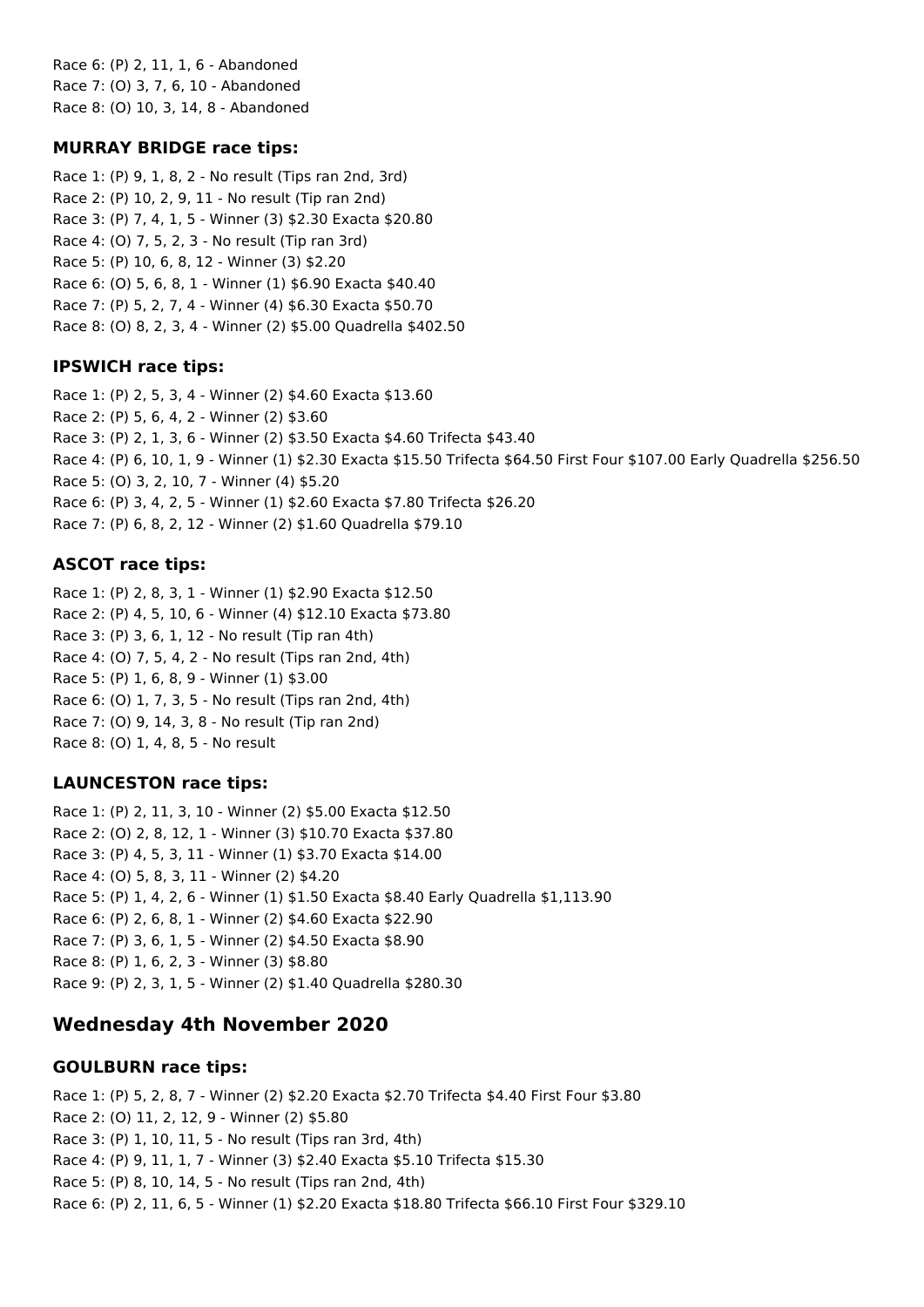Race 7: (P) 2, 7, 10, 5 - Winner (2) \$9.10 Race 8: (O) 14, 12, 5, 9 - Winner (3) \$4.30

### **PORT LINCOLN race tips:**

Race 1: (P) 5, 2, 1, 4 - Winner (4) \$3.80 Exacta \$9.20 Trifecta \$20.20 Race 2: (O) 5, 2, 8, 9 - No result (Tip ran 3rd) Race 3: (P) 7, 10, 1, 9 - No result (Tip ran 3rd) Race 4: (P) 8, 7, 3, 2 - Winner (1) \$2.90 Exacta \$11.20 Race 5: (O) 5, 4, 3, 8 - Winner (4) \$23.30 Race 6: (P) 6, 5, 8, 9 - Winner (2) \$5.60 Race 7: (P) 3, 2, 4, 1 - Winner (1) \$3.10 Exacta \$7.80 Trifecta \$34.10 Race 8: (O) 4, 6, 8, 1 - Winner (2) \$3.80 Race 9: (O) 2, 7, 1, 5 - No result (Tips ran 2nd, 4th)

#### **KILCOY race tips:**

Race 1: (P) 6, 3, 4, 5 - Winner (1) \$2.70 Exacta \$8.90 Trifecta \$13.40 First Four \$12.10 Race 2: (P) 2, 10, 4, 9 - Winner (2) \$7.90 Race 3: (O) 7, 6, 10, 12 - No result (Tips ran 2nd, 3rd, 4th) Race 4: (O) 14, 4, 8, 6 - Winner (2) \$4.40 Race 5: (P) 1, 8, 6, 9 - Winner (1) \$1.70 Exacta \$3.80 Race 6: (P) 6, 1, 4, 8 - Winner (1) \$5.50 Race 7: (P) 2, 5, 10, 11 - Winner (2) \$4.60 Exacta \$12.50 Trifecta \$61.40 Race 8: (O) 8, 5, 10, 3 - Winner (4) \$3.20 Exacta \$16.50 Quadrella \$189.00

#### **KYNETON race tips:**

Race 1: (\*) 1, 6, 9, 2 - Winner (1) \$2.00 Exacta \$4.70 Trifecta \$20.40 Race 2: (P) 9, 4, 2, 7 - Winner (3) \$5.20 Exacta \$19.80 Trifecta \$101.30 Race 3: (P) 13, 7, 12, 4 - Winner (2) \$2.90 Exacta \$5.60 Race 4: (P) 5, 4, 3, 9 - No result (Tips ran 2nd, 4th) Race 5: (P) 6, 1, 4, 7 - Winner (3) \$4.00 Race 6: (O) 10, 6, 5, 9 - Winner (4) \$7.50 Exacta \$41.70 Trifecta \$283.30 Race 7: (\*) 2, 3, 4, 5 - Winner (1) \$2.10 Exacta \$10.00 Race 8: (O) 3, 5, 7, 1 - No result (Tips ran 2nd, 3rd) Race 9: (\*) 12, 9, 10, 3 - Winner (2) \$5.20 Exacta \$31.30 Trifecta \$271.60

#### **GRAFTON race tips:**

Race 1: (P) 4, 8, 3, 2 - Winner (1) \$1.70 Race 2: (P) 2, 9, 7, 6 - Winner (3) \$4.30 Race 3: (P) 1, 8, 7, 3 - Winner (2) \$4.40 Exacta \$17.30 Trifecta \$51.40 First Four \$95.90 Race 4: (P) 5, 1, 4, 7 - Winner (1) \$2.80 Exacta \$10.30 Trifecta \$46.50 First Four \$158.30 Early Quadrella \$142.70 Race 5: (P) 5, 8, 10, 6 - Winner (3) \$13.90 Race 6: (O) 5, 6, 9, 2 - Winner (4) \$4.80 Exacta \$42.30 Race 7: (O) 3, 11, 2, 1 - No result (Tips ran 2nd, 3rd) Race 8: (O) 6, 5, 3, 10 - Winner (3) \$5.00 Exacta \$46.40

#### **LAUNCESTON race tips:**

Race 1: (O) 11, 10, 14, 12 - Winner (2) \$5.10 Exacta \$12.40 Race 2: (P) 4, 3, 5, 13 - No result (Tips ran 2nd, 3rd, 4th) Race 3: (P) 1, 6, 10, 5 - Winner (2) \$2.40 Race 4: (O) 8, 2, 3, 11 - No result (Tips ran 2nd, 4th) Race 5: (P) 4, 3, 9, 11 - Winner (2) \$2.60 Exacta \$10.30 Trifecta \$54.20 Race 6: (P) 8, 9, 3, 5 - No result (Tips ran 3rd, 4th) Race 7: (O) 9, 7, 1, 4 - Winner (3) \$3.70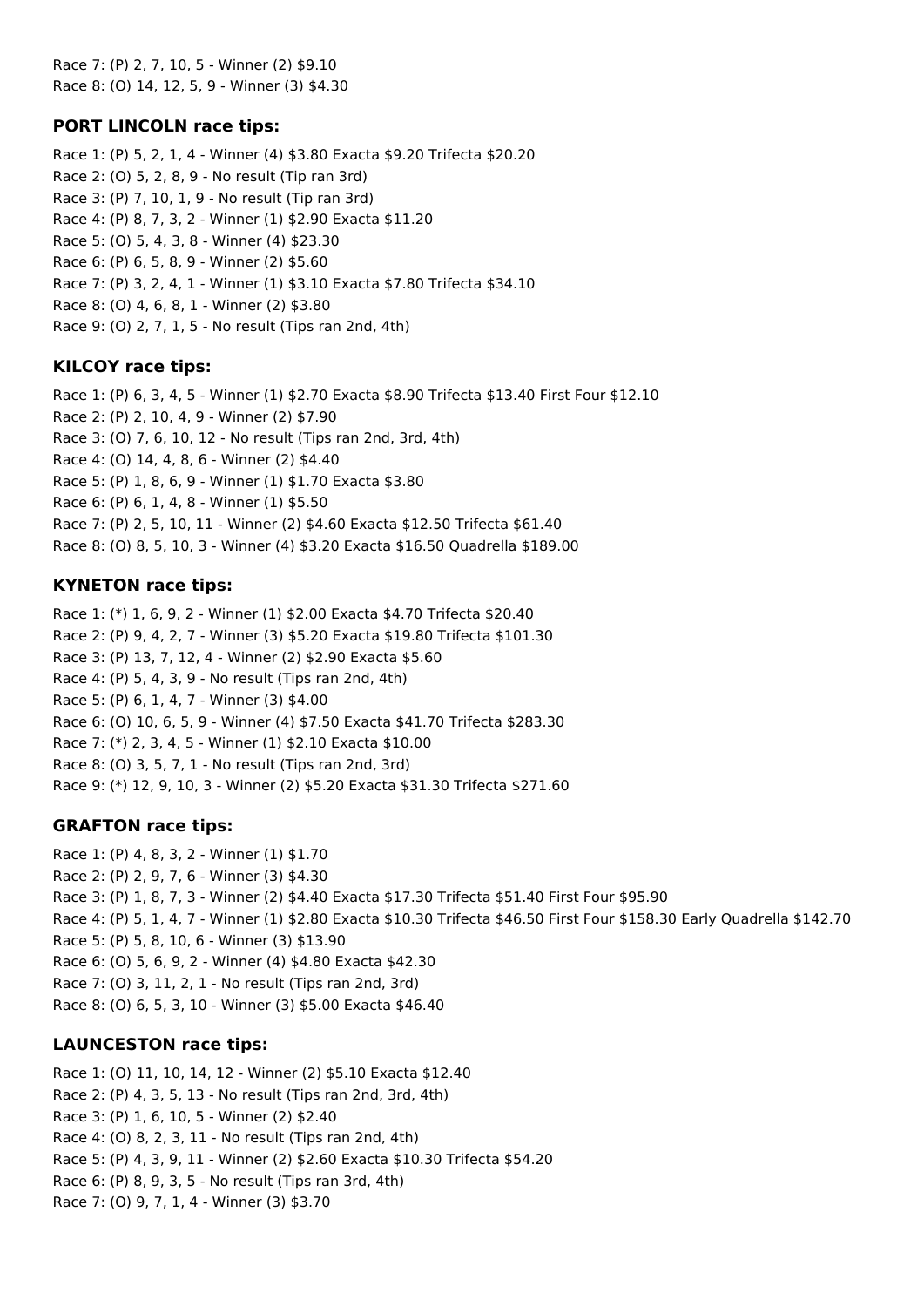# **Wednesday 28th October 2020**

#### **RANDWICK Kensington race tips:**

Race 1: (P) 1, 2, 7, 5 - Winner (1) \$2.90 Exacta \$7.60 Trifecta \$31.50 First Four \$74.70 Race 2: (P) 2, 1, 7, 6 - Winner (1) \$1.70 Exacta \$7.40 Trifecta \$16.70 Race 3: (P) 4, 1, 5, 3 - Winner (1) \$3.40 Race 4: (P) 1, 2, 6, 5 - No result (Tips ran 2nd, 3rd, 4th) Race 5: (P) 4, 10, 2, 7 - Winner (3) \$5.70 Race 6: (O) 10, 2, 9, 7 - Winner (4) \$8.80 Exacta \$51.90 Race 7: (O) 14, 2, 12, 6 - Winner (4) \$8.60 Exacta \$30.20

### **BENDIGO race tips:**

Race 1: (O) 13, 10, 14, 3 - No result (Tips ran 2nd, 4th) Race 2: (P) 14, 3, 7, 13 - Winner (2) \$3.60 Exacta \$14.70 Race 3: (P) 4, 11, 6, 7 - Winner (3) \$3.90 Exacta \$14.30 Trifecta \$83.60 Race 4: (O) 12, 5, 2, 10 - Winner (3) \$6.10 Exacta \$88.90 Trifecta \$624.80 Race 5: (O) 2, 12, 13, 10 - No result (Tip ran 4th) Race 6: (O) 14, 13, 5, 1 - Winner (2) \$3.90 Race 7: (O) 6, 13, 14, 3 - No result (Tips ran 2nd, 4th) Race 8: (O) 3, 1, 14, 11 - Winner (1) \$4.10 Exacta \$9.90 Race 9: (O) 12, 11, 9, 4 - No result (Tip ran 2nd)

# **STRATHALBYN race tips:**

Race 1: (\*) 8, 9, 1, 3 - Winner (3) \$4.40 Exacta \$7.90 Trifecta \$68.70 First Four \$187.80 Race 2: (P) 4, 5, 6, 7 - No result (Tips ran 2nd, 3rd) Race 3: (O) 8, 1, 3, 10 - No result (Tips ran 2nd, 4th) Race 4: (O) 5, 10, 6, 4 - Winner (1) \$3.70 Exacta \$16.40 Race 5: (P) 2, 8, 5, 9 - Winner (1) \$2.50 Exacta \$8.20 Race 6: (O) 11, 1, 2, 9 - No result (Tip ran 4th) Race 7: (O) 10, 7, 9, 1 - Winner (4) \$3.30 Race 8: (O) 5, 8, 6, 11 - Winner (1) \$4.10

### **IPSWICH race tips:**

Race 1: (P) 4, 3, 11, 5 - No result (Tips ran 3rd, 4th) Race 2: (P) 5, 1, 6, 3 - Winner (2) \$3.20 Race 3: (P) 6, 2, 3, 7 - Winner (3) \$2.80 Exacta \$11.00 Trifecta \$17.20 First Four \$96.30 Race 4: (P) 3, 6, 4, 1 - Winner (3) \$3.30 Exacta \$17.40 Race 5: (O) 4, 8, 14, 13 - Winner (1) \$1.60 Exacta \$15.60 Race 6: (P) 6, 7, 3, 2 - Winner (2) \$1.70 Race 7: (P) 1, 2, 6, 7 - Winner (2) \$2.10 Exacta \$2.00 Quadrella \$32.90

### **ASCOT race tips:**

Race 1: (P) 8, 7, 5, 6 - Winner (4) \$5.40 Exacta \$15.50 Race 2: (O) 1, 4, 5, 9 - Winner (1) \$4.00 Race 3: (O) 9, 6, 5, 7 - No result (Tip ran 2nd) Race 4: (P) 3, 4, 2, 8 - Winner (2) \$3.70 Race 5: (O) 1, 10, 3, 2 - No result Race 6: (P) 3, 4, 13, 10 - Winner (1) \$2.30 Exacta \$23.30 Race 7: (O) 2, 4, 10, 11 - Winner (1) \$4.80 Race 8: (O) 14, 4, 8, 7 - No result (Tips ran 2nd, 4th)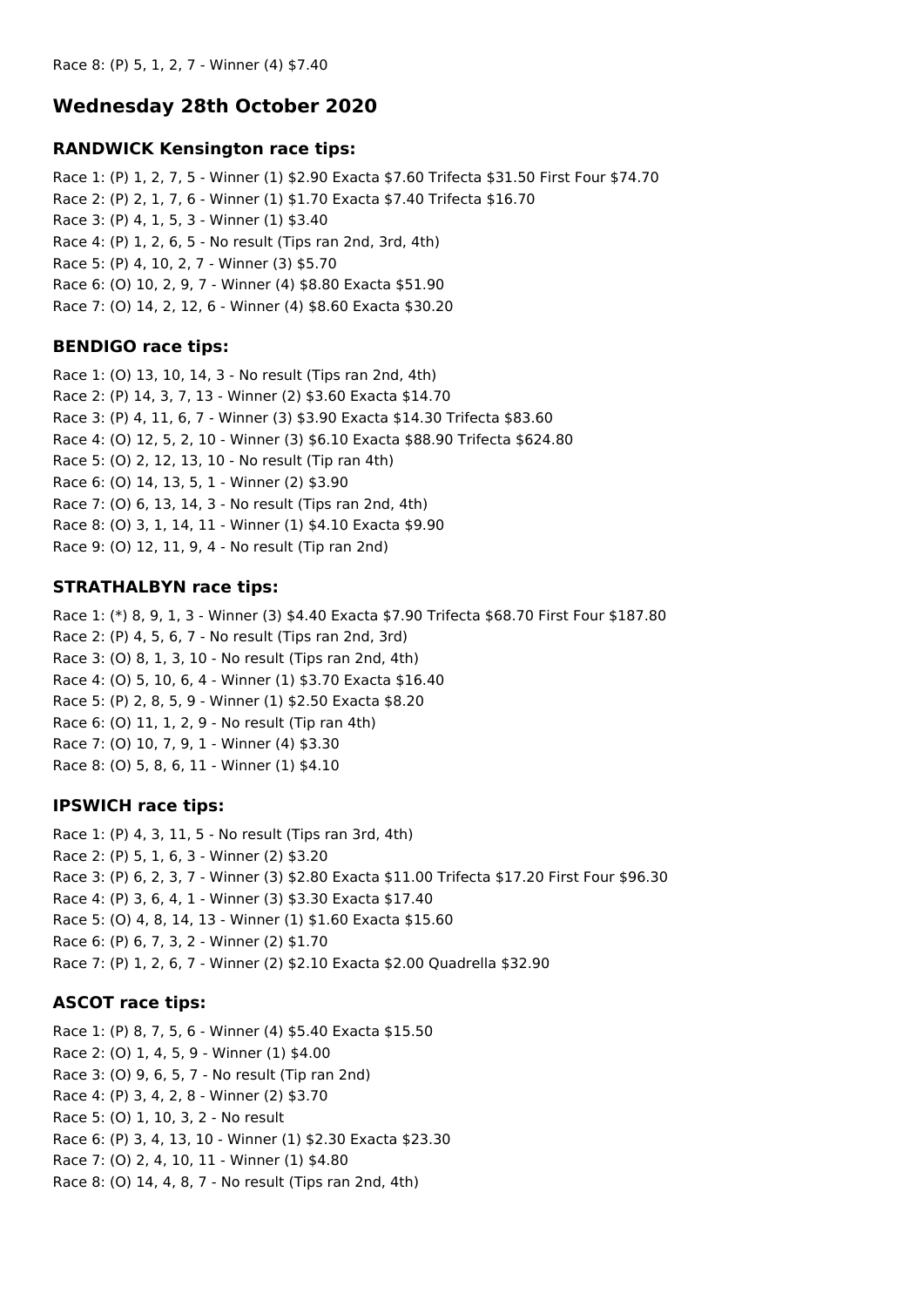### **LAUNCESTON race tips:**

Race 1: (O) 3, 2, 9, 6 - No result (Tip ran 2nd) Race 2: (O) 4, 11, 13, 9 - Winner (1) \$4.40 Exacta \$96.30 Race 3: (O) 4, 2, 10, 9 - Winner (2) \$4.30 Exacta \$17.00 Trifecta \$152.40 Race 4: (P) 6, 1, 5, 8 - Winner (1) \$4.30 Exacta \$17.90 Race 5: (P) 2, 8, 9, 10 - No result (Tips ran 2nd, 3rd, 4th) Race 6: (P) 1, 4, 6, 8 - Winner (1) \$1.20 Race 7: (P) 1, 5, 8, 6 - Winner (3) \$12.80 Race 8: (P) 2, 5, 4, 3 - Winner (4) \$2.90 Exacta \$7.90

# **Wednesday 21st October 2020**

### **RANDWICK Kensington race tips:**

Race 1: (P) 7, 6, 2, 1 - Winner (3) \$3.80 Exacta \$8.30 Trifecta \$7.60 First Four \$8.70 Race 2: (P) 6, 7, 2, 3 - Winner (2) \$6.10 Exacta \$9.90 Trifecta \$39.40 Race 3: (P) 4, 1, 7, 3 - No result (Tips ran 2nd, 3rd) Race 4: (P) 2, 1, 4, 3 - Winner (2) \$3.30 Race 5: (O) 6, 2, 12, 8 - No result (Tip ran 4th) Race 6: (O) 7, 2, 9, 8 - Winner (1) \$2.10 Race 7: (O) 2, 9, 7, 6 - Winner (3) \$7.50 Exacta \$26.90 Trifecta \$127.80

### **GEELONG race tips:**

Race 1: (\*) 2, 7, 6, 9 - Winner (4) \$5.50 Race 2: (P) 3, 10, 8, 2 - No result (Tip ran 2nd) Race 3: (P) 1, 10, 5, 2 - Winner (1) \$4.20 Race 4: (\*) 10, 12, 7, 5 - No result (Tip ran 2nd) Race 5: (O) 10, 3, 2, 1 - Winner (2) \$11.80 Race 6: (O) 5, 1, 10, 4 - No result (Tip ran 3rd) Race 7: (P) 7, 5, 2, 3 - Winner (1) \$3.70 Race 8: (O) 1, 7, 15, 11 - No result (Tip ran 4th) Race 9: (O) 11, 6, 3, 8 - Winner (1) \$3.20

### **NARACOORTE race tips:**

Race 1: (O) 7, 1, 2, 13 - No result (Tip ran 2nd) Race 2: (O) 2, 14, 11, 3 - No result (Tip ran 4th) Race 3: (P) 1, 4, 5, 2 - Winner (1) \$3.70 Race 4: (P) 9, 4, 7, 2 - No result (Tips ran 2nd, 3rd, 4th) Race 5: (O) 9, 3, 7, 2 - Winner (4) \$9.80 Exacta \$109.20 Trifecta \$302.80 First Four \$1,158.30 Race 6: (O) 7, 2, 3, 10 - Winner (3) \$2.10 Race 7: (O) 1, 8, 10, 6 - No result (Tip ran 2nd) Race 8: (O) 14, 7, 11, 10 - No result (Tip ran 3rd)

### **IPSWICH race tips:**

Race 1: (P) 4, 2, 1, 5 - No result (Tips ran 2nd, 3rd, 4th) Race 2: (P) 4, 3, 6, 7 - Winner (1) \$2.20 Exacta \$5.10 Trifecta \$10.30 Race 3: (O) 5, 11, 3, 14 - No result (Tip ran 2nd) Race 4: (P) 1, 3, 8, 6 - Winner (1) \$2.10 Exacta \$22.00 Trifecta \$71.40 Race 5: (O) 6, 8, 2, 3 - Winner (1) \$2.60 Exacta \$3.80 Trifecta \$32.40 Race 6: (P) 8, 10, 3, 9 - Winner (1) \$2.50 Exacta \$6.40 Trifecta \$50.10 Race 7: (O) 6, 2, 11, 3 - No result (Tip ran 2nd) Race 8: (O) 3, 7, 4, 12 - No result (Tips ran 3rd, 4th)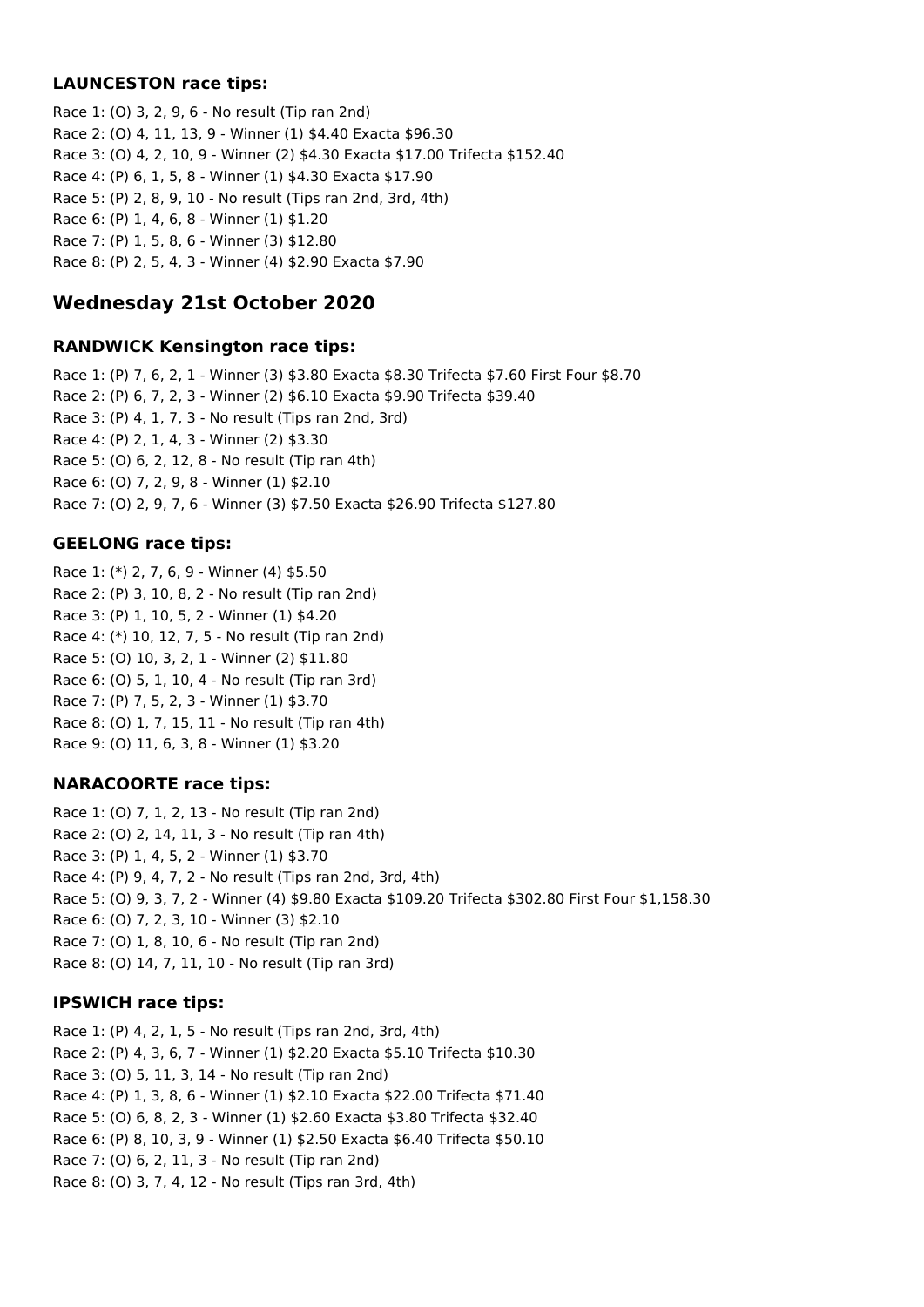### **ASCOT race tips:**

Race 1: (P) 1, 4, 2, 6 - Winner (2) \$2.50 Exacta \$10.90 Trifecta \$16.00 First Four \$22.30 Race 2: (O) 9, 14, 6, 1 - No result (Tips ran 3rd, 4th) Race 3: (O) 4, 3, 10, 8 - Winner (3) \$30.90 Race 4: (O) 13, 8, 1, 2 - Winner (1) \$5.00 Race 5: (O) 5, 1, 8, 13 - Winner (1) \$3.90 Race 6: (O) 6, 7, 15, 1 - Winner (2) \$3.30 Race 7: (O) 5, 6, 13, 9 - Winner (1) \$4.30 Exacta \$56.70 Quadrella \$573.30

# **Wednesday 14th October 2020**

#### **WARWICK FARM race tips:**

Race 1: (\*) 6, 8, 3, 9 - Winner (3) \$5.60 Exacta \$37.40 Trifecta \$51.10 Race 2: (P) 5, 2, 6, 4 - Winner (4) \$2.90 Exacta \$11.50 Race 3: (P) 3, 4, 5, 9 - No result (Tips ran 2nd, 3rd, 4th) Race 4: (\*) 6, 5, 8, 7 - Winner (1) \$2.90 Race 5: (P) 7, 3, 6, 8 - No result (Tips ran 2nd, 3rd, 4th) Race 6: (O) 6, 5, 9, 3 - Winner (2) \$2.90 Exacta \$10.30 Trifecta \$47.20 Race 7: (P) 4, 3, 2, 7 - Winner (1) \$3.90

### **CAULFIELD race tips:**

Race 1: (P) 4, 2, 1, 7 - Winner (1) \$2.50 Race 2: (P) 8, 6, 3, 1 - Winner (1) \$3.20 Exacta \$9.60 Race 3: (\*) 2, 4, 3, 9 - No result (Tips ran 2nd, 4th) Race 4: (\*) 2, 1, 3, - Winner (3) \$6.50 Exacta \$17.10 Trifecta \$16.40 Race 5: (P) 7, 10, 2, 8 - Winner (2) \$8.90 Race 6: (P) 3, 4, 1, 5 - Winner (1) \$3.90 Race 7: (O) 4, 11, 8, 5 - Winner (3) \$2.90 Exacta \$22.10 Trifecta \$122.30 First Four \$553.20 Race 8: (O) 9, 14, 10, 6 - No result (Tips ran 2nd, 3rd)

# **PORT LINCOLN race tips:**

Race 1: (P) 1, 4, 5, 3 - Winner (3) \$3.90 Exacta \$9.20 Trifecta \$38.70 Race 2: (O) 9, 1, 4, 7 - No result (Tips ran 2nd, 4th) Race 3: (O) 8, 4, 1, 12 - No result Race 4: (P) 5, 7, 9, 4 - Winner (3) \$7.90 Exacta \$43.00 Race 5: (P) 9, 1, 3, 8 - No result (Tip ran 4th) Race 6: (O) 2, 3, 4, 12 - No result (Tips ran 3rd, 4th) Race 7: (O) 3, 1, 11, 8 - No result (Tip ran 3rd) Race 8: (P) 8, 4, 2, 6 - Winner (4) \$4.70 Exacta \$15.10 Race 9: (O) 4, 8, 9, 5 - No result (Tips ran 2nd, 3rd, 4th)

# **IPSWICH race tips:**

Race 1: (P) 5, 8, 1, 10 - Winner (1) \$2.80 Exacta \$4.20 Trifecta \$13.80 First Four \$73.30 Race 2: (\*) 7, 1, 2, 3 - Winner (2) \$5.70 Exacta \$25.90 Trifecta \$136.30 Race 3: (P) 1, 5, 4, 6 - No result (Tips ran 2nd, 3rd) Race 4: (O) 2, 10, 8, 9 - No result (Tip ran 4th) Race 5: (O) 5, 6, 7, 9 - Winner (3) \$5.30 Exacta \$20.00 Race 6: (P) 4, 5, 6, 2 - Winner (1) \$3.00 Exacta \$17.10 Race 7: (O) 8, 4, 5, 3 - No result (Tip ran 3rd) Race 8: (O) 7, 4, 9, 5 - Winner (3) \$5.20 Exacta \$22.30 Trifecta \$95.00

# **ASCOT race tips:**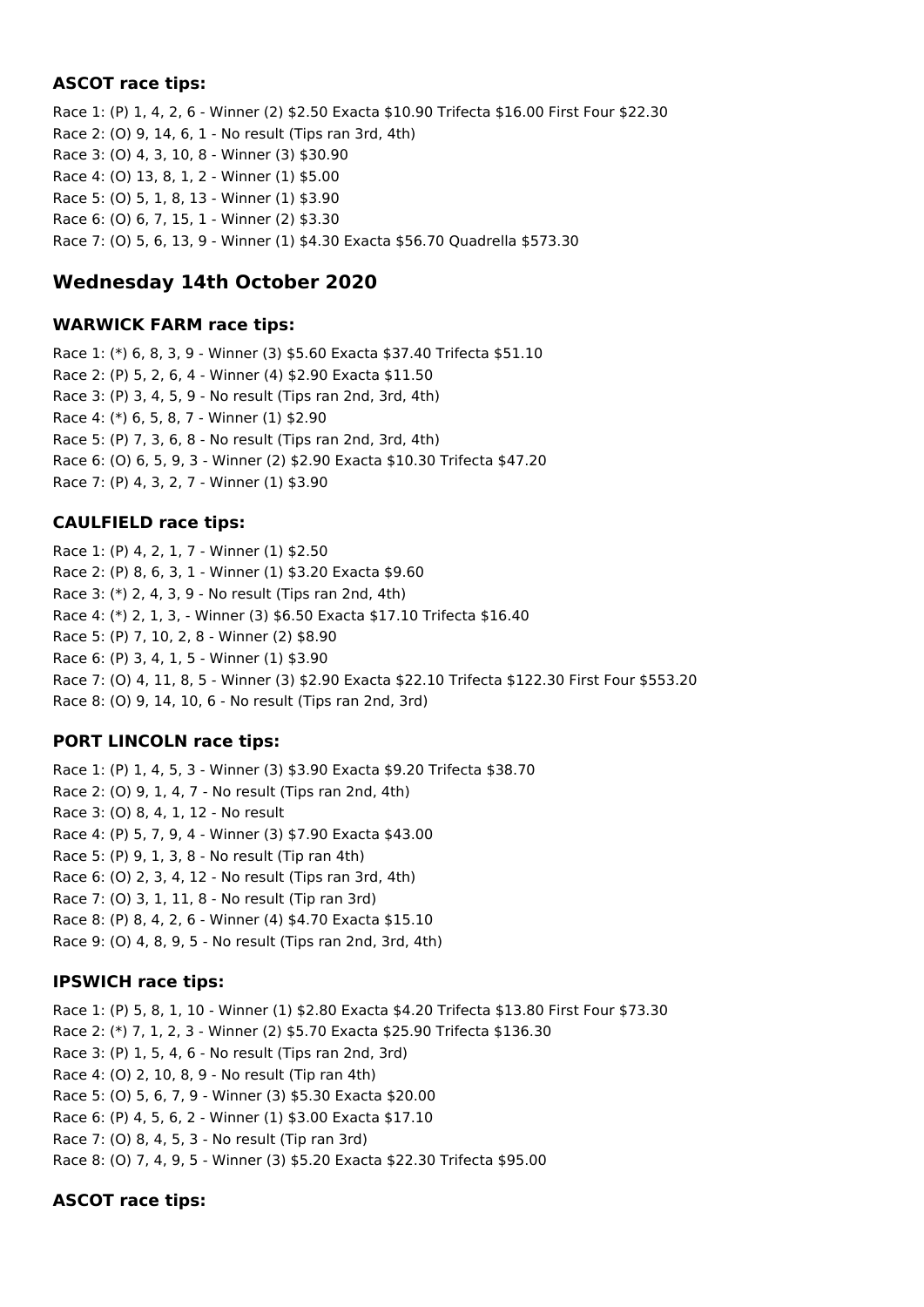Race 1: (P) 1, 4, 3, 2 - Winner (1) \$2.80 Exacta \$11.10 Trifecta \$25.00 Race 2: (O) 13, 14, 4, 9 - No result (Tip ran 4th) Race 3: (O) 11, 15, 8, 12 - Winner (1) \$2.80 Race 4: (O) 5, 8, 2, 7 - No result (Tip ran 3rd) Race 5: (O) 1, 3, 9, 7 - No result (Tips ran 2nd, 4th) Race 6: (P) 1, 4, 10, 8 - No result (Tips ran 2nd, 3rd) Race 7: (O) 6, 5, 4, 8 - Winner (1) \$2.00 Race 8: (O) 2, 12, 8, 5 - Winner (4) \$2.90

#### **HAMILTON race tips:**

Race 1: (P) 4, 3, 7, 6 - Winner (2) \$2.30 Exacta \$9.00 Trifecta \$14.90 Race 2: (P) 2, 6, 8, 3 - Winner (1) \$3.80 Exacta \$8.70 Race 3: (P) 11, 6, 12, 14 - No result (Tips ran 2nd, 3rd, 4th) Race 4: (P) 1, 3, 8, 4 - No result (Tips ran 2nd, 4th) Race 5: (O) 8, 2, 7, 5 - Winner (2) \$3.20 Exacta \$7.50 Race 6: (O) 3, 13, 15, 4 - No result (Tips ran 3rd, 4th) Race 7: (O) 4, 7, 6, 5 - No result (Tips ran 2nd, 3rd) Race 8: (O) 8, 7, 14, 2 - Winner (4) \$5.00

### **LAUNCESTON race tips:**

Race 1: (O) 11, 5, 7, 13 - No result (Tips ran 2nd, 3rd) Race 2: (O) 10, 7, 9, 1 - No result (Tips ran 2nd, 3rd) Race 3: (P) 6, 8, 7, 2 - No result (Tips ran 2nd, 3rd) Race 4: (P) 6, 7, 2, 4 - Winner (1) \$1.60 Exacta \$7.10 Race 5: (P) 6, 8, 3, 4 - No result (Tip ran 3rd) Race 6: (P) 7, 5, 6, 1 - Winner (3) \$7.90 Exacta \$52.70 Trifecta \$136.20 Race 7: (P) 2, 3, 7, 5 - Winner (4) \$4.20 Exacta \$18.50 Trifecta \$138.60 Race 8: (P) 6, 2, 9, 7 - Winner (1) \$5.60 Exacta \$31.30 Trifecta \$78.00

# **Wednesday 7th October 2020**

### **WARWICK FARM race tips:**

Race 1: (P) 2, 6, 3, 5 - Winner (4) \$4.10 Exacta \$15.80 Trifecta \$37.10 First Four \$72.30 Race 2: (P) 1, 4, 5, 8 - No result (Tips ran 2nd, 3rd, 4th) Race 3: (P) 3, 5, 1, 7 - Winner (4) \$4.80 Exacta \$24.30 Race 4: (P) 4, 3, 2, 1 - Winner (3) \$2.40 Exacta \$6.40 Trifecta \$13.00 Race 5: (P) 8, 9, 4, 7 - No result (Tip ran 4th) Race 6: (O) 11, 6, 5, 1 - Winner (1) \$4.30 Race 7: (P) 7, 6, 2, 3 - Winner (2) \$4.60 Exacta \$8.50 Race 8: (P) 15, 6, 3, 9 - Winner (3) \$3.90

### **BENDIGO race tips:**

Race 1: (P) 2, 5, 9, 6 - Winner (2) \$3.00 Exacta \$8.90 Race 2: (P) 12, 8, 13, 9 - Winner (3) \$5.70 Exacta \$20.90 Trifecta \$64.60 First Four \$154.90 Race 3: (O) 16, 11, 12, 3 - Winner (4) \$8.40 Race 4: (O) 6, 10, 3, 5 - Winner (2) \$7.80 Early Quadrella \$2,934.50 Race 5: (P) 4, 6, 7, 1 - Winner (2) \$4.00 Exacta \$13.60 Trifecta \$54.40 First Four \$140.40 Race 6: (P) 8, 4, 10, 6 - No result (Tips ran 2nd, 3rd, 4th) Race 7: (O) 18, 11, 8, 10 - Winner (4) \$8.10 Exacta \$35.10 Race 8: (O) 2, 7, 11, 8 - Winner (4) \$5.30

### **IPSWICH race tips:**

Race 1: (P) 4, 6, 1, 9 - Winner (1) \$4.60 Exacta \$20.60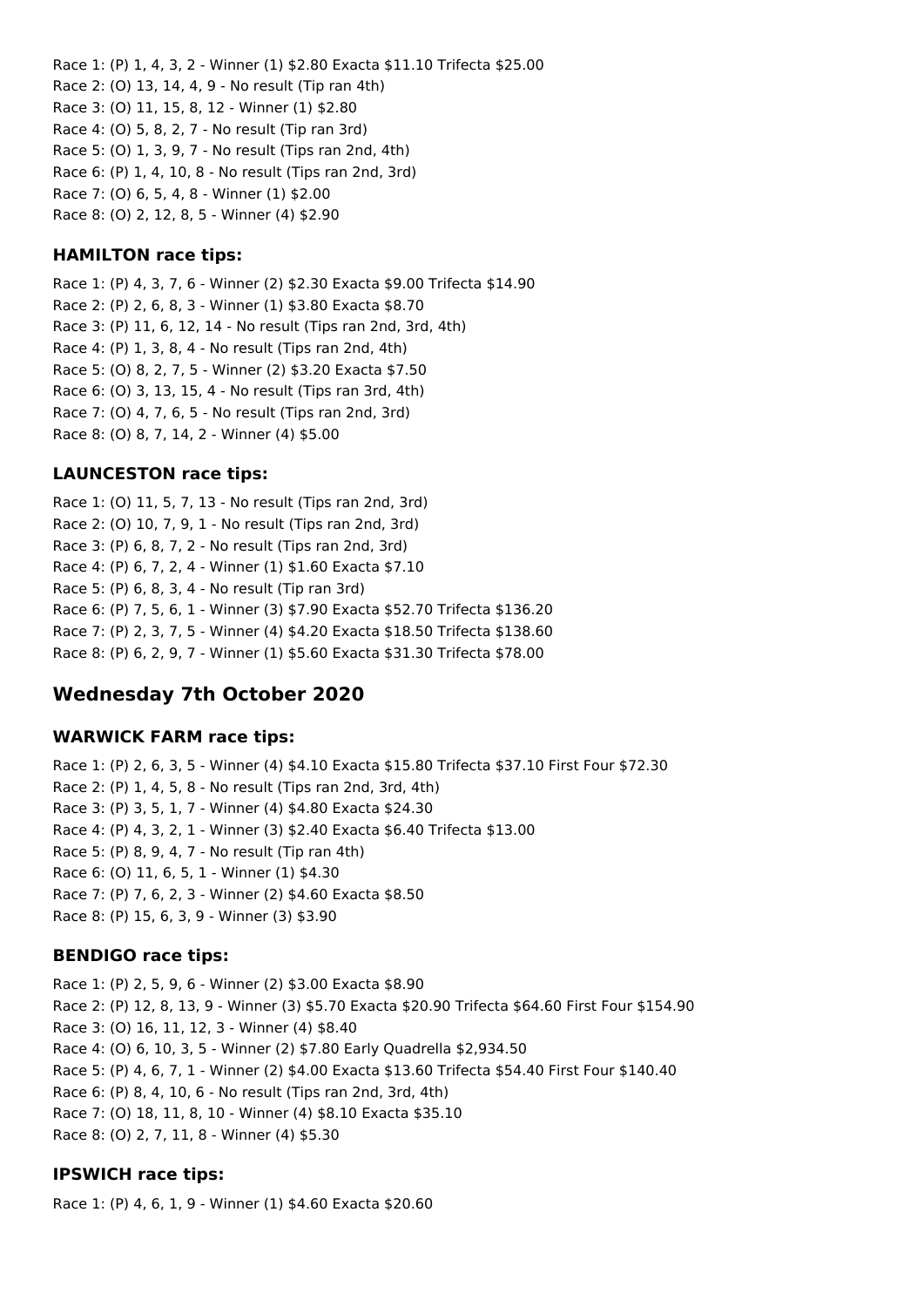Race 2: (P) 6, 1, 3, 4 - Winner (1) \$3.10 Exacta \$15.20 Race 3: (P) 2, 4, 6, 3 - Winner (1) \$2.50 Exacta \$10.10 Race 4: (P) 2, 3, 6, 1 - Winner (4) \$7.00 Exacta \$30.60 Trifecta \$149.00 First Four \$225.00 Early Quadrella \$300.10 Race 5: (P) 3, 6, 8, 9 - No result (Tips ran 2nd, 3rd, 4th) Race 6: (O) 4, 2, 12, 11 - Winner (1) \$3.30 Exacta \$16.20 Trifecta \$88.10 First Four \$521.50 Race 7: (O) 2, 4, 6, 1 - Winner (1) \$4.30 Race 8: (P) 1, 10, 5, 7 - Winner (1) \$3.50

#### **NORTHAM race tips:**

Race 1: (P) 5, 7, 1, 3 - Winner (2) \$4.90 Exacta \$6.40 Trifecta \$23.90 Race 2: (O) 1, 7, 5, 6 - Winner (1) \$3.60 Race 3: (P) 7, 4, 1, 3 - No result (Tips ran 2nd, 4th) Race 4: (P) 10, 7, 1, 4 - Winner (1) \$1.80 Exacta \$3.00 Trifecta \$12.00 First Four \$86.40 Race 5: (O) 11, 8, 7, 2 - Winner (1) \$2.00 Race 6: (O) 3, 9, 5, 10 - Winner (1) \$6.50 Exacta \$96.00 Race 7: (O) 1, 3, 2, 7 - No result (Tips ran 2nd, 4th)

# **Wednesday 30th September 2020**

#### **RANDWICK Kensington race tips:**

Race 1: (O) 7, 9, 3, 6 - No result (Tips ran 3rd, 4th) Race 2: (P) 7, 1, 8, 11 - Winner (2) \$2.60 Exacta \$10.00 Trifecta \$26.00 First Four \$172.40 Race 3: (P) 5, 1, 2, 4 - Winner (3) \$3.30 Race 4: (P) 7, 2, 8, 10 - No result (Tip ran 4th) Race 5: (P) 1, 9, 6, 13 - Winner (1) \$3.30 Race 6: (O) 11, 9, 1, 10 - No result Race 7: (O) 12, 9, 7, 1 - Winner (2) \$5.50

### **BALLARAT race tips:**

Race 1: (P) 4, 7, 8, 9 - Winner (2) \$2.90 Exacta \$5.20 Trifecta \$38.50 Race 2: (O) 9, 7, 11, 10 - No result (Tip ran 2nd) Race 3: (P) 11, 5, 10, 3 - Winner (1) \$1.50 Exacta \$6.70 Trifecta \$24.70 Race 4: (O) 4, 8, 11, 10 - Winner (4) \$2.90 Exacta \$14.70 Race 5: (P) 1, 7, 9, 4 - No result (Tips ran 2nd, 3rd) Race 6: (\*) 1, 2, 3, 4 - Winner (1) \$1.80 Exacta \$3.80 Race 7: (P) 7, 12, 5, 6 - No result (Tip ran 3rd) Race 8: (O) 10, 11, 8, 1 - No result (Tips ran 3rd, 4th)

### **MURRAY BRIDGE race tips:**

Race 1: (P) 1, 2, 3, 7 - Winner (2) \$3.60 Exacta \$7.30 Trifecta \$33.20 First Four \$42.80 Race 2: (O) 5, 13, 4, 3 - Winner (1) \$2.80 Race 3: (O) 10, 6, 3, 14 - Winner (3) \$3.30 Race 4: (O) 10, 14, 7, 5 - Winner (4) \$4.10 Exacta \$8.50 Early Quadrella \$141.60 Race 5: (O) 10, 3, 2, 5 - No result (Tip ran 3rd) Race 6: (O) 3, 2, 7, 5 - No result (Tips ran 2nd, 3rd, 4th) Race 7: (O) 10, 2, 3, 8 - No result (Tips ran 3rd, 4th)

### **GOLD COAST race tips:**

Race 1: (P) 2, 1, 4, 5 - Winner (2) \$4.90 Exacta \$20.20 Trifecta \$46.50 First Four \$85.20 Race 2: (P) 1, 4, 3, 5 - No result (Tips ran 2nd, 4th) Race 3: (P) 5, 2, 8, 4 - Winner (2) \$5.30 Race 4: (O) 2, 5, 1, 11 - No result (Tips ran 2nd, 3rd) Race 5: (O) 9, 13, 15, 16 - Winner (1) \$4.10 Exacta \$42.30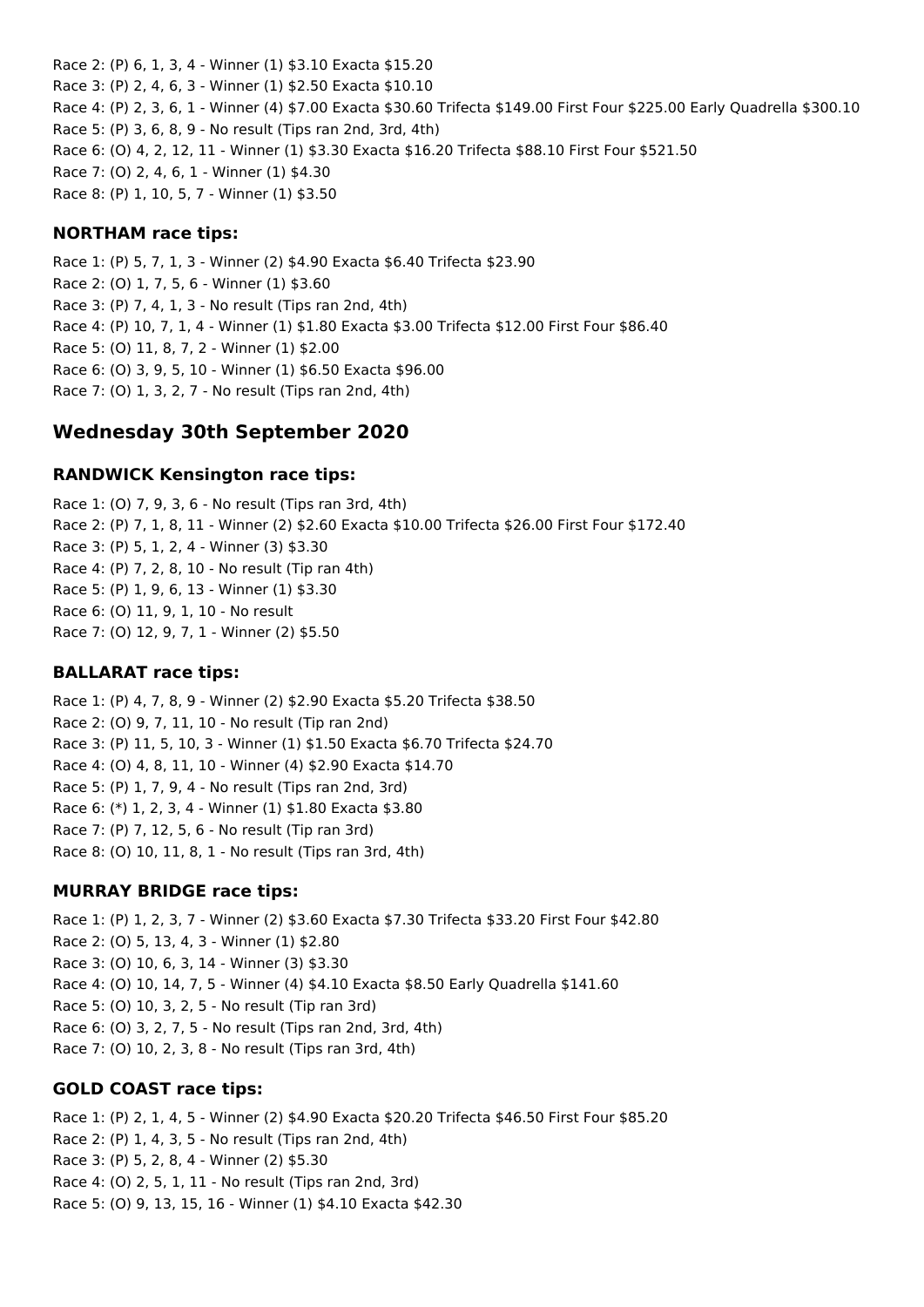Race 6: (\*) 6, 8, 1, 2 - Winner (2) \$2.70 Exacta \$13.60 Trifecta \$30.40 Race 7: (P) 2, 1, 4, 7 - No result (Tips ran 2nd, 3rd, 4th) Race 8: (P) 5, 1, 6, 3 - Winner (2) \$6.90

### **GERALDTON race tips:**

Race 1: (O) 5, 3, 11, 6 - Winner (2) \$5.10 Exacta \$21.20 Race 2: (O) 7, 1, 8, 5 - Winner (2) \$3.20 Race 3: (P) 1, 3, 7, 8 - No result (Tip ran 3rd) Race 4: (O) 1, 2, 7, 10 - No result (Tips ran 3rd, 4th) Race 5: (O) 1, 8, 2, 11 - Winner (1) \$3.90 Race 6: (O) 6, 4, 9, 1 - Winner (4) \$7.10 Race 7: (O) 6, 3, 13, 8 - No result (Tip ran 4th)

# **CANBERRA race tips:**

Race 1: (P) 1, 2, 3, 4 - Winner (1) \$1.40 Exacta \$1.90 Trifecta \$3.80 First Four \$8.00 Race 2: (P) 1, 7, 5, 3 - Winner (4) \$5.20 Race 3: (P) 4, 6, 1, 5 - Winner (3) \$3.10 Exacta \$6.10 Race 4: (P) 3, 5, 8, 1 - No result (Tips ran 2nd, 3rd) Race 5: (P) 1, 8, 3, 6 - No result (Tip ran 2nd) Race 6: (P) 4, 6, 9, 5 - No result (Tips ran 2nd, 4th) Race 7: (P) 12, 8, 10, 1 - No result (Tips ran 2nd, 3rd, 4th)

# **Wednesday 23rd September 2020**

# **BELMONT race tips:**

Race 1: (P) 8, 2, 4, 1 - Winner (2) \$2.10 Exacta \$4.00 Race 2: (P) 6, 4, 1, 2 - Winner (1) \$1.70 Race 3: (O) 11, 2, 3, 13 - No result (Tips ran 2nd, 3rd) Race 4: (P) 5, 6, 10, 7 - Winner (1) \$3.40 Exacta \$12.20 Race 5: (O) 2, 6, 9, 3 - Winner (1) \$2.00 Race 6: (O) 2, 8, 5, 11 - No result (Tip ran 2nd) Race 7: (O) 5, 8, 2, 1 - No result (Tips ran 2nd, 3rd)

# **FLEMINGTON race tips:**

Race 1: (P) 3, 10, 2, 9 - Winner (1) \$2.40 Exacta \$13.80 Trifecta \$46.10 First Four \$268.80 Race 2: (P) 6, 8, 3, 7 - Winner (3) \$3.80 Exacta \$32.60 Trifecta \$83.10 Race 3: (P) 4, 5, 3, 9 - Winner (4) \$4.70 Race 4: (O) 7, 8, 9, 10 - Winner (1) \$3.70 Exacta \$14.30 Early Quadrella \$329.00 Race 5: (P) 11, 7, 3, 5 - Winner (4) \$11.20 Race 6: (O) 11, 16, 7, 2 - No result Race 7: (O) 11, 1, 8, 15 - Winner (1) \$6.30 Race 8: (O) 8, 10, 11, 7 - No result (Tips ran 3rd, 4th)

# **STRATHALBYN race tips:**

Race 1: (P) 1, 7, 6, 4 - Winner (1) \$1.60 Exacta \$4.40 Trifecta \$37.30 Race 2: (P) 6, 10, 5, 8 - Winner (1) \$1.30 Race 3: (O) 9, 5, 1, 13 - Winner (3) \$3.80 Race 4: (O) 2, 6, 5, 10 - Winner (3) \$3.50 Exacta \$9.70 Early Quadrella \$58.60 Race 5: (P) 5, 11, 4, 10 - No result (Tips ran 2nd, 3rd) Race 6: (O) 6, 12, 5, 8 - Winner (1) \$6.40 Race 7: (P) 11, 4, 7, 6 - No result (Tip ran 3rd)

# **CANTERBURY race tips:**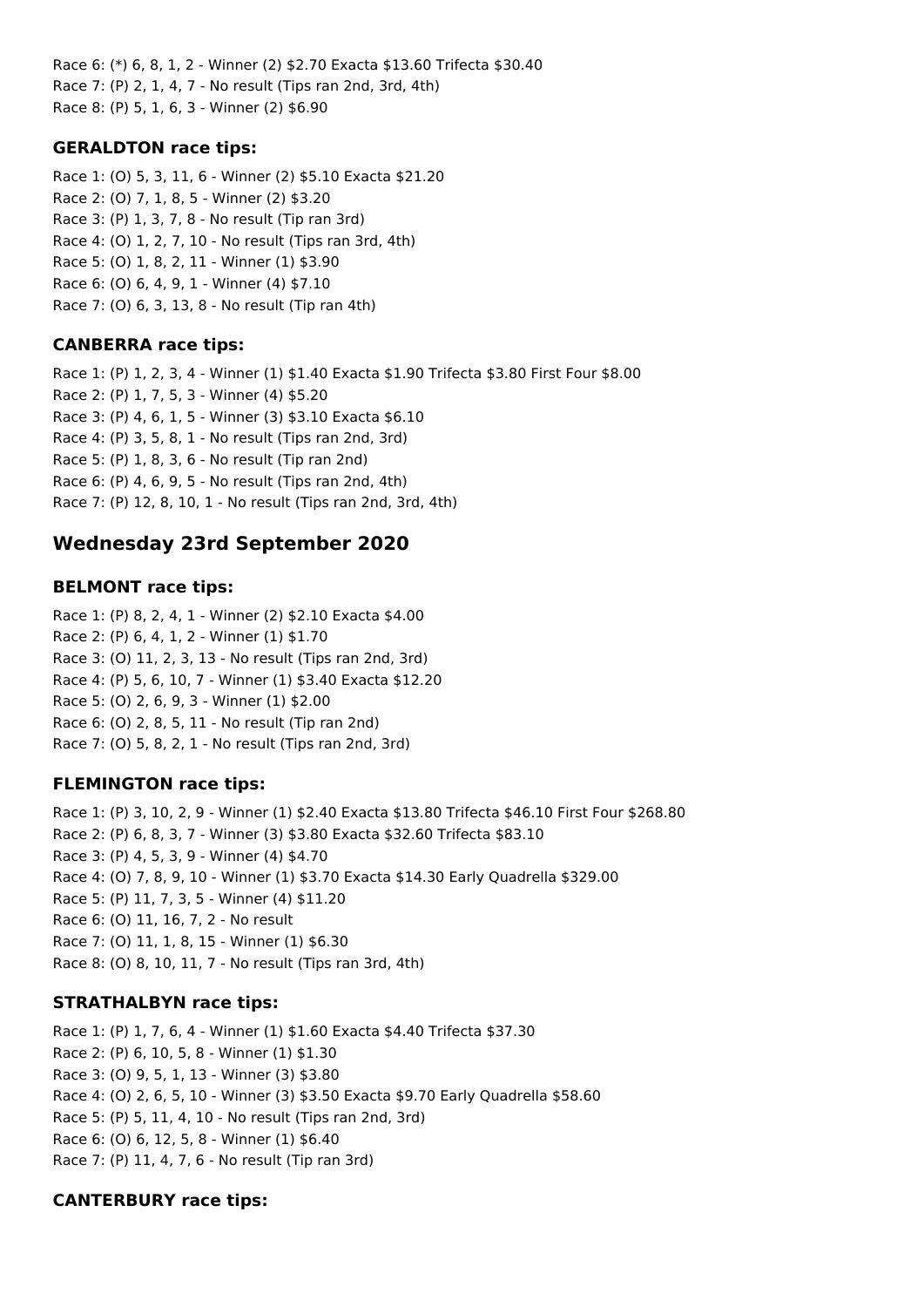Race 1: (P) 2, 5, 1, 6 - Winner (2) \$3.10 Exacta \$6.60 Trifecta \$14.60 First Four \$60.30 Race 2: (P) 6, 5, 2, 9 - Winner (3) \$3.40 Exacta \$13.80 Trifecta \$28.40 Race 3: (P) 3, 6, 5, 4 - Winner (3) \$5.90 Exacta \$19.40 Trifecta \$50.40 First Four \$105.10 Race 4: (\*) 6, 2, 8, 1 - No result (Tips ran 2nd, 3rd) Race 5: (P) 9, 4, 5, 3 - Winner (2) \$9.70 Race 6: (O) 1, 8, 12, 7 - No result (Tip ran 4th) Race 7: (O) 2, 4, 8, 6 - Winner (2) \$6.10

#### **EAGLE FARM race tips:**

Race 1: (P) 5, 3, 4, - Winner (1) \$1.80 Exacta \$2.70 Trifecta \$2.40 Race 2: (P) 4, 11, 5, 9 - Winner (3) \$2.50 Exacta \$4.90 Trifecta \$67.00 Race 3: (\*) 5, 6, 4, 2 - Winner (1) \$2.80 Exacta \$7.40 Race 4: (P) 6, 3, 4, 2 - Winner (2) \$2.90 Early Quadrella \$53.10 Race 5: (P) 7, 5, 1, 6 - Winner (2) \$7.00 Race 6: (P) 9, 1, 10, 5 - Winner (4) \$10.10 Exacta \$30.60 Trifecta \$142.50 First Four \$304.50 Race 7: (P) 2, 7, 3, 1 - Winner (2) \$5.10 Exacta \$23.30 Race 8: (P) 5, 10, 9, 7 - Winner (4) \$3.80 Quadrella \$3,082.40

# **Wednesday 16th September 2020**

#### **WARWICK FARM race tips:**

Race 1: (P) 1, 3, 11, 7 - Winner (1) \$5.20 Race 2: (P) 7, 8, 5, 6 - Winner (1) \$2.60 Exacta \$8.80 Trifecta \$17.20 Race 3: (P) 2, 7, 6, 4 - No result (Tips ran 2nd, 3rd) Race 4: (P) 7, 2, 1, 3 - Winner (1) \$3.50 Exacta \$19.70 Trifecta \$60.90 First Four \$132.10 Race 5: (P) 5, 1, 4, 6 - Winner (4) \$3.20 Race 6: (\*) 8, 9, 12, 3 - Winner (1) \$2.30 Race 7: (O) 7, 4, 14, 13 - No result (Tips ran 2nd, 4th)

#### **BENDIGO race tips:**

Race 1: (O) 2, 5, 3, 11 - Winner (3) \$8.20 Exacta \$50.30 Race 2: (O) 8, 3, 7, 2 - No result (Tips ran 2nd, 3rd) Race 3: (O) 10, 5, 8, 6 - No result (Tips ran 3rd, 4th) Race 4: (O) 13, 6, 9, 4 - Winner (2) \$4.80 Exacta \$25.50 Trifecta \$263.80 Race 5: (O) 6, 5, 8, 4 - Winner (2) \$2.40 Race 6: (O) 9, 13, 2, 7 - Winner (2) \$1.90 Race 7: (O) 11, 4, 7, 10 - Winner (2) \$5.80 Exacta \$18.80 Race 8: (P) 9, 11, 5, 13 - Winner (1) \$1.90 Quadrella \$60.50

#### **BALAKLAVA race tips:**

Race 1: (P) 1, 5, 3, 2 - Winner (2) \$6.20 Race 2: (P) 2, 5, 6, 3 - No result (Tips ran 2nd, 4th) Race 3: (P) 3, 10, 4, 5 - Winner (2) \$2.90 Exacta \$52.10 Trifecta \$237.30 Race 4: (P) 13, 11, 9, 3 - Winner (1) \$2.30 Exacta \$8.70 Race 5: (P) 6, 5, 3, 1 - Winner (4) \$5.10 Race 6: (O) 5, 4, 8, 9 - Winner (4) \$33.40 Race 7: (O) 3, 2, 12, 8 - Winner (4) \$4.40 Exacta \$63.90 Trifecta \$472.10 Race 8: (P) 7, 6, 3, 4 - No result (Tip ran 2nd) Race 9: (P) 3, 5, 1, 9 - Winner (1) \$2.00

#### **EAGLE FARM race tips:**

Race 1: (P) 5, 10, 4, 8 - Winner (3) \$2.20 Race 2: (P) 5, 7, 11, 12 - Winner (4) \$7.10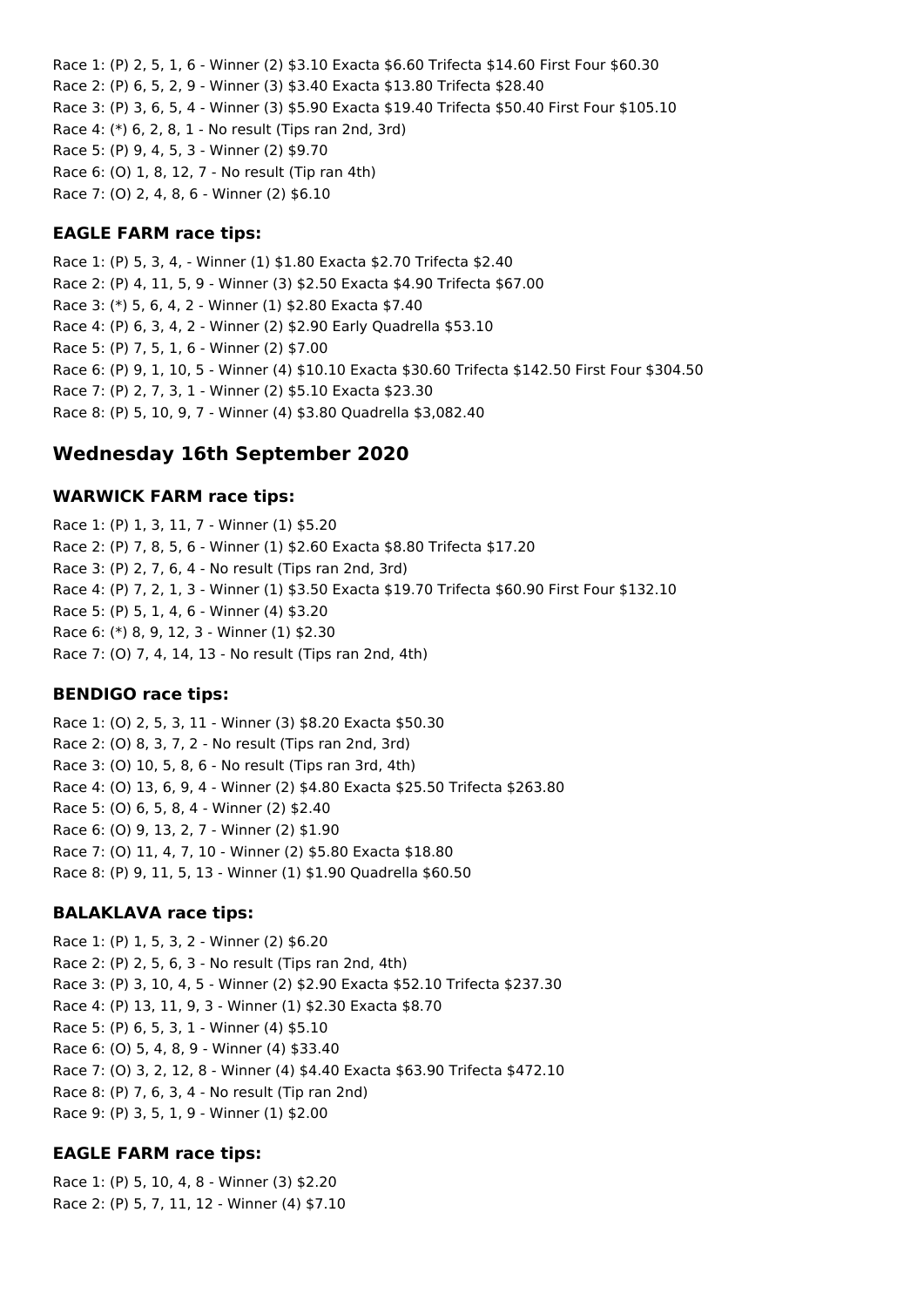Race 3: (\*) 7, 6, 3, 8 - No result (Tips ran 2nd, 3rd, 4th) Race 4: (\*) 1, 2, 4, 5 - Winner (2) \$1.90 Exacta \$2.80 Race 5: (P) 2, 5, 3, 8 - Winner (1) \$1.70 Race 6: (P) 7, 4, 6, 2 - No result (Tips ran 2nd, 3rd) Race 7: (P) 6, 10, 8, 5 - No result (Tips ran 2nd, 3rd) Race 8: (P) 7, 1, 14, 6 - Winner (1) \$7.40 Exacta \$27.80 Trifecta \$51.40

#### **BELMONT race tips:**

Race 1: (P) 4, 8, 1, 3 - Winner (4) \$2.50 Race 2: (P) 8, 6, 1, 7 - Winner (1) \$4.30 Exacta \$17.80 Race 3: (P) 4, 2, 1, 5 - Winner (2) \$8.80 Exacta \$53.80 Trifecta \$155.70 First Four \$357.40 Race 4: (P) 1, 2, 4, 6 - Winner (2) \$2.90 Early Quadrella \$525.80 Race 5: (O) 2, 4, 5, 8 - No result (Tips ran 2nd, 3rd) Race 6: (P) 2, 6, 5, 7 - Winner (2) \$2.90 Race 7: (O) 1, 9, 3, 4 - Winner (1) \$2.20 Race 8: (O) 13, 2, 10, 6 - No result (Tips ran 2nd, 4th)

# **Wednesday 9th September 2020**

#### **CANTERBURY race tips:**

Race 1: (\*) 2, 5, 10, 1 - Winner (1) \$2.10 Exacta \$9.10 Race 2: (O) 1, 6, 9, 3 - Winner (1) \$3.20 Exacta \$10.70 Race 3: (P) 5, 1, 2, 7 - Winner (4) \$6.90 Exacta \$18.50 Race 4: (P) 2, 7, 3, 1 - Winner (3) \$6.10 Exacta \$20.20 Early Quadrella \$721.80 Race 5: (P) 6, 11, 1, 10 - No result (Tips ran 2nd, 3rd) Race 6: (O) 7, 1, 11, 9 - Winner (2) \$1.60 Race 7: (P) 13, 10, 2, 14 - Winner (1) \$10.70 Exacta \$71.90

#### **SANDOWN race tips:**

Race 1: (P) 4, 1, 7, 6 - Winner (1) \$2.90 Race 2: (P) 8, 1, 4, 2 - Winner (2) \$5.70 Exacta \$24.90 Trifecta \$106.20 Race 3: (P) 1, 7, 6, 9 - Winner (1) \$2.30 Exacta \$11.40 Race 4: (P) 3, 2, 5, 4 - No result (Tips ran 2nd, 3rd, 4th) Race 5: (O) 4, 5, 6, 8 - No result (Tips ran 2nd, 4th) Race 6: (P) 3, 8, 14, 10 - No result (Tip ran 3rd) Race 7: (P) 5, 11, 9, 8 - No result (Tips ran 2nd, 4th) Race 8: (O) 1, 2, 11, 17 - No result (Tips ran 2nd, 3rd) Race 9: (P) 6, 4, 9, 8 - No result (Tips ran 2nd, 3rd)

### **MURRAY BRIDGE race tips:**

Race 1: (P) 4, 5, 3, 6 - No result (Tips ran 2nd, 3rd, 4th) Race 2: (P) 5, 7, 8, 2 - Winner (2) \$3.50 Exacta \$12.40 Race 3: (P) 10, 5, 7, 4 - Winner (1) \$2.50 Exacta \$14.50 Race 4: (P) 3, 5, 10, 4 - No result (Tips ran 2nd, 3rd, 4th) Race 5: (O) 1, 15, 10, 8 - No result (Tip ran 2nd) Race 6: (O) 5, 6, 1, 14 - Winner (1) \$4.70 Exacta \$36.90 Trifecta \$145.10 First Four \$615.80 Race 7: (O) 3, 5, 6, 14 - Winner (4) \$5.00

### **EAGLE FARM race tips:**

Race 1: (P) 4, 3, 6, 7 - Winner (4) \$15.00 Exacta \$122.80 Race 2: (P) 1, 5, 4, 3 - Winner (2) \$2.60 Exacta \$11.60 Trifecta \$18.90 First Four \$26.60 Race 3: (P) 1, 3, 4, 2 - Winner (1) \$3.00 Exacta \$6.00 Race 4: (P) 2, 6, 3, 1 - No result (Tips ran 2nd, 3rd, 4th)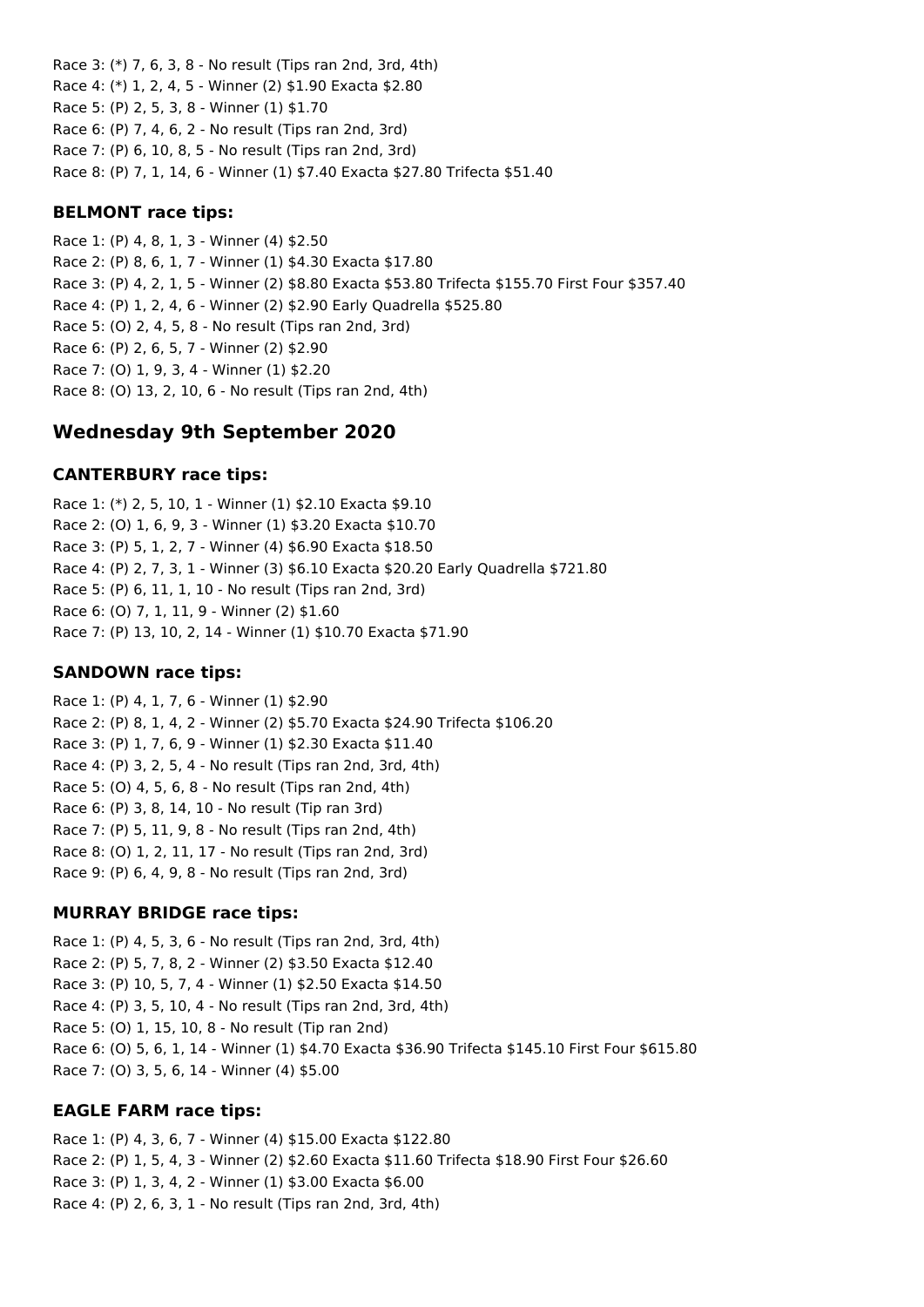Race 5: (P) 6, 1, 5, 4 - Winner (3) \$3.30 Exacta \$11.00 Trifecta \$25.20 Race 6: (P) 9, 15, 13, 10 - Winner (3) \$5.20 Exacta \$43.40 Race 7: (P) 9, 10, 4, 3 - Winner (3) \$8.70 Exacta \$31.40 Trifecta \$70.10 First Four \$300.50 Race 8: (O) 7, 9, 2, 8 - No result (Tips ran 2nd, 3rd)

### **BELMONT race tips:**

Race 1: (O) 7, 1, 2, 6 - Winner (3) \$4.70 Exacta \$13.70 Race 2: (O) 11, 1, 5, 6 - No result (Tips ran 2nd, 4th) Race 3: (O) 4, 7, 2, 1 - Winner (1) \$2.80 Exacta \$11.90 Race 4: (O) 6, 3, 4, 9 - No result (Tips ran 3rd, 4th) Race 5: (O) 2, 1, 6, 9 - Winner (1) \$3.20 Race 6: (O) 1, 4, 9, 8 - Winner (4) \$5.80 Race 7: (P) 12, 9, 5, 4 - Winner (3) \$10.00 Exacta \$58.50

# **Wednesday 2nd September 2020**

### **WARWICK FARM race tips:**

Race 1: (P) 3, 9, 7, 1 - Winner (2) \$3.20 Exacta \$10.30 Trifecta \$55.80 First Four \$91.30 Race 2: (P) 7, 3, 4, 2 - Winner (2) \$3.00 Exacta \$9.70 Trifecta \$21.20 Race 3: (P) 7, 6, 4, 5 - Winner (2) \$3.70 Race 4: (P) 1, 5, 3, 4 - No result (Tips ran 2nd, 3rd, 4th) Race 5: (P) 5, 3, 9, 6 - No result (Tips ran 2nd, 3rd) Race 6: (O) 3, 6, 9, 8 - Winner (1) \$3.10 Race 7: (O) 2, 5, 4, 1 - Winner (2) \$3.30 Exacta \$11.90

# **BENDIGO race tips:**

Race 1: (P) 12, 1, 8, 19 - No result (Tips ran 2nd, 3rd) Race 2: (P) 5, 1, 3, 8 - No result (Tips ran 3rd, 4th) Race 3: (P) 3, 5, 1, 7 - No result (Tip ran 4th) Race 4: (P) 6, 7, 11, 10 - Winner (2) \$2.50 Race 5: (P) 11, 9, 4, 1 - No result (Tips ran 2nd, 4th) Race 6: (O) 8, 11, 7, 12 - No result (Tips ran 3rd, 4th) Race 7: (O) 11, 13, 6, 7 - Winner (1) \$2.20 Race 8: (P) 11, 4, 16, 15 - Winner (4) \$10.10

# **GAWLER race tips:**

Race 1: (P) 3, 4, 6, 1 - Winner (1) \$5.20 Exacta \$31.70 Race 2: (P) 2, 3, 6, 11 - No result (Tip ran 4th) Race 3: (P) 13, 12, 8, 7 - Winner (1) \$1.60 Race 4: (P) 2, 3, 9, 1 - Winner (1) \$4.60 Exacta \$27.10 Race 5: (P) 2, 1, 3, 8 - Winner (4) \$3.70 Race 6: (O) 7, 1, 5, 3 - Winner (1) \$3.80 Exacta \$10.10 Race 7: (O) 11, 1, 3, 6 - Winner (3) \$6.80 Exacta \$62.80 Trifecta \$309.70 Quadrella \$380.70

# **EAGLE FARM race tips:**

Race 1: (P) 2, 1, 5, 4 - Winner (2) \$3.50 Exacta \$2.40 Trifecta \$26.90 Race 2: (P) 1, 2, 6, 5 - Winner (1) \$2.60 Race 3: (P) 5, 9, 8, 6 - Winner (1) \$2.40 Race 4: (P) 4, 2, 5, 3 - Winner (1) \$2.50 Exacta \$10.50 Early Quadrella \$77.80 Race 5: (P) 4, 5, 7, 6 - No result (Tips ran 3rd, 4th) Race 6: (P) 2, 5, 6, 10 - Winner (4) \$3.20 Race 7: (P) 6, 9, 3, 4 - Winner (4) \$8.60 Exacta \$54.80 Race 8: (P) 6, 4, 11, 2 - Winner (1) \$1.80 Exacta \$4.10 Trifecta \$24.00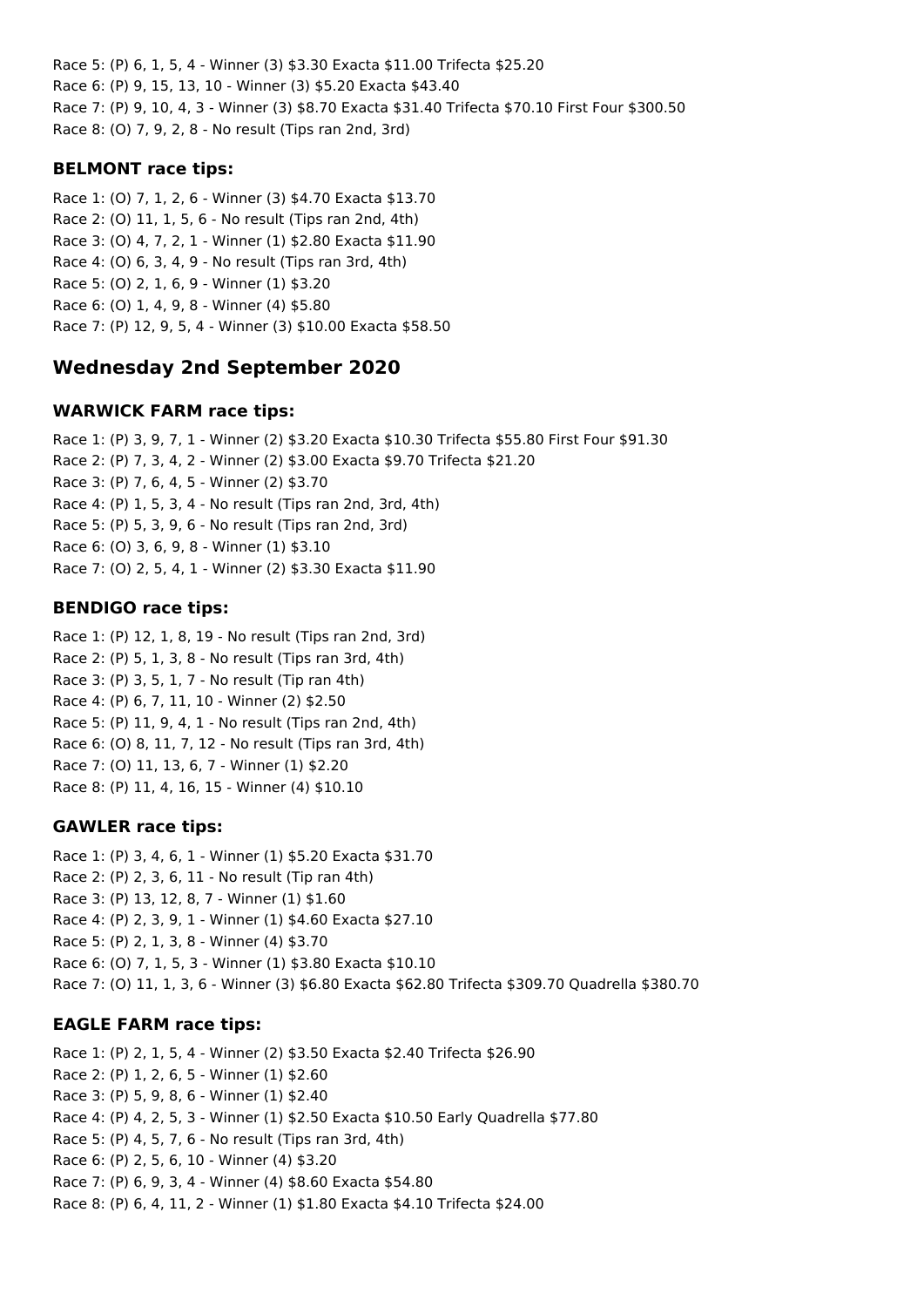#### **BELMONT race tips:**

Race 1: (O) 10, 1, 4, 8 - Winner (3) \$8.10 Exacta \$33.20 Trifecta \$549.70 Race 2: (P) 4, 3, 6, 5 - Winner (1) \$2.00 Race 3: (\*) 4, 1, 2, 6 - No result (Tips ran 3rd, 4th) Race 4: (O) 2, 1, 10, 6 - Winner (2) \$6.10 Exacta \$34.80 Race 5: (O) 1, 3, 7, 8 - No result (Tips ran 3rd, 4th) Race 6: (\*) 1, 5, 7, 4 - Winner (1) \$1.90 Exacta \$45.70 Race 7: (O) 14, 13, 12, 5 - No result

# **Wednesday 26th August 2020**

### **RANDWICK Kensington race tips:**

Race 1: (P) 7, 2, 3, 6 - No result (Tips ran 2nd, 4th) Race 2: (P) 5, 13, 11, 4 - No result (Tip ran 3rd) Race 3: (P) 6, 9, 3, 4 - Winner (1) \$3.40 Exacta \$8.10 Race 4: (P) 5, 7, 8, 3 - Winner (1) \$1.90 Exacta \$4.20 Race 5: (O) 7, 2, 5, 11 - Winner (1) \$4.00 Exacta \$16.50 Race 6: (P) 7, 6, 9, 8 - Winner (1) \$3.60 Race 7: (\*) 4, 9, 7, 11 - No result (Tips ran 2nd, 3rd)

### **SANDOWN race tips:**

Race 1: (O) 2, 7, 1, 4 - Winner (3) \$6.40 Exacta \$22.50 Race 2: (P) 4, 6, 2, 8 - Winner (4) \$12.40 Exacta \$78.90 Race 3: (P) 4, 2, 1, 5 - Winner (1) \$3.00 Exacta \$14.60 Trifecta \$35.40 Race 4: (O) 11, 9, 7, 4 - No result (Tip ran 2nd) Race 5: (O) 4, 5, 10, 2 - Winner (1) \$5.60 Race 6: (P) 4, 3, 7, 2 - Winner (1) \$1.80 Exacta \$5.90 Race 7: (O) 5, 7, 4, 6 - No result (Tip ran 2nd) Race 8: (P) 6, 15, 11, 3 - Winner (1) \$3.00

### **MURRAY BRIDGE race tips:**

Race 1: (P) 4, 12, 9, 5 - Winner (1) \$1.60 Race 2: (O) 14, 5, 13, 7 - Winner (3) \$18.60 Exacta \$63.30 Race 3: (O) 5, 14, 13, 7 - Winner (3) \$5.90 Race 4: (P) 2, 5, 8, 4 - No result (Tip ran 2nd) Race 5: (O) 3, 10, 5, 8 - Winner (2) \$5.30 Race 6: (O) 7, 8, 5, 3 - No result (Tips ran 2nd, 4th) Race 7: (O) 17, 16, 1, 11 - Winner (2) \$2.30 Race 8: (O) 1, 10, 15, 6 - No result (Tips ran 2nd, 4th)

# **DOOMBEN race tips:**

Race 1: (\*) 5, 4, 2, 3 - Winner (3) \$9.30 Exacta \$26.10 Race 2: (P) 1, 6, 2, 8 - No result (Tips ran 2nd, 3rd, 4th) Race 3: (P) 12, 4, 6, 3 - Winner (1) \$1.50 Race 4: (O) 12, 4, 13, 18 - Winner (1) \$1.20 Race 5: (P) 1, 8, 2, 9 - Winner (2) \$2.70 Exacta \$8.60 Race 6: (O) 7, 5, 6, 3 - Winner (1) \$3.70 Exacta \$17.00 Race 7: (O) 6, 10, 3, 7 - Winner (3) \$3.00 Race 8: (O) 2, 10, 9, 14 - Winner (1) \$2.30 Quadrella \$192.70

# **BELMONT race tips:**

Race 1: (P) 2, 3, 1, 5 - Winner (4) \$12.60 Exacta \$25.90 Trifecta \$67.50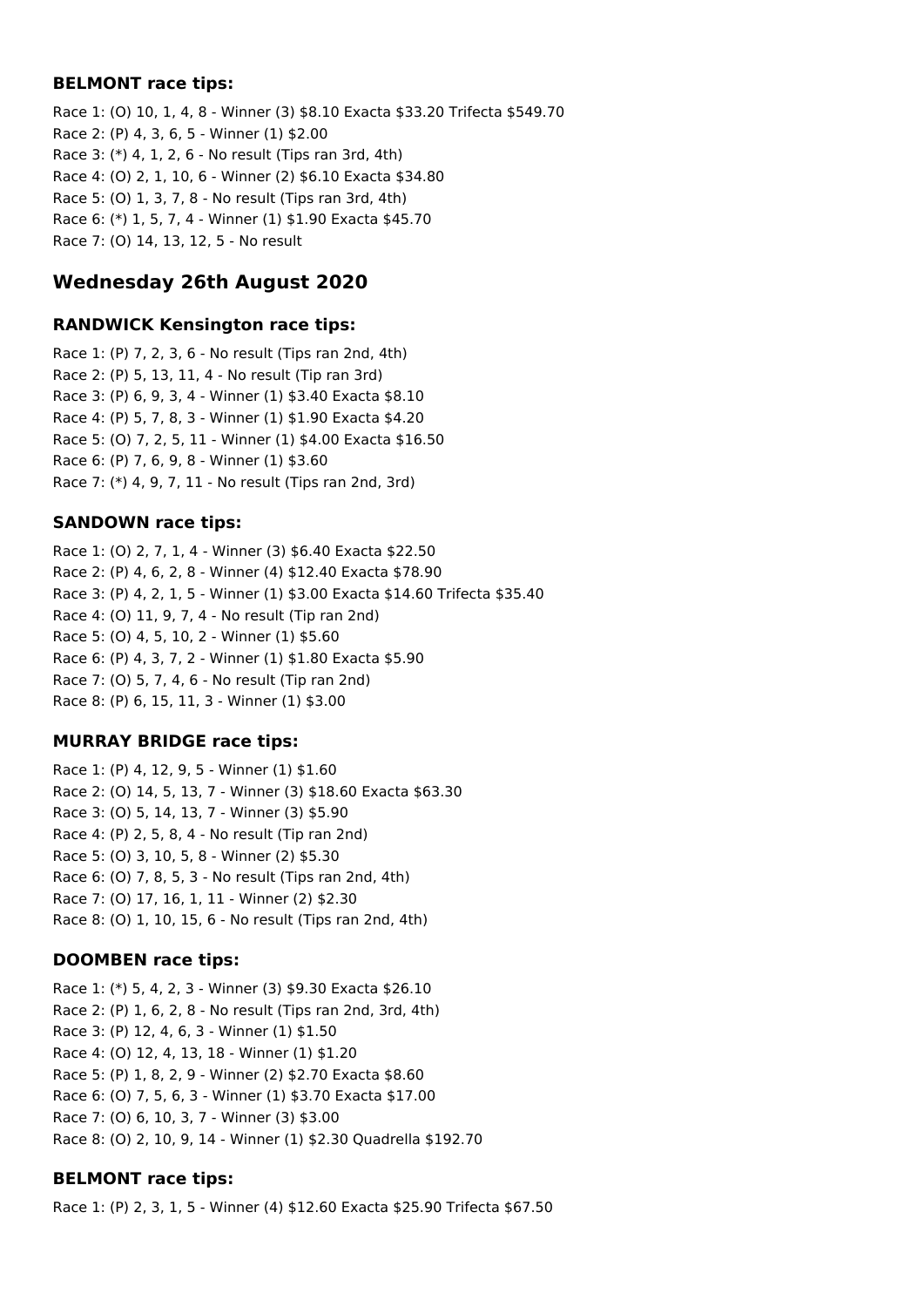Race 2: (P) 1, 6, 3, 5 - Winner (1) \$2.50 Exacta \$40.00 Race 3: (O) 5, 7, 8, 6 - No result (Tips ran 3rd, 4th) Race 4: (O) 11, 4, 2, 10 - No result Race 5: (O) 1, 5, 10, 2 - Winner (1) \$2.60 Exacta \$9.70 Trifecta \$93.00 Race 6: (O) 6, 5, 1, 9 - Winner (2) \$6.20 Exacta \$24.20 Trifecta \$127.40 First Four \$1,266.50 Race 7: (O) 4, 8, 10, 3 - No result

# **Wednesday 19th August 2020**

#### **CANTERBURY race tips:**

Race 1: (P) 1, 2, 6, 8 - No result (Tips ran 2nd, 3rd, 4th) Race 2: (P) 3, 2, 6, 4 - Winner (1) \$3.00 Exacta \$7.40 Race 3: (P) 6, 1, 5, 7 - Winner (1) \$2.00 Exacta \$7.50 Race 4: (P) 2, 7, 8, 5 - Winner (3) \$2.00 Exacta \$6.50 Race 5: (O) 7, 9, 6, 4 - No result (Tips ran 2nd, 3rd) Race 6: (P) 5, 11, 4, 8 - Winner (1) \$4.40 Exacta \$8.80 Trifecta \$40.20 Race 7: (P) 8, 5, 7, 2 - Winner (2) \$4.30 Exacta \$20.00

### **SANDOWN race tips:**

Race 1: (O) 2, 5, 12, 8 - Winner (2) \$7.00 Exacta \$40.80 Race 2: (O) 2, 5, 6, 3 - Winner (4) \$11.30 Exacta \$116.10 Race 3: (P) 1, 5, 9, 7 - No result (Tip ran 2nd) Race 4: (\*) 2, 3, 6, 1 - Winner (2) \$6.20 Race 5: (O) 2, 1, 6, 9 - No result (Tips ran 2nd, 3rd) Race 6: (O) 13, 9, 7, 11 - No result (Tips ran 2nd, 4th) Race 7: (O) 5, 8, 1, 10 - Winner (3) \$4.10 Race 8: (\*) 11, 9, 13, 3 - Winner (3) \$5.50

### **GAWLER race tips:**

Race 1: (P) 4, 5, 10, 6 - Winner (2) \$2.00 Exacta \$10.10 Trifecta \$59.40 Race 2: (P) 10, 2, 3, 12 - No result (Tips ran 3rd, 4th) Race 3: (P) 1, 2, 3, 4 - No result (Tips ran 2nd, 3rd, 4th) Race 4: (P) 6, 3, 7, 4 - Winner (2) \$4.00 Exacta \$27.40 Race 5: (O) 7, 3, 11, 6 - No result (Tips ran 2nd, 4th) Race 6: (O) 4, 8, 7, 1 - Winner (3) \$4.90 Race 7: (O) 7, 10, 11, 2 - No result (Tips ran 2nd, 3rd)

#### **IPSWICH race tips:**

Race 1: (P) 4, 5, 6, 1 - Winner (2) \$5.00 Exacta \$17.70 Race 2: (P) 8, 3, 6, 1 - Winner (2) \$4.10 Race 3: (O) 1, 7, 6, 11 - Winner (2) \$17.90 Exacta \$98.80 Race 4: (P) 2, 8, 5, 6 - No result (Tip ran 3rd) Race 5: (P) 4, 7, 6, 1 - No result (Tips ran 2nd, 3rd) Race 6: (P) 3, 10, 1, 4 - No result (Tips ran 3rd, 4th) Race 7: (P) 6, 5, 1, 7 - Winner (1) \$1.80 Exacta \$7.40 Race 8: (O) 10, 15, 9, 11 - Winner (1) \$11.50 Exacta \$51.50

### **BELMONT race tips:**

Race 1: (P) 5, 1, 3, 6 - Winner (1) \$2.30 Exacta \$5.00 Race 2: (P) 4, 1, 5, 6 - No result (Tips ran 2nd, 3rd) Race 3: (O) 9, 7, 3, 8 - Winner (4) \$4.10 Race 4: (O) 2, 8, 5, 4 - Winner (1) \$1.90 Exacta \$6.60 Race 5: (O) 7, 1, 8, 11 - Winner (1) \$3.90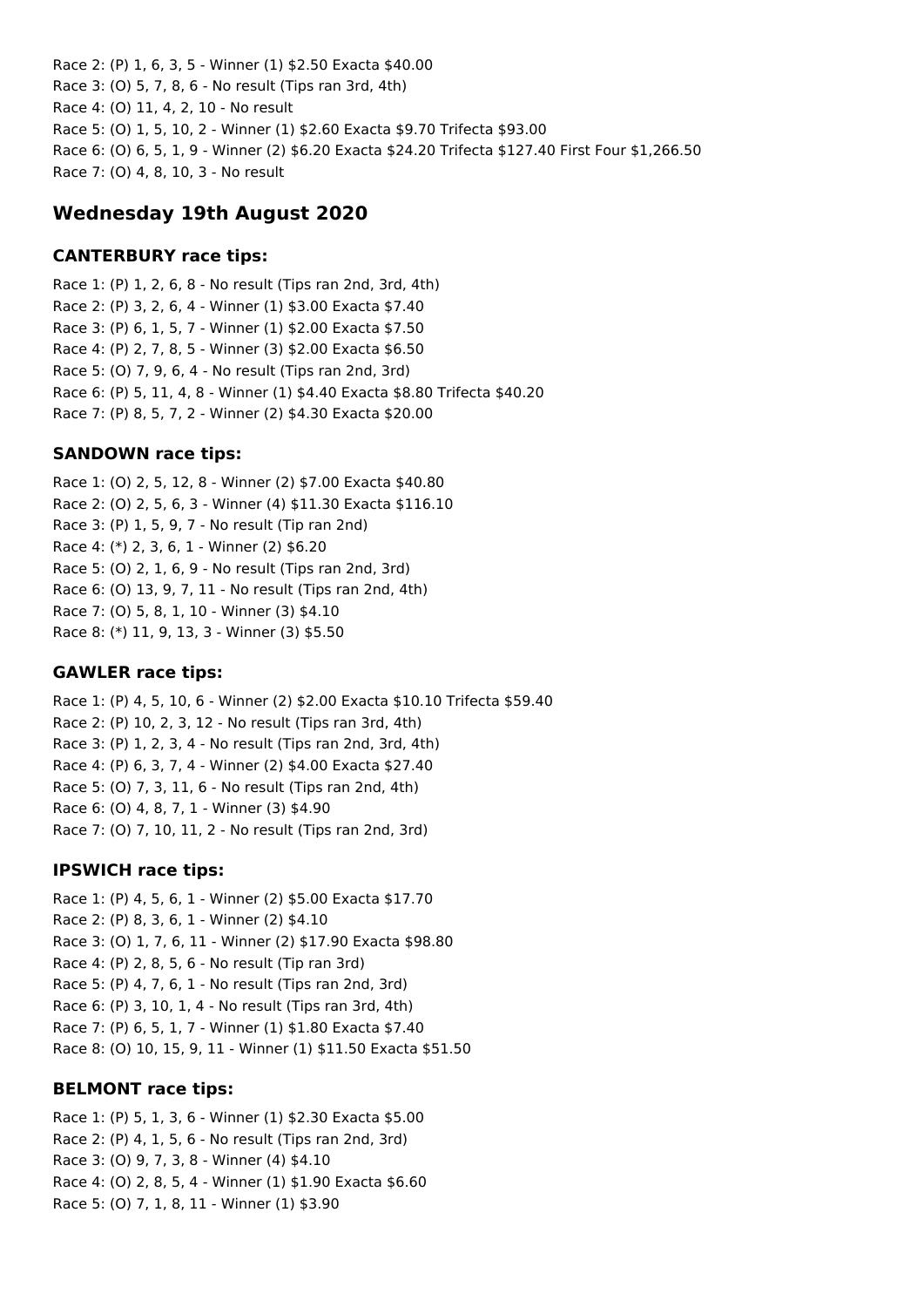Race 6: (O) 8, 10, 5, 7 - No result (Tips ran 3rd, 4th) Race 7: (O) 13, 12, 11, 3 - No result (Tips ran 3rd, 4th)

# **Wednesday 12th August 2020**

### **WARWICK FARM race tips:**

Race 1: (P) 1, 6, 10, 2 - Winner (3) \$5.30 Race 2: (\*) 4, 5, 6, 7 - No result (Tips ran 2nd, 3rd, 4th) Race 3: (P) 6, 3, 4, 7 - Winner (4) \$4.30 Race 4: (P) 10, 6, 5, 8 - No result (Tips ran 2nd, 3rd) Race 5: (P) 4, 7, 2, 10 - Winner (2) \$2.70 Race 6: (P) 6, 1, 7, 10 - Winner (3) \$4.20 Exacta \$18.70 Trifecta \$51.00 First Four \$428.70 Race 7: (O) 5, 7, 8, 6 - No result (Tip ran 3rd)

### **SANDOWN race tips:**

Race 1: (P) 6, 1, 2, 4 - Winner (1) \$2.80 Exacta \$8.00 Race 2: (P) 8, 4, 2, 6 - No result (Tip ran 4th) Race 3: (P) 5, 2, 7, 3 - No result (Tips ran 2nd, 3rd, 4th) Race 4: (P) 8, 3, 10, 14 - No result (Tip ran 3rd) Race 5: (P) 5, 7, 3, 10 - Winner (2) \$3.90 Race 6: (P) 1, 2, 12, 11 - No result Race 7: (P) 4, 5, 3, 11 - Winner (1) \$2.40 Race 8: (O) 7, 3, 5, 4 - Winner (1) \$5.20

### **NARACOORTE race tips:**

Race 1: (P) 5, 6, 8, 3 - Winner (3) \$5.60 Exacta \$12.50 Race 2: (P) 4, 6, 2, 7 - No result (Tips ran 2nd, 4th) Race 3: (O) 5, 14, 2, 15 - No result (Tips ran 2nd, 4th) Race 4: (P) 1, 4, 5, 8 - Winner (2) \$4.20 Exacta \$15.00 Trifecta \$59.00 Race 5: (P) 3, 1, 4, 8 - Winner (1) \$2.50 Exacta \$24.20 Trifecta \$107.50 Race 6: (P) 6, 4, 1, 12 - Winner (1) \$4.60 Exacta \$22.00 Race 7: (O) 4, 11, 8, 1 - Abandoned

# **DOOMBEN race tips:**

Race 1: (P) 8, 3, 7, 2 - Winner (1) \$4.10 Race 2: (P) 7, 1, 5, 2 - No result (Tips ran 2nd, 3rd, 4th) Race 3: (P) 8, 1, 6, 9 - Winner (2) \$3.10 Exacta \$6.20 Trifecta \$40.50 Race 4: (P) 2, 5, 3, 7 - Winner (4) \$15.30 Exacta \$64.20 Trifecta \$133.20 First Four \$505.00 Race 5: (P) 5, 4, 6, 1 - Winner (4) \$3.40 Race 6: (P) 6, 5, 3, 2 - Winner (1) \$2.40 Exacta \$6.40 Trifecta \$16.50 Race 7: (P) 6, 4, 13, 14 - No result (Tips ran 2nd, 4th) Race 8: (O) 11, 9, 8, 12 - No result (Tips ran 2nd, 4th)

# **BELMONT race tips:**

Race 1: (O) 6, 8, 4, 1 - No result (Tips ran 3rd, 4th) Race 2: (O) 12, 1, 5, 13 - No result Race 3: (O) 7, 2, 4, 9 - No result (Tip ran 3rd) Race 4: (P) 6, 3, 7, 5 - No result (Tip ran 3rd) Race 5: (O) 8, 10, 12, 1 - Winner (2) \$26.20 Exacta \$66.10 Trifecta \$1,615.80 Race 6: (O) 2, 11, 4, 3 - No result (Tips ran 3rd, 4th) Race 7: (O) 11, 4, 14, 6 - No result (Tip ran 3rd)

# **Wednesday 5th August 2020**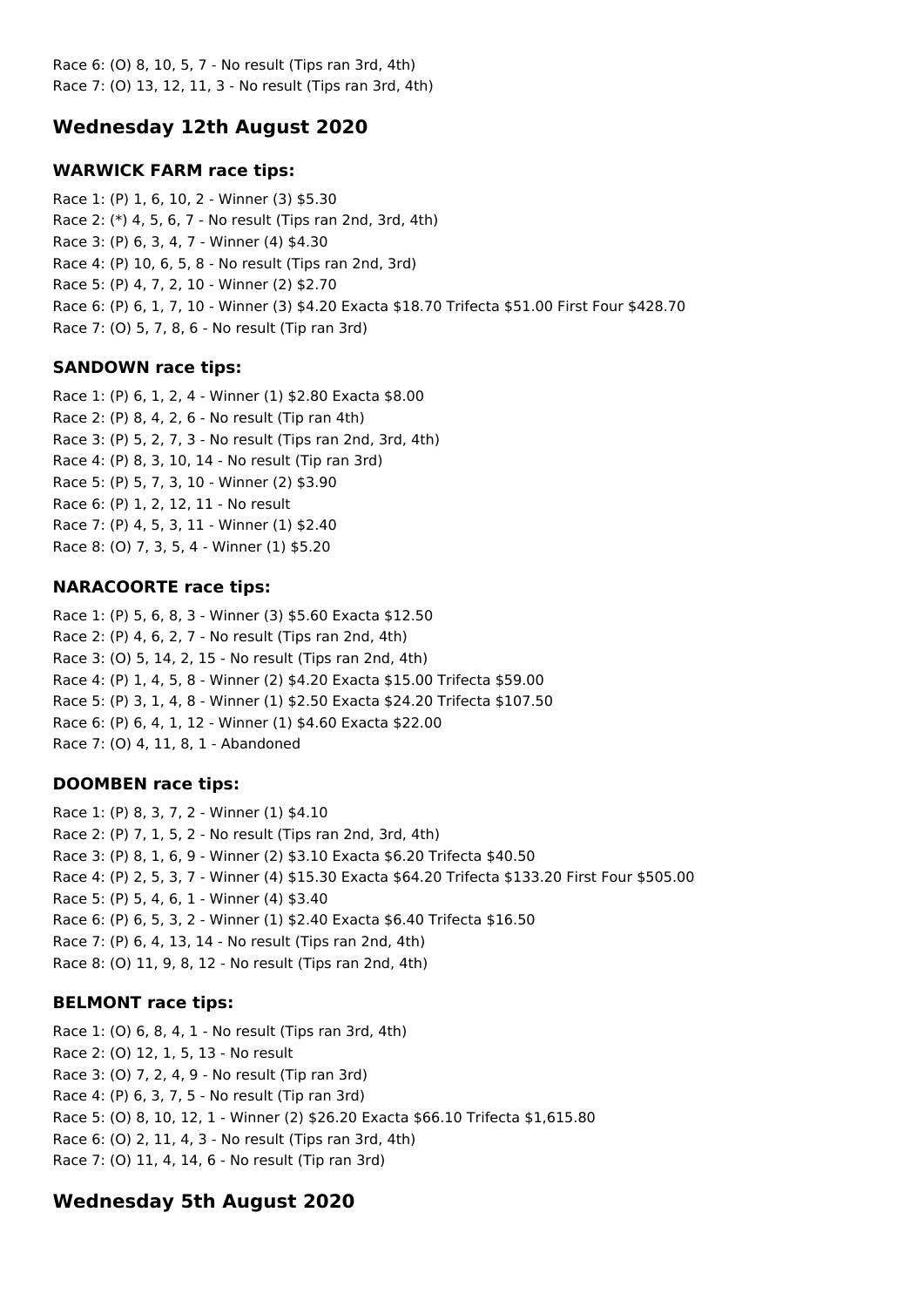#### **CANTERBURY race tips:**

Race 1: (P) 2, 3, 6, 7 - Winner (2) \$4.80 Exacta \$33.50 Trifecta \$87.80 First Four \$235.10 Race 2: (P) 6, 5, 7, 4 - Winner (1) \$4.00 Race 3: (O) 10, 5, 13, 7 - Winner (3) \$7.00 Race 4: (P) 7, 4, 6, 3 - Winner (2) \$4.70 Early Quadrella \$760.80 Race 5: (O) 2, 5, 4, 12 - No result (Tip ran 3rd) Race 6: (P) 5, 4, 6, 1 - Winner (1) \$1.60 Exacta \$5.60 Race 7: (O) 5, 2, 8, 10 - Winner (3) \$5.80

### **CRANBOURNE race tips:**

Race 1: (P) 1, 3, 11, 4 - Winner (2) \$7.10 Race 2: (P) 3, 11, 12, 9 - Winner (4) \$5.30 Exacta \$23.50 Trifecta \$100.80 First Four \$332.00 Race 3: (P) 11, 7, 14, 3 - Winner (3) \$3.30 Exacta \$26.70 Trifecta \$88.10 Race 4: (P) 6, 4, 2, 1 - Winner (3) \$4.60 Early Quadrella \$984.70 Race 5: (P) 2, 7, 8, 9 - No result (Tips ran 2nd, 3rd, 4th) Race 6: (P) 8, 14, 11, 2 - No result (Tip ran 2nd) Race 7: (O) 6, 11, 9, 2 - Winner (1) \$3.80 Race 8: (O) 5, 9, 17, 8 - Winner (2) \$3.50

#### **GAWLER race tips:**

Race 1: (P) 2, 3, 4, 1 - Winner (3) \$4.00 Race 2: (P) 9, 3, 1, 2 - Winner (1) \$1.90 Exacta \$2.50 Trifecta \$10.80 Race 3: (O) 12, 3, 1, 10 - No result (Tips ran 2nd, 3rd) Race 4: (P) 6, 7, 4, 1 - No result (Tips ran 2nd, 3rd, 4th) Race 5: (O) 3, 11, 4, 2 - Winner (1) \$2.40 Race 6: (O) 5, 8, 6, 9 - No result (Tips ran 3rd, 4th) Race 7: (O) 4, 1, 11, 9 - Winner (1) \$4.60 Exacta \$26.20

### **SUNSHINE COAST race tips:**

Race 1: (P) 1, 3, 4, 2 - Winner (2) \$1.70 Exacta \$8.60 Trifecta \$28.50 Race 2: (P) 4, 5, 2, 8 - Winner (1) \$2.20 Exacta \$8.10 Race 3: (O) 14, 13, 3, 2 - Winner (3) \$3.00 Race 4: (P) 1, 3, 2, 7 - Winner (2) \$2.80 Early Quadrella \$49.20 Race 5: (\*) 6, 10, 9, 4 - Winner (1) \$1.40 Race 6: (P) 1, 3, 2, 9 - Winner (1) \$2.30 Exacta \$4.10 Trifecta \$15.80 Race 7: (O) 2, 5, 8, 9 - No result (Tip ran 4th) Race 8: (\*) 13, 9, 3, 12 - Winner (1) \$2.30

#### **BELMONT race tips:**

Race 1: (P) 2, 1, 5, 3 - Winner (2) \$1.80 Race 2: (P) 7, 8, 6, 4 - Winner (1) \$5.40 Exacta \$69.30 Race 3: (P) 2, 5, 3, 7 - Winner (2) \$4.10 Exacta \$20.80 Race 4: (P) 1, 4, 2, 5 - Winner (2) \$3.00 Exacta \$9.40 Early Quadrella \$153.20 Race 5: (P) 1, 8, 2, 4 - No result (Tip ran 2nd) Race 6: (P) 3, 9, 5, 8 - Winner (2) \$7.50 Exacta \$27.70 Race 7: (P) 7, 9, 4, 6 - Winner (1) \$2.30 Exacta \$13.30 Race 8: (O) 4, 7, 10, 2 - No result (Tip ran 2nd)

# **Wednesday 29th July 2020**

### **WARWICK FARM race tips:**

Race 1: (P) 2, 1, 5, 8 - Winner (1) \$2.10 Exacta \$4.80 Trifecta \$5.80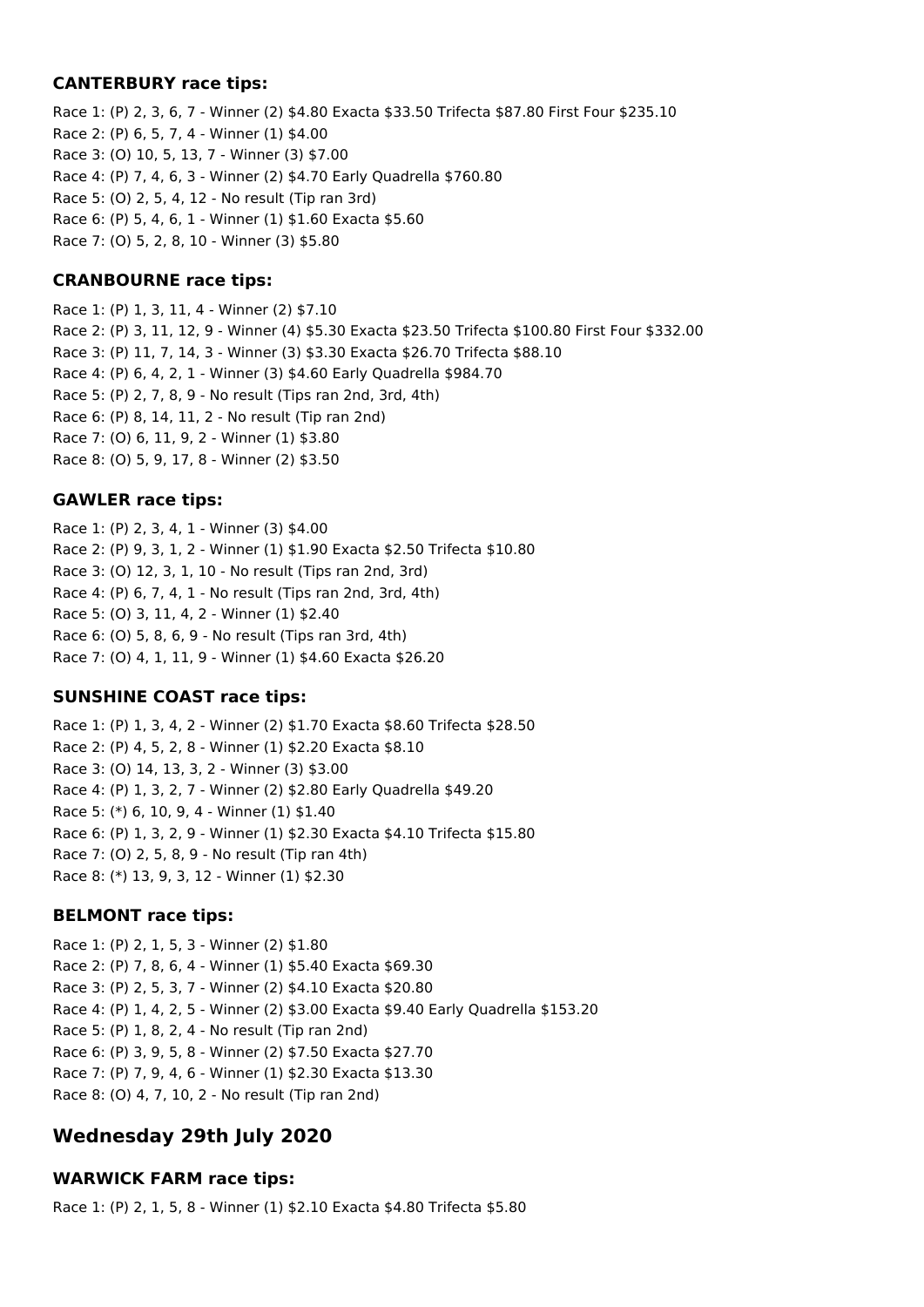Race 2: (P) 5, 7, 1, 4 - Winner (3) \$3.00 Exacta \$10.10 Race 3: (P) 6, 3, 8, 2 - No result (Tips ran 2nd, 3rd) Race 4: (P) 9, 8, 3, 4 - Winner (1) \$2.70 Exacta \$15.90 Race 5: (P) 11, 5, 9, 1 - Winner (2) \$2.30 Race 6: (O) 1, 5, 12, 3 - Winner (1) \$3.80 Race 7: (P) 11, 4, 2, 1 - Winner (4) \$14.90 Quadrella \$353.20

#### **BENDIGO race tips:**

Race 1: (P) 5, 8, 6, 3 - No result (Tips ran 2nd, 3rd) Race 2: (P) 9, 12, 10, 14 - Winner (2) \$2.90 Exacta \$21.20 Race 3: (P) 2, 7, 5, 3 - Winner (1) \$2.70 Race 4: (O) 8, 7, 2, 11 - Winner (4) \$5.10 Race 5: (P) 13, 14, 16, 3 - Winner (1) \$6.40 Race 6: (O) 8, 2, 12, 11 - No result (Tips ran 2nd, 3rd) Race 7: (O) 5, 4, 14, 2 - No result Race 8: (P) 3, 6, 10, 9 - Winner (2) \$2.30 Exacta \$7.40

### **BALAKLAVA race tips:**

Race 1: (P) 4, 1, 5, 2 - Winner (1) \$1.40 Exacta \$2.10 Race 2: (P) 10, 3, 7, 2 - Winner (2) \$7.10 Exacta \$15.50 Race 3: (P) 13, 4, 14, 1 - Winner (1) \$2.70 Exacta \$7.10 Race 4: (P) 6, 1, 3, 4 - Winner (4) \$1.70 Early Quadrella \$127.20 Race 5: (P) 3, 6, 1, 8 - Winner (1) \$2.20 Exacta \$8.90 Trifecta \$37.00 Race 6: (O) 5, 4, 7, 6 - Winner (1) \$3.10 Race 7: (O) 6, 2, 5, 7 - Winner (1) \$3.80 Exacta \$22.20 Race 8: (P) 10, 4, 3, 1 - No result (Tips ran 2nd, 3rd)

#### **DOOMBEN race tips:**

Race 1: (P) 6, 8, 7, 1 - No result (Tips ran 2nd, 3rd, 4th) Race 2: (P) 8, 7, 6, 5 - Winner (3) \$4.00 Exacta \$13.50 Trifecta \$27.10 First Four \$99.70 Race 3: (P) 1, 2, 3, 6 - No result (Tips ran 2nd, 3rd, 4th) Race 4: (P) 10, 11, 9, 2 - Winner (4) \$5.50 Exacta \$20.30 Race 5: (O) 1, 4, 12, 8 - No result (Tip ran 2nd) Race 6: (P) 5, 11, 4, 2 - No result (Tips ran 2nd, 3rd, 4th) Race 7: (P) 9, 4, 1, 6 - Winner (3) \$2.80 Exacta \$14.60 Race 8: (O) 3, 6, 5, 10 - Winner (1) \$2.30 Race 9: (P) 5, 2, 12, 7 - Winner (4) \$9.10 Exacta \$24.50 Trifecta \$59.00

#### **BELMONT race tips:**

Race 1: (P) 8, 6, 5, 3 - Winner (2) \$7.00 Race 2: (P) 8, 2, 3, 1 - Winner (2) \$2.10 Exacta \$3.80 Race 3: (P) 9, 1, 3, 10 - No result (Tips ran 2nd, 3rd) Race 4: (P) 6, 2, 4, 3 - Winner (4) \$4.30 Exacta \$12.60 Race 5: (P) 3, 1, 4, 5 - Winner (2) \$3.70 Exacta \$20.10 Race 6: (P) 12, 2, 1, 8 - Winner (1) \$1.40 Race 7: (O) 5, 3, 8, 11 - Winner (2) \$5.10 Race 8: (P) 9, 8, 1, 7 - Winner (1) \$2.10 Exacta \$9.00 Quadrella \$81.70

# **Wednesday 22nd July 2020**

### **CANTERBURY race tips:**

Race 1: (P) 9, 2, 7, 3 - Winner (1) \$2.30 Exacta \$12.30 Race 2: (P) 5, 8, 11, 14 - Winner (2) \$6.20 Exacta \$15.60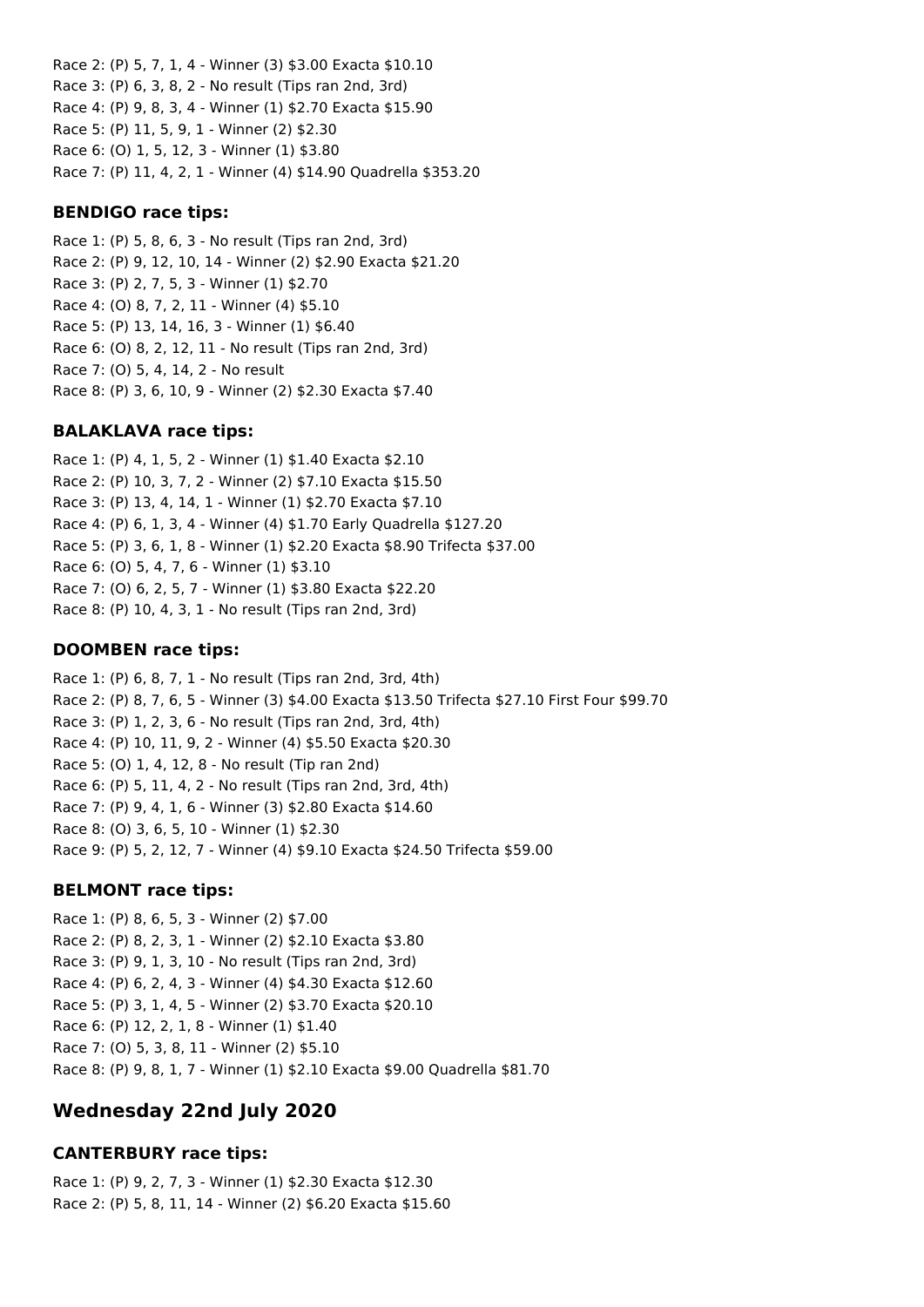Race 3: (P) 7, 8, 2, 3 - No result (Tips ran 2nd, 3rd, 4th) Race 4: (P) 11, 10, 6, 12 - No result Race 5: (P) 10, 1, 11, 4 - Winner (3) \$4.60 Race 6: (P) 1, 3, 8, 13 - Winner (2) \$5.90 Exacta \$24.90 Race 7: (P) 1, 11, 2, 5 - No result (Tip ran 2nd)

#### **SANDOWN race tips:**

Race 1: (P) 7, 1, 3, 4 - Winner (3) \$7.00 Exacta \$73.90 Race 2: (P) 4, 3, 6, 5 - Winner (2) \$3.10 Race 3: (O) 1, 6, 8, 7 - No result (Tip ran 4th) Race 4: (O) 5, 8, 9, 4 - Winner (2) \$5.10 Race 5: (O) 1, 10, 2, 3 - No result (Tip ran 4th) Race 6: (P) 11, 3, 8, 6 - Winner (2) \$5.20 Race 7: (O) 6, 7, 9, 2 - Winner (4) \$9.10 Race 8: (O) 8, 1, 4, 9 - Winner (1) \$5.00

#### **MURRAY BRIDGE race tips:**

Race 1: (P) 8, 7, 5, 2 - Winner (2) \$2.30 Exacta \$4.80 Race 2: (P) 10, 2, 8, 6 - Winner (2) \$1.60 Exacta \$3.70 Race 3: (O) 7, 10, 8, 3 - Winner (1) \$5.20 Race 4: (P) 11, 13, 14, 8 - Winner (4) \$6.70 Early Quadrella \$155.60 Race 5: (O) 3, 5, 4, 8 - Winner (1) \$3.60 Race 6: (O) 8, 10, 11, 1 - Winner (1) \$5.00 Race 7: (O) 2, 5, 11, 7 - Winner (1) \$2.50 Race 8: (O) 9, 5, 11, 6 - No result (Tip ran 4th)

### **EAGLE FARM race tips:**

Race 1: (P) 4, 1, 9, 3 - Winner (2) \$4.80 Exacta \$34.80 Trifecta \$92.60 Race 2: (P) 1, 3, 7, 5 - Winner (4) \$4.40 Exacta \$8.70 Trifecta \$45.70 Race 3: (P) 1, 4, 3, 8 - No result (Tip ran 2nd) Race 4: (P) 1, 5, 2, 7 - Winner (1) \$5.70 Race 5: (P) 1, 7, 3, 4 - Winner (3) \$6.00 Exacta \$11.90 Trifecta \$47.30 First Four \$137.80 Race 6: (P) 8, 3, 4, 9 - Winner (4) \$2.90 Race 7: (P) 8, 3, 2, 7 - Winner (3) \$5.30 Race 8: (P) 3, 7, 5, 4 - Winner (2) \$3.50 Exacta \$18.40 Trifecta \$45.40 First Four \$356.30 Quadrella \$484.10

#### **BELMONT race tips:**

Race 1: (P) 7, 1, 4, 2 - Winner (1) \$2.40 Exacta \$4.70 Race 2: (P) 1, 6, 7, 10 - Winner (1) \$2.20 Exacta \$12.40 Race 3: (P) 6, 7, 1, 8 - No result (Tips ran 2nd, 4th) Race 4: (P) 2, 6, 1, 3 - Winner (3) \$6.10 Exacta \$29.00 Race 5: (O) 8, 5, 3, 2 - Winner (4) \$3.50 Race 6: (O) 6, 1, 10, 7 - Winner (4) \$4.30 Race 7: (P) 5, 9, 10, 7 - Winner (3) \$14.30 Exacta \$268.50 Race 8: (P) 2, 7, 12, 13 - Winner (1) \$1.70 Quadrella \$898.80

#### **DARWIN race tips:**

Race 1: (P) 7, 2, 5, 1 - Winner (3) \$4.90 Exacta \$25.40 Trifecta \$107.70 First Four \$446.00 Race 2: (P) 1, 3, 2, 6 - Winner (3) \$4.80 Race 3: (O) 8, 10, 11, 4 - No result (Tips ran 3rd, 4th) Race 4: (P) 4, 2, 1, 3 - Winner (2) \$5.40 Race 5: (O) 3, 8, 6, 9 - Winner (4) \$7.60 Race 6: (O) 4, 1, 5, 2 - Winner (2) \$7.20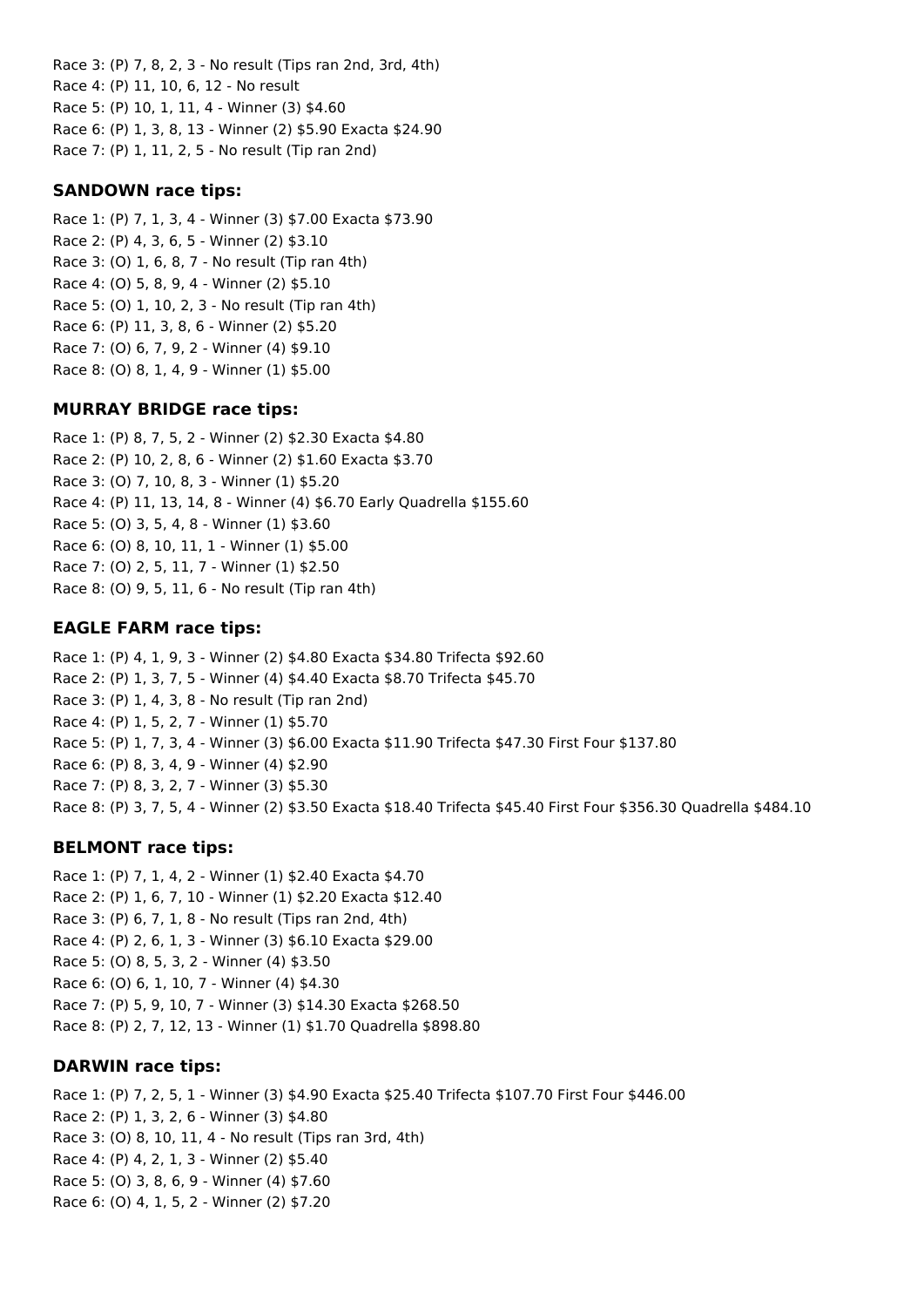Race 7: (P) 2, 1, 4, 6 - Winner (1) \$1.60 Exacta \$7.30 Race 8: (P) 1, 3, 6, 9 - No result (Tips ran 2nd, 3rd, 4th)

# **Wednesday 15th July 2020**

### **WARWICK FARM race tips:**

Race 1: (P) 1, 6, 3, 4 - Abandoned Race 2: (P) 3, 4, 1, 5 - Abandoned Race 3: (P) 5, 8, 7, 1 - Abandoned Race 4: (P) 6, 11, 2, 3 - Abandoned Race 5: (P) 5, 7, 4, 2 - Abandoned Race 6: (P) 3, 4, 8, 9 - Abandoned Race 7: (P) 7, 9, 10, 1 - Abandoned

#### **CRANBOURNE race tips:**

Race 1: (P) 2, 8, 10, 6 - Winner (3) \$7.90 Exacta \$26.80 Race 2: (P) 5, 9, 6, 1 - No result (Tip ran 2nd) Race 3: (P) 3, 1, 9, 6 - Winner (1) \$3.10 Race 4: (P) 4, 5, 8, 3 - No result (Tips ran 2nd, 3rd) Race 5: (O) 3, 5, 14, 4 - Winner (3) \$5.20 Exacta \$50.30 Trifecta \$170.30 Race 6: (O) 7, 12, 9, 5 - Winner (3) \$5.80 Exacta \$28.70 Trifecta \$71.70 Race 7: (O) 10, 13, 16, 11 - Winner (1) \$5.70 Race 8: (O) 2, 5, 10, 12 - Winner (1) \$1.90 Quadrella \$425.80

### **GAWLER race tips:**

Race 1: (P) 5, 1, 2, 8 - Winner (3) \$6.80 Race 2: (P) 4, 2, 8, 5 - Winner (1) \$2.30 Exacta \$2.50 Race 3: (P) 7, 3, 10, 2 - Winner (2) \$4.60 Exacta \$8.80 Trifecta \$34.20 Race 4: (P) 2, 4, 3, 6 - Winner (1) \$7.60 Exacta \$103.60 Trifecta \$285.00 First Four \$732.40 Race 5: (O) 5, 4, 3, 2 - No result (Tips ran 3rd, 4th) Race 6: (O) 3, 5, 4, 1 - No result Race 7: (P) 2, 10, 1, 4 - Winner (3) \$3.60 Exacta \$34.00 Race 8: (P) 4, 5, 2, 6 - Winner (3) \$5.30 Exacta \$45.80 Race 9: (O) 3, 5, 9, 4 - Winner (3) \$9.20

### **EAGLE FARM race tips:**

Race 1: (P) 1, 9, 2, 5 - Winner (1) \$2.60 Exacta \$9.60 Race 2: (O) 6, 4, 1, 5 - No result (Tips ran 2nd, 3rd, 4th) Race 3: (P) 6, 9, 12, 11 - No result (Tip ran 2nd) Race 4: (\*) 8, 9, 6, 11 - Winner (2) \$11.60 Race 5: (P) 8, 2, 9, 5 - No result (Tips ran 2nd, 3rd) Race 6: (P) 3, 13, 10, 12 - No result (Tips ran 3rd, 4th) Race 7: (O) 12, 9, 3, 5 - No result (Tips ran 2nd, 4th) Race 8: (O) 2, 1, 5, 9 - Winner (1) \$2.20 Exacta \$18.60 Trifecta \$76.40

### **BELMONT race tips:**

Race 1: (O) 8, 2, 4, 10 - Winner (3) \$7.90 Exacta \$29.00 Race 2: (P) 10, 11, 9, 4 - No result (Tips ran 3rd, 4th) Race 3: (P) 2, 9, 5, 10 - Winner (1) \$2.70 Exacta \$19.60 Race 4: (P) 6, 4, 3, 8 - Winner (3) \$3.30 Race 5: (O) 5, 1, 6, 2 - Winner (2) \$3.80 Exacta \$11.50 Race 6: (O) 6, 11, 2, 9 - Winner (1) \$4.60 Exacta \$47.70 Trifecta \$225.80 Race 7: (P) 4, 8, 11, 5 - Winner (1) \$2.80 Exacta \$9.00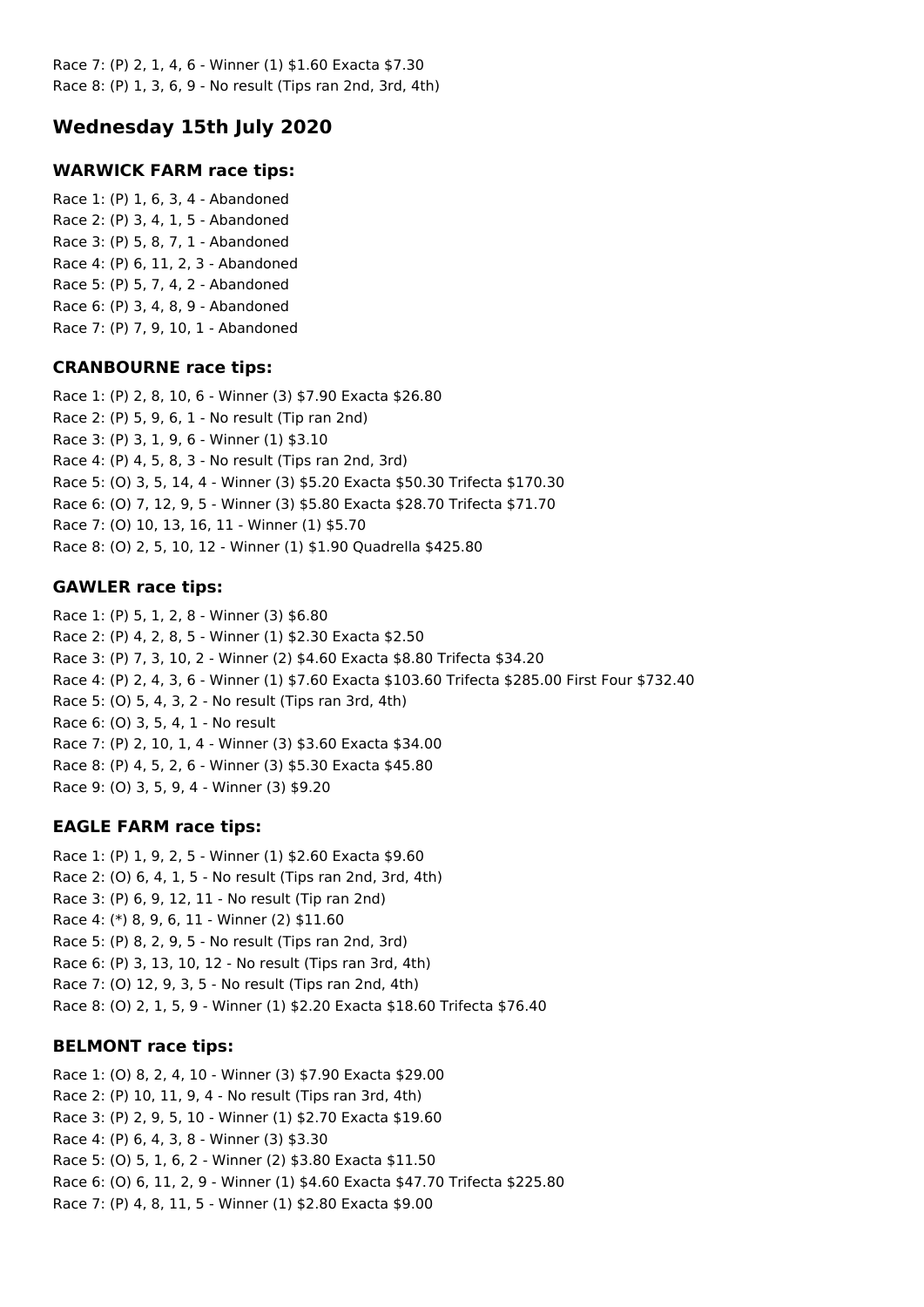# **Wednesday 8th July 2020**

#### **WARWICK FARM race tips:**

Race 1: (P) 1, 7, 8, 5 - Winner (2) \$4.70 Exacta \$14.70 Race 2: (\*) 3, 5, 7, 1 - Winner (2) \$3.60 Exacta \$17.90 Trifecta \$23.30 First Four \$44.00 Race 3: (P) 2, 1, 3, 8 - Winner (2) \$5.30 Exacta \$31.00 Race 4: (O) 4, 10, 9, 5 - Winner (1) \$3.30 Exacta \$22.00 Early Quadrella \$779.20 Race 5: (P) 3, 10, 7, 6 - No result (Tips ran 2nd, 3rd, 4th) Race 6: (O) 9, 7, 8, 3 - No result (Tips ran 2nd, 3rd) Race 7: (\*) 7, 8, 5, 4 - Winner (2) \$6.10 Exacta \$11.00

### **SANDOWN race tips:**

Race 1: (P) 6, 5, 1, 9 - Winner (2) \$4.40 Exacta \$15.50 Race 2: (P) 10, 12, 1, 4 - Winner (1) \$1.80 Exacta \$5.70 Trifecta \$21.60 Race 3: (O) 4, 8, 13, 1 - Winner (2) \$9.50 Race 4: (O) 10, 6, 3, 5 - Winner (1) \$3.10 Exacta \$9.70 Trifecta \$66.30 Early Quadrella \$255.80 Race 5: (P) 5, 6, 2, 9 - Winner (4) \$4.50 Race 6: (P) 2, 3, 8, 6 - No result (Tip ran 4th) Race 7: (P) 3, 12, 8, 2 - Winner (4) \$5.90 Exacta \$40.90 Trifecta \$88.60 Race 8: (O) 7, 14, 6, 9 - Winner (2) \$2.60

### **NARACOORTE race tips:**

Race 1: (P) 4, 1, 5, 6 - Winner (2) \$4.50 Exacta \$14.30 Race 2: (P) 5, 6, 2, 7 - Winner (3) \$4.00 Exacta \$13.10 Race 3: (P) 9, 2, 6, 1 - Winner (1) \$3.40 Exacta \$8.10 Trifecta \$38.40 Race 4: (P) 5, 4, 6, 2 - Winner (1) \$1.90 Exacta \$6.10 Early Quadrella \$223.80 Race 5: (O) 2, 6, 7, 9 - No result (Tips ran 2nd, 3rd) Race 6: (O) 3, 6, 5, 10 - Winner (4) \$8.20 Race 7: (O) 2, 3, 5, 1 - No result (Tips ran 2nd, 3rd)

### **DOOMBEN race tips:**

Race 1: (P) 5, 3, 4, 2 - Winner (2) \$2.00 Exacta \$3.50 Trifecta \$8.80 Race 2: (\*) 4, 5, 1, 7 - Winner (1) \$1.40 Exacta \$5.10 Race 3: (P) 6, 5, 10, 8 - Winner (2) \$2.10 Race 4: (P) 3, 1, 7, 5 - Winner (2) \$3.80 Early Quadrella \$46.60 Race 5: (O) 9, 8, 1, 3 - Winner (2) \$7.90 Race 6: (P) 3, 7, 5, 4 - Winner (2) \$2.60 Exacta \$8.80 Race 7: (O) 7, 4, 10, 1 - Winner (1) \$3.30 Exacta \$98.30 Race 8: (O) 1, 4, 12, 8 - Winner (4) \$4.10 Quadrella \$513.40

# **BELMONT race tips:**

Race 1: (P) 2, 6, 1, 4 - Winner (1) \$1.80 Exacta \$4.40 Race 2: (P) 9, 5, 1, 7 - Winner (2) \$3.60 Exacta \$7.60 Trifecta \$50.00 Race 3: (P) 4, 1, 2, 8 - Winner (1) \$1.60 Exacta \$4.50 Race 4: (P) 8, 9, 1, 6 - No result (Tips ran 2nd, 3rd, 4th) Race 5: (P) 5, 2, 3, 1 - No result (Tip ran 3rd) Race 6: (P) 9, 3, 1, 6 - Winner (1) \$3.30 Race 7: (O) 7, 1, 4, 9 - No result (Tips ran 2nd, 4th) Race 8: (P) 4, 5, 7, 8 - Winner (3) \$2.50

### **GRAFTON race tips:**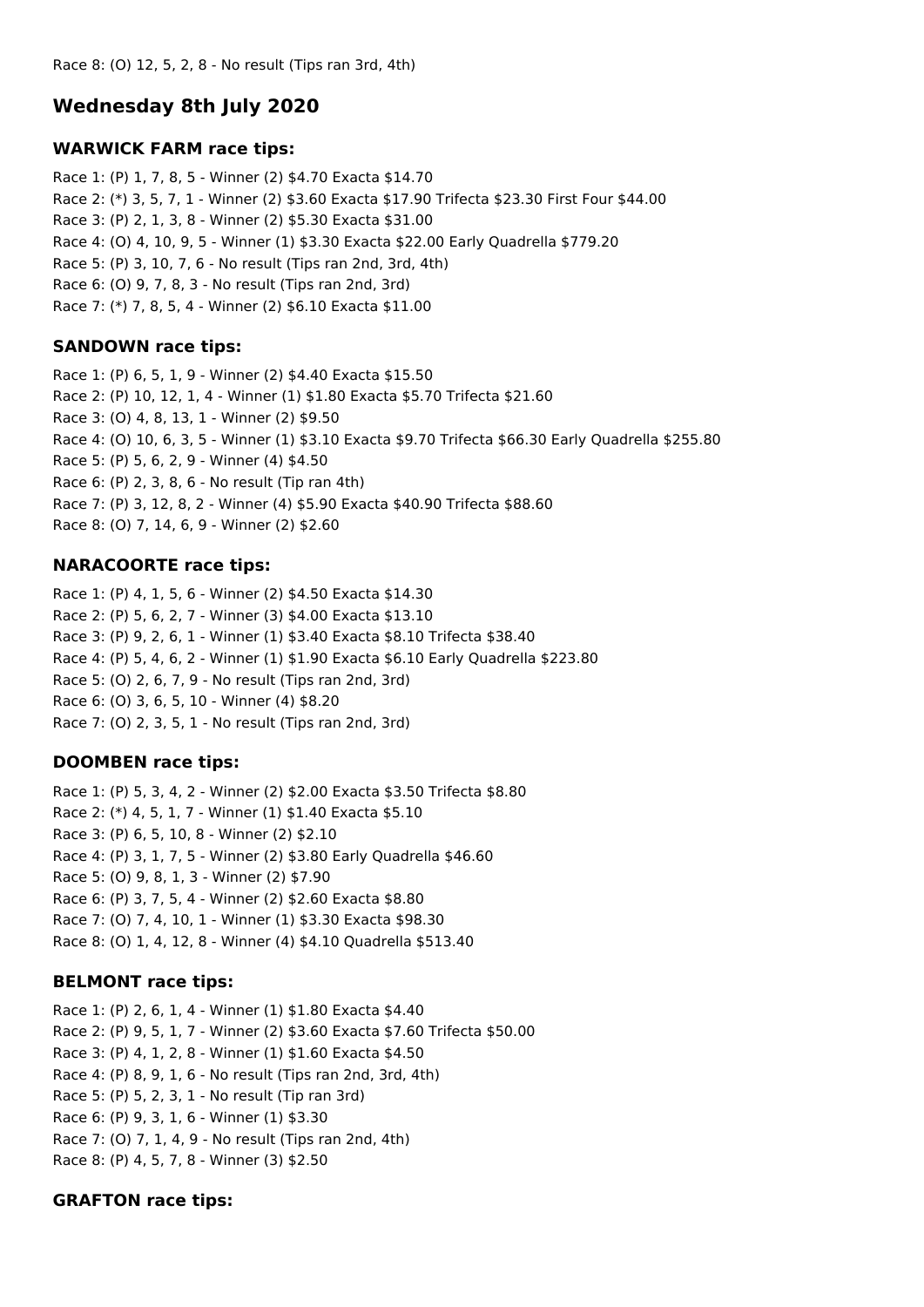Race 1: (P) 1, 7, 6, 2 - Winner (4) \$5.80 Exacta \$69.90 Race 2: (P) 4, 7, 9, 1 - Winner (4) \$4.50 Race 3: (P) 2, 4, 6, 9 - Winner (1) \$4.50 Exacta \$38.10 Race 4: (P) 9, 7, 8, 1 - Winner (1) \$1.90 Exacta \$29.80 Trifecta \$94.00 Early Quadrella \$900.30 Race 5: (O) 2, 1, 9, 7 - No result (Tips ran 2nd, 3rd, 4th) Race 6: (P) 4, 3, 5, 2 - Winner (3) \$3.70 Exacta \$20.80 Trifecta \$74.40 Race 7: (P) 2, 5, 8, 4 - No result (Tip ran 2nd) Race 8: (O) 11, 5, 4, 7 - Winner (2) \$2.80 Exacta \$7.50 Trifecta \$49.10

#### **ALICE SPRINGS race tips:**

Race 1: (P) 1, 2, 3, 9 - Winner (1) \$4.90 Race 2: (O) 2, 8, 3, 6 - Winner (3) \$3.80 Race 3: (P) 3, 2, 5, 7 - Winner (3) \$2.90 Exacta \$6.60 Race 4: (O) 3, 1, 5, 4 - Winner (2) \$2.80 Exacta \$19.20 Early Quadrella \$172.40 Race 5: (P) 2, 4, 3, 1 - Winner (4) \$2.50 Exacta \$8.20 Trifecta \$9.30 Race 6: (O) 3, 2, 4, 6 - Winner (1) \$4.00 Quadrella \$122.50

# **Wednesday 1st July 2020**

#### **RANDWICK Kensington race tips:**

Race 1: (P) 11, 1, 4, 3 - No result (Tips ran 2nd, 3rd, 4th) Race 2: (P) 3, 9, 2, 5 - Winner (3) \$5.00 Exacta \$16.10 Trifecta \$44.50 Race 3: (O) 5, 2, 6, 14 - Winner (1) \$3.80 Race 4: (P) 6, 7, 11, 1 - Winner (1) \$3.50 Race 5: (O) 10, 2, 6, 11 - Winner (3) \$6.50 Exacta \$19.70 Race 6: (O) 8, 3, 7, 2 - Winner (1) \$1.80 Exacta \$9.30 Race 7: (O) 8, 2, 4, 6 - No result (Tip ran 2nd)

#### **SANDOWN race tips:**

Race 1: (P) 1, 7, 5, 6 - Winner (3) \$6.80 Exacta \$17.80 Trifecta \$100.60 First Four \$164.30 Race 2: (P) 4, 3, 10, 1 - Winner (1) \$2.50 Exacta \$7.90 Trifecta \$30.60 Race 3: (O) 8, 12, 2, 11 - Winner (2) \$4.00 Race 4: (P) 4, 2, 6, 7 - Winner (1) \$2.20 Exacta \$6.30 Early Quadrella \$243.40 Race 5: (P) 9, 8, 5, 4 - Winner (1) \$3.50 Race 6: (P) 4, 11, 3, 12 - No result (Tips ran 3rd, 4th) Race 7: (O) 12, 8, 7, 9 - Winner (3) \$6.00 Race 8: (P) 3, 1, 6, 11 - Winner (4) \$10.70

#### **BALAKLAVA race tips:**

Race 1: (P) 1, 3, 5, 7 - Winner (2) \$2.30 Exacta \$18.20 Trifecta \$85.90 First Four \$227.10 Race 2: (P) 4, 7, 8, 1 - Winner (2) \$3.50 Exacta \$19.90 Trifecta \$38.80 Race 3: (P) 3, 1, 7, 2 - Winner (2) \$4.90 Race 4: (O) 12, 4, 2, 3 - No result (Tip ran 4th) Race 5: (P) 3, 5, 8, 6 - Winner (1) \$3.30 Race 6: (P) 3, 1, 2, 7 - No result (Tips ran 2nd, 3rd, 4th) Race 7: (P) 4, 2, 8, 3 - Winner (2) \$6.40 Exacta \$52.10 Trifecta \$71.10 Race 8: (O) 12, 16, 4, 5 - Winner (1) \$8.80 Exacta \$48.60 Trifecta \$264.30

#### **DOOMBEN race tips:**

Race 1: (P) 3, 1, 4, 6 - Winner (3) \$6.80 Exacta \$45.20 Trifecta \$209.60 Race 2: (P) 2, 5, 10, 8 - Winner (4) \$19.60 Exacta \$116.60 Race 3: (P) 1, 2, 4, 8 - Winner (1) \$1.40 Exacta \$3.30 Race 4: (P) 9, 5, 11, 8 - Winner (3) \$3.10 Exacta \$10.00 Trifecta \$25.30 Early Quadrella \$1,136.10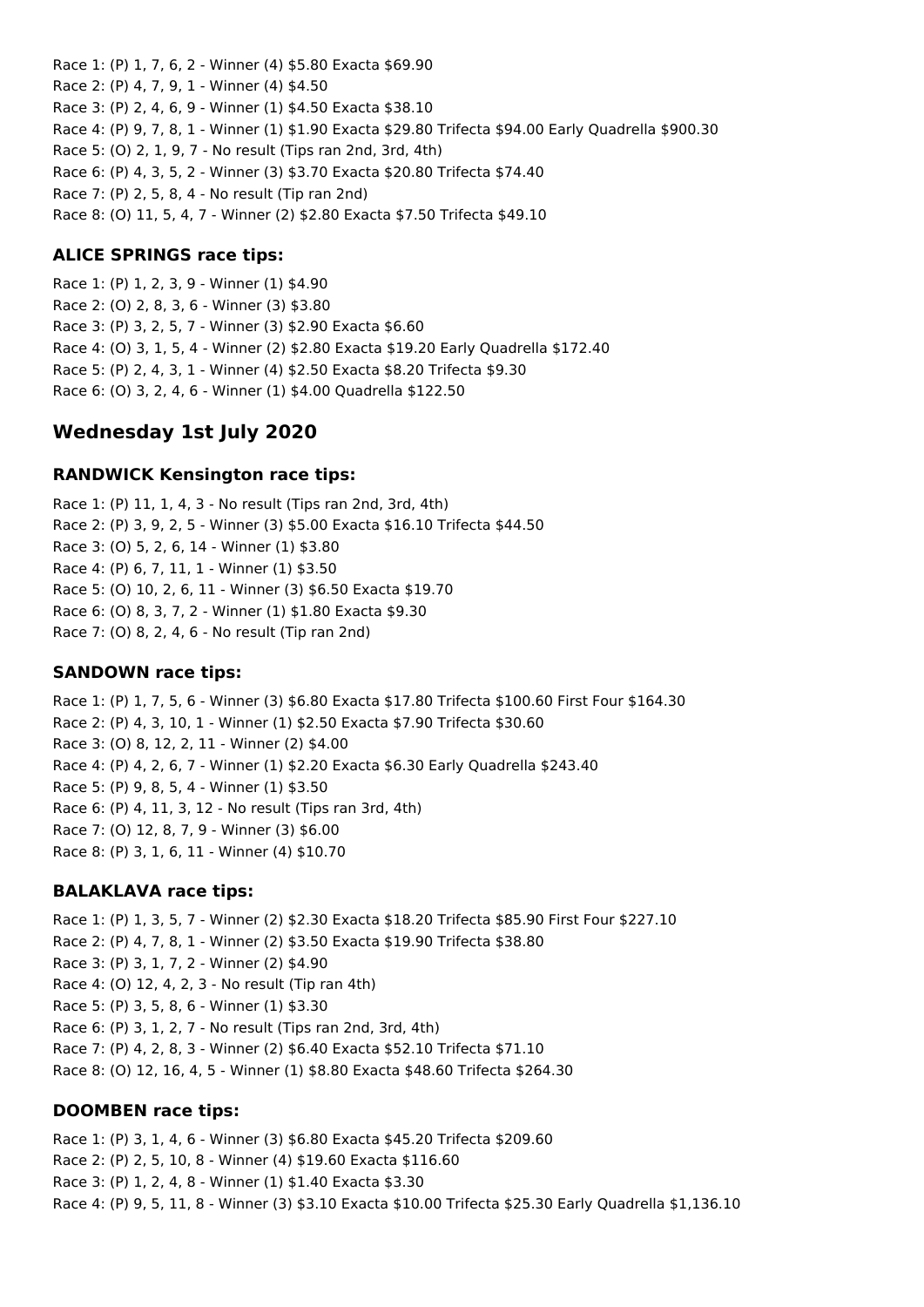Race 5: (P) 5, 1, 4, 3 - Winner (4) \$3.80 Exacta \$14.20 Race 6: (O) 5, 7, 6, 1 - Winner (1) \$3.80 Race 7: (O) 11, 6, 8, 2 - Winner (4) \$6.20 Race 8: (P) 12, 3, 4, 16 - Winner (1) \$2.60 Quadrella \$483.20

## **BELMONT race tips:**

Race 1: (P) 11, 1, 2, 3 - Winner (1) \$3.10 Exacta \$9.10 Race 2: (O) 2, 7, 6, 3 - Winner (4) \$4.50 Exacta \$72.20 Trifecta \$184.00 Race 3: (O) 5, 3, 6, 2 - Winner (1) \$4.60 Race 4: (O) 1, 2, 6, 4 - Winner (4) \$8.20 Exacta \$18.30 Early Quadrella \$1,152.50 Race 5: (P) 2, 3, 9, 5 - Winner (1) \$2.50 Exacta \$10.40 Race 6: (O) 1, 10, 7, 2 - Winner (1) \$2.30 Race 7: (O) 9, 13, 12, 4 - No result (Tip ran 2nd) Race 8: (O) 8, 12, 6, 7 - Winner (4) \$6.20

# **Wednesday 24th June 2020**

### **CANTERBURY race tips:**

Race 1: (P) 1, 6, 8, 2 - Winner (1) \$2.50 Exacta \$9.10 Trifecta \$25.00 Race 2: (P) 3, 8, 2, 5 - Winner (1) \$2.70 Exacta \$8.00 Trifecta \$17.00 First Four \$34.10 Race 3: (P) 9, 3, 6, 11 - No result (Tips ran 2nd, 3rd, 4th) Race 4: (P) 9, 1, 4, 7 - Winner (1) \$2.80 Exacta \$12.90 Trifecta \$38.20 First Four \$127.20 Race 5: (P) 12, 4, 13, 7 - Winner (1) \$4.00 Race 6: (P) 7, 3, 12, 8 - Winner (1) \$2.80 Exacta \$13.70 Trifecta \$43.80

# **SANDOWN race tips:**

Race 1: (O) 7, 10, 11, 4 - Winner (4) \$12.10 Exacta \$47.70 Trifecta \$278.20 First Four \$1,668.10 Race 2: (P) 3, 10, 4, 6 - Winner (3) \$5.50 Exacta \$28.60 Trifecta \$110.30 Race 3: (P) 2, 1, 5, 8 - Winner (1) \$3.40 Race 4: (O) 9, 1, 2, 3 - Winner (3) \$5.60 Exacta \$38.70 Early Quadrella \$1,827.50 Race 5: (P) 3, 2, 5, 8 - Winner (1) \$3.10 Race 6: (O) 16, 17, 14, 13 - No result (Tip ran 3rd) Race 7: (P) 7, 10, 11, 8 - Winner (2) \$4.80 Race 8: (O) 3, 10, 13, 5 - No result (Tips ran 2nd, 3rd)

# **MURRAY BRIDGE race tips:**

Race 1: (P) 7, 3, 1, 4 - Winner (4) \$4.30 Exacta \$17.90 Trifecta \$41.00 Race 2: (P) 4, 5, 6, 10 - Winner (2) \$3.40 Race 3: (O) 14, 13, 7, 11 - Winner (1) \$2.50 Race 4: (O) 4, 2, 5, 8 - Winner (3) \$4.10 Exacta \$19.90 Early Quadrella \$377.80 Race 5: (P) 2, 3, 5, 4 - Winner (3) \$12.90 Exacta \$36.50 Trifecta \$115.60 Race 6: (O) 1, 8, 14, 18 - Winner (1) \$3.10 Race 7: (O) 7, 4, 12, 2 - Winner (1) \$3.50 Exacta \$29.30 Trifecta \$142.70 Race 8: (O) 1, 12, 8, 9 - No result (Tip ran 2nd)

### **IPSWICH race tips:**

Race 1: (P) 7, 5, 8, 2 - Winner (1) \$2.10 Exacta \$8.30 Trifecta \$24.70 First Four \$72.90 Race 2: (P) 3, 2, 5, 1 - Winner (1) \$2.20 Exacta \$7.20 Trifecta \$23.30 Race 3: (P) 14, 13, 7, 3 - Winner (4) \$3.70 Exacta \$12.00 Race 4: (O) 10, 9, 11, 1 - Winner (3) \$13.60 Early Quadrella \$482.20 Race 5: (P) 10, 9, 6, 8 - Winner (3) \$4.30 Exacta \$25.70 Trifecta \$139.50 Race 6: (O) 9, 8, 5, 13 - Winner (1) \$1.80 Race 7: (O) 2, 1, 3, 10 - Winner (2) \$4.00 Exacta \$25.40 Trifecta \$71.40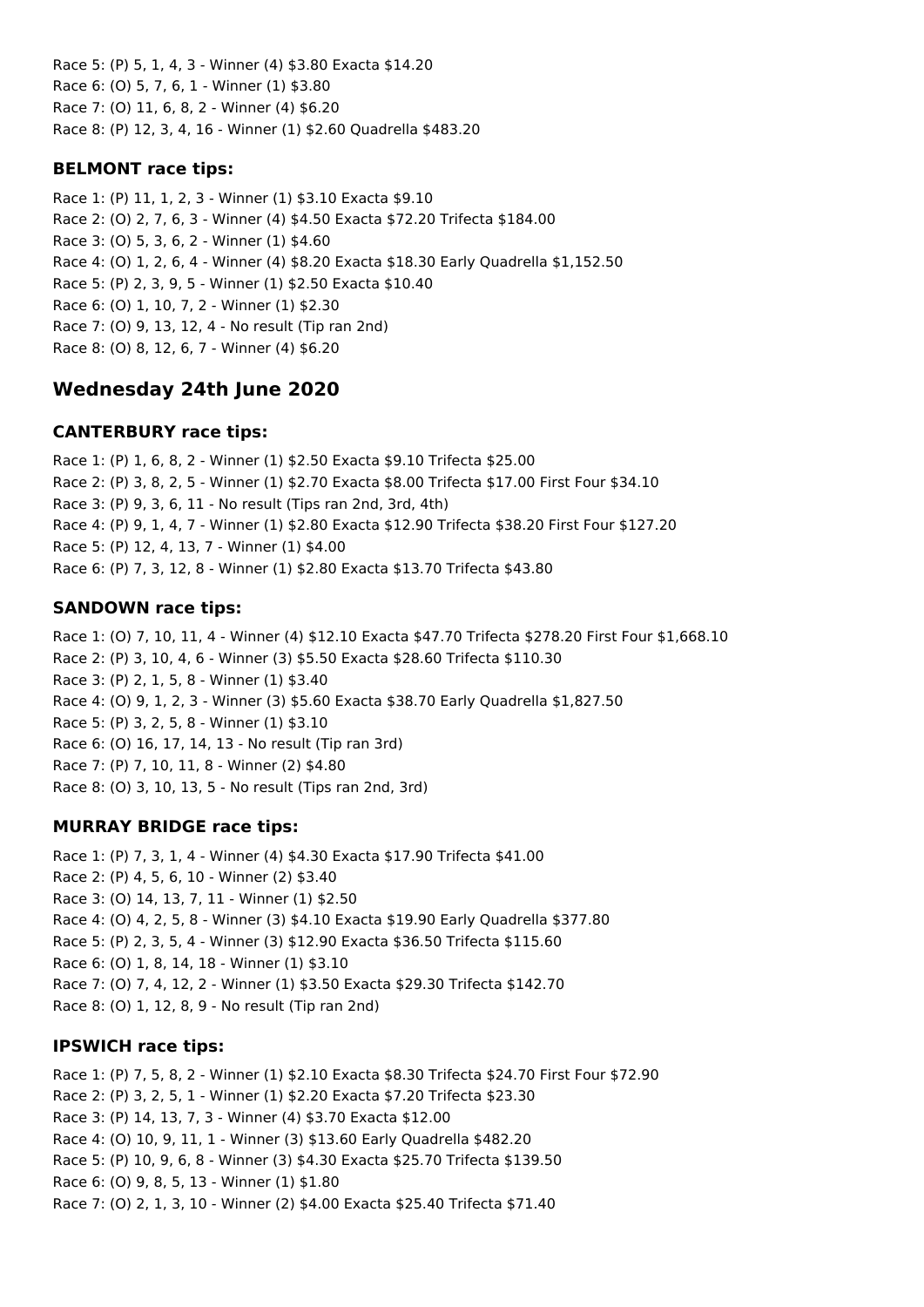# **BELMONT race tips:**

Race 1: (O) 8, 1, 9, 5 - Winner (1) \$4.00 Exacta \$19.40 Trifecta \$132.70 Race 2: (P) 9, 7, 8, 10 - Winner (1) \$1.80 Race 3: (P) 2, 1, 8, 6 - Winner (1) \$1.80 Exacta \$4.70 Race 4: (P) 3, 2, 4, 6 - Winner (1) \$1.90 Race 5: (P) 2, 6, 3, 1 - Winner (1) \$2.20 Exacta \$7.40 Trifecta \$26.90 First Four \$57.30 Race 6: (O) 6, 3, 1, 5 - No result (Tips ran 2nd, 3rd) Race 7: (O) 1, 5, 2, 6 - No result (Tip ran 4th) Race 8: (O) 1, 4, 6, 8 - Winner (2) \$10.60 Race 9: (P) 7, 6, 9, 10 - Winner (2) \$1.90 Exacta \$2.90 Trifecta \$68.90 Race 10: (O) 1, 6, 7, 9 - Winner (1) \$2.50 Exacta \$45.80

# **Wednesday 17th June 2020**

### **WARWICK FARM race tips:**

Race 1: (P) 5, 2, 1, 7 - Winner (4) \$8.70 Exacta \$38.40 Trifecta \$154.80 First Four \$250.30 Race 2: (P) 1, 2, 5, 3 - No result (Tips ran 2nd, 4th) Race 3: (P) 6, 5, 3, 1 - No result (Tips ran 2nd, 3rd, 4th) Race 4: (P) 3, 8, 7, 6 - Winner (1) \$5.50 Exacta \$29.20 Trifecta \$187.70 First Four \$608.90 Race 5: (P) 5, 2, 7, 8 - No result (Tips ran 3rd, 4th) Race 6: (P) 9, 3, 4, 6 - Winner (4) \$4.00 Race 7: (P) 1, 7, 14, 8 - Winner (4) \$7.60 Exacta \$39.30 Trifecta \$191.90

# **SANDOWN race tips:**

Race 1: (P) 2, 8, 4, 7 - Winner (3) \$3.10 Race 2: (P) 2, 8, 1, 4 - No result (Tips ran 2nd, 3rd, 4th) Race 3: (P) 6, 1, 3, 10 - Winner (2) \$5.00 Exacta \$16.00 Race 4: (P) 2, 4, 1, 6 - No result (Tips ran 2nd, 3rd, 4th) Race 5: (P) 2, 8, 1, 7 - Winner (4) \$3.60 Exacta \$8.00 Trifecta \$41.30 Race 6: (P) 11, 2, 8, 10 - Winner (1) \$2.60 Exacta \$5.20 Trifecta \$42.40 Race 7: (P) 6, 13, 12, 2 - Winner (3) \$3.80 Race 8: (O) 9, 12, 1, 17 - No result (Tips ran 2nd, 4th)

# **GAWLER race tips:**

Race 1: (P) 6, 1, 7, 4 - Winner (1) \$1.80 Exacta \$8.10 Trifecta \$23.10 First Four \$51.80 Race 2: (P) 4, 7, 2, 8 - Winner (1) \$1.80 Race 3: (P) 5, 10, 4, 7 - Winner (1) \$1.40 Exacta \$2.90 Race 4: (O) 3, 6, 4, 11 - No result (Tips ran 2nd, 4th) Race 5: (O) 9, 6, 4, 15 - No result (Tips ran 2nd, 4th) Race 6: (P) 6, 1, 3, 2 - Winner (3) \$4.50 Exacta \$23.90 Trifecta \$89.40 First Four \$124.80 Race 7: (O) 4, 6, 14, 5 - No result (Tip ran 4th) Race 8: (O) 1, 9, 4, 5 - Winner (3) \$3.10

# **IPSWICH race tips:**

Race 1: (O) 12, 5, 9, 8 - No result (Tips ran 2nd, 3rd, 4th) Race 2: (O) 1, 10, 7, 5 - Winner (3) \$6.50 Exacta \$53.50 Trifecta \$209.10 Race 3: (P) 2, 1, 3, 5 - Winner (1) \$3.40 Exacta \$8.80 Trifecta \$20.50 First Four \$39.60 Race 4: (P) 10, 11, 6, 2 - Winner (3) \$6.90 Exacta \$38.90 Trifecta \$212.90 First Four \$536.50 Race 5: (P) 4, 8, 9, 6 - Winner (1) \$5.00 Exacta \$102.80 Race 6: (P) 2, 7, 3, 5 - Winner (1) \$1.70 Early Quadrella \$717.20 Race 7: (P) 6, 2, 7, 13 - Winner (1) \$2.20 Exacta \$6.50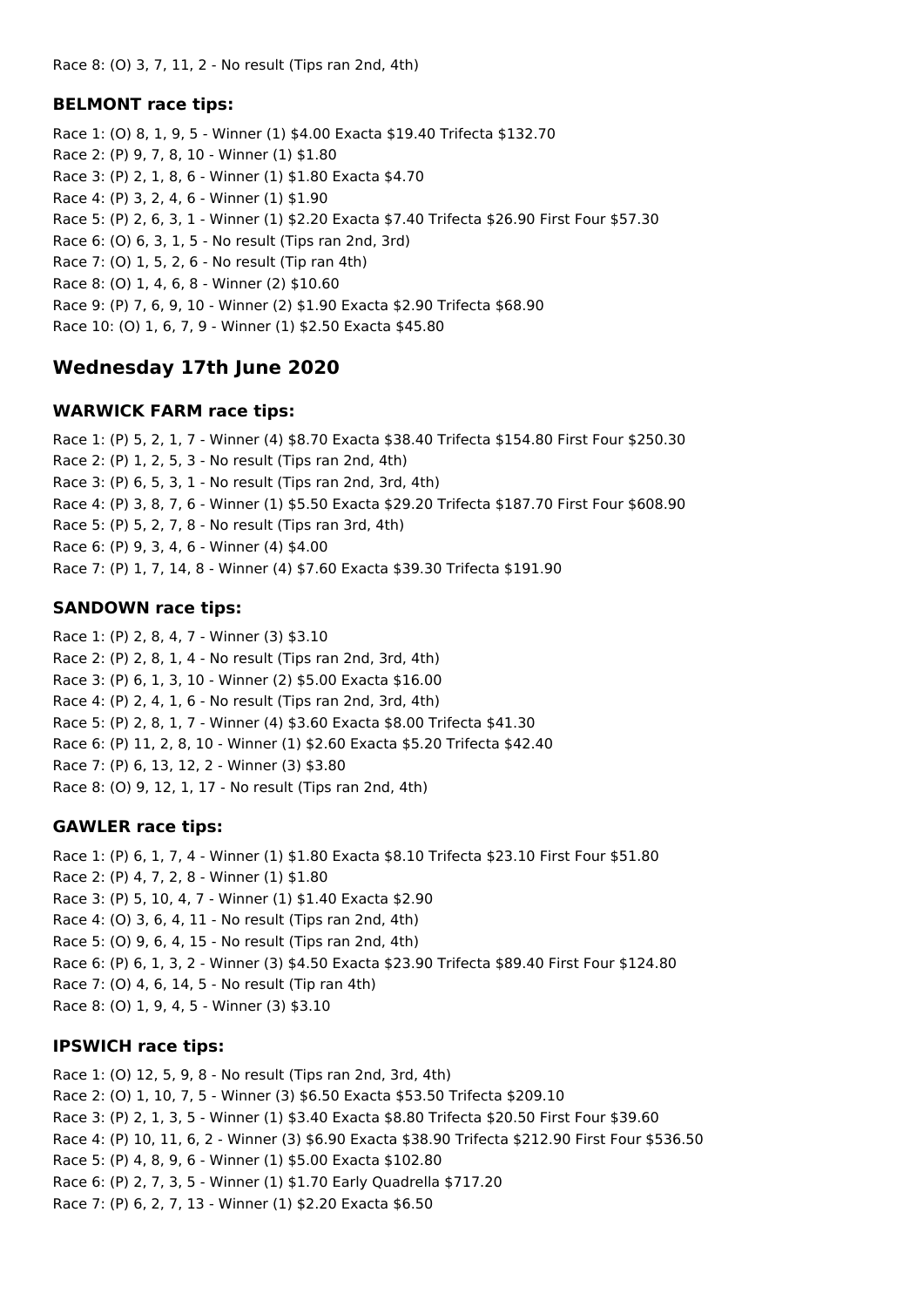Race 8: (P) 5, 12, 4, 10 - Winner (1) \$4.20 Exacta \$25.80 Trifecta \$105.10 Race 9: (\*) 11, 8, 5, 10 - Winner (1) \$1.40 Exacta \$3.60 Trifecta \$7.90 First Four \$24.10 Race 10: (O) 5, 4, 12, 9 - No result (Tip ran 4th)

### **BELMONT race tips:**

Race 1: (P) 4, 1, 3, 6 - Winner (2) \$2.10 Exacta \$5.50 Trifecta \$15.20 Race 2: (O) 4, 6, 3, 12 - Winner (1) \$1.90 Race 3: (P) 11, 12, 2, 7 - Winner (1) \$3.00 Race 4: (P) 8, 6, 9, 3 - No result (Tip ran 2nd) Race 5: (O) 8, 6, 14, 4 - Winner (4) \$10.50 Race 6: (O) 12, 10, 14, 2 - No result (Tip ran 4th) Race 7: (O) 5, 2, 16, 13 - No result (Tip ran 2nd) Race 8: (O) 13, 6, 10, 2 - Winner (2) \$4.90 Exacta \$61.40

### **DARWIN race tips:**

Race 1: (P) 8, 3, 6, 7 - Winner (4) \$8.20 Exacta \$29.00 Trifecta \$167.50 Race 2: (P) 3, 1, 5, 6 - Winner (1) \$1.40 Exacta \$3.90 Trifecta \$15.80 Race 3: (P) 10, 1, 5, 4 - Winner (4) \$2.70 Race 4: (O) 4, 7, 3, 8 - No result (Tips ran 2nd, 3rd, 4th) Race 5: (P) 6, 1, 5, 8 - Winner (2) \$2.90 Exacta \$16.10 Race 6: (P) 2, 3, 1, 4 - Winner (3) \$4.80 Exacta \$30.90 Race 7: (P) 2, 3, 1, 6 - Winner (2) \$4.10 Exacta \$8.30 Trifecta \$34.60 Race 8: (P) 2, 4, 7, 3 - No result (Tips ran 2nd, 3rd, 4th)

# **Wednesday 10th June 2020**

### **CANTERBURY race tips:**

Race 1: (P) 1, 6, 5, 8 - Winner (3) \$9.90 Exacta \$41.40 Race 2: (P) 2, 9, 10, 5 - Winner (2) \$4.70 Race 3: (P) 5, 2, 1, 7 - Winner (1) \$3.80 Exacta \$16.40 Race 4: (P) 7, 4, 3, 8 - No result (Tip ran 3rd) Race 5: (P) 7, 10, 5, 8 - Winner (2) \$2.60 Race 6: (P) 8, 5, 12, 2 - Winner (4) \$11.20 Exacta \$47.60 Trifecta \$84.20

# **SALE race tips:**

Race 1: (O) 11, 1, 8, 6 - Winner (3) \$7.20 Race 2: (P) 9, 5, 12, 4 - Winner (2) \$4.00 Race 3: (P) 5, 4, 2, 12 - No result (Tips ran 2nd, 3rd) Race 4: (O) 3, 13, 17, 6 - Winner (4) \$8.10 Exacta \$35.90 Race 5: (P) 6, 8, 2, 5 - Winner (3) \$5.50 Race 6: (P) 1, 8, 3, 9 - Winner (1) \$2.00 Exacta \$7.70 Race 7: (O) 8, 7, 5, 9 - No result (Tips ran 2nd, 3rd) Race 8: (P) 11, 3, 7, 8 - Winner (3) \$2.40 Race 9: (P) 2, 5, 7, 6 - No result (Tips ran 2nd, 3rd)

# **STRATHALBYN race tips:**

Race 1: (P) 4, 8, 7, 6 - Winner (2) \$3.00 Race 2: (P) 2, 3, 10, 8 - Winner (2) \$2.40 Exacta \$10.60 Race 3: (P) 8, 1, 7, 4 - No result (Tips ran 2nd, 3rd) Race 4: (P) 5, 4, 2, 7 - Winner (3) \$2.60 Exacta \$8.70 Trifecta \$88.60 Race 5: (P) 4, 3, 1, 6 - No result (Tips ran 2nd, 3rd, 4th) Race 6: (P) 6, 7, 5, 1 - Winner (3) \$5.10 Exacta \$21.40 Race 7: (P) 2, 3, 7, 1 - Winner (1) \$5.90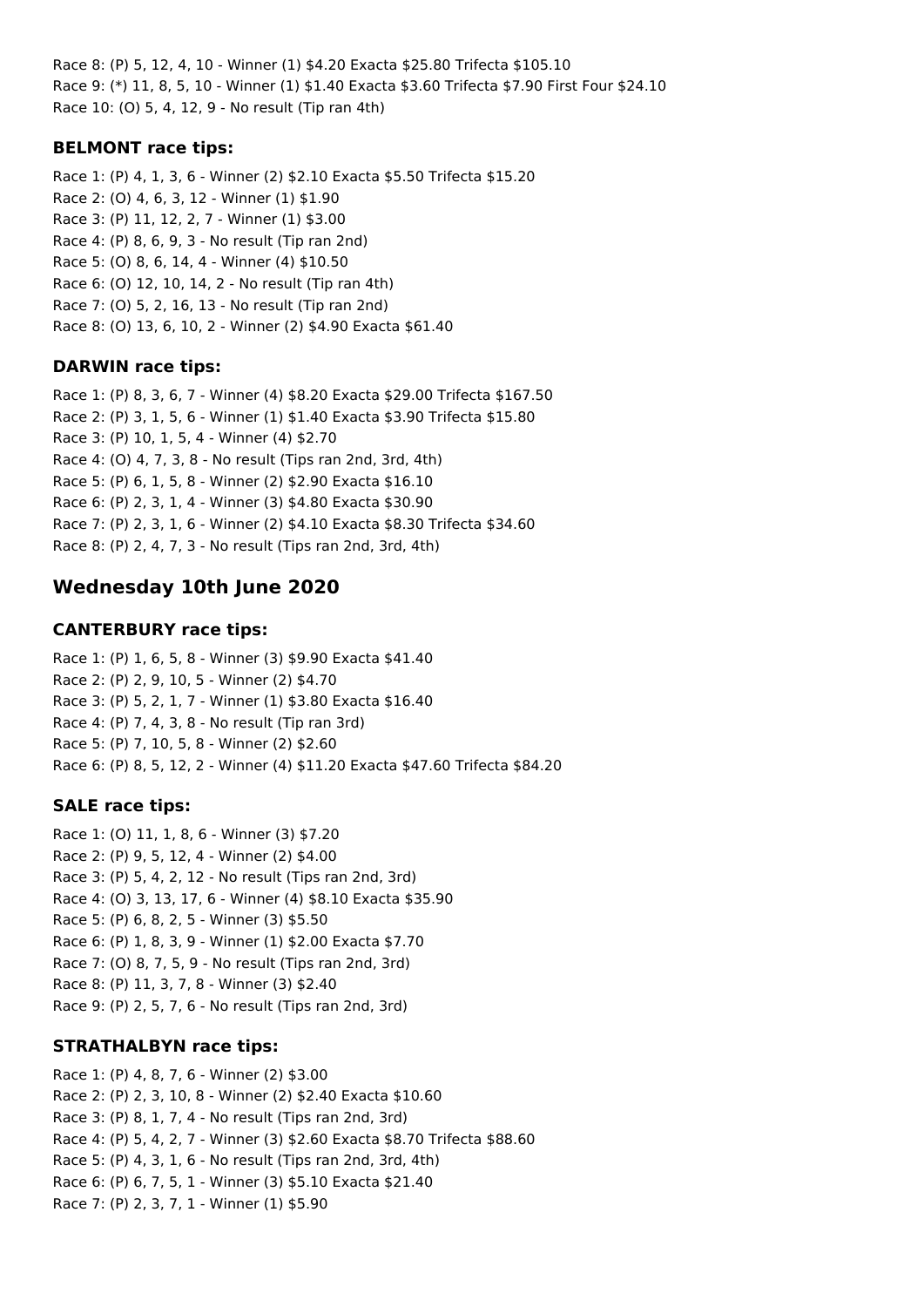Race 8: (O) 3, 7, 4, 5 - Winner (4) \$14.50 Exacta \$63.80 Trifecta \$174.80 First Four \$902.90

### **DOOMBEN race tips:**

Race 1: (\*) 7, 2, 8, 1 - Winner (1) \$1.40 Exacta \$5.70 Trifecta \$12.90 First Four \$32.90 Race 2: (P) 4, 7, 3, 9 - Winner (2) \$4.60 Exacta \$15.90 Trifecta \$51.20 Race 3: (P) 5, 9, 1, 6 - No result (Tip ran 3rd) Race 4: (O) 10, 4, 8, 9 - No result (Tips ran 2nd, 3rd) Race 5: (P) 1, 16, 9, 14 - Winner (1) \$2.80 Exacta \$13.80 Race 6: (P) 8, 6, 9, 3 - Winner (1) \$2.40 Exacta \$4.40 Trifecta \$20.50 Race 7: (P) 11, 7, 2, 5 - Winner (2) \$4.40 Exacta \$17.40 Race 8: (O) 2, 1, 4, 8 - No result (Tips ran 2nd, 3rd) Race 9: (O) 8, 4, 11, 1 - Winner (1) \$5.80 Race 10: (O) 10, 8, 12, 1 - No result (Tip ran 3rd)

# **BELMONT race tips:**

Race 1: (P) 2, 5, 4, 9 - Winner (1) \$1.30 Race 2: (O) 8, 2, 7, 10 - Winner (4) \$5.90 Race 3: (P) 6, 7, 1, 5 - Winner (1) \$3.40 Race 4: (O) 4, 1, 6, 11 - No result (Tip ran 2nd) Race 5: (P) 6, 5, 1, 9 - Winner (1) \$2.20 Exacta \$9.00 Trifecta \$26.70 Race 6: (O) 8, 7, 10, 3 - Winner (4) \$4.70 Race 7: (P) 4, 10, 2, 11 - No result (Tip ran 2nd) Race 8: (O) 3, 5, 8, 11 - No result (Tip ran 2nd)

# **Wednesday 3rd June 2020**

### **RANDWICK Kensington race tips:**

Race 1: (P) 1, 3, 2, 6 - Winner (3) \$3.80 Exacta \$11.50 Race 2: (P) 1, 10, 7, 5 - Winner (1) \$3.70 Exacta \$16.70 Trifecta \$57.10 First Four \$242.80 Race 3: (P) 6, 5, 2, 4 - Winner (2) \$2.40 Exacta \$9.90 Race 4: (\*) 9, 5, 2, 10 - Winner (1) \$1.60 Early Quadrella \$79.20 Race 5: (O) 8, 2, 7, 1 - No result (Tips ran 2nd, 3rd) Race 6: (P) 9, 8, 1, 3 - No result (Tips ran 2nd, 3rd) Race 7: (O) 3, 5, 13, 12 - No result (Tips ran 3rd, 4th)

# **SANDOWN race tips:**

Race 1: (P) 4, 3, 9, 1 - Winner (1) \$4.50 Race 2: (O) 1, 10, 5, 14 - Winner (1) \$3.90 Exacta \$24.00 Race 3: (O) 1, 7, 4, 5 - No result (Tip ran 4th) Race 4: (P) 3, 1, 7, 2 - Winner (3) \$6.40 Exacta \$36.00 Race 5: (P) 9, 7, 8, 4 - Winner (1) \$3.50 Exacta \$17.80 Trifecta \$43.30 Race 6: (O) 4, 1, 10, 2 - No result (Tips ran 2nd, 3rd) Race 7: (O) 11, 8, 5, 1 - No result (Tip ran 3rd) Race 8: (P) 8, 4, 2, 5 - No result (Tips ran 2nd, 3rd)

# **GAWLER race tips:**

Race 1: (\*) 2, 1, 5, 3 - Winner (4) \$4.40 Exacta \$21.90 Trifecta \$36.60 First Four \$110.70 Race 2: (P) 9, 5, 4, 8 - Winner (1) \$1.50 Exacta \$7.80 Trifecta \$30.40 Race 3: (P) 10, 7, 9, 3 - Winner (1) \$5.20 Exacta \$28.40 Trifecta \$124.30 First Four \$290.50 Race 4: (O) 1, 2, 7, 6 - No result (Tip ran 3rd) Race 5: (P) 4, 1, 3, 2 - No result (Tips ran 2nd, 3rd) Race 6: (P) 5, 2, 10, 13 - Winner (2) \$3.40 Exacta \$16.30 Trifecta \$56.40 Race 7: (O) 2, 5, 7, 3 - No result (Tips ran 3rd, 4th)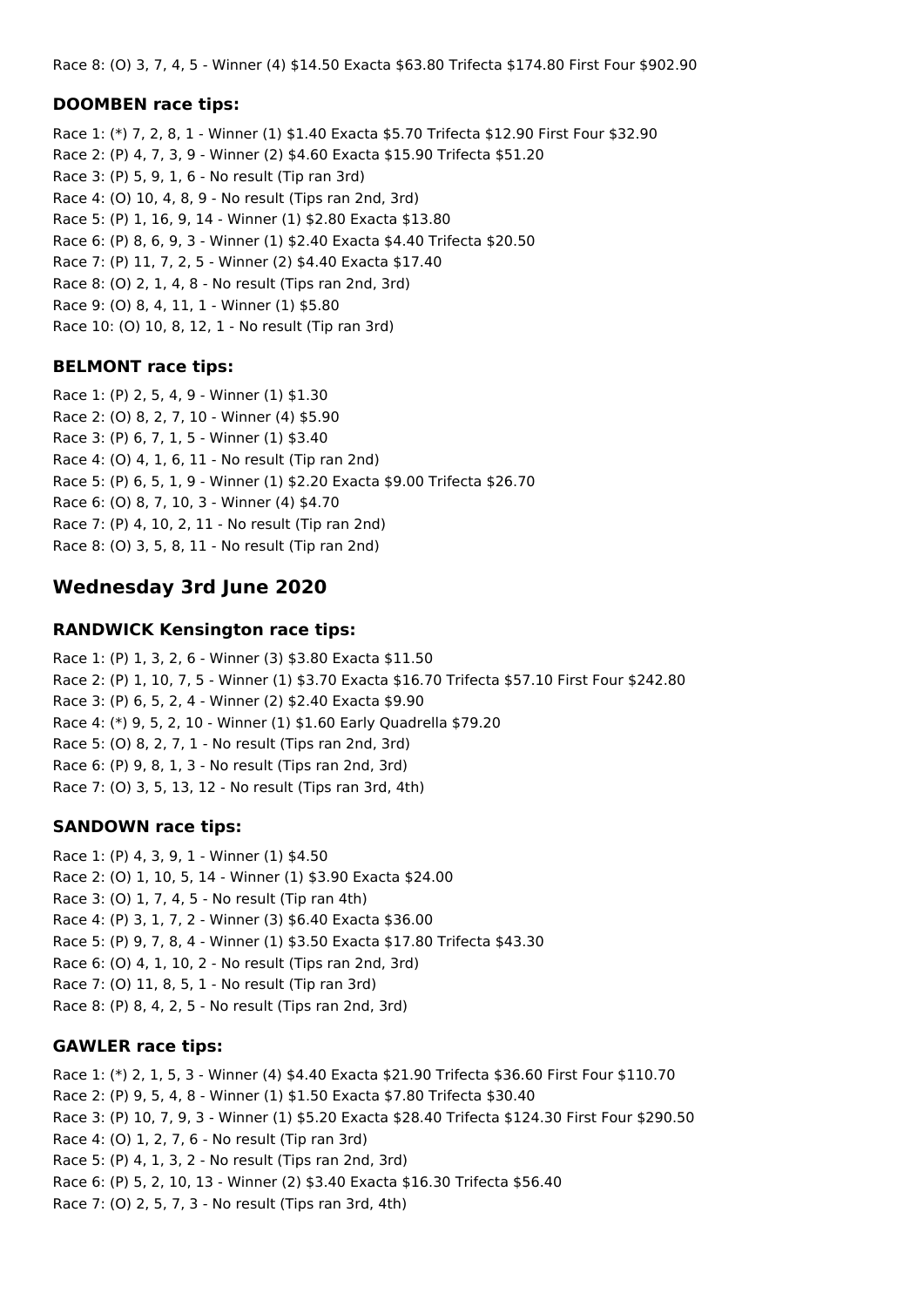#### **DOOMBEN race tips:**

Race 1: (P) 6, 1, 4, 5 - Winner (1) \$3.00 Exacta \$4.80 Race 2: (O) 6, 14, 9, 3 - No result (Tips ran 2nd, 3rd) Race 3: (P) 1, 3, 8, 6 - Winner (1) \$1.90 Exacta \$3.70 Race 4: (P) 3, 4, 7, 1 - Winner (1) \$4.10 Exacta \$27.30 Race 5: (P) 2, 5, 12, 4 - Winner (4) \$5.00 Exacta \$19.00 Trifecta \$48.30 First Four \$255.80 Race 6: (O) 6, 9, 12, 5 - Winner (2) \$8.00 Race 7: (O) 12, 13, 9, 1 - Winner (1) \$5.20 Race 8: (P) 5, 11, 3, 8 - No result (Tip ran 3rd) Race 9: (O) 12, 18, 7, 6 - Winner (1) \$1.80 Exacta \$11.40

#### **BELMONT race tips:**

Race 1: (P) 2, 3, 1, 4 - Winner (1) \$1.60 Exacta \$5.50 Trifecta \$12.00 Race 2: (P) 2, 4, 1, 8 - Winner (2) \$1.50 Exacta \$30.20 Trifecta \$85.40 First Four \$136.50 Race 3: (P) 3, 8, 1, 2 - No result (Tips ran 3rd, 4th) Race 4: (O) 8, 4, 1, 7 - Winner (3) \$6.90 Race 5: (P) 11, 12, 4, 2 - Winner (4) \$2.20 Race 6: (P) 6, 3, 5, 4 - Winner (3) \$5.40 Race 7: (O) 2, 9, 8, 6 - Winner (1) \$3.90 Quadrella \$376.40

#### **CANBERRA race tips:**

Race 1: (P) 4, 2, 6, 1 - Winner (3) \$6.40 Race 2: (O) 7, 8, 4, 10 - No result (Tips ran 3rd, 4th) Race 3: (O) 11, 1, 3, 4 - Winner (1) \$2.80 Race 4: (P) 4, 7, 1, 9 - Winner (3) \$8.30 Race 5: (P) 2, 1, 7, 9 - No result Race 6: (O) 5, 13, 6, 10 - Winner (1) \$4.90 Race 7: (P) 1, 4, 5, 2 - Winner (2) \$2.00 Exacta \$4.90

#### **EMERALD race tips:**

Race 1: (\*) 5, 2, 4, 1 - Winner (1) \$1.40 Exacta \$6.00 Trifecta \$24.40 First Four \$30.20 Race 2: (P) 2, 3, 5, 1 - Winner (1) \$2.70 Exacta \$5.90 Trifecta \$9.20 Race 3: (P) 7, 1, 5, 4 - Winner (1) \$2.10 Exacta \$9.00 Race 4: (P) 3, 6, 5, 2 - Winner (1) \$1.80 Exacta \$6.70 Early Quadrella \$11.60 Race 5: (O) 3, 7, 6, 4 - Winner (3) \$6.10 Exacta \$93.40 Race 6: (O) 6, 5, 12, 8 - No result (Tip ran 2nd)

### **Wednesday 27th May 2020**

#### **CANTERBURY race tips:**

Race 1: (P) 1, 6, 3, 7 - No result (Tips ran 2nd, 4th) Race 2: (O) 9, 14, 1, 2 - Winner (4) \$9.60 Race 3: (P) 3, 8, 5, 4 - No result (Tips ran 2nd, 4th) Race 4: (O) 7, 12, 11, 2 - Winner (2) \$4.30 Race 5: (O) 8, 5, 2, 6 - Winner (1) \$3.90 Exacta \$22.70 Race 6: (P) 4, 11, 10, 3 - No result (Tip ran 3rd) Race 7: (P) 11, 1, 7, 9 - Winner (3) \$7.00

#### **SALE race tips:**

Race 1: (O) 6, 3, 2, 13 - Winner (2) \$4.90 Exacta \$38.20 Race 2: (P) 9, 4, 10, 3 - Winner (2) \$6.90 Exacta \$15.90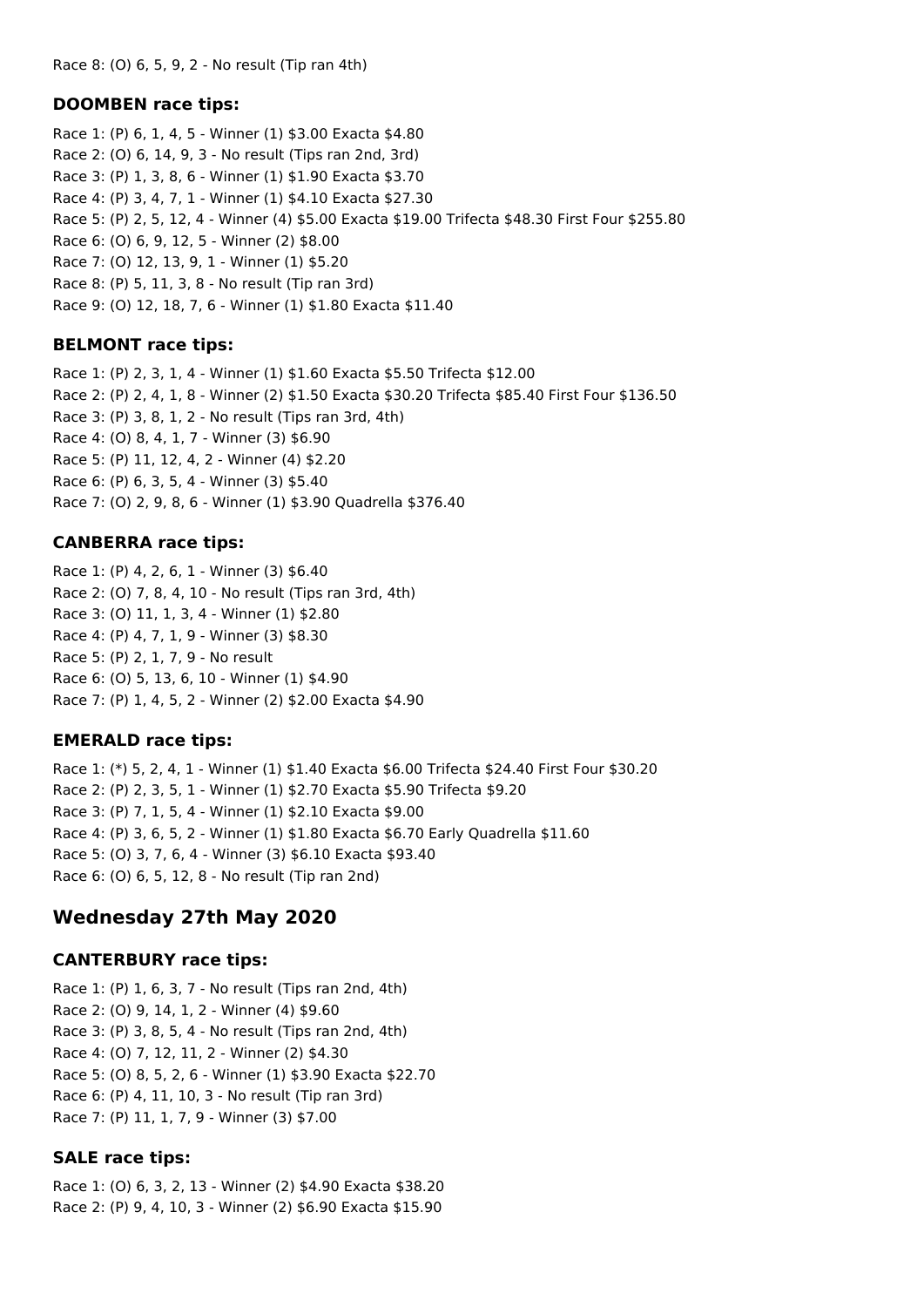Race 3: (P) 11, 8, 7, 9 - Winner (1) \$4.20 Exacta \$8.70 Race 4: (P) 1, 2, 8, 5 - No result (Tip ran 2nd) Race 5: (P) 7, 8, 2, 3 - Winner (1) \$6.20 Exacta \$39.80 Trifecta \$99.80 First Four \$447.60 Race 6: (P) 4, 9, 6, 12 - Winner (3) \$11.20 Exacta \$116.50 Race 7: (P) 10, 9, 3, 2 - Winner (3) \$4.70 Race 8: (O) 3, 9, 2, 11 - Winner (3) \$11.70 Exacta \$40.90 Trifecta \$315.40 Quadrella \$3,780.50

### **STRATHALBYN race tips:**

Race 1: (P) 5, 2, 3, 4 - Winner (2) \$2.50 Exacta \$6.50 Race 2: (P) 7, 6, 2, 4 - Winner (3) \$2.10 Exacta \$4.60 Race 3: (P) 1, 8, 5, 6 - Winner (2) \$1.50 Exacta \$5.20 Race 4: (P) 4, 3, 7, 9 - Winner (3) \$4.00 Exacta \$14.80 Trifecta \$50.20 Early Quadrella \$42.80 Race 5: (O) 5, 9, 6, 7 - Winner (2) \$4.90 Exacta \$86.60 Race 6: (P) 7, 6, 3, 11 - Winner (3) \$3.50 Exacta \$17.10 Trifecta \$24.10 Race 7: (P) 1, 4, 8, 5 - No result (Tip ran 3rd) Race 8: (O) 1, 4, 12, 11 - No result (Tip ran 2nd)

#### **SUNSHINE COAST race tips:**

Race 1: (P) 5, 11, 7, 3 - Winner (1) \$2.50 Exacta \$6.10 Trifecta \$10.70 Race 2: (P) 2, 5, 3, 1 - Winner (4) \$5.30 Exacta \$9.60 Trifecta \$29.00 First Four \$57.80 Race 3: (P) 5, 10, 11, 13 - Winner (1) \$2.40 Exacta \$13.20 Race 4: (P) 12, 2, 8, 3 - Winner (1) \$3.40 Exacta \$13.50 Race 5: (O) 8, 11, 12, 10 - Winner (2) \$3.30 Exacta \$11.40 Early Quadrella \$228.20 Race 6: (O) 1, 10, 3, 9 - No result (Tips ran 2nd, 3rd, 4th) Race 7: (P) 1, 3, 4, 2 - Winner (1) \$1.60 Race 8: (O) 8, 4, 2, 10 - Winner (3) \$6.50 Exacta \$23.00 Race 9: (P) 3, 16, 5, 10 - Winner (2) \$2.40

#### **BELMONT race tips:**

Race 1: (P) 10, 9, 2, 5 - Winner (1) \$3.70 Exacta \$17.80 Trifecta \$36.30 Race 2: (\*) 7, 6, 5, 4 - Winner (1) \$1.70 Race 3: (P) 2, 3, 1, 7 - Winner (4) \$4.60 Exacta \$38.10 Race 4: (P) 2, 6, 7, 1 - Winner (2) \$4.30 Exacta \$8.80 Trifecta \$28.20 Early Quadrella \$203.10 Race 5: (P) 1, 4, 2, 5 - Winner (2) \$2.60 Exacta \$15.60 Trifecta \$38.70 First Four \$159.70 Race 6: (P) 2, 4, 10, 1 - Winner (1) \$4.10 Exacta \$17.50 Trifecta \$38.70 Race 7: (P) 5, 7, 10, 3 - Winner (1) \$3.00 Exacta \$12.90 Trifecta \$44.70 Quadrella \$152.00

### **WARWICK race tips:**

Race 1: (O) 1, 4, 10, 8 - Winner (2) \$1.80 Race 2: (O) 2, 6, 4, 8 - No result (Tips ran 2nd, 3rd, 4th) Race 3: (P) 4, 7, 13, 12 - No result (Tips ran 2nd, 3rd) Race 4: (P) 11, 12, 1, 14 - No result (Tips ran 2nd, 3rd) Race 5: (P) 2, 4, 3, 8 - Winner (3) \$8.30 Race 6: (P) 9, 10, 18, 1 - No result (Tips ran 2nd, 3rd) Race 7: (P) 8, 5, 1, 10 - Winner (3) \$18.60 Race 8: (O) 9, 6, 5, 2 - Winner (1) \$2.30 Exacta \$15.00

# **Wednesday 20th May 2020**

### **RANDWICK Kensington race tips:**

Race 1: (P) 1, 2, 5, 7 - Winner (1) \$4.90 Race 2: (P) 6, 1, 3, 9 - Winner (1) \$5.00 Exacta \$24.40 Race 3: (P) 3, 9, 2, 10 - Winner (3) \$8.60 Exacta \$35.00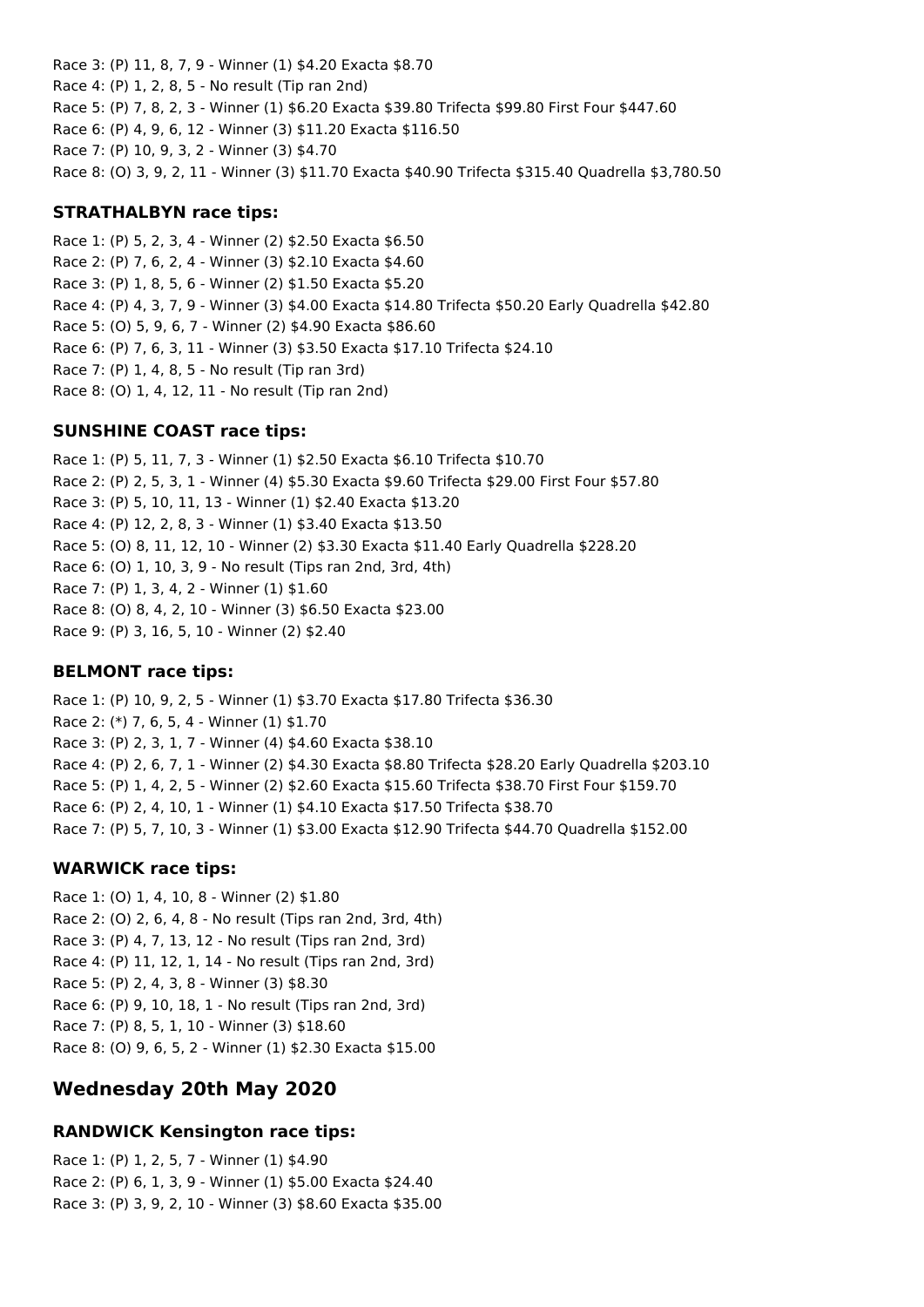Race 4: (P) 3, 6, 1, 8 - No result (Tip ran 2nd) Race 5: (\*) 7, 5, 11, 3 - No result (Tips ran 3rd, 4th) Race 6: (P) 8, 6, 1, 11 - Winner (3) \$8.90 Exacta \$42.20 Race 7: (O) 12, 15, 9, 11 - No result (Tip ran 3rd)

## **BALLARAT race tips:**

Race 1: (P) 11, 8, 7, 9 - No result (Tip ran 3rd) Race 2: (P) 3, 1, 6, 2 - Winner (4) \$11.20 Exacta \$78.10 Trifecta \$238.00 First Four \$607.20 Race 3: (O) 9, 12, 8, 4 - Winner (2) \$4.00 Exacta \$47.30 Trifecta \$182.50 First Four \$411.60 Race 4: (P) 2, 1, 6, 4 - Winner (2) \$4.90 Race 5: (P) 9, 6, 7, 10 - Winner (3) \$3.90 Exacta \$10.00 Trifecta \$30.60 First Four \$49.40 Race 6: (P) 12, 3, 5, 6 - Winner (2) \$2.90 Race 7: (O) 11, 10, 3, 12 - Winner (1) \$3.00 Race 8: (P) 13, 5, 9, 7 - No result (Tips ran 2nd, 3rd, 4th)

# **BALAKLAVA race tips:**

Race 1: (P) 4, 6, 2, 1 - Winner (1) \$1.70 Exacta \$4.60 Trifecta \$8.20 First Four \$8.70 Race 2: (P) 3, 1, 4, 2 - Winner (3) \$3.50 Exacta \$11.00 Race 3: (P) 9, 5, 4, 2 - Winner (3) \$2.10 Exacta \$7.50 Trifecta \$25.00 Race 4: (P) 3, 4, 8, 7 - No result (Tips ran 3rd, 4th) Race 5: (P) 9, 8, 14, 2 - Winner (4) \$5.30 Exacta \$30.40 Race 6: (P) 5, 1, 2, 4 - Winner (3) \$5.20 Exacta \$11.60 Trifecta \$25.20 First Four \$51.60 Race 7: (P) 1, 5, 2, 3 - Winner (1) \$4.10 Exacta \$22.00 Trifecta \$108.70 Race 8: (O) 4, 7, 11, 3 - Winner (2) \$8.40 Exacta \$26.70 Trifecta \$87.10 Quadrella \$2,133.10

# **SUNSHINE COAST race tips:**

Race 1: (O) 4, 3, 8, 5 - No result (Tip ran 2nd) Race 2: (P) 1, 4, 5, 3 - Winner (2) \$3.80 Exacta \$8.90 Trifecta \$26.90 Race 3: (P) 12, 1, 13, 10 - No result (Tips ran 2nd, 3rd) Race 4: (P) 5, 2, 4, 1 - Winner (1) \$3.60 Race 5: (\*) 1, 11, 4, 7 - Winner (1) \$1.30 Race 6: (P) 5, 10, 7, 3 - Winner (1) \$5.60 Exacta \$22.60 Race 7: (O) 11, 1, 12, 9 - Winner (3) \$6.40 Exacta \$40.70 Race 8: (P) 5, 2, 3, 10 - No result (Tips ran 2nd, 3rd) Race 9: (O) 10, 17, 6, 5 - Winner (1) \$4.30 Race 10: (O) 3, 17, 1, 10 - Winner (2) \$3.40 Exacta \$18.50

# **PINJARRA race tips:**

Race 1: (\*) 3, 4, 2, 5 - Winner (1) \$1.40 Exacta \$5.50 Trifecta \$36.90 Race 2: (P) 6, 4, 3, 2 - Winner (1) \$1.70 Exacta \$4.60 Race 3: (P) 4, 5, 8, 11 - No result (Tips ran 2nd, 3rd) Race 4: (P) 15, 11, 3, 4 - Winner (1) \$5.30 Race 5: (P) 6, 7, 8, 3 - No result (Tips ran 3rd, 4th) Race 6: (P) 9, 2, 3, 5 - Winner (3) \$3.60 Exacta \$12.80 Trifecta \$67.30 First Four \$163.10 Race 7: (P) 1, 8, 6, 5 - Winner (2) \$4.20 Race 8: (P) 6, 4, 1, 5 - Winner (3) \$6.30

# **Wednesday 13th May 2020**

# **WARWICK FARM race tips:**

Race 1: (P) 2, 3, 1, 4 - Winner (4) \$3.50 Exacta \$15.30 Race 2: (P) 5, 6, 2, 8 - Winner (4) \$5.10 Exacta \$25.40 Trifecta \$50.00 Race 3: (O) 6, 3, 9, 2 - Winner (2) \$3.50 Exacta \$16.30 Trifecta \$158.90 First Four \$1,246.90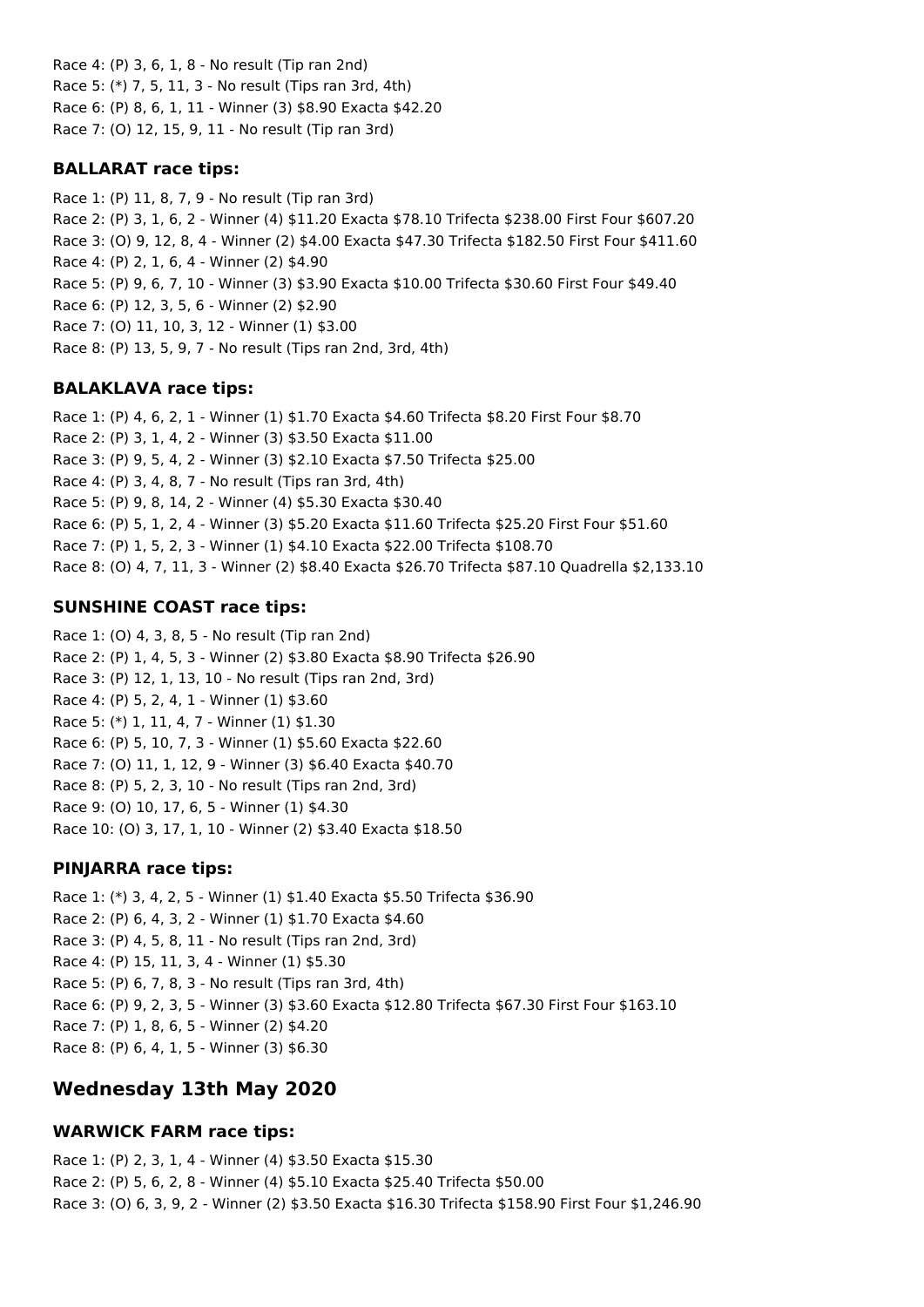Race 4: (O) 7, 4, 8, 6 - No result Race 5: (P) 4, 1, 8, 2 - No result (Tips ran 3rd, 4th) Race 6: (O) 8, 11, 6, 9 - Winner (1) \$3.30 Race 7: (O) 9, 10, 4, 1 - No result (Tips ran 2nd, 3rd, 4th)

### **SANDOWN race tips:**

Race 1: (P) 1, 4, 3, 8 - Winner (1) \$3.00 Race 2: (P) 8, 9, 1, 2 - Winner (3) \$4.00 Exacta \$8.80 Race 3: (P) 7, 5, 6, 2 - No result (Tips ran 3rd, 4th) Race 4: (O) 4, 8, 10, 11 - No result (Tip ran 4th) Race 5: (O) 2, 9, 12, 8 - No result (Tips ran 2nd, 3rd) Race 6: (O) 3, 12, 8, 4 - Winner (1) \$4.20 Race 7: (O) 4, 13, 5, 6 - No result (Tips ran 2nd, 3rd, 4th) Race 8: (P) 14, 6, 5, 7 - No result (Tips ran 2nd, 3rd, 4th)

# **GAWLER race tips:**

Race 1: (P) 1, 4, 7, 6 - Winner (2) \$3.00 Exacta \$8.20 Trifecta \$27.00 Race 2: (P) 2, 5, 1, 6 - Winner (3) \$5.20 Race 3: (P) 5, 2, 3, 7 - Winner (1) \$4.20 Exacta \$26.80 Race 4: (P) 4, 10, 7, 3 - Winner (1) \$1.40 Early Quadrella \$142.20 Race 5: (P) 9, 11, 1, 7 - Winner (4) \$3.50 Race 6: (P) 1, 4, 6, 3 - No result (Tips ran 2nd, 4th) Race 7: (P) 7, 11, 3, 4 - No result (Tips ran 2nd, 3rd, 4th) Race 8: (O) 7, 1, 3, 6 - Winner (1) \$2.40 Exacta \$17.60

# **DOOMBEN race tips:**

Race 1: (P) 10, 1, 9, 14 - Winner (1) \$1.60 Exacta \$6.60 Trifecta \$17.70 Race 2: (P) 8, 2, 3, 4 - Winner (4) \$3.20 Exacta \$10.00 Trifecta \$18.50 First Four \$42.50 Race 3: (P) 6, 10, 5, 3 - Winner (1) \$2.20 Race 4: (P) 10, 2, 12, 11 - Winner (1) \$3.20 Early Quadrella \$68.80 Race 5: (P) 6, 10, 7, 5 - Winner (2) \$8.70 Race 6: (P) 4, 5, 1, 3 - Winner (4) \$8.10 Exacta \$30.90 Race 7: (P) 6, 4, 1, 9 - Winner (2) \$7.50 Race 8: (P) 9, 11, 15, 4 - No result (Tips ran 2nd, 4th)

# **ASCOT race tips:**

Race 1: (P) 1, 2, 5, 4 - No result (Tips ran 2nd, 4th) Race 2: (P) 4, 1, 5, 8 - Winner (1) \$1.70 Race 3: (O) 4, 2, 11, 8 - Winner (1) \$5.90 Race 4: (P) 3, 5, 11, 1 - No result (Tips ran 3rd, 4th) Race 5: (P) 2, 6, 7, 12 - Winner (4) \$26.80 Exacta \$136.40 Race 6: (O) 10, 3, 8, 1 - No result (Tip ran 2nd) Race 7: (P) 1, 5, 7, 10 - Winner (4) \$7.70 Exacta \$21.70 Race 8: (O) 10, 4, 3, 2 - No result (Tips ran 2nd, 4th)

# **Wednesday 6th May 2020**

### **CANTERBURY race tips:**

Race 1: (P) 1, 4, 9, 2 - Winner (1) \$2.60 Exacta \$14.40 Race 2: (P) 1, 2, 11, 9 - Winner (2) \$5.00 Race 3: (P) 5, 2, 8, 4 - No result (Tip ran 2nd) Race 4: (P) 2, 6, 7, 3 - Winner (1) \$3.40 Race 5: (O) 4, 2, 10, 11 - No result (Tip ran 4th)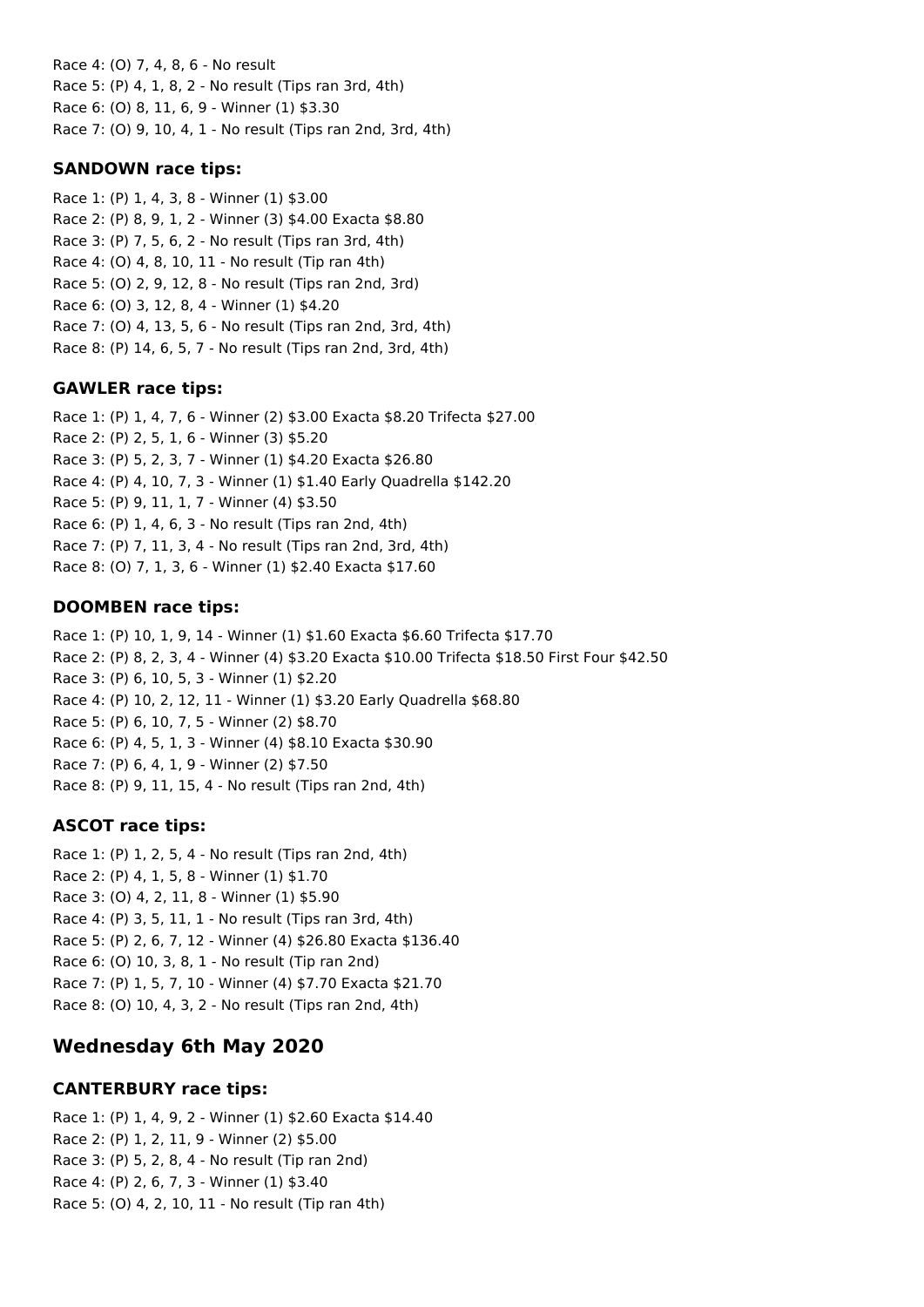Race 6: (P) 7, 10, 4, 8 - Winner (2) \$5.40 Exacta \$26.90 Trifecta \$153.90 Race 7: (O) 12, 5, 11, 1 - Winner (4) \$2.70

### **WARRNAMBOOL race tips:**

Race 1: (P) 8, 4, 1, 6 - Winner (4) \$4.60 Race 2: (O) 7, 8, 3, 5 - No result (Tip ran 2nd) Race 3: (P) 10, 2, 6, 7 - Winner (2) \$3.90 Exacta \$14.00 Trifecta \$54.80 Race 4: (O) 11, 5, 2, 9 - No result (Tips ran 2nd, 4th) Race 5: (P) 3, 1, 8, 13 - No result (Tips ran 2nd, 3rd) Race 6: (O) 9, 11, 12, 6 - No result (Tips ran 2nd, 4th) Race 7: (O) 1, 16, 9, 14 - Winner (1) \$3.90 Race 8: (P) 8, 7, 10, 6 - Winner (1) \$2.70 Exacta \$19.40 Trifecta \$99.00 Race 9: (P) 12, 10, 8, 7 - No result (Tips ran 2nd, 3rd)

#### **MURRAY BRIDGE race tips:**

Race 1: (P) 7, 4, 6, 8 - Winner (1) \$1.80 Exacta \$7.10 Trifecta \$18.30 Race 2: (P) 4, 11, 9, 10 - Winner (2) \$2.60 Race 3: (P) 14, 10, 2, 13 - Winner (4) \$2.70 Race 4: (O) 3, 6, 1, 2 - Winner (2) \$5.70 Exacta \$24.00 Trifecta \$102.20 First Four \$376.60 Early Quadrella \$116.10 Race 5: (O) 8, 3, 12, 10 - No result (Tips ran 2nd, 3rd) Race 6: (P) 1, 11, 10, 2 - Winner (1) \$1.50 Race 7: (O) 7, 12, 9, 13 - Winner (3) \$3.10 Race 8: (P) 1, 2, 6, 4 - No result (Tip ran 2nd)

#### **SUNSHINE COAST race tips:**

Race 1: (O) 7, 8, 4, 13 - Winner (2) \$5.50 Exacta \$27.10 Trifecta \$75.50 Race 2: (P) 6, 12, 3, 9 - Winner (2) \$4.10 Exacta \$11.50 Race 3: (P) 1, 10, 12, 9 - Winner (3) \$11.00 Race 4: (P) 9, 5, 12, 1 - No result (Tips ran 3rd, 4th) Race 5: (P) 1, 6, 9, 3 - Winner (2) \$8.00 Exacta \$236.20 Race 6: (P) 4, 1, 7, 2 - Winner (4) \$3.70 Race 7: (P) 9, 4, 10, 6 - No result (Tip ran 4th) Race 8: (O) 4, 3, 9, 6 - Winner (1) \$1.60 Race 9: (O) 2, 5, 11, 3 - No result (Tips ran 2nd, 3rd, 4th)

### **ASCOT race tips:**

Race 1: (P) 3, 1, 2, 7 - Winner (3) \$2.50 Exacta \$10.80 Race 2: (P) 5, 9, 7, 1 - Winner (1) \$2.20 Exacta \$16.00 Race 3: (P) 7, 11, 4, 1 - Winner (4) \$6.50 Exacta \$48.60 Trifecta \$59.00 First Four \$468.30 Race 4: (P) 3, 6, 1, 8 - Winner (1) \$1.40 Early Quadrella \$97.90 Race 5: (P) 2, 6, 7, 4 - Winner (4) \$9.50 Exacta \$38.60 Trifecta \$121.00 Race 6: (P) 3, 2, 8, 9 - No result (Tip ran 2nd) Race 7: (O) 6, 7, 11, 3 - Winner (1) \$3.90 Exacta \$5.40 Trifecta \$150.50 Race 8: (P) 1, 3, 9, 12 - Winner (1) \$2.90

#### **CANBERRA race tips:**

Race 1: (P) 5, 8, 2, 6 - Winner (1) \$2.90 Exacta \$7.70 Trifecta \$36.80 Race 2: (P) 4, 1, 6, 5 - Winner (3) \$5.00 Exacta \$38.00 Race 3: (P) 9, 10, 8, 6 - Winner (1) \$4.70 Race 4: (P) 3, 7, 4, 1 - Winner (4) \$3.90 Exacta \$16.30 Early Quadrella \$750.50 Race 5: (P) 7, 3, 5, 10 - Winner (2) \$3.30 Exacta \$17.30 Trifecta \$50.60 Race 6: (P) 3, 8, 1, 2 - Winner (1) \$4.80 Race 7: (P) 8, 6, 5, 11 - Winner (1) \$3.30 Exacta \$18.60 Quadrella \$184.20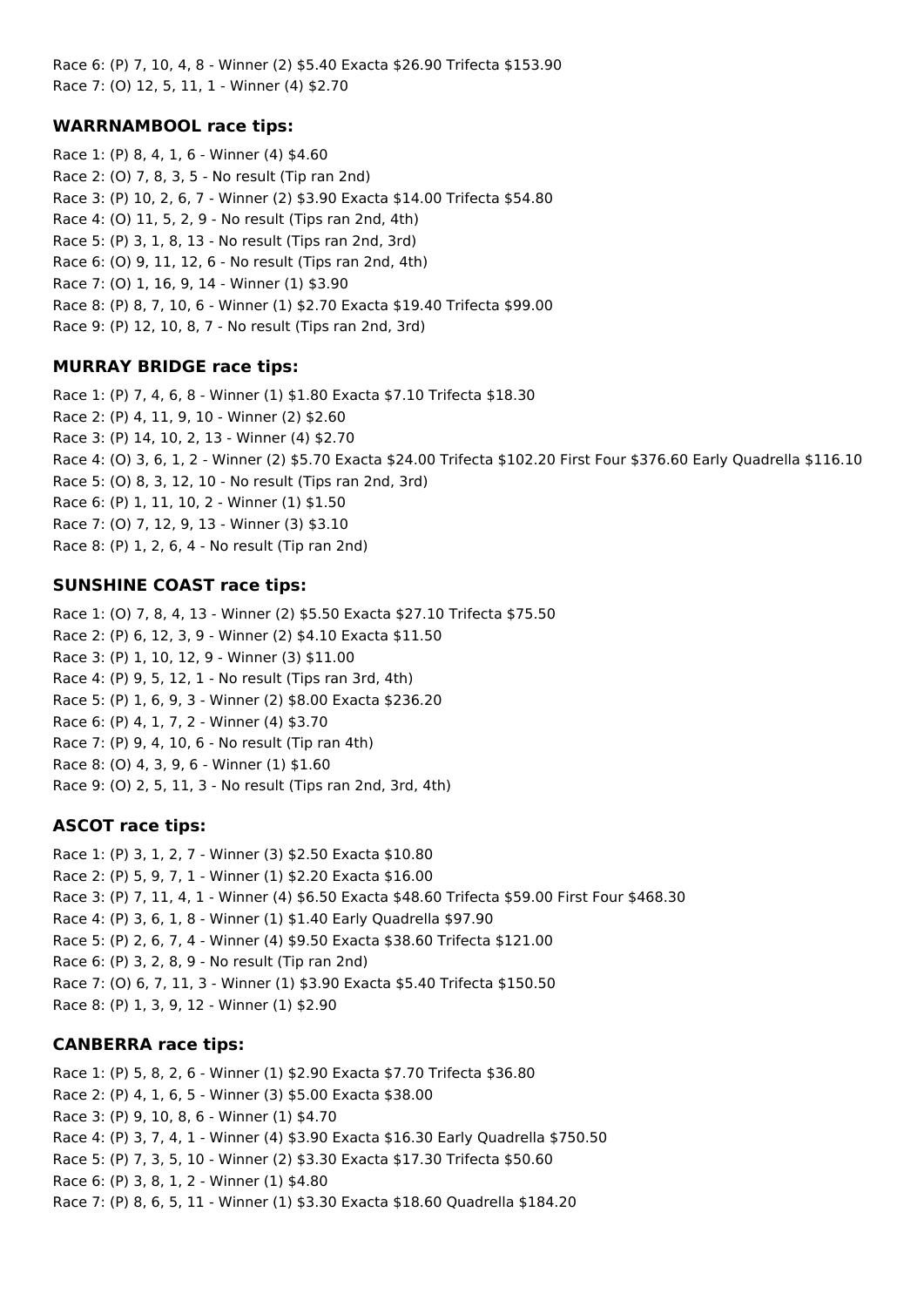# **Wednesday 29th April 2020**

### **WARWICK FARM race tips:**

Race 1: (O) 4, 10, 5, 1 - No result (Tip ran 3rd) Race 2: (P) 6, 1, 7, 3 - Winner (2) \$3.30 Exacta \$8.00 Trifecta \$26.90 First Four \$138.30 Race 3: (P) 3, 7, 4, 1 - Winner (4) \$10.50 Exacta \$46.30 Trifecta \$79.40 First Four \$236.40 Race 4: (O) 11, 2, 12, 14 - No result (Tip ran 2nd) Race 5: (P) 3, 1, 9, 8 - Winner (3) \$5.80 Race 6: (P) 12, 4, 6, 13 - Winner (2) \$17.40 Race 7: (O) 10, 8, 4, 1 - Winner (2) \$4.30 Exacta \$12.10

### **SANDOWN race tips:**

Race 1: (P) 2, 1, 10, 7 - Winner (1) \$2.70 Exacta \$10.70 Trifecta \$61.50 First Four \$307.20 Race 2: (P) 1, 2, 8, 11 - Winner (2) \$7.00 Race 3: (P) 4, 1, 8, 6 - No result (Tip ran 3rd) Race 4: (P) 9, 10, 4, 8 - Winner (1) \$3.70 Exacta \$13.10 Race 5: (O) 13, 11, 17, 14 - Winner (2) \$5.90 Exacta \$53.40 Race 6: (P) 5, 4, 2, 6 - Winner (4) \$3.70 Exacta \$10.10 Race 7: (P) 14, 12, 5, 8 - Winner (2) \$2.50 Race 8: (P) 1, 9, 4, 8 - Winner (2) \$2.90 Exacta \$16.30 Trifecta \$90.20 Quadrella \$196.80

### **BALAKLAVA race tips:**

Race 1: (P) 5, 10, 7, 8 - No result (Tips ran 2nd, 3rd, 4th) Race 2: (P) 5, 4, 8, 9 - No result (Tips ran 3rd, 4th) Race 3: (P) 5, 11, 9, 8 - Winner (1) \$2.50 Race 4: (P) 4, 1, 10, 12 - Winner (1) \$1.30 Exacta \$3.50 Race 5: (O) 8, 2, 13, 9 - No result (Tip ran 2nd) Race 6: (P) 5, 1, 3, 7 - Winner (3) \$4.40 Exacta \$14.80 Race 7: (O) 1, 2, 7, 14 - No result (Tip ran 3rd) Race 8: (O) 8, 6, 9, 5 - Winner (1) \$4.00

### **SUNSHINE COAST race tips:**

Race 1: (P) 1, 6, 7, 2 - Winner (1) \$2.60 Exacta \$14.20 Race 2: (P) 4, 15, 11, 9 - Winner (1) \$2.00 Exacta \$8.00 Trifecta \$24.80 First Four \$91.40 Race 3: (P) 4, 14, 12, 1 - Winner (4) \$6.60 Exacta \$23.30 Trifecta \$72.00 Race 4: (P) 3, 7, 1, 5 - Winner (4) \$7.00 Exacta \$33.00 Race 5: (P) 2, 5, 8, 4 - Winner (2) \$3.50 Early Quadrella \$1,605.00 Race 6: (O) 12, 2, 4, 13 - No result (Tips ran 2nd, 3rd, 4th) Race 7: (O) 2, 1, 8, 3 - No result (Tips ran 2nd, 4th) Race 8: (P) 5, 6, 7, 3 - Winner (3) \$7.00 Exacta \$48.00 Race 9: (\*) 3, 6, 1, 9 - Winner (1) \$1.60 Exacta \$9.10

### **ASCOT race tips:**

Race 1: (P) 9, 2, 11, 1 - Winner (1) \$1.70 Race 2: (P) 2, 7, 1, 6 - Winner (1) \$1.70 Race 3: (P) 7, 5, 1, 6 - Winner (1) \$1.20 Race 4: (P) 2, 1, 3, 5 - No result (Tips ran 2nd, 3rd) Race 5: (P) 1, 2, 7, 6 - Winner (3) \$14.50 Exacta \$46.30 Trifecta \$134.00 Race 6: (P) 4, 5, 1, 2 - Winner (2) \$5.70 Exacta \$29.20 Race 7: (P) 9, 11, 1, 4 - Winner (1) \$1.70 Exacta \$9.10 Trifecta \$64.40 Race 8: (O) 7, 2, 11, 5 - No result (Tip ran 3rd) Race 9: (P) 6, 10, 4, 3 - Winner (4) \$5.70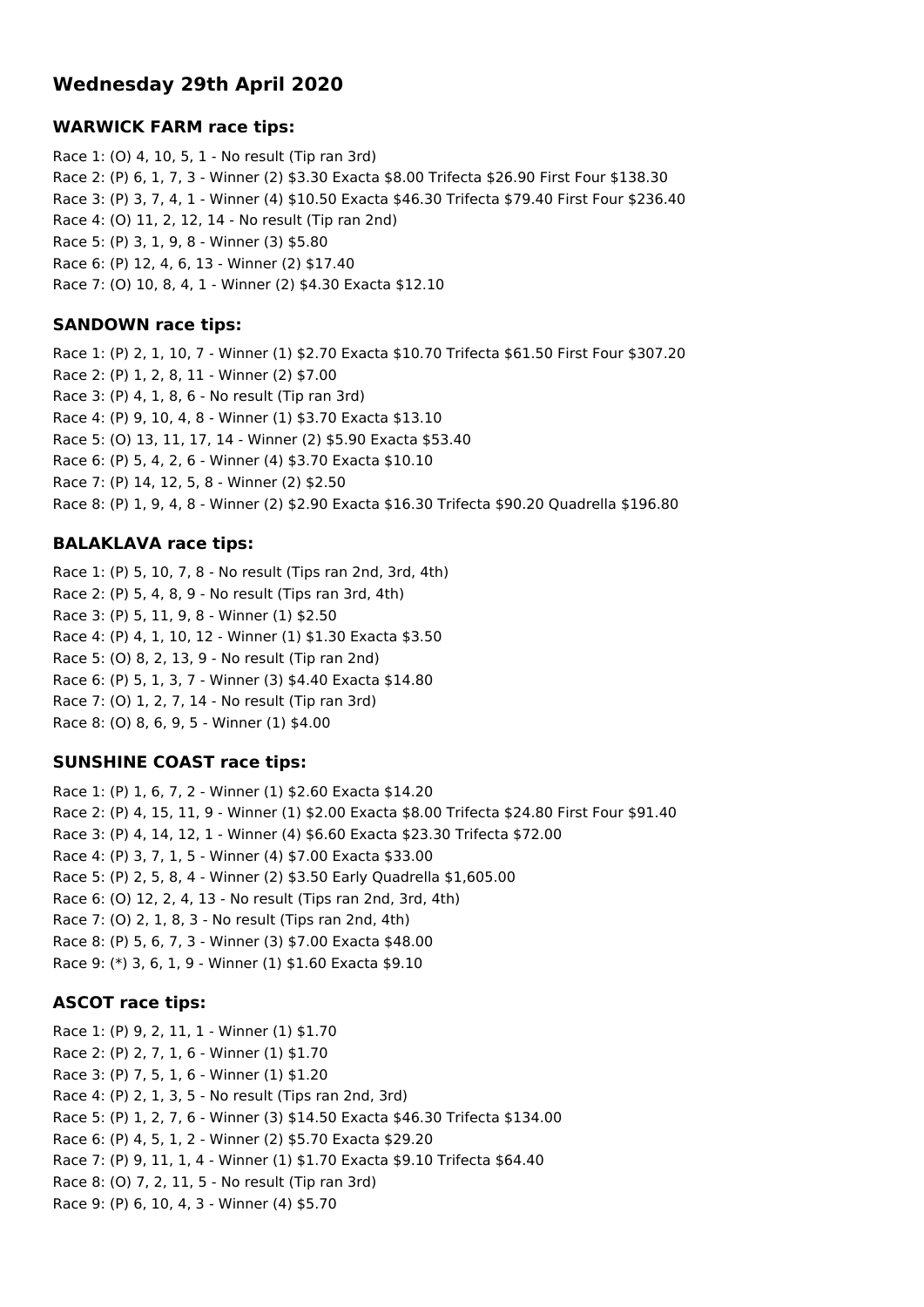# **Wednesday 22nd April 2020**

#### **CANTERBURY race tips:**

Race 1: (P) 1, 3, 5, 2 - Winner (3) \$8.60 Exacta \$42.40 Trifecta \$82.40 Race 2: (P) 1, 3, 8, 5 - No result (Tips ran 2nd, 4th) Race 3: (P) 7, 4, 6, 1 - No result (Tip ran 2nd) Race 4: (P) 4, 6, 7, 9 - Winner (3) \$7.80 Exacta \$17.80 Race 5: (P) 1, 2, 3, 9 - Winner (2) \$4.90 Exacta \$14.60 Trifecta \$104.30 Race 6: (P) 1, 6, 3, 2 - No result (Tip ran 2nd) Race 7: (P) 7, 10, 3, 4 - Winner (2) \$3.70 Exacta \$6.90 Race 8: (O) 9, 5, 13, 11 - Winner (3) \$8.10 Exacta \$48.30 Trifecta \$104.90

#### **BENDIGO race tips:**

Race 1: (O) 5, 1, 2, 4 - Winner (3) \$8.90 Race 2: (P) 11, 5, 9, 3 - Winner (1) \$1.50 Exacta \$2.60 Trifecta \$6.60 Race 3: (P) 4, 2, 7, 1 - Winner (1) \$1.50 Exacta \$7.60 Trifecta \$35.30 Race 4: (P) 2, 4, 3, 1 - Winner (1) \$1.60 Exacta \$11.40 Trifecta \$44.30 First Four \$77.60 Early Quadrella \$68.00 Race 5: (O) 5, 8, 7, 13 - No result (Tips ran 2nd, 3rd) Race 6: (O) 4, 1, 10, 13 - No result (Tips ran 2nd, 4th) Race 7: (O) 4, 6, 10, 5 - No result (Tips ran 2nd, 4th) Race 8: (P) 7, 5, 4, 3 - Winner (1) \$3.60 Exacta \$17.80 Trifecta \$38.60 First Four \$152.70

### **MOUNT GAMBIER race tips:**

Race 1: (P) 4, 2, 1, 6 - Winner (3) \$4.40 Exacta \$9.20 Trifecta \$15.20 Race 2: (P) 1, 3, 2, 7 - Winner (3) \$3.30 Exacta \$7.40 Race 3: (P) 3, 2, 8, 4 - Winner (4) \$7.00 Race 4: (P) 3, 4, 1, 2 - Winner (2) \$2.00 Exacta \$5.20 Trifecta \$13.20 First Four \$17.90 Early Quadrella \$2,848.30 Race 5: (P) 4, 1, 2, 3 - Winner (2) \$2.80 Exacta \$8.80 Trifecta \$21.70 First Four \$29.50 Race 6: (O) 6, 2, 8, 4 - No result (Tips ran 2nd, 3rd, 4th) Race 7: (P) 2, 7, 3, 1 - Winner (2) \$10.00 Exacta \$63.10

#### **DOOMBEN race tips:**

Race 1: (P) 6, 5, 7, 9 - Winner (1) \$1.80 Race 2: (P) 7, 10, 3, 12 - Winner (1) \$3.80 Exacta \$12.20 Race 3: (P) 4, 7, 5, 10 - Winner (3) \$10.50 Race 4: (O) 9, 7, 12, 5 - No result Race 5: (P) 5, 6, 2, 1 - Winner (3) \$2.10 Exacta \$5.70 Trifecta \$17.40 Race 6: (P) 10, 1, 9, 4 - No result (Tips ran 3rd, 4th) Race 7: (P) 10, 3, 5, 4 - Winner (1) \$2.80 Exacta \$23.70 Trifecta \$130.50 Race 8: (P) 7, 8, 4, 15 - No result (Tips ran 2nd, 3rd) Race 9: (O) 2, 8, 6, 1 - Winner (1) \$7.10 Race 10: (O) 2, 14, 4, 8 - Winner (4) \$10.40 Exacta \$32.20

### **ASCOT race tips:**

Race 1: (P) 1, 4, 7, 2 - Winner (2) \$2.60 Race 2: (O) 2, 4, 6, 8 - Winner (1) \$3.30 Exacta \$12.40 Race 3: (P) 2, 6, 4, 7 - Winner (2) \$1.50 Race 4: (P) 3, 8, 2, 6 - Winner (1) \$2.60 Exacta \$8.00 Trifecta \$30.90 Early Quadrella \$25.20 Race 5: (O) 8, 3, 5, 9 - No result (Tips ran 3rd, 4th) Race 6: (P) 3, 9, 7, 1 - No result (Tip ran 2nd) Race 7: (O) 7, 2, 8, 9 - No result (Tip ran 2nd) Race 8: (O) 1, 5, 7, 6 - No result (Tips ran 2nd, 3rd)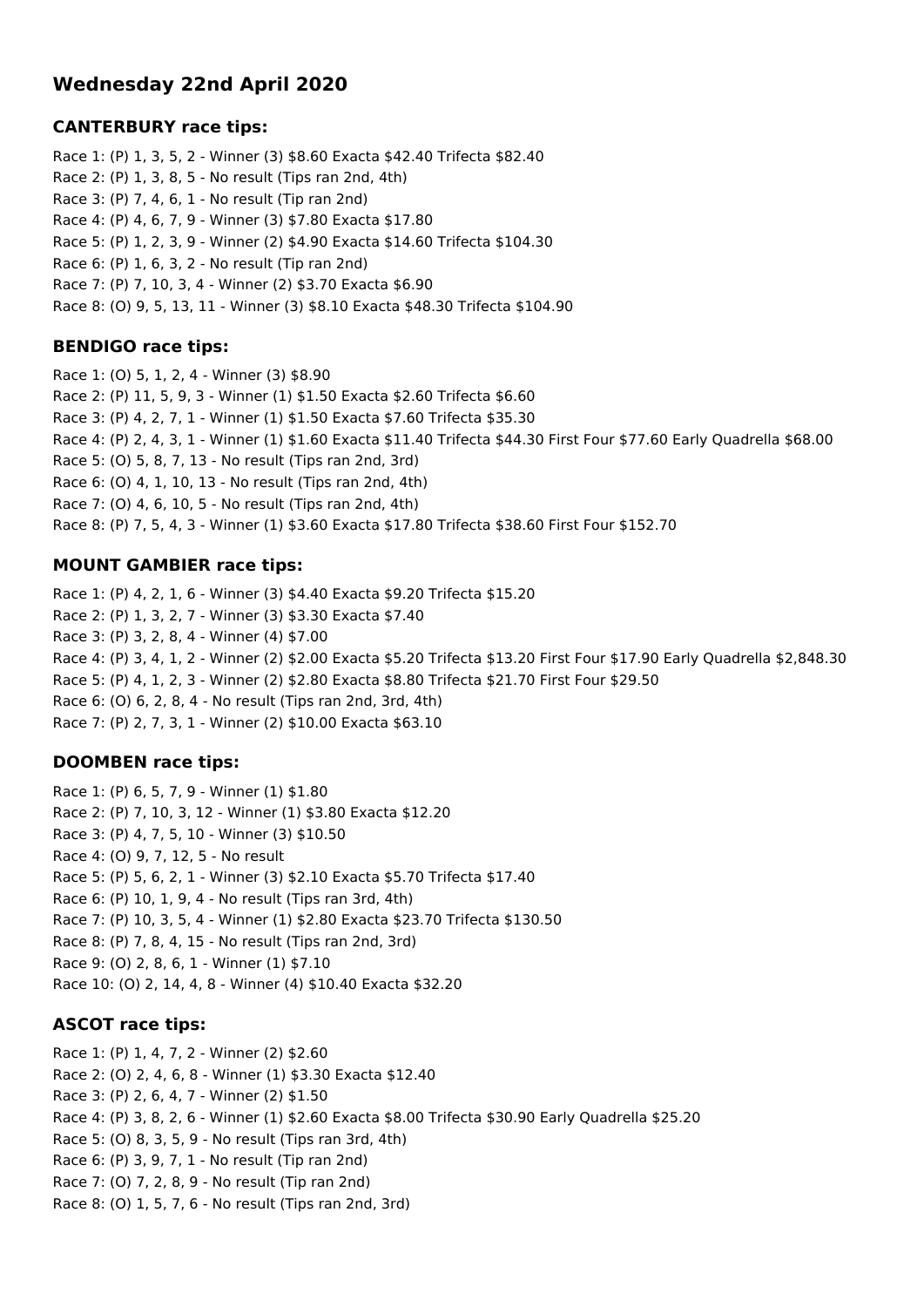#### **DARWIN race tips:**

Race 1: (P) 6, 1, 3, 5 - Winner (2) \$3.30 Exacta \$6.20 Race 2: (P) 1, 2, 4, 6 - Winner (1) \$2.70 Race 3: (P) 1, 2, 4, 7 - No result (Tips ran 2nd, 3rd, 4th) Race 4: (P) 1, 7, 2, 6 - No result (Tips ran 2nd, 3rd) Race 5: (P) 2, 4, 3, 1 - Winner (2) \$3.80 Exacta \$24.40 Trifecta \$46.10 First Four \$96.30

# **Wednesday 15th April 2020**

### **RANDWICK Kensington race tips:**

Race 1: (P) 10, 11, 8, 13 - Winner (3) \$5.30 Race 2: (P) 8, 9, 10, 4 - Winner (1) \$2.00 Exacta \$16.10 Trifecta \$64.30 First Four \$333.70 Race 3: (P) 7, 1, 3, 2 - Winner (2) \$4.00 Exacta \$16.60 Trifecta \$49.70 First Four \$144.50 Race 4: (P) 4, 1, 6, 3 - No result (Tips ran 2nd, 3rd, 4th) Race 5: (P) 4, 9, 8, 3 - Winner (3) \$9.90 Race 6: (P) 1, 3, 9, 2 - Winner (4) \$11.90 Race 7: (P) 1, 6, 3, 5 - Winner (1) \$4.70 Exacta \$24.50 Race 8: (P) 4, 2, 14, 7 - Winner (1) \$4.90 Quadrella \$3,926.40

# **GEELONG race tips:**

Race 1: (P) 5, 10, 1, 8 - No result (Tips ran 2nd, 3rd, 4th) Race 2: (P) 6, 5, 8, 11 - Winner (1) \$2.10 Exacta \$9.10 Trifecta \$15.10 Race 3: (P) 11, 8, 7, 1 - Winner (1) \$1.80 Race 4: (P) 3, 6, 4, 5 - Winner (4) \$3.10 Exacta \$7.50 Trifecta \$14.20 Race 5: (P) 3, 10, 1, 2 - Winner (1) \$5.80 Early Quadrella \$111.40 Race 6: (P) 3, 9, 8, 5 - Winner (1) \$3.70 Race 7: (P) 2, 7, 1, 9 - No result (Tips ran 2nd, 4th) Race 8: (O) 11, 1, 2, 10 - No result (Tips ran 2nd, 3rd) Race 9: (P) 8, 4, 6, 9 - No result (Tip ran 4th)

# **STRATHALBYN race tips:**

Race 1: (P) 5, 3, 4, 7 - Winner (1) \$1.30 Exacta \$7.00 Race 2: (P) 2, 3, 5, 4 - Winner (2) \$2.90 Race 3: (P) 10, 5, 1, 2 - Winner (1) \$2.50 Exacta \$8.90 Race 4: (P) 7, 6, 10, 2 - Winner (1) \$1.50 Exacta \$8.60 Early Quadrella \$8.10 Race 5: (P) 3, 6, 2, 8 - Winner (3) \$4.20 Race 6: (P) 2, 7, 10, 1 - Winner (1) \$2.80 Race 7: (O) 10, 2, 5, 16 - No result (Tip ran 2nd) Race 8: (O) 3, 9, 12, 5 - No result (Tips ran 3rd, 4th)

# **SUNSHINE COAST race tips:**

Race 1: (P) 4, 12, 9, 7 - Winner (3) \$3.80 Race 2: (P) 4, 5, 6, 2 - Winner (3) \$5.30 Race 3: (P) 4, 16, 6, 11 - No result (Tips ran 2nd, 3rd) Race 4: (P) 6, 2, 1, 8 - Winner (1) \$2.20 Exacta \$6.80 Race 5: (O) 4, 3, 1, 7 - No result (Tip ran 4th) Race 6: (P) 2, 14, 9, 5 - No result (Tip ran 4th) Race 7: (P) 3, 2, 8, 4 - No result (Tip ran 2nd) Race 8: (O) 4, 1, 7, 2 - Winner (3) \$5.60 Exacta \$26.60 Trifecta \$203.60 Race 9: (P) 4, 2, 3, 1 - Winner (4) \$10.30 Exacta \$42.20

# **ASCOT race tips:**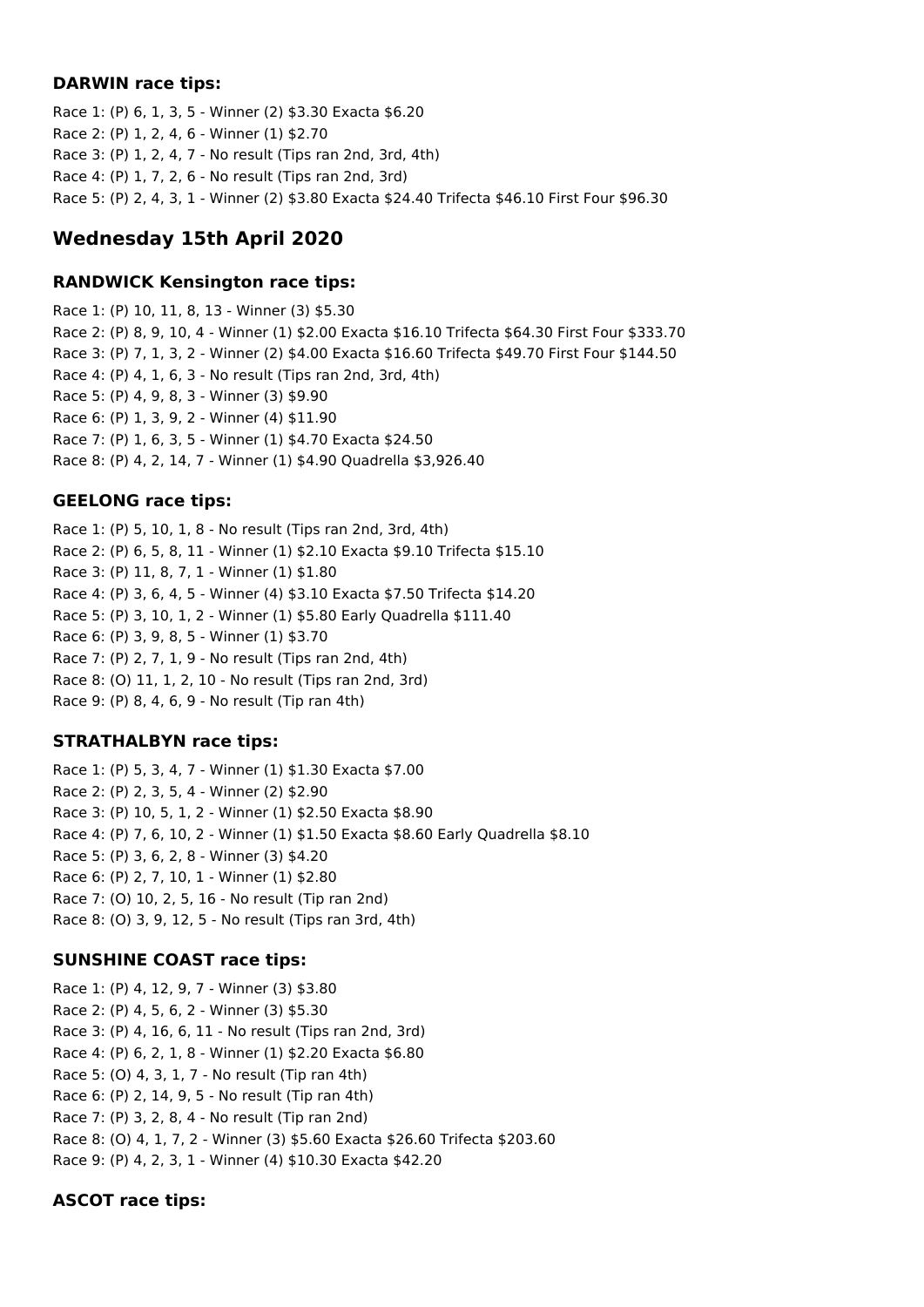Race 1: (P) 3, 6, 2, 1 - Winner (2) \$7.70 Exacta \$14.30 Trifecta \$31.20 Race 2: (P) 8, 5, 2, 9 - Winner (2) \$2.80 Exacta \$11.10 Trifecta \$22.50 First Four \$162.60 Race 3: (P) 5, 13, 9, 10 - No result (Tip ran 2nd) Race 4: (P) 2, 4, 5, 1 - Winner (2) \$3.90 Race 5: (O) 12, 5, 6, 10 - Winner (4) \$8.70 Race 6: (P) 3, 5, 6, 1 - Winner (2) \$3.90 Exacta \$36.20 Race 7: (O) 3, 2, 1, 13 - No result (Tips ran 2nd, 3rd) Race 8: (O) 2, 11, 5, 6 - Winner (4) \$7.10

#### **DARWIN race tips:**

Race 1: (P) 6, 4, 3, 1 - Winner (1) \$7.80 Exacta \$25.30 Trifecta \$116.80 First Four \$431.40 Race 2: (P) 3, 4, 2, 6 - Winner (3) \$3.10 Exacta \$5.60 Trifecta \$8.50 Race 3: (P) 1, 5, 2, 3 - Winner (4) \$6.10 Exacta \$7.80 Race 4: (P) 1, 2, 4, 3 - Winner (4) \$3.50 Exacta \$7.70 Trifecta \$25.30 Quadrella \$483.60

# **Wednesday 8th April 2020**

#### **BENALLA race tips:**

Race 1: (P) 12, 7, 6, 3 - Winner (4) \$5.80 Exacta \$24.40 Race 2: (P) 12, 7, 9, 14 - No result (Tips ran 2nd, 3rd) Race 3: (P) 2, 4, 5, 9 - No result (Tips ran 2nd, 3rd, 4th) Race 4: (P) 1, 3, 2, 9 - No result (Tips ran 2nd, 3rd) Race 5: (P) 3, 1, 6, 7 - No result (Tips ran 2nd, 3rd, 4th) Race 6: (O) 2, 8, 3, 7 - Winner (3) \$7.70 Race 7: (P) 1, 3, 4, 6 - Winner (1) \$3.40 Exacta \$17.70 Race 8: (P) 2, 8, 6, 1 - Winner (1) \$7.10 Exacta \$24.70 Trifecta \$116.10 Race 9: (P) 2, 1, 7, 8 - Winner (2) \$3.40 Exacta \$5.60 Quadrella \$778.80

#### **DARWIN race tips:**

Race 1: (P) 2, 1, 5, 7 - Winner (1) \$2.80 Race 2: (P) 5, 3, 2, 4 - Winner (1) \$4.60 Exacta \$22.40 Race 3: (P) 1, 6, 3, 7 - No result (Tips ran 2nd, 4th) Race 4: (P) 2, 3, 1, 5 - Winner (1) \$2.20 Exacta \$6.60 Race 5: (P) 1, 3, 6, 4 - Winner (3) \$3.40

#### **GERALDTON race tips:**

Race 1: (P) 8, 6, 7, 3 - Winner (1) \$2.90 Exacta \$11.30 Race 2: (P) 3, 4, 1, 8 - No result (Tips ran 2nd, 3rd, 4th) Race 3: (P) 1, 2, 3, 6 - Winner (4) \$7.50 Race 4: (P) 3, 2, 7, 4 - Winner (1) \$3.20 Race 5: (P) 5, 1, 10, 3 - No result (Tip ran 2nd) Race 6: (P) 8, 1, 5, 4 - Winner (2) \$4.30 Race 7: (P) 1, 8, 11, 5 - Winner (4) \$32.40 Exacta \$70.70 Trifecta \$604.40 First Four \$2,347.80 Race 8: (P) 2, 7, 4, 1 - Winner (2) \$6.40 Exacta \$24.90

### **MURRAY BRIDGE race tips:**

Race 1: (O) 6, 8, 13, 3 - No result (Tips ran 2nd, 3rd) Race 2: (P) 9, 5, 7, 8 - Winner (1) \$1.40 Exacta \$12.80 Trifecta \$47.50 Race 3: (P) 4, 10, 9, 11 - Winner (1) \$2.10 Exacta \$7.20 Trifecta \$27.10 Race 4: (P) 5, 4, 6, 8 - Winner (3) \$2.80 Exacta \$3.70 Race 5: (O) 2, 14, 11, 8 - Winner (1) \$1.90 Race 6: (O) 9, 1, 12, 6 - Winner (1) \$2.60 Race 7: (O) 13, 7, 5, 9 - Winner (4) \$32.60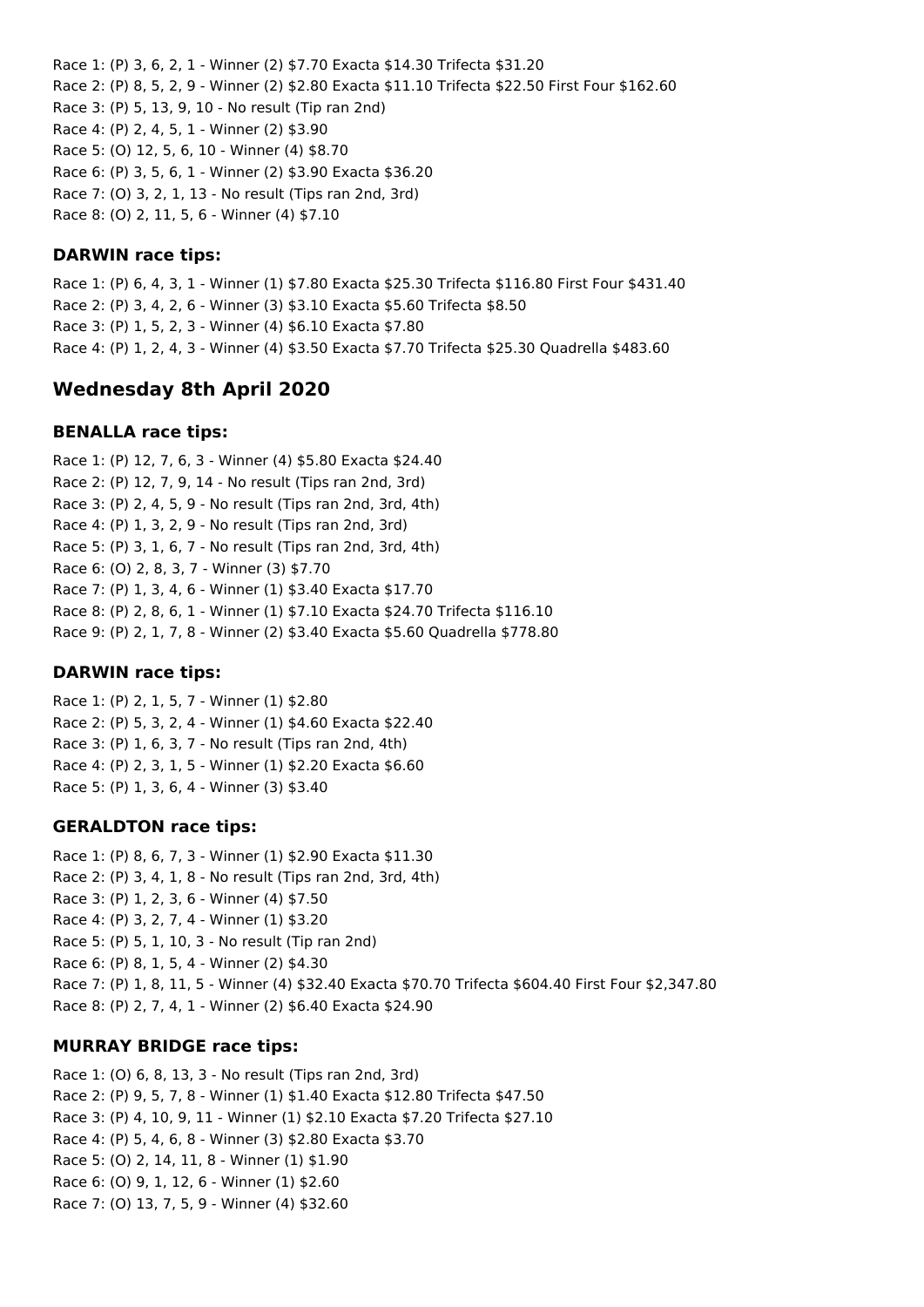#### **SANDOWN race tips:**

Race 1: (P) 3, 1, 5, 2 - No result (Tips ran 2nd, 3rd, 4th) Race 2: (P) 12, 13, 1, 7 - Winner (1) \$4.80 Exacta \$15.50 Trifecta \$62.00 Race 3: (P) 2, 1, 7, 3 - No result (Tip ran 2nd) Race 4: (P) 3, 9, 1, 2 - Winner (2) \$2.50 Race 5: (O) 2, 3, 6, 9 - Winner (1) \$4.50 Race 6: (P) 11, 3, 7, 4 - Winner (2) \$4.30 Exacta \$17.80 Race 7: (O) 4, 12, 8, 6 - No result (Tips ran 3rd, 4th) Race 8: (O) 4, 1, 16, 2 - No result (Tips ran 2nd, 3rd)

### **SUNSHINE COAST race tips:**

Race 1: (O) 3, 1, 5, 10 - No result (Tip ran 4th) Race 2: (P) 8, 7, 11, 3 - No result (Tips ran 2nd, 3rd, 4th) Race 3: (P) 2, 6, 1, 5 - Abandoned Race 4: (P) 2, 3, 7, 4 - Abandoned Race 5: (P) 3, 1, 6, 5 - Abandoned Race 6: (P) 7, 6, 5, 8 - Abandoned Race 7: (P) 3, 7, 5, 6 - Abandoned Race 8: (O) 3, 4, 8, 5 - Abandoned Race 9: (O) 1, 3, 13, 7 - Abandoned

#### **WARWICK FARM race tips:**

Race 1: (P) 7, 1, 4, 2 - Winner (4) \$10.20 Race 2: (P) 2, 3, 4, 9 - Winner (1) \$4.20 Exacta \$6.50 Race 3: (P) 2, 10, 12, 9 - Winner (1) \$4.80 Exacta \$22.60 Trifecta \$161.30 Race 4: (P) 2, 7, 5, 6 - Winner (3) \$4.40 Exacta \$21.80 Trifecta \$133.40 Early Quadrella \$497.30 Race 5: (P) 1, 9, 7, 4 - Winner (4) \$7.30 Race 6: (O) 5, 3, 1, 13 - Winner (2) \$3.70 Race 7: (O) 13, 4, 12, 16 - No result (Tip ran 3rd) Race 8: (O) 1, 5, 9, 13 - No result (Tip ran 3rd)

# **Wednesday 1st April 2020**

#### **ROSEHILL race tips:**

Race 1: (P) 1, 12, 9, 2 - Winner (3) \$3.40 Exacta \$37.60 Race 2: (P) 10, 12, 2, 1 - Abandoned Race 3: (O) 10, 7, 5, 15 - Abandoned Race 4: (P) 5, 4, 15, 7 - Abandoned Race 5: (P) 9, 7, 13, 8 - Abandoned Race 6: (P) 8, 5, 12, 4 - Abandoned Race 7: (O) 5, 7, 8, 6 - Abandoned Race 8: (O) 21, 18, 7, 1 - Abandoned

#### **SANDOWN race tips:**

Race 1: (O) 2, 3, 11, 5 - No result (Tips ran 2nd, 3rd, 4th) Race 2: (O) 6, 10, 4, 11 - Winner (2) \$5.40 Exacta \$30.30 Race 3: (O) 5, 15, 12, 1 - Winner (1) \$3.50 Exacta \$13.10 Race 4: (O) 11, 8, 9, 18 - Winner (1) \$3.40 Race 5: (O) 12, 10, 3, 5 - Winner (3) \$11.20 Race 6: (O) 18, 11, 13, 6 - No result (Tips ran 3rd, 4th) Race 7: (O) 6, 14, 7, 3 - Winner (1) \$5.30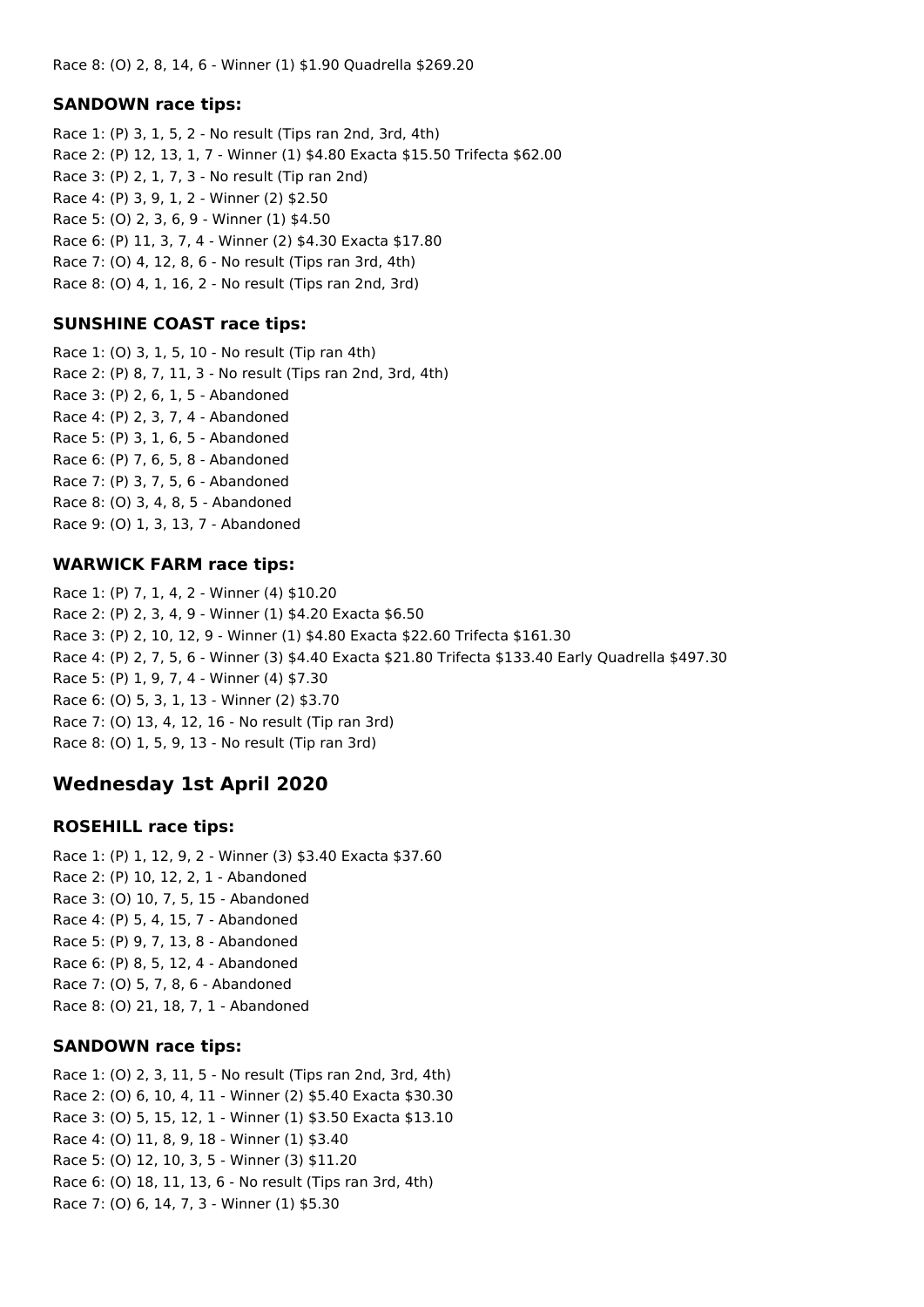#### **MURRAY BRIDGE race tips:**

Race 1: (P) 6, 5, 10, 7 - Winner (3) \$4.90 Exacta \$38.00 Race 2: (P) 6, 9, 13, 8 - No result (Tips ran 2nd, 3rd, 4th) Race 3: (O) 6, 3, 9, 5 - No result (Tips ran 2nd, 4th) Race 4: (P) 3, 5, 6, 4 - No result (Tip ran 3rd) Race 5: (P) 4, 6, 5, 11 - No result (Tip ran 2nd) Race 6: (O) 3, 2, 9, 6 - Winner (2) \$3.20 Race 7: (O) 17, 11, 15, 4 - No result

#### **SUNSHINE COAST race tips:**

Race 1: (P) 8, 12, 9, 1 - Winner (2) \$2.50 Race 2: (P) 10, 5, 3, 7 - Winner (2) \$5.10 Exacta \$19.30 Race 3: (P) 5, 2, 6, 1 - No result (Tip ran 2nd) Race 4: (P) 1, 7, 9, 12 - Winner (2) \$7.20 Race 5: (P) 7, 6, 5, 2 - Winner (1) \$3.50 Race 6: (P) 9, 10, 6, 5 - Winner (2) \$2.60 Exacta \$15.60 Race 7: (P) 5, 4, 10, 7 - Winner (1) \$9.40 Race 8: (P) 3, 1, 9, 5 - Winner (2) \$2.90 Exacta \$10.70 Race 9: (O) 14, 2, 7, 6 - Winner (2) \$5.50 Quadrella \$190.40

#### **ASCOT race tips:**

Race 1: (P) 1, 4, 3, 5 - Winner (3) \$5.70 Exacta \$21.60 Trifecta \$37.60 Race 2: (P) 2, 1, 3, 7 - Winner (1) \$3.50 Exacta \$6.10 Race 3: (P) 2, 3, 5, 11 - Winner (1) \$4.20 Exacta \$16.20 Trifecta \$56.60 Race 4: (P) 7, 5, 1, 11 - Winner (3) \$3.10 Exacta \$11.90 Trifecta \$89.90 First Four \$156.80 Race 5: (O) 1, 6, 3, 9 - Winner (3) \$26.30 Race 6: (P) 7, 6, 1, 3 - Winner (1) \$1.80 Early Quadrella \$396.80 Race 7: (P) 5, 1, 2, 6 - Winner (1) \$1.40 Race 8: (P) 3, 10, 13, 2 - Winner (1) \$4.30 Race 9: (P) 1, 4, 12, 11 - Winner (2) \$4.80 Exacta \$10.50 Race 10: (P) 3, 1, 15, 6 - Winner (4) \$6.30 Quadrella \$368.20

#### **LAUNCESTON race tips:**

Race 1: (P) 1, 9, 10, 4 - No result (Tips ran 2nd, 3rd, 4th) Race 2: (P) 6, 7, 2, 4 - Winner (3) \$5.70 Exacta \$14.30 Race 3: (P) 3, 7, 6, 4 - Winner (1) \$2.40 Exacta \$4.70 Trifecta \$8.40 First Four \$7.60 Race 4: (P) 1, 5, 7, 2 - Winner (4) \$7.10 Exacta \$12.20 Race 5: (P) 8, 6, 2, 9 - Winner (4) \$5.40 Exacta \$16.10 Race 6: (P) 5, 1, 7, 3 - No result (Tips ran 2nd, 3rd, 4th) Race 7: (P) 3, 2, 1, 4 - Winner (3) \$3.00 Exacta \$15.30 Race 8: (P) 6, 3, 4, 1 - Winner (1) \$6.80 Exacta \$14.80

### **Wednesday 25th March 2020**

#### **WARWICK FARM race tips:**

Race 1: (P) 6, 2, 4, 3 - Winner (2) \$1.90 Race 2: (P) 8, 9, 5, 3 - No result (Tips ran 2nd, 3rd, 4th) Race 3: (P) 9, 3, 2, 5 - Winner (1) \$3.50 Exacta \$7.50 Trifecta \$19.80 First Four \$52.50 Race 4: (P) 3, 4, 6, 7 - Winner (1) \$2.20 Exacta \$10.10 Race 5: (O) 6, 2, 4, 7 - Winner (2) \$2.90 Race 6: (P) 3, 9, 5, 11 - Abandoned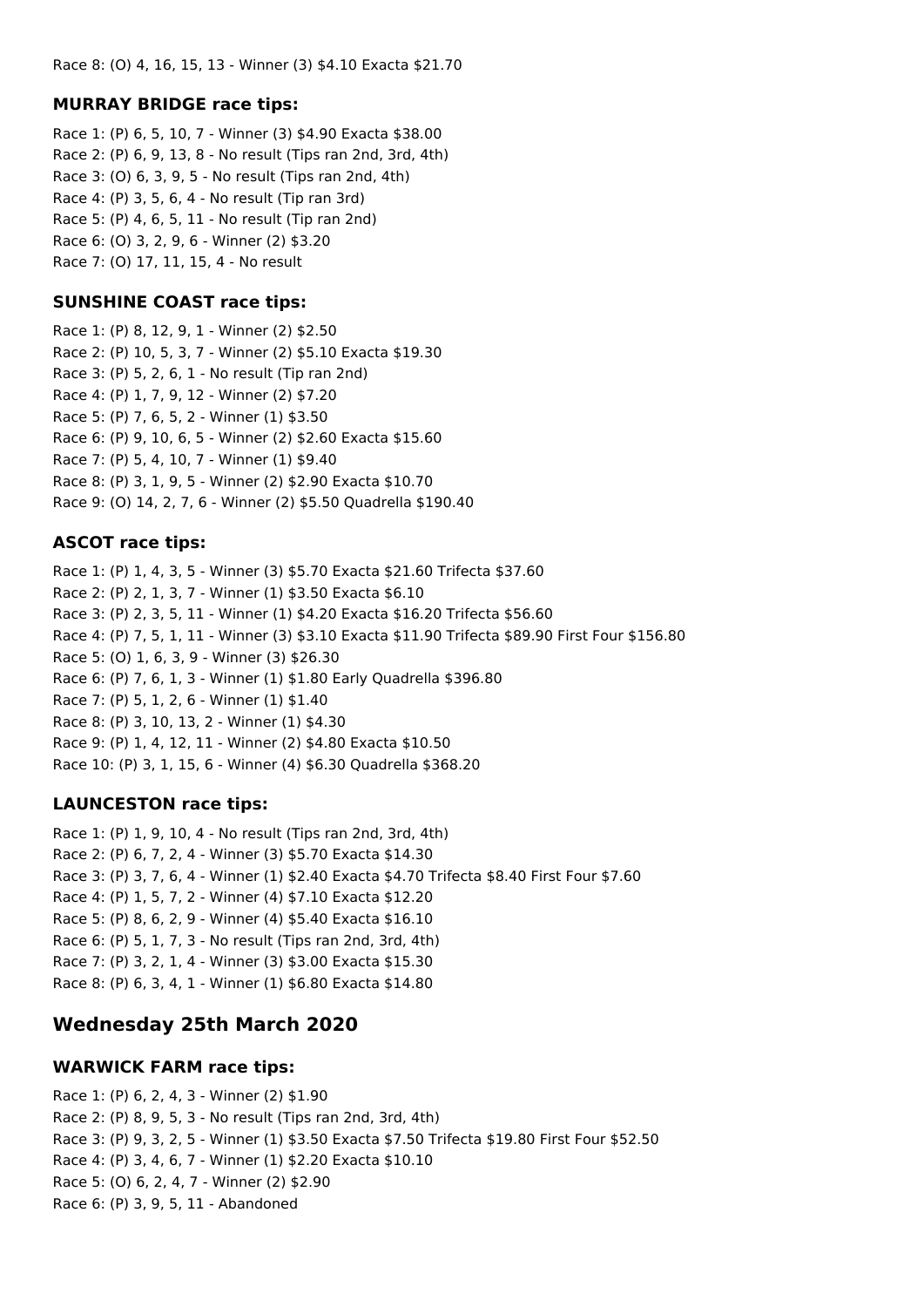Race 7: (O) 5, 9, 14, 4 - Abandoned Race 8: (O) 9, 11, 5, 2 - Abandoned

#### **SANDOWN race tips:**

Race 1: (P) 10, 4, 1, 9 - Winner (2) \$2.10 Exacta \$11.20 Race 2: (P) 3, 1, 8, 2 - Winner (1) \$2.90 Exacta \$5.30 Race 3: (O) 1, 3, 9, 2 - Abandoned Race 4: (P) 9, 7, 6, 3 - Abandoned Race 5: (O) 11, 14, 15, 10 - Abandoned Race 6: (O) 14, 3, 4, 12 - Abandoned Race 7: (O) 11, 10, 5, 4 - Abandoned Race 8: (O) 1, 8, 6, 5 - Abandoned

#### **STRATHALBYN race tips:**

Race 1: (P) 3, 2, 7, 4 - Winner (1) \$2.20 Race 2: (P) 3, 5, 7, 4 - Winner (1) \$1.70 Race 3: (P) 5, 3, 2, 1 - Winner (3) \$4.90 Exacta \$11.30 Race 4: (O) 3, 7, 2, 8 - No result (Tips ran 2nd, 3rd) Race 5: (O) 1, 4, 9, 3 - Winner (3) \$15.80 Race 6: (P) 3, 5, 6, 1 - Winner (4) \$6.80 Exacta \$26.00 Trifecta \$73.10 First Four \$187.60

#### **EAGLE FARM race tips:**

Race 1: (P) 1, 3, 6, 5 - Winner (4) \$5.60 Exacta \$44.50 Race 2: (P) 2, 7, 6, 1 - Winner (2) \$1.60 Exacta \$5.70 Trifecta \$17.00 First Four \$41.50 Race 3: (P) 7, 10, 4, 1 - Winner (2) \$5.00 Race 4: (P) 2, 3, 6, - Winner (1) \$1.80 Exacta \$3.00 Trifecta \$2.30 Early Quadrella \$224.90 Race 5: (P) 1, 7, 2, 8 - Winner (4) \$6.70 Race 6: (O) 1, 8, 6, 4 - No result (Tip ran 2nd) Race 7: (P) 5, 12, 3, 8 - Winner (1) \$3.10 Exacta \$14.50 Race 8: (O) 3, 6, 10, 5 - Winner (3) \$4.10

#### **ASCOT race tips:**

Race 1: (P) 4, 7, 3, 1 - Winner (1) \$1.80 Exacta \$5.80 Trifecta \$27.00 First Four \$70.10 Race 2: (P) 1, 4, 6, 5 - Winner (3) \$4.90 Race 3: (O) 4, 6, 8, 12 - No result (Tip ran 2nd) Race 4: (P) 3, 5, 2, 9 - Abandoned Race 5: (P) 2, 4, 9, 10 - Abandoned Race 6: (P) 5, 6, 7, 8 - Abandoned Race 7: (O) 6, 14, 1, 7 - Abandoned Race 8: (O) 2, 12, 8, 5 - Abandoned

#### **LAUNCESTON race tips:**

Race 1: (O) 7, 8, 12, 6 - Abandoned Race 2: (P) 4, 8, 3, 1 - Abandoned Race 3: (O) 4, 14, 3, 8 - Abandoned Race 4: (O) 1, 5, 3, 4 - Abandoned Race 5: (P) 1, 10, 6, 2 - Abandoned Race 6: (O) 2, 1, 10, 8 - Abandoned Race 7: (O) 3, 1, 11, 7 - Abandoned Race 8: (P) 7, 1, 4, 3 - Abandoned

### **Wednesday 18th March 2020**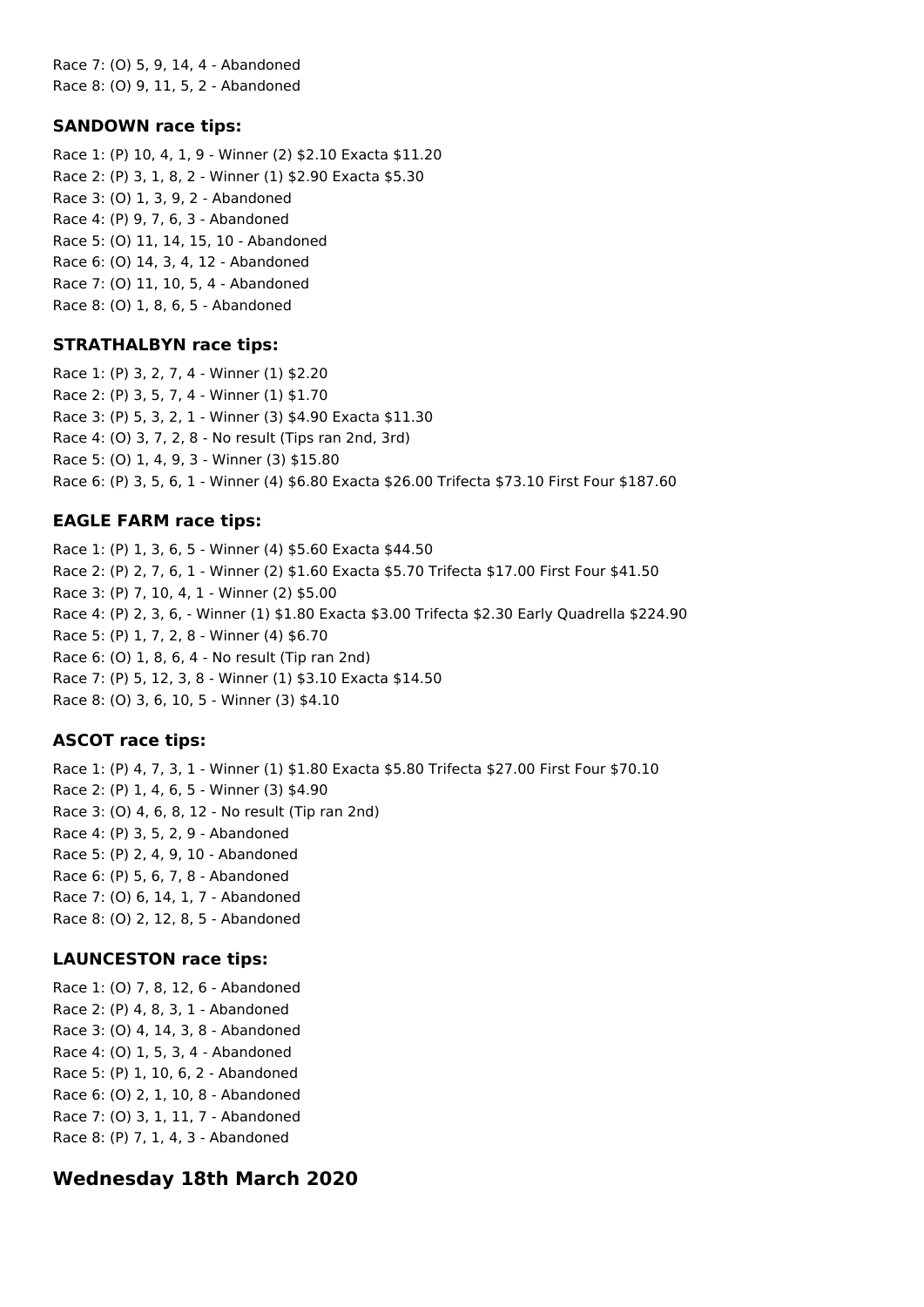### **ASCOT race tips:**

Race 1: (P) 3, 6, 5, 7 - Winner (3) \$1.70 Race 2: (P) 4, 1, 2, 6 - Winner (1) \$1.70 Exacta \$3.90 Race 3: (P) 2, 5, 6, 8 - No result (Tips ran 3rd, 4th) Race 4: (P) 5, 2, 4, 10 - No result (Tips ran 2nd, 3rd, 4th) Race 5: (O) 3, 2, 8, 1 - Winner (1) \$1.60 Race 6: (P) 11, 8, 6, 1 - Winner (1) \$2.00 Exacta \$19.60 Race 7: (O) 2, 1, 9, 6 - No result (Tips ran 2nd, 3rd) Race 8: (O) 2, 3, 9, 7 - Winner (4) \$5.70

#### **DOOMBEN race tips:**

Race 1: (P) 6, 9, 5, 1 - Winner (1) \$2.60 Race 2: (O) 4, 2, 3, 12 - No result (Tip ran 4th) Race 3: (O) 5, 10, 17, 1 - Winner (1) \$2.00 Exacta \$9.80 Race 4: (P) 1, 6, 9, 7 - Winner (4) \$6.00 Exacta \$26.50 Trifecta \$86.30 First Four \$347.70 Race 5: (O) 11, 7, 10, 4 - No result (Tip ran 4th) Race 6: (O) 5, 1, 8, 12 - Winner (1) \$1.80 Race 7: (O) 2, 8, 3, 12 - Winner (1) \$4.30 Race 8: (P) 5, 6, 3, 2 - Winner (1) \$7.40 Exacta \$17.60

#### **GAWLER race tips:**

Race 1: (P) 4, 3, 1, 6 - Winner (2) \$5.50 Race 2: (P) 7, 9, 8, 1 - Winner (2) \$8.10 Race 3: (P) 2, 5, 9, 7 - Winner (2) \$2.80 Exacta \$8.10 Race 4: (P) 2, 3, 4, 1 - No result (Tips ran 2nd, 4th) Race 5: (P) 5, 3, 1, 2 - Winner (2) \$4.70 Exacta \$23.50 Race 6: (P) 9, 7, 6, 8 - No result (Tips ran 2nd, 3rd) Race 7: (O) 1, 7, 2, 6 - Winner (2) \$3.60 Exacta \$13.10

### **LAUNCESTON race tips:**

Race 1: (P) 12, 7, 8, 11 - Winner (1) \$1.90 Exacta \$14.20 Trifecta \$66.00 Race 2: (P) 6, 5, 4, 3 - Winner (3) \$3.90 Exacta \$16.50 Trifecta \$37.60 First Four \$214.90 Race 3: (O) 3, 5, 10, 4 - No result (Tips ran 2nd, 4th) Race 4: (P) 5, 2, 9, 4 - Winner (1) \$2.10 Exacta \$30.20 Trifecta \$122.60 First Four \$686.80 Race 5: (P) 1, 2, 4, 6 - Winner (2) \$3.10 Race 6: (P) 2, 6, 5, 4 - No result (Tips ran 2nd, 3rd, 4th) Race 7: (P) 8, 2, 5, 9 - Winner (1) \$1.90 Exacta \$10.10 Race 8: (P) 2, 1, 5, 3 - Winner (3) \$2.10 Race 9: (P) 2, 1, 3, 5 - Winner (4) \$4.30 Exacta \$19.80 Trifecta \$83.70 First Four \$105.70

#### **RANDWICK Kensington race tips:**

Race 1: (P) 11, 13, 7, 2 - Winner (4) \$4.00 Exacta \$20.70 Trifecta \$35.60 Race 2: (O) 6, 2, 1, 9 - Winner (2) \$4.30 Exacta \$13.00 Trifecta \$65.50 Race 3: (O) 5, 1, 4, 3 - No result (Tips ran 3rd, 4th) Race 4: (P) 6, 5, 2, 4 - Winner (1) \$2.30 Race 5: (O) 6, 2, 5, 7 - No result (Tip ran 2nd) Race 6: (O) 7, 8, 6, 3 - Winner (1) \$2.40 Race 7: (O) 5, 1, 8, 7 - Winner (1) \$3.00 Exacta \$13.60 Trifecta \$46.70 Race 8: (O) 15, 3, 2, 4 - Winner (1) \$3.30 Exacta \$25.50 Trifecta \$127.80

#### **SANDOWN race tips:**

Race 1: (P) 1, 9, 5, 4 - Winner (2) \$4.20 Exacta \$20.10 Trifecta \$32.90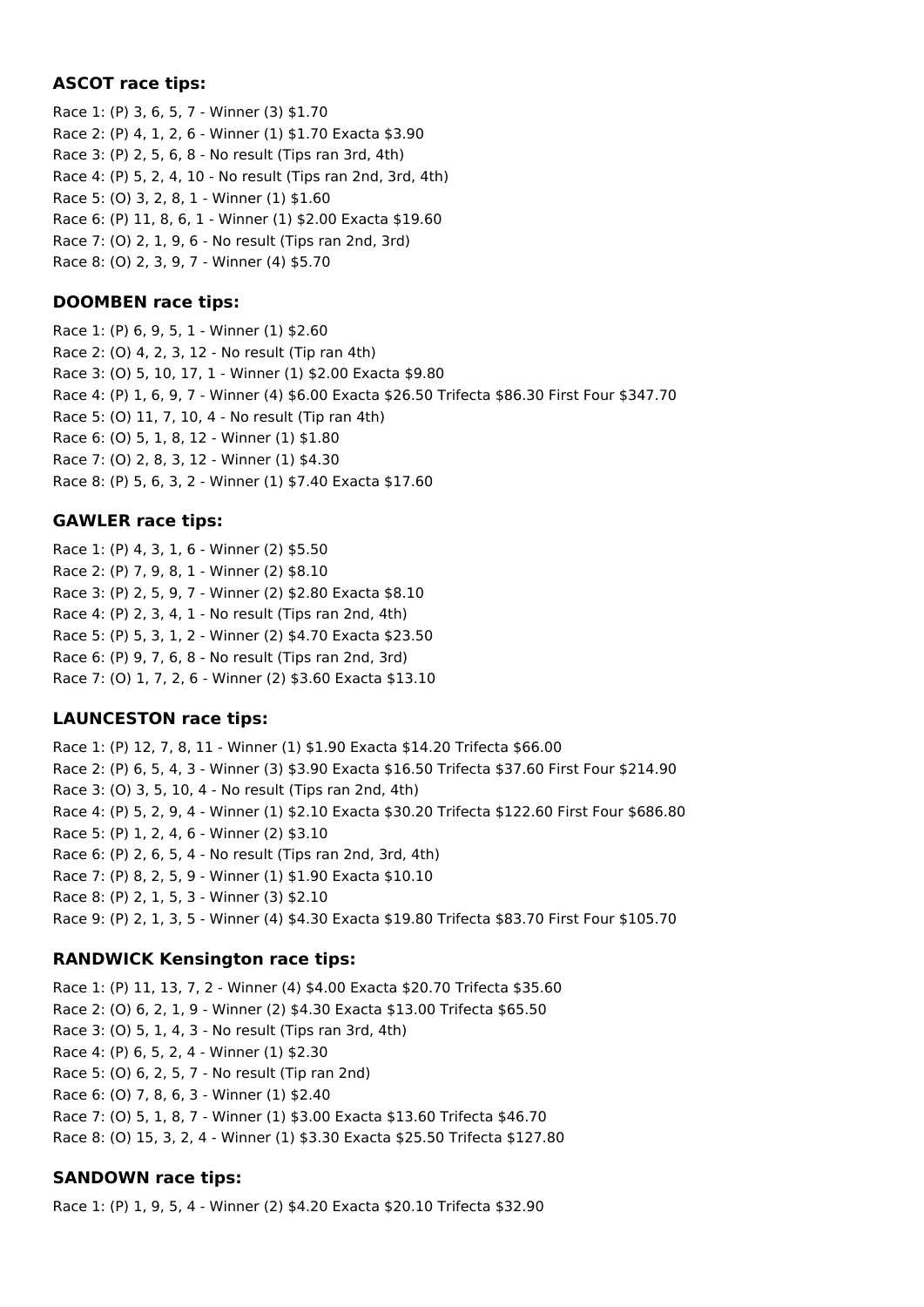Race 2: (P) 2, 3, 5, 6 - Winner (2) \$4.80 Exacta \$19.80 Trifecta \$73.00 Race 3: (P) 6, 1, 4, 5 - Winner (1) \$1.90 Exacta \$6.30 Trifecta \$8.90 Race 4: (P) 5, 3, 1, 2 - Winner (4) \$4.10 Exacta \$5.60 Trifecta \$10.70 First Four \$32.90 Early Quadrella \$133.00 Race 5: (P) 7, 6, 10, 4 - Winner (1) \$2.70 Race 6: (P) 7, 9, 4, 2 - Winner (2) \$3.50 Exacta \$6.80 Race 7: (P) 8, 6, 12, 9 - Winner (2) \$4.00 Exacta \$24.10 Race 8: (P) 4, 13, 12, 6 - Winner (2) \$3.20 Exacta \$27.50 Quadrella \$241.30

# **Wednesday 11th March 2020**

#### **WARWICK FARM race tips:**

Race 1: (P) 6, 4, 8, 2 - Winner (3) \$9.80 Race 2: (P) 5, 3, 2, 6 - Winner (3) \$3.00 Exacta \$15.30 Race 3: (P) 1, 4, 6, 11 - Winner (2) \$4.50 Race 4: (P) 1, 10, 9, 2 - No result (Tips ran 2nd, 3rd, 4th) Race 5: (O) 2, 1, 12, 3 - Winner (2) \$6.90 Exacta \$62.50 Trifecta \$662.00 Race 6: (O) 8, 6, 9, 5 - Winner (4) \$4.10 Exacta \$26.50 Race 7: (O) 12, 11, 3, 6 - No result (Tips ran 2nd, 3rd)

### **SANDOWN race tips:**

Race 1: (P) 1, 3, 5, 7 - Winner (3) \$4.30 Exacta \$11.10 Trifecta \$15.10 Race 2: (P) 1, 3, 2, 6 - Winner (1) \$3.20 Exacta \$12.50 Trifecta \$36.90 Race 3: (P) 7, 2, 1, 5 - Winner (3) \$5.60 Exacta \$24.10 Race 4: (P) 8, 3, 7, 6 - No result (Tips ran 2nd, 3rd) Race 5: (O) 2, 6, 16, 14 - Winner (4) \$13.30 Race 6: (O) 8, 6, 7, 5 - Winner (1) \$2.00 Race 7: (P) 2, 11, 12, 8 - Winner (4) \$10.10 Race 8: (O) 8, 9, 7, 4 - Winner (3) \$6.00 Exacta \$23.80 Quadrella \$2,073.50

### **BORDERTOWN race tips:**

Race 1: (P) 8, 3, 5, 1 - No result (Tips ran 2nd, 4th) Race 2: (P) 1, 7, 4, 2 - Winner (3) \$8.40 Exacta \$33.40 Trifecta \$63.80 Race 3: (P) 4, 3, 1, 8 - No result (Tips ran 2nd, 3rd) Race 4: (P) 7, 4, 9, 5 - Winner (1) \$5.20 Exacta \$18.10 Race 5: (P) 3, 4, 1, 5 - Winner (2) \$8.20 Exacta \$15.70 Race 6: (P) 7, 3, 9, 5 - Winner (1) \$3.00 Exacta \$6.50 Race 7: (O) 5, 9, 4, 8 - Winner (3) \$7.80 Quadrella \$830.90

#### **DOOMBEN race tips:**

Race 1: (P) 7, 5, 3, 6 - No result (Tips ran 2nd, 3rd, 4th) Race 2: (P) 4, 7, 3, 6 - No result (Tips ran 2nd, 3rd) Race 3: (P) 2, 7, 5, 3 - Winner (4) \$3.60 Race 4: (P) 4, 1, 7, 5 - Winner (3) \$3.90 Race 5: (P) 2, 3, 5, 8 - No result (Tip ran 2nd) Race 6: (O) 6, 9, 10, 12 - Winner (1) \$1.60 Race 7: (P) 7, 10, 5, 11 - No result (Tips ran 2nd, 3rd, 4th) Race 8: (O) 14, 7, 4, 3 - Winner (3) \$7.50 Exacta \$64.50

#### **ASCOT race tips:**

Race 1: (P) 2, 4, 5, 6 - Winner (2) \$4.40 Exacta \$24.90 Trifecta \$42.80 Race 2: (P) 2, 10, 8, 5 - Winner (3) \$7.50 Exacta \$80.20 Race 3: (P) 3, 4, 8, 7 - Winner (3) \$4.90 Race 4: (P) 3, 1, 7, 6 - Winner (1) \$1.70 Early Quadrella \$943.90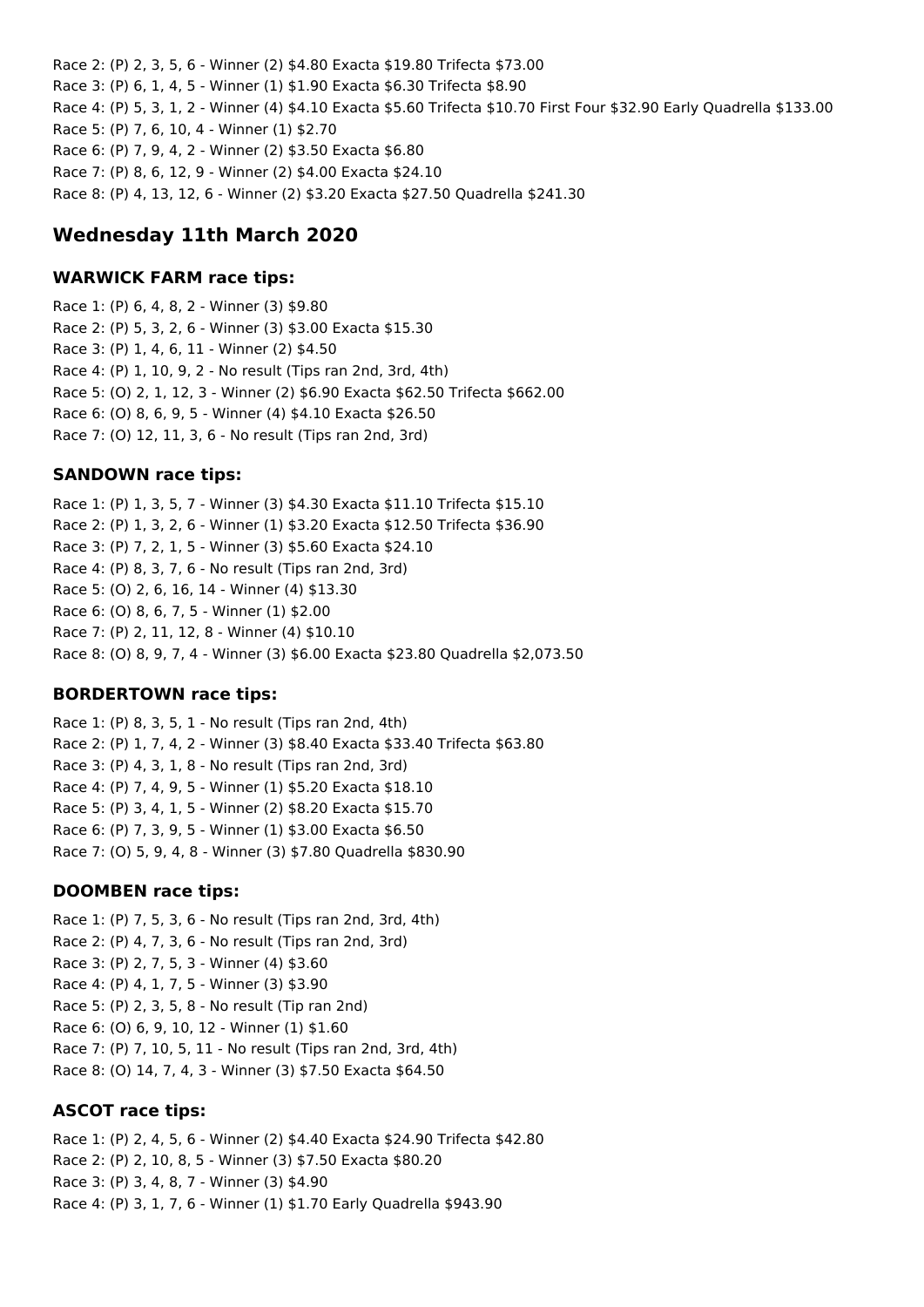Race 5: (P) 10, 8, 1, 3 - Winner (1) \$4.00 Race 6: (O) 7, 2, 5, 3 - No result (Tip ran 3rd) Race 7: (P) 1, 5, 7, 2 - Winner (4) \$4.60 Race 8: (O) 8, 1, 5, 11 - Winner (1) \$2.20

# **Wednesday 4th March 2020**

### **RANDWICK Kensington race tips:**

Race 1: (P) 5, 1, 4, 2 - Winner (4) \$4.40 Exacta \$17.40 Race 2: (P) 6, 2, 8, 5 - Winner (1) \$2.90 Exacta \$12.30 Trifecta \$31.30 Race 3: (P) 2, 3, 7, 12 - No result (Tips ran 2nd, 3rd, 4th) Race 4: (P) 5, 2, 7, 4 - Winner (1) \$2.00 Exacta \$8.70 Trifecta \$43.20 First Four \$225.00 Race 5: (P) 2, 8, 4, 5 - Winner (1) \$2.40 Race 6: (P) 9, 5, 4, 6 - No result (Tip ran 3rd) Race 7: (O) 10, 4, 9, 5 - Winner (1) \$4.30 Race 8: (P) 4, 7, 5, 1 - Winner (3) \$2.70 Exacta \$13.80

### **FLEMINGTON race tips:**

Race 1: (P) 4, 3, 2, 5 - Winner (1) \$2.80 Exacta \$7.80 Race 2: (P) 3, 2, 4, 1 - No result (Tips ran 2nd, 4th) Race 3: (O) 10, 8, 3, 12 - No result (Tip ran 3rd) Race 4: (P) 8, 10, 1, 2 - Winner (2) \$4.80 Exacta \$12.90 Race 5: (O) 8, 10, 6, 18 - No result (Tips ran 2nd, 3rd) Race 6: (P) 5, 15, 6, 8 - Winner (2) \$1.90 Exacta \$10.90 Race 7: (P) 6, 4, 8, 1 - No result (Tips ran 2nd, 3rd) Race 8: (P) 13, 17, 8, 1 - No result (Tips ran 2nd, 4th)

### **MURRAY BRIDGE race tips:**

Race 1: (P) 3, 2, 5, 4 - Winner (1) \$1.90 Exacta \$5.90 Trifecta \$9.30 First Four \$18.80 Race 2: (O) 9, 3, 7, 1 - Winner (1) \$2.20 Exacta \$8.20 Trifecta \$16.60 Race 3: (P) 7, 4, 8, 11 - Winner (1) \$3.20 Exacta \$11.70 Race 4: (O) 6, 3, 5, 13 - Winner (1) \$4.90 Exacta \$18.70 Trifecta \$79.70 Early Quadrella \$69.70 Race 5: (P) 3, 5, 4, 2 - Winner (4) \$3.70 Exacta \$10.70 Trifecta \$50.90 First Four \$156.20 Race 6: (P) 9, 5, 3, 1 - No result (Tip ran 2nd) Race 7: (O) 2, 8, 9, 5 - Winner (1) \$1.80

# **DOOMBEN race tips:**

Race 1: (P) 9, 6, 2, 3 - Winner (1) \$1.60 Race 2: (P) 2, 11, 10, 12 - Winner (3) \$7.50 Exacta \$17.40 Trifecta \$107.00 Race 3: (P) 15, 3, 13, 2 - Winner (2) \$2.80 Exacta \$6.80 Race 4: (P) 2, 6, 1, 3 - Winner (2) \$4.70 Exacta \$16.80 Trifecta \$40.70 First Four \$67.70 Early Quadrella \$114.10 Race 5: (P) 3, 1, 8, 2 - No result (Tips ran 2nd, 3rd, 4th) Race 6: (O) 6, 2, 4, 7 - No result (Tips ran 2nd, 3rd, 4th) Race 7: (O) 4, 8, 1, 7 - Winner (3) \$4.20 Exacta \$12.50 Race 8: (O) 11, 8, 5, 10 - No result (Tips ran 2nd, 3rd)

# **BUNBURY race tips:**

Race 1: (P) 7, 3, 8, 9 - Winner (3) \$6.30 Exacta \$23.60 Trifecta \$47.70 First Four \$280.10 Race 2: (P) 9, 12, 11, 7 - Winner (2) \$3.20 Exacta \$12.90 Race 3: (P) 2, 7, 4, 1 - No result (Tips ran 2nd, 3rd) Race 4: (P) 4, 9, 10, 3 - Winner (4) \$3.30 Exacta \$5.00 Trifecta \$18.70 First Four \$49.70 Race 5: (O) 2, 7, 8, 1 - No result (Tip ran 3rd) Race 6: (O) 4, 2, 7, 10 - No result (Tip ran 3rd)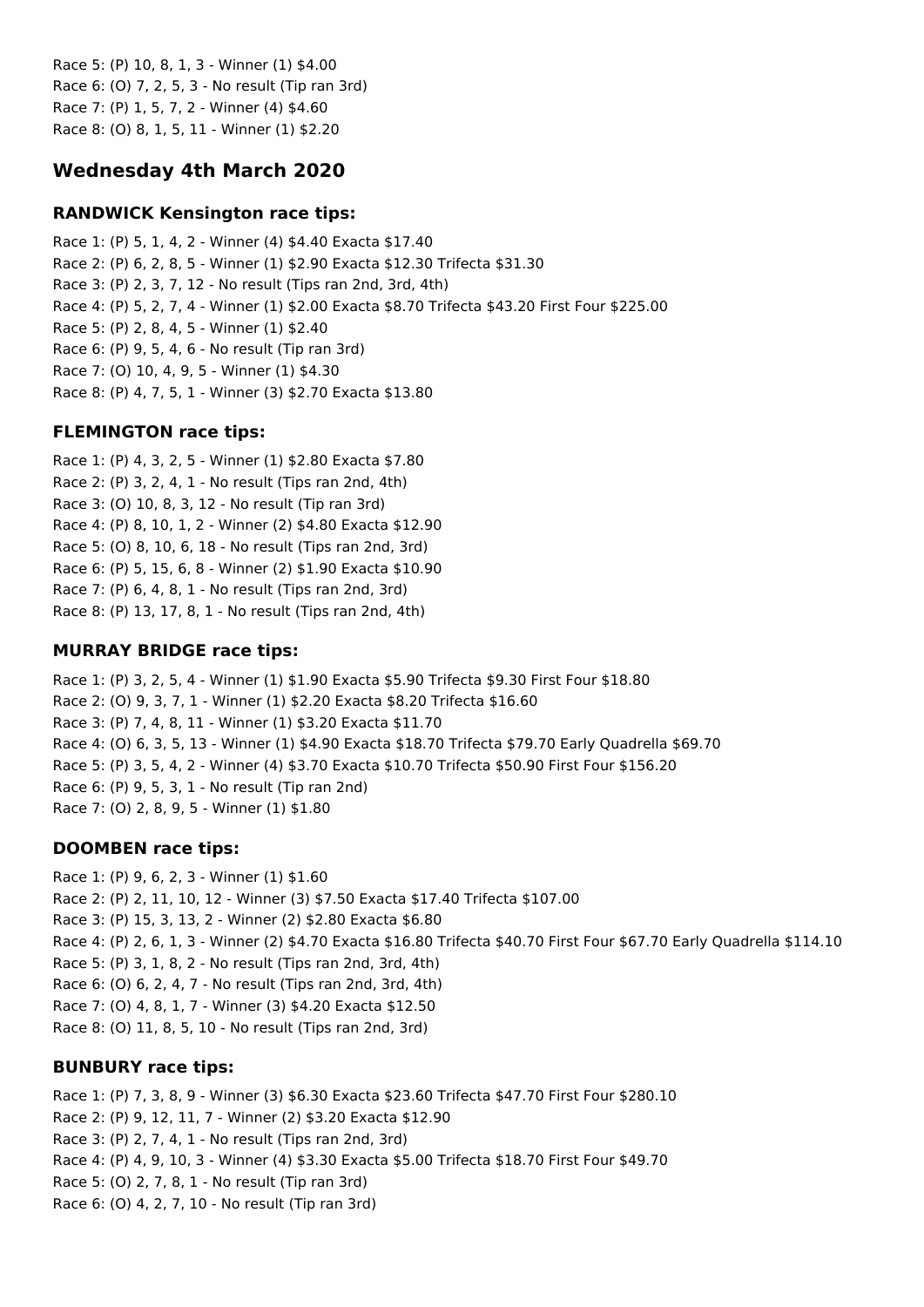Race 7: (O) 3, 1, 5, 6 - Winner (2) \$3.60 Exacta \$17.90 Race 8: (P) 1, 5, 3, 8 - Winner (2) \$1.60 Exacta \$30.80 Race 9: (O) 1, 4, 12, 3 - Winner (1) \$3.10

#### **HOBART race tips:**

Race 1: (P) 5, 7, 3, 4 - Winner (3) \$6.70 Exacta \$28.30 Race 2: (P) 2, 6, 8, 9 - Winner (3) \$7.50 Exacta \$24.90 Trifecta \$103.00 First Four \$210.70 Race 3: (O) 6, 7, 13, 5 - No result (Tips ran 2nd, 3rd) Race 4: (O) 6, 2, 1, 4 - No result (Tips ran 3rd, 4th) Race 5: (P) 6, 7, 2, 1 - Winner (2) \$4.20 Race 6: (O) 1, 5, 6, 8 - No result (Tips ran 2nd, 3rd) Race 7: (O) 6, 1, 9, 10 - No result (Tip ran 3rd) Race 8: (P) 2, 5, 1, 6 - Winner (3) \$1.80 Exacta \$1.90 Trifecta \$12.80 Race 9: (P) 3, 1, 7, 4 - Winner (1) \$4.30 Exacta \$16.20 Trifecta \$65.80

# **Wednesday 26th February 2020**

#### **GOSFORD race tips:**

Race 1: (P) 2, 4, 1, 5 - Winner (2) \$3.50 Exacta \$19.00 Race 2: (P) 2, 5, 6, 4 - Winner (1) \$1.90 Exacta \$5.10 Trifecta \$8.50 First Four \$22.90 Race 3: (P) 8, 7, 6, 4 - Winner (3) \$5.70 Exacta \$24.30 Trifecta \$123.30 Race 4: (P) 2, 6, 7, 3 - Winner (1) \$1.30 Exacta \$3.40 Early Quadrella \$93.50 Race 5: (P) 5, 1, 7, 2 - Winner (2) \$2.40 Exacta \$4.50 Trifecta \$13.60 Race 6: (O) 3, 6, 8, 4 - Winner (1) \$3.30 Race 7: (P) 1, 2, 9, 7 - No result (Tip ran 3rd)

### **SANDOWN race tips:**

Race 1: (P) 4, 3, 1, 2 - Winner (3) \$4.80 Race 2: (P) 6, 1, 7, 11 - Winner (3) \$7.90 Exacta \$59.00 Trifecta \$209.30 Race 3: (P) 6, 4, 2, 1 - No result (Tip ran 3rd) Race 4: (P) 4, 10, 5, 11 - Winner (2) \$3.40 Exacta \$16.00 Race 5: (O) 9, 8, 10, 2 - No result (Tips ran 2nd, 3rd) Race 6: (P) 2, 3, 14, 11 - No result (Tips ran 2nd, 3rd) Race 7: (O) 7, 12, 4, 2 - No result (Tip ran 3rd) Race 8: (O) 8, 11, 17, 12 - Winner (2) \$8.20

#### **PENOLA race tips:**

Race 1: (P) 3, 7, 6, 2 - Winner (2) \$2.50 Exacta \$7.60 Trifecta \$33.10 Race 2: (P) 3, 4, 2, 7 - Winner (2) \$2.30 Race 3: (P) 4, 2, 6, 5 - Winner (3) \$5.20 Exacta \$11.20 Race 4: (O) 4, 3, 7, 5 - Winner (1) \$3.30 Exacta \$6.80 Early Quadrella \$122.60 Race 5: (O) 4, 8, 7, 3 - Winner (4) \$9.40 Exacta \$57.90 Race 6: (P) 7, 4, 6, 8 - Winner (3) \$5.90 Exacta \$26.10 Race 7: (O) 3, 2, 9, 10 - Winner (2) \$4.70 Quadrella \$577.10

### **TOOWOOMBA race tips:**

Race 1: (P) 10, 5, 2, 4 - Winner (4) \$9.20 Exacta \$34.60 Trifecta \$111.70 Race 2: (P) 4, 7, 2, 10 - Winner (3) \$5.60 Race 3: (P) 1, 3, 7, 2 - Winner (4) \$4.60 Exacta \$17.30 Race 4: (P) 1, 4, 2, 5 - Winner (2) \$3.50 Exacta \$20.60 Trifecta \$74.50 Early Quadrella \$1,111.30 Race 5: (P) 1, 5, 2, 7 - Winner (1) \$2.00 Exacta \$6.40 Trifecta \$22.50 Race 6: (O) 8, 5, 6, 10 - Winner (2) \$20.50 Exacta \$241.20 Race 7: (O) 4, 1, 2, 8 - No result (Tips ran 3rd, 4th)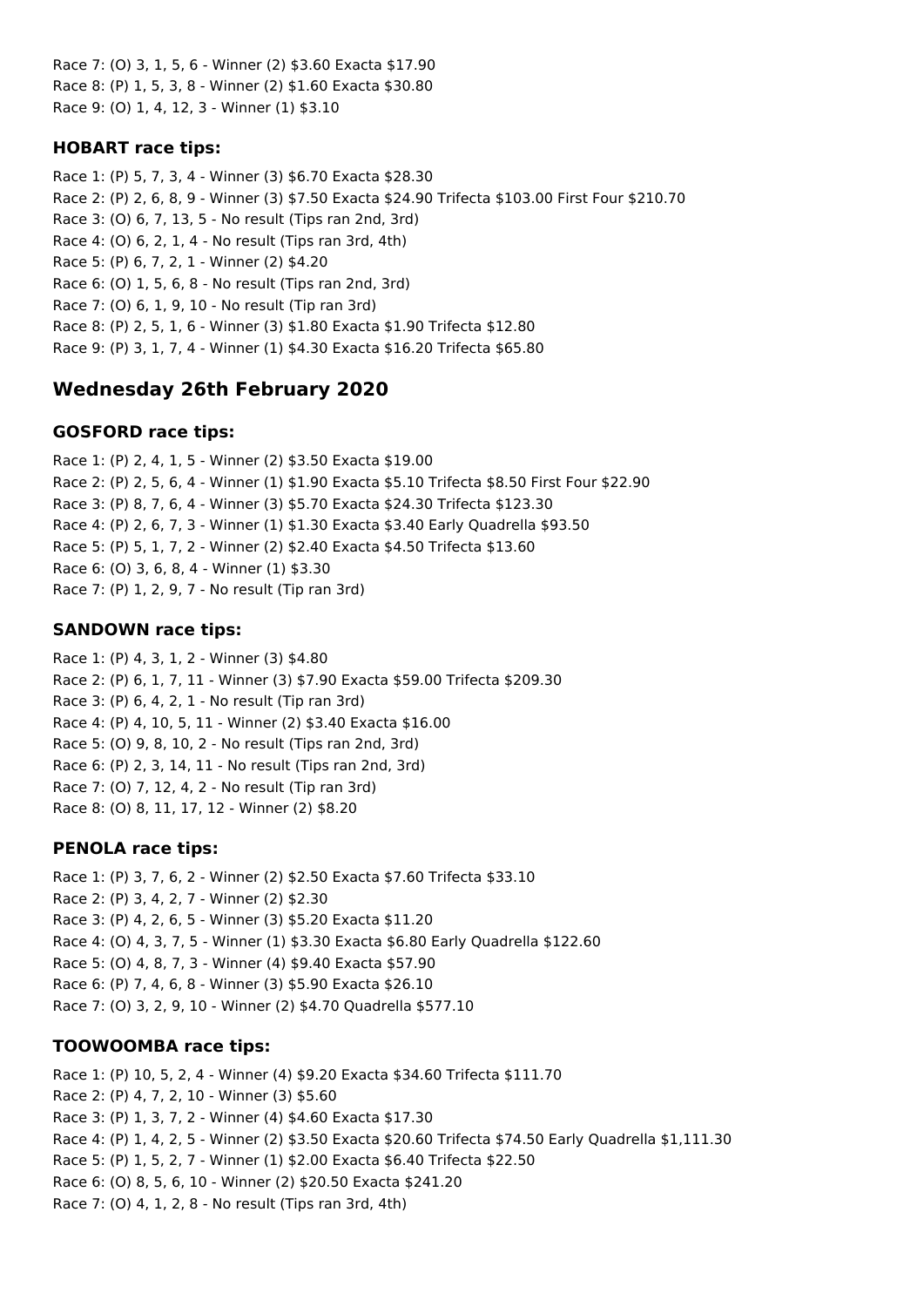### **ASCOT race tips:**

Race 1: (P) 10, 4, 9, 2 - Winner (2) \$3.90 Exacta \$6.20 Trifecta \$27.20 Race 2: (P) 4, 3, 1, 5 - Winner (1) \$1.70 Exacta \$5.80 Race 3: (P) 6, 2, 4, 1 - Winner (4) \$4.50 Race 4: (P) 4, 6, 1, 7 - No result (Tips ran 2nd, 3rd, 4th) Race 5: (P) 1, 7, 9, 6 - Winner (2) \$1.80 Race 6: (P) 4, 11, 1, 5 - Winner (1) \$2.70 Exacta \$8.90 Race 7: (O) 5, 6, 3, 1 - No result (Tips ran 2nd, 3rd)

### **TERANG race tips:**

Race 1: (P) 2, 7, 6, 1 - Winner (2) \$2.20 Exacta \$3.60 Race 2: (P) 7, 1, 4, 5 - Winner (2) \$5.10 Exacta \$22.40 Race 3: (O) 9, 11, 6, 10 - Winner (3) \$8.50 Exacta \$26.30 Race 4: (O) 4, 6, 3, 10 - Winner (1) \$3.60 Exacta \$13.90 Early Quadrella \$507.60 Race 5: (O) 4, 2, 1, 7 - Winner (1) \$1.60 Exacta \$11.30 Race 6: (P) 5, 7, 1, 6 - No result (Tip ran 4th) Race 7: (O) 3, 6, 1, 2 - No result (Tip ran 3rd) Race 8: (O) 9, 5, 3, 10 - No result (Tips ran 2nd, 3rd)

# **LAUNCESTON race tips:**

Race 1: (P) 1, 6, 7, 2 - Winner (4) \$7.20 Exacta \$38.00 Trifecta \$193.40 Race 2: (P) 3, 9, 8, 6 - Winner (2) \$4.50 Exacta \$7.50 Trifecta \$79.70 Race 3: (O) 3, 2, 11, 5 - Winner (3) \$6.80 Race 4: (P) 6, 1, 9, 4 - Winner (3) \$3.70 Exacta \$31.90 Race 5: (P) 3, 5, 4, 8 - Winner (1) \$2.60 Exacta \$13.50 Race 6: (P) 2, 5, 1, 3 - Winner (1) \$2.00 Exacta \$1.70 Trifecta \$6.40 Early Quadrella \$131.40 Race 7: (P) 4, 11, 5, 8 - Winner (2) \$1.70 Exacta \$10.20 Trifecta \$58.40 Race 8: (P) 4, 2, 9, 12 - No result (Tips ran 2nd, 4th) Race 9: (P) 4, 2, 1, 6 - No result (Tip ran 3rd) Race 10: (P) 2, 5, 3, 15 - Winner (2) \$4.10 Exacta \$9.40

# **Wednesday 19th February 2020**

### **RANDWICK Kensington race tips:**

Race 1: (P) 4, 1, 11, 7 - Winner (2) \$2.90 Exacta \$6.00 Trifecta \$26.40 Race 2: (P) 2, 3, 7, 4 - Winner (4) \$6.00 Race 3: (P) 6, 2, 8, 3 - Winner (2) \$5.10 Exacta \$13.60 Trifecta \$57.80 First Four \$169.80 Race 4: (P) 1, 5, 6, 10 - Winner (1) \$4.30 Early Quadrella \$816.00 Race 5: (P) 1, 2, 4, 6 - Winner (1) \$1.90 Exacta \$9.20 Trifecta \$29.50 Race 6: (P) 5, 6, 1, 4 - Winner (3) \$4.80 Race 7: (O) 3, 9, 6, 4 - Winner (2) \$3.40 Race 8: (P) 3, 2, 13, 4 - Winner (2) \$5.30 Quadrella \$232.70

# **SANDOWN race tips:**

Race 1: (P) 3, 7, 2, 6 - Winner (3) \$3.10 Exacta \$8.00 Trifecta \$20.00 Race 2: (P) 3, 5, 1, 8 - No result (Tips ran 2nd, 3rd, 4th) Race 3: (P) 2, 5, 8, 3 - Winner (4) \$9.00 Exacta \$39.50 Trifecta \$106.40 Race 4: (P) 1, 5, 6, 2 - Winner (1) \$1.60 Race 5: (P) 2, 6, 4, 1 - No result (Tips ran 3rd, 4th) Race 6: (P) 12, 1, 6, 10 - Winner (4) \$5.20 Race 7: (P) 7, 2, 4, 1 - Winner (1) \$2.20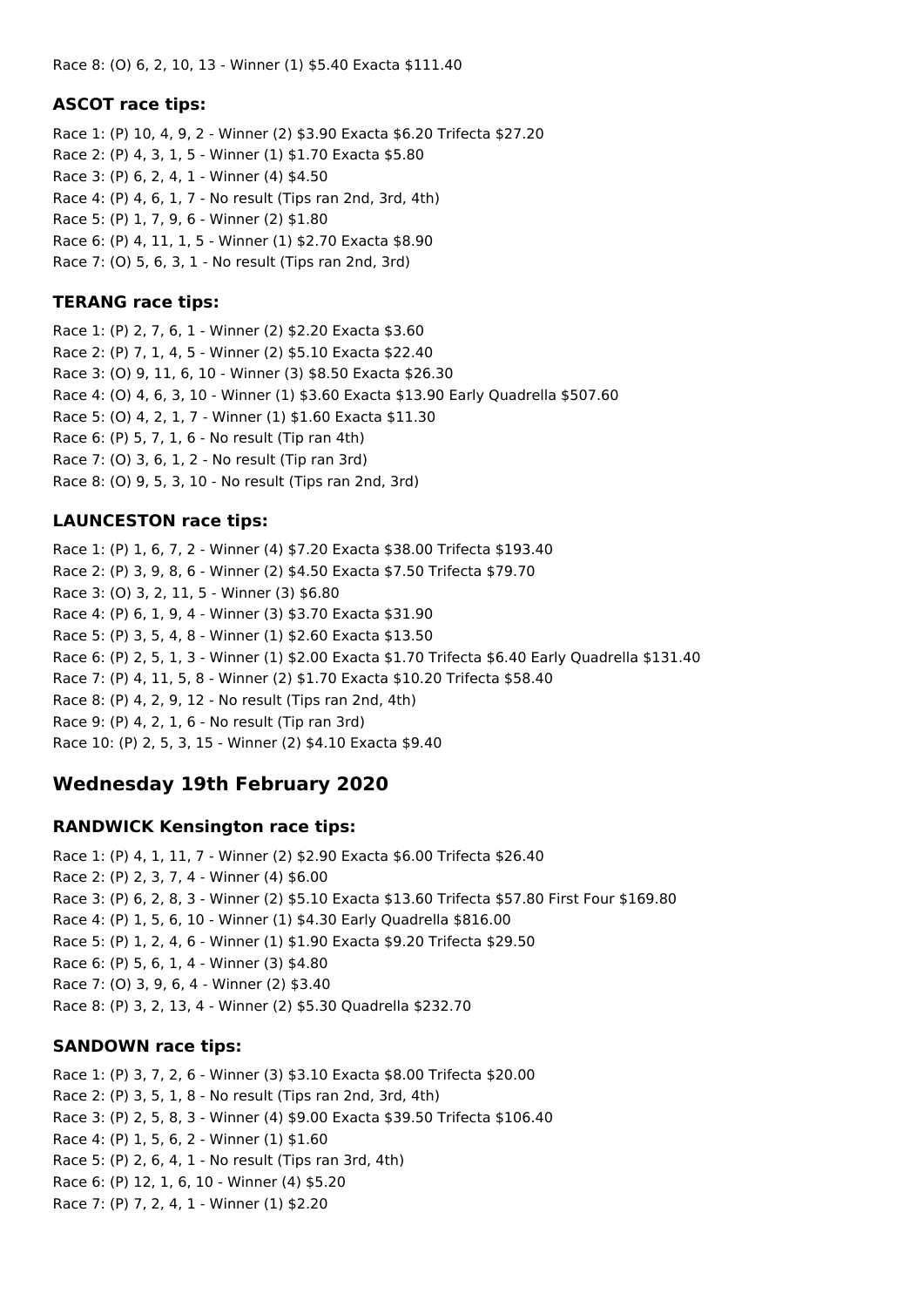#### **STRATHALBYN race tips:**

Race 1: (P) 5, 4, 1, 3 - Winner (1) \$3.50 Race 2: (P) 8, 9, 4, 7 - Winner (1) \$1.40 Exacta \$5.90 Race 3: (O) 9, 4, 8, 1 - No result Race 4: (P) 2, 1, 3, 8 - Winner (2) \$2.30 Exacta \$6.40 Race 5: (P) 2, 7, 1, 6 - Winner (3) \$4.80 Exacta \$20.60 Race 6: (P) 3, 6, 4, 2 - Winner (4) \$7.40 Exacta \$47.60 Race 7: (P) 5, 2, 10, 6 - Winner (2) \$9.20 Quadrella \$1,075.20

#### **DOOMBEN race tips:**

Race 1: (P) 7, 5, 13, 8 - Winner (1) \$2.60 Race 2: (O) 3, 1, 9, 5 - Winner (4) \$9.60 Exacta \$49.60 Race 3: (P) 6, 13, 11, 7 - Winner (2) \$5.40 Exacta \$17.50 Race 4: (O) 12, 8, 14, 16 - No result (Tips ran 3rd, 4th) Race 5: (P) 9, 5, 10, 6 - Winner (3) \$4.60 Exacta \$45.90 Trifecta \$452.40 First Four \$1,500.50 Race 6: (O) 1, 8, 7, 2 - Winner (1) \$3.00 Exacta \$15.60 Race 7: (P) 7, 3, 4, 2 - Winner (4) \$6.20 Race 8: (P) 5, 1, 6, 7 - Winner (2) \$4.90 Exacta \$30.20 Race 9: (P) 2, 15, 12, 1 - Winner (1) \$4.00 Exacta \$26.30 Trifecta \$69.80 Race 10: (O) 12, 7, 4, 2 - No result (Tips ran 2nd, 3rd, 4th)

#### **ASCOT race tips:**

Race 1: (P) 3, 2, 5, 1 - Winner (1) \$2.40 Exacta \$6.60 Trifecta \$33.80 Race 2: (P) 7, 9, 6, 1 - Winner (2) \$2.80 Race 3: (P) 1, 8, 4, 7 - No result (Tips ran 3rd, 4th) Race 4: (P) 9, 8, 4, 7 - No result (Tips ran 2nd, 3rd) Race 5: (P) 2, 3, 6, 7 - Winner (4) \$22.30 Race 6: (O) 4, 9, 6, 3 - No result (Tips ran 2nd, 3rd, 4th) Race 7: (O) 5, 2, 6, 1 - No result (Tips ran 2nd, 3rd, 4th)

#### **STAWELL race tips:**

Race 1: (P) 4, 7, 1, 3 - No result (Tips ran 2nd, 3rd) Race 2: (P) 8, 7, 5, 1 - Winner (1) \$3.30 Exacta \$8.20 Race 3: (P) 2, 7, 6, 9 - Winner (3) \$6.50 Exacta \$62.50 Trifecta \$195.80 Race 4: (P) 3, 2, 7, 5 - Winner (1) \$2.10 Exacta \$3.70 Race 5: (P) 1, 8, 7, 2 - Winner (3) \$3.60 Race 6: (P) 3, 8, 2, 11 - Winner (3) \$4.70 Race 7: (O) 4, 7, 5, 3 - No result (Tips ran 2nd, 3rd) Race 8: (P) 10, 3, 8, 5 - Winner (4) \$10.10

### **Wednesday 12th February 2020**

#### **WARWICK FARM race tips:**

Race 1: (P) 4, 5, 1, 7 - No result (Tips ran 2nd, 4th) Race 2: (P) 1, 6, 4, 2 - No result Race 3: (P) 12, 5, 13, 14 - Winner (1) \$2.70 Race 4: (P) 3, 6, 5, 1 - Winner (1) \$3.90 Exacta \$34.40 Trifecta \$84.90 Race 5: (P) 1, 4, 7, 6 - Winner (1) \$2.00 Exacta \$5.70 Trifecta \$19.80 Race 6: (P) 2, 8, 1, 5 - Winner (2) \$3.90 Exacta \$10.80 Trifecta \$34.50 First Four \$62.20 Race 7: (P) 3, 5, 2, 8 - No result (Tips ran 2nd, 3rd) Race 8: (O) 5, 2, 8, 3 - No result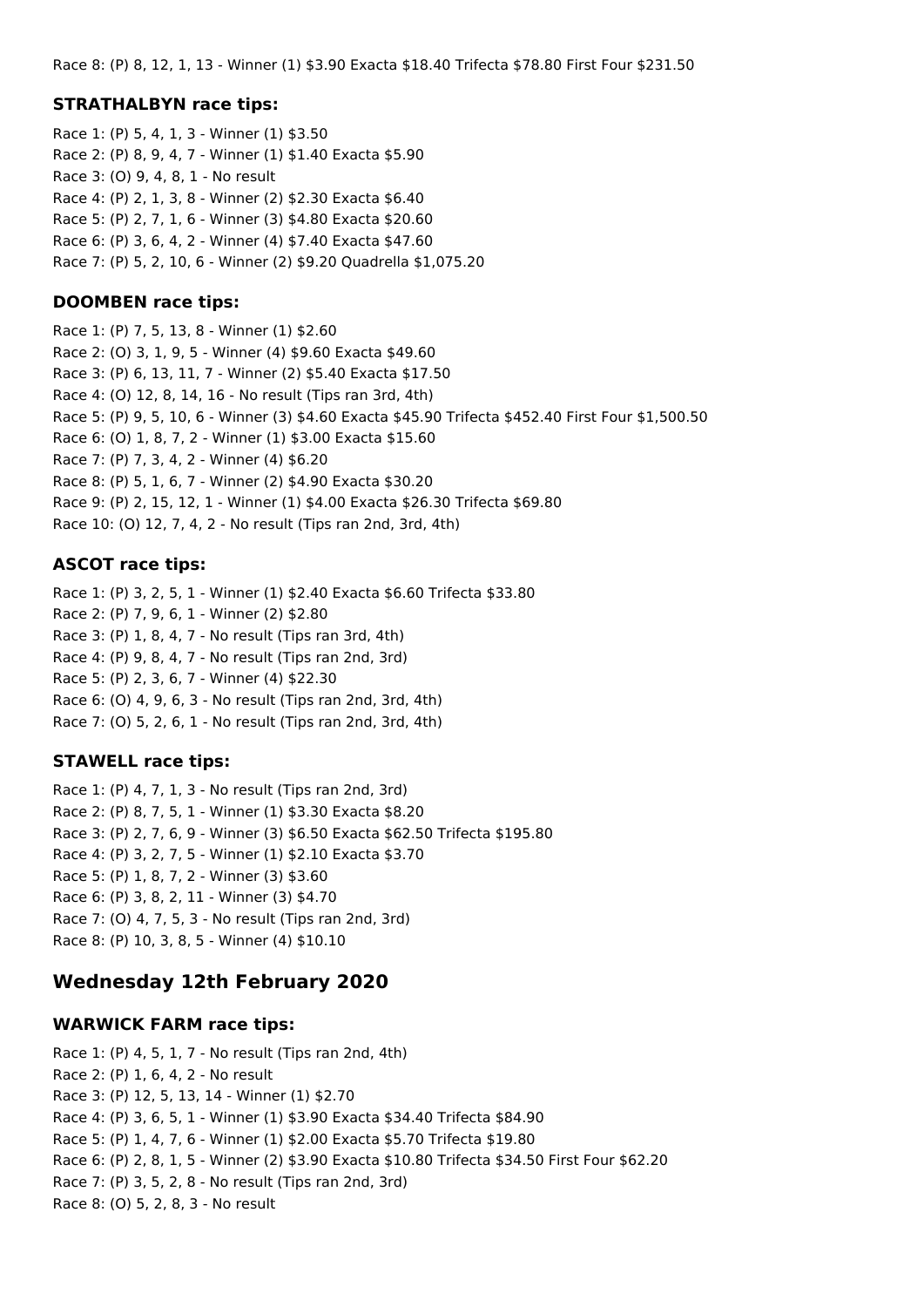#### **SANDOWN race tips:**

Race 1: (O) 6, 2, 4, 11 - Winner (1) \$5.10 Race 2: (P) 6, 9, 4, 2 - Winner (4) \$11.90 Race 3: (P) 8, 4, 10, 3 - No result (Tips ran 2nd, 3rd) Race 4: (P) 3, 5, 8, 11 - No result (Tip ran 4th) Race 5: (P) 6, 10, 2, 5 - Winner (1) \$1.10 Race 6: (O) 13, 2, 7, 14 - No result (Tips ran 2nd, 3rd) Race 7: (P) 1, 14, 11, 6 - Winner (1) \$4.30 Exacta \$46.20 Race 8: (P) 12, 14, 7, 2 - Winner (1) \$4.20

### **GAWLER race tips:**

Race 1: (P) 4, 6, 10, 5 - Winner (1) \$1.30 Exacta \$5.60 Race 2: (O) 2, 3, 7, 4 - No result (Tip ran 3rd) Race 3: (P) 10, 5, 12, 1 - Winner (2) \$5.00 Exacta \$20.40 Trifecta \$58.70 Race 4: (O) 3, 2, 7, 1 - No result (Tips ran 2nd, 3rd) Race 5: (P) 10, 4, 7, 5 - Winner (1) \$6.80 Exacta \$41.00 Trifecta \$340.30 First Four \$1,032.40 Race 6: (P) 4, 5, 9, 8 - No result (Tips ran 2nd, 3rd, 4th) Race 7: (O) 8, 3, 5, 9 - No result (Tips ran 2nd, 3rd, 4th)

### **TOWNSVILLE race tips:**

Race 1: (P) 1, 2, 3, 4 - Winner (2) \$1.80 Exacta \$2.70 Trifecta \$3.30 First Four \$3.60 Race 2: (P) 1, 6, 9, 7 - No result (Tips ran 2nd, 3rd) Race 3: (P) 1, 2, 4, 3 - Winner (1) \$2.90 Race 4: (O) 9, 13, 3, 7 - No result (Tips ran 2nd, 3rd) Race 5: (O) 3, 9, 12, 4 - Winner (1) \$2.30 Race 6: (O) 6, 8, 2, 7 - Winner (3) \$2.70 Race 7: (O) 4, 5, 1, 2 - Winner (1) \$1.80

### **ASCOT race tips:**

Race 1: (P) 9, 2, 10, 8 - No result (Tip ran 2nd) Race 2: (P) 2, 6, 4, 9 - Winner (2) \$3.10 Exacta \$22.90 Race 3: (P) 2, 8, 9, 3 - Winner (4) \$6.80 Exacta \$19.20 Race 4: (P) 8, 6, 1, 9 - Winner (2) \$3.10 Race 5: (P) 4, 9, 1, 7 - Winner (1) \$2.50 Exacta \$7.60 Race 6: (O) 6, 2, 3, 4 - No result (Tips ran 2nd, 3rd, 4th) Race 7: (P) 6, 7, 9, 4 - No result (Tip ran 3rd) Race 8: (O) 7, 3, 9, 13 - Winner (4) \$5.40

### **STONY CREEK race tips:**

Race 1: (P) 6, 7, 5, 1 - Winner (3) \$7.30 Exacta \$24.80 Trifecta \$44.60 Race 2: (P) 10, 9, 6, 8 - Winner (1) \$3.10 Race 3: (P) 10, 8, 1, 7 - Winner (1) \$2.60 Race 4: (P) 5, 2, 7, 4 - Winner (2) \$3.30 Exacta \$18.20 Trifecta \$135.80 First Four \$409.00 Early Quadrella \$261.50 Race 5: (P) 3, 7, 4, 2 - Winner (1) \$2.30 Exacta \$7.90 Race 6: (P) 3, 2, 5, 7 - Winner (1) \$1.60 Exacta \$5.50 Trifecta \$15.40 First Four \$22.00 Race 7: (P) 2, 4, 5, 1 - Winner (1) \$2.00 Quadrella \$48.20

# **LAUNCESTON race tips:**

Race 1: (P) 2, 5, 9, 6 - Winner (2) \$1.60 Exacta \$3.40 Race 2: (O) 7, 2, 13, 11 - No result Race 3: (O) 9, 4, 11, 13 - No result (Tip ran 3rd)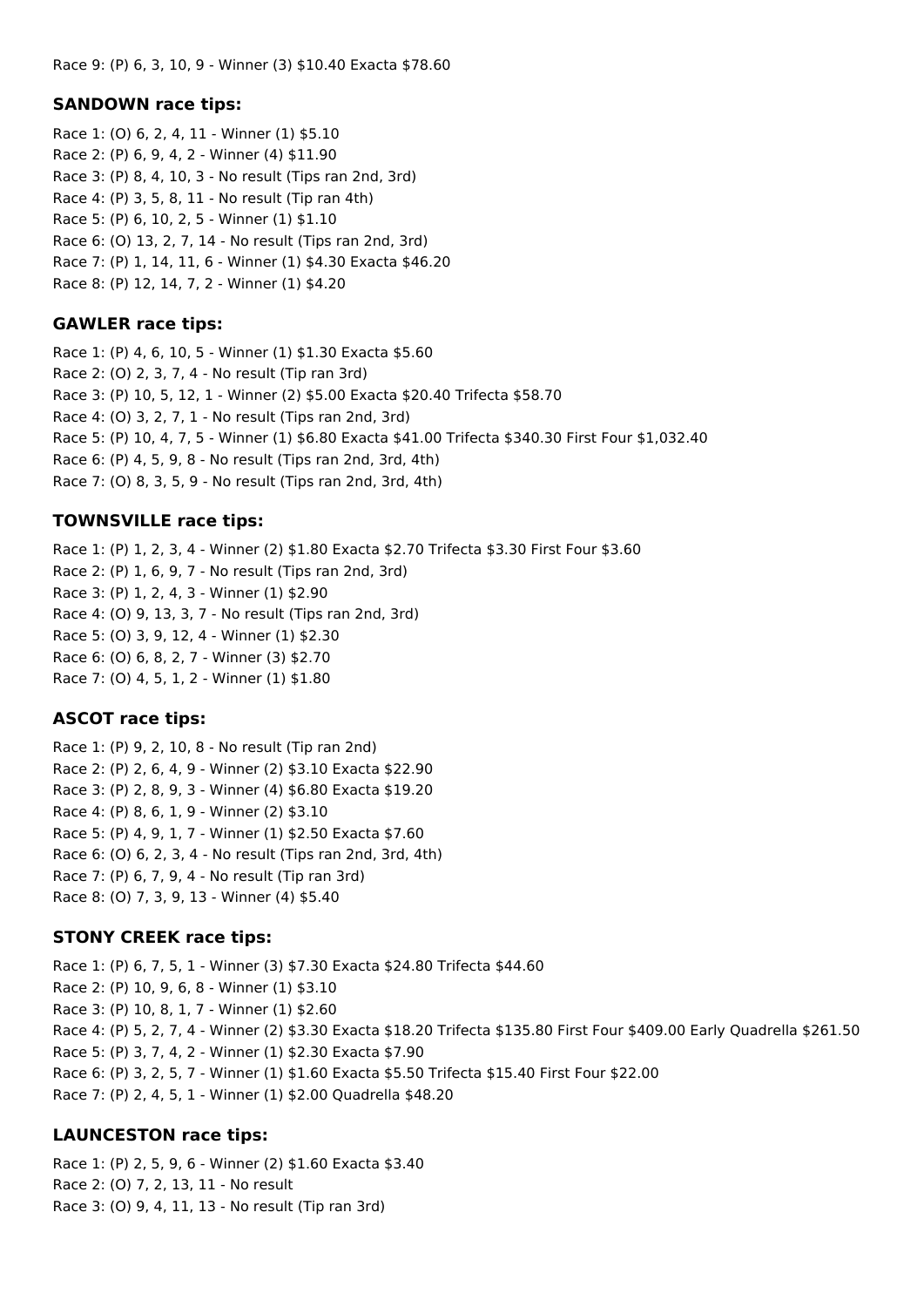Race 4: (O) 7, 4, 3, 11 - Winner (3) \$6.00 Race 5: (O) 7, 3, 11, 9 - Winner (1) \$2.00 Race 6: (P) 1, 5, 4, 3 - Winner (2) \$7.00 Race 7: (P) 7, 4, 2, 3 - Winner (2) \$5.30 Exacta \$16.70 Trifecta \$77.90 Race 8: (P) 3, 10, 4, 9 - Winner (3) \$7.70 Exacta \$45.20 Trifecta \$165.70 Race 9: (O) 4, 5, 2, 9 - No result (Tips ran 2nd, 3rd) Race 10: (P) 1, 2, 6, 3 - Winner (4) \$8.30 Exacta \$45.90 Trifecta \$58.10 First Four \$86.00

# **Wednesday 5th February 2020**

#### **RANDWICK Kensington race tips:**

Race 1: (P) 7, 5, 9, 4 - Winner (1) \$1.80 Exacta \$11.10 Race 2: (P) 8, 6, 7, 3 - Winner (3) \$8.40 Race 3: (P) 1, 6, 11, 9 - Winner (1) \$3.10 Race 4: (P) 6, 2, 1, 4 - Winner (2) \$2.90 Exacta \$7.20 Early Quadrella \$292.40 Race 5: (P) 2, 5, 1, 3 - Winner (1) \$1.50 Exacta \$6.60 Trifecta \$22.20 Race 6: (P) 8, 1, 2, 3 - Winner (2) \$2.90 Exacta \$13.40 Trifecta \$41.70 Race 7: (O) 6, 10, 7, 4 - Winner (2) \$6.50 Exacta \$33.50 Quadrella \$82.20

### **BENDIGO race tips:**

Race 1: (P) 10, 14, 11, 4 - No result (Tips ran 2nd, 4th) Race 2: (P) 8, 4, 5, 7 - Winner (2) \$3.70 Exacta \$11.20 Race 3: (P) 6, 5, 9, 7 - Winner (3) \$7.90 Exacta \$16.40 Trifecta \$43.50 Race 4: (P) 3, 7, 8, 4 - Winner (2) \$4.20 Exacta \$6.00 Race 5: (P) 5, 1, 2, 8 - Winner (3) \$15.20 Exacta \$56.00 Trifecta \$280.20 First Four \$1,092.50 Race 6: (P) 5, 7, 8, 3 - No result (Tip ran 2nd) Race 7: (P) 3, 6, 9, 8 - Winner (1) \$2.60 Exacta \$6.90 Trifecta \$19.60 Race 8: (P) 8, 7, 1, 6 - Winner (1) \$3.30 Exacta \$6.10

### **MURRAY BRIDGE race tips:**

Race 1: (P) 2, 6, 4, 1 - Winner (3) \$20.60 Exacta \$126.20 Trifecta \$117.30 First Four \$396.90 Race 2: (P) 2, 6, 3, 4 - Winner (1) \$2.70 Exacta \$14.10 Trifecta \$23.90 Race 3: (P) 6, 5, 2, 3 - Winner (1) \$4.00 Exacta \$7.90 Trifecta \$14.40 First Four \$24.60 Race 4: (P) 8, 7, 3, 11 - Winner (1) \$1.70 Exacta \$5.70 Trifecta \$32.90 Early Quadrella \$693.00 Race 5: (P) 7, 1, 6, 2 - Winner (4) \$7.20 Race 6: (O) 6, 2, 4, 13 - No result (Tips ran 2nd, 4th) Race 7: (P) 1, 5, 3, 7 - Winner (2) \$5.20 Exacta \$23.00 Trifecta \$43.60

#### **KILCOY race tips:**

Race 1: (P) 3, 1, 6, 4 - Winner (1) \$2.70 Race 2: (P) 1, 3, 2, 6 - Winner (3) \$5.20 Exacta \$42.90 Trifecta \$96.90 Race 3: (P) 7, 8, 6, 4 - Winner (1) \$2.20 Race 4: (P) 5, 8, 13, 4 - Winner (1) \$3.10 Exacta \$20.40 Trifecta \$66.00 First Four \$307.80 Early Quadrella \$172.70 Race 5: (P) 5, 3, 1, 2 - Abandoned Race 6: (P) 1, 11, 3, 4 - Abandoned Race 7: (O) 8, 7, 5, 2 - Abandoned

#### **GERALDTON race tips:**

Race 1: (P) 1, 9, 7, 4 - Winner (3) \$8.80 Race 2: (P) 7, 6, 8, 2 - Winner (1) \$1.70 Race 3: (O) 6, 9, 8, 4 - Winner (2) \$2.60 Exacta \$6.10 Trifecta \$90.80 Race 4: (P) 6, 2, 8, 1 - Winner (2) \$2.10 Early Quadrella \$306.10 Race 5: (P) 2, 9, 3, 5 - No result (Tip ran 3rd)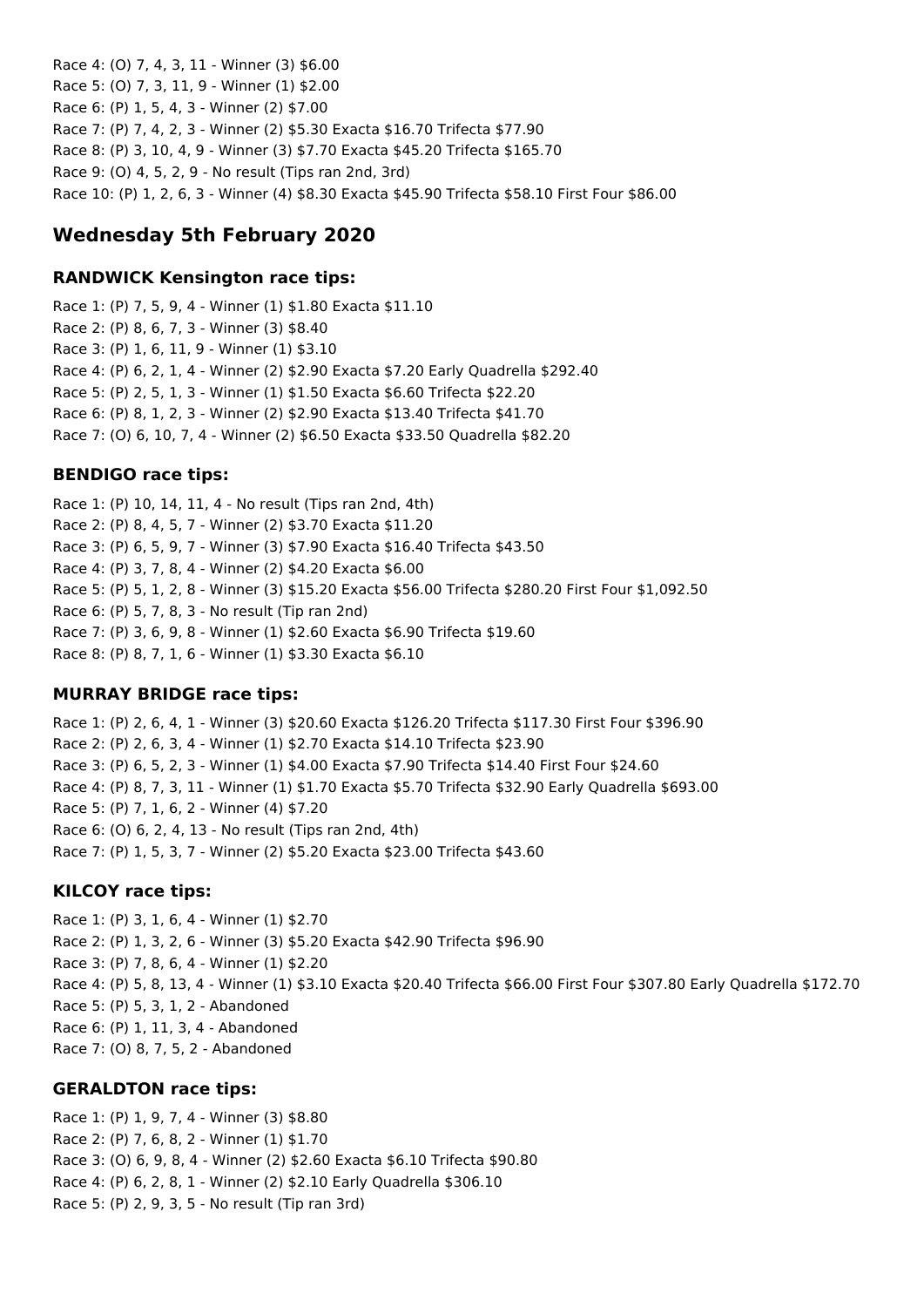Race 6: (P) 7, 3, 10, 2 - Winner (2) \$2.10 Exacta \$4.20 Trifecta \$15.70 Race 7: (O) 2, 3, 7, 5 - No result (Tip ran 4th) Race 8: (O) 1, 9, 12, 5 - Winner (4) \$12.10 Exacta \$73.40

### **ARARAT race tips:**

Race 1: (P) 3, 5, 2, 7 - Winner (1) \$1.80 Exacta \$4.20 Race 2: (P) 13, 4, 2, 8 - Winner (4) \$6.70 Exacta \$20.60 Race 3: (P) 13, 4, 8, 1 - Winner (2) \$6.10 Race 4: (O) 10, 5, 12, 2 - Winner (2) \$4.80 Early Quadrella \$337.50 Race 5: (P) 6, 8, 2, 1 - Winner (4) \$5.30 Exacta \$34.90 Race 6: (P) 5, 7, 2, 11 - Winner (4) \$4.10 Race 7: (O) 13, 6, 8, 9 - No result (Tips ran 3rd, 4th) Race 8: (P) 3, 7, 11, 5 - Winner (2) \$3.40 Exacta \$11.80 Trifecta \$54.00

# **Wednesday 29th January 2020**

### **KEMBLA GRANGE race tips:**

Race 1: (P) 7, 9, 8, 6 - Winner (1) \$2.10 Exacta \$10.00 Race 2: (P) 4, 7, 2, 3 - No result (Tips ran 2nd, 3rd, 4th) Race 3: (P) 7, 5, 6, 1 - Winner (1) \$2.20 Exacta \$8.80 Trifecta \$47.30 First Four \$98.60 Race 4: (P) 8, 4, 7, 10 - Winner (2) \$1.80 Exacta \$4.80 Race 5: (P) 9, 5, 10, 12 - Winner (4) \$4.30 Exacta \$26.00 Trifecta \$147.30 Race 6: (O) 11, 2, 8, 7 - No result Race 7: (O) 8, 11, 1, 13 - Winner (2) \$7.30 Race 8: (O) 2, 12, 10, 16 - No result

# **GEELONG race tips:**

Race 1: (P) 7, 8, 6, 5 - Winner (1) \$4.00 Race 2: (P) 7, 6, 9, 10 - Winner (1) \$1.40 Exacta \$2.00 Race 3: (P) 2, 9, 4, 8 - No result (Tips ran 2nd, 4th) Race 4: (P) 11, 8, 6, 3 - Winner (2) \$3.40 Race 5: (P) 1, 5, 7, 2 - Winner (1) \$1.50 Exacta \$4.50 Trifecta \$5.20 First Four \$6.80 Race 6: (P) 3, 7, 5, 1 - Winner (3) \$2.40 Exacta \$19.90 Trifecta \$59.90 Race 7: (O) 5, 9, 7, 2 - No result (Tips ran 2nd, 4th) Race 8: (P) 10, 13, 6, 11 - Winner (4) \$5.70

### **GAWLER race tips:**

Race 1: (P) 3, 4, 5, - Winner (2) \$3.50 Exacta \$6.40 Trifecta \$4.80 Race 2: (P) 5, 4, 1, 6 - Winner (1) \$2.90 Exacta \$6.50 Trifecta \$9.00 First Four \$20.30 Race 3: (P) 2, 4, 1, 3 - Winner (1) \$3.90 Exacta \$16.30 Trifecta \$42.80 First Four \$60.90 Race 4: (P) 7, 2, 5, 6 - Winner (2) \$3.30 Exacta \$6.10 Trifecta \$11.70 Early Quadrella \$223.50 Race 5: (P) 2, 3, 1, 8 - Winner (3) \$1.80 Exacta \$6.70 Trifecta \$7.80 Race 6: (P) 5, 2, 6, 8 - Winner (2) \$2.20 Race 7: (P) 5, 3, 9, 2 - Winner (3) \$9.30 Exacta \$73.70 Quadrella \$157.00

# **GOLD COAST race tips:**

Race 1: (P) 5, 1, 2, 4 - No result (Tips ran 2nd, 3rd) Race 2: (P) 7, 8, 4, 11 - Winner (1) \$3.50 Exacta \$6.00 Trifecta \$35.80 Race 3: (O) 2, 6, 9, 8 - No result (Tip ran 2nd) Race 4: (O) 2, 4, 7, 5 - No result Race 5: (O) 8, 3, 4, 9 - No result (Tips ran 2nd, 3rd) Race 6: (O) 3, 9, 10, 7 - No result (Tips ran 2nd, 3rd, 4th) Race 7: (P) 3, 12, 2, 6 - Winner (3) \$6.20 Exacta \$18.30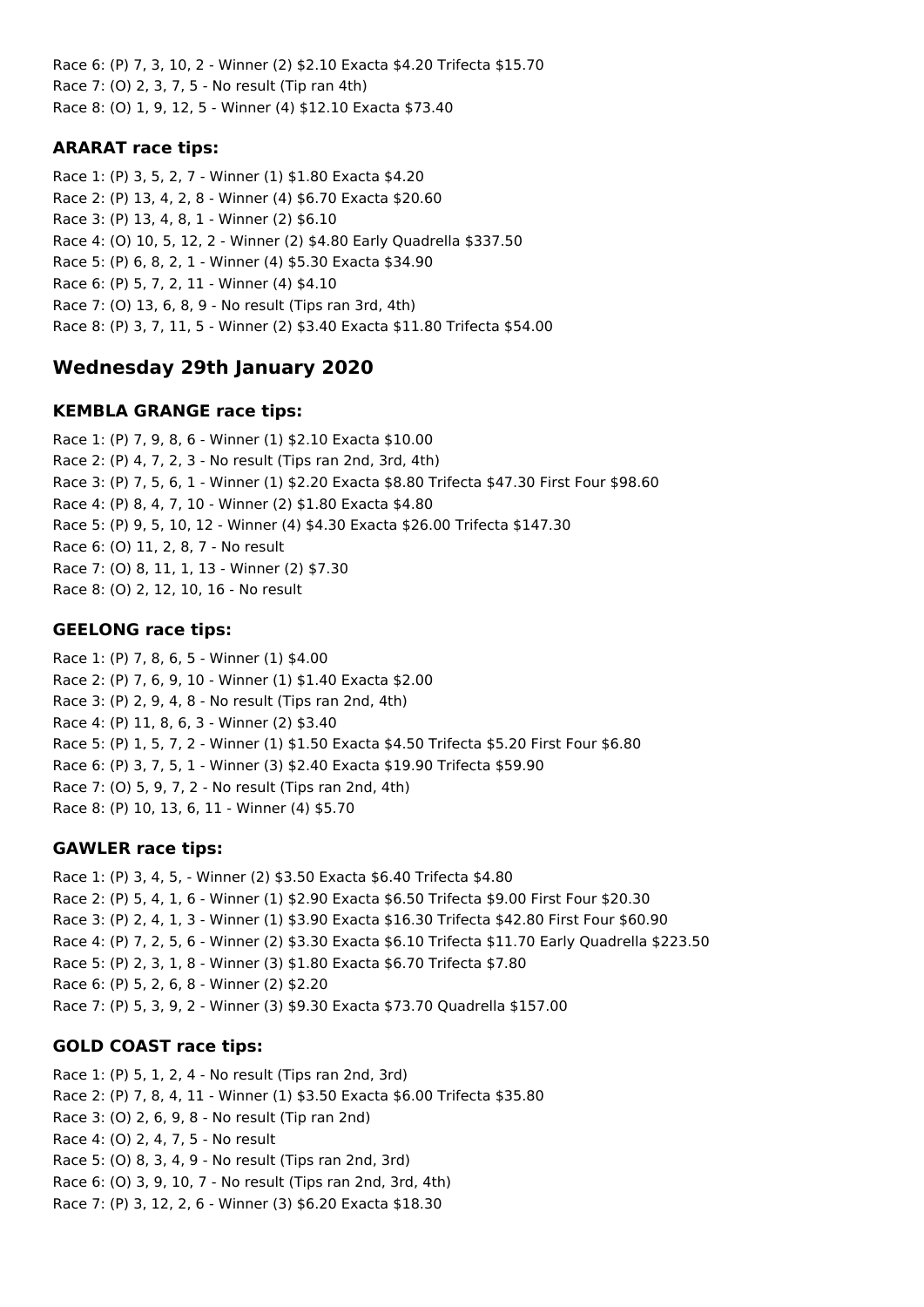#### **ASCOT race tips:**

Race 1: (P) 3, 6, 1, 2 - Winner (1) \$2.90 Exacta \$13.40 Race 2: (P) 8, 11, 5, 4 - No result (Tips ran 2nd, 3rd) Race 3: (P) 3, 2, 1, 5 - No result (Tips ran 2nd, 4th) Race 4: (P) 1, 3, 9, 8 - Winner (1) \$2.10 Race 5: (P) 4, 9, 7, 5 - No result (Tip ran 2nd) Race 6: (O) 12, 2, 4, 5 - Winner (3) \$10.60 Race 7: (O) 5, 4, 9, 11 - Winner (2) \$6.30 Exacta \$56.50

#### **LAUNCESTON race tips:**

Race 1: (P) 5, 4, 7, 13 - No result (Tips ran 2nd, 3rd) Race 2: (O) 1, 5, 18, 6 - No result (Tips ran 2nd, 4th) Race 3: (O) 12, 6, 4, 7 - No result (Tip ran 2nd) Race 4: (P) 5, 4, 3, 12 - No result (Tip ran 2nd) Race 5: (P) 2, 1, 4, 3 - Winner (2) \$2.60 Exacta \$5.70 Trifecta \$14.20 Race 6: (P) 9, 7, 4, 5 - No result (Tips ran 2nd, 3rd, 4th) Race 7: (P) 2, 5, 6, 4 - Winner (3) \$4.90 Exacta \$10.40 Trifecta \$38.00 Race 8: (P) 5, 1, 2, 6 - Winner (4) \$4.80 Exacta \$16.70 Trifecta \$17.70 First Four \$13.70

# **Wednesday 22nd January 2020**

#### **CANTERBURY race tips:**

Race 1: (P) 2, 3, 5, 7 - Winner (1) \$1.80 Exacta \$6.10 Trifecta \$11.80 Race 2: (P) 2, 7, 9, 1 - Winner (2) \$3.80 Exacta \$11.10 Trifecta \$30.20 Race 3: (P) 1, 5, 4, 2 - Winner (1) \$3.10 Exacta \$8.50 Trifecta \$46.00 First Four \$61.80 Race 4: (P) 1, 3, 7, 5 - No result (Tips ran 2nd, 3rd, 4th) Race 5: (P) 4, 2, 6, 5 - Winner (2) \$3.60 Race 6: (P) 7, 9, 1, 5 - Winner (2) \$4.90 Race 7: (P) 10, 7, 11, 1 - Winner (1) \$3.80 Exacta \$20.60 Trifecta \$55.90

#### **SANDOWN race tips:**

Race 1: (P) 2, 9, 6, 5 - Winner (1) \$1.80 Exacta \$3.80 Trifecta \$8.70 Race 2: (O) 9, 8, 11, 12 - No result (Tip ran 2nd) Race 3: (O) 3, 5, 14, 10 - Winner (2) \$4.60 Exacta \$38.10 Race 4: (O) 5, 7, 10, 11 - No result (Tip ran 2nd) Race 5: (P) 11, 4, 6, 3 - No result (Tip ran 2nd) Race 6: (O) 11, 3, 5, 10 - No result (Tips ran 3rd, 4th) Race 7: (P) 6, 10, 15, 5 - No result (Tips ran 3rd, 4th) Race 8: (P) 9, 2, 13, 17 - Winner (2) \$3.80 Exacta \$9.60 Trifecta \$26.70 First Four \$74.80 Race 9: (O) 16, 15, 5, 4 - Winner (1) \$5.70 Exacta \$61.60

#### **OAKBANK race tips:**

Race 1: (P) 7, 3, 5, 6 - Winner (4) \$3.50 Exacta \$10.20 Trifecta \$26.90 First Four \$45.60 Race 2: (P) 4, 7, 1, 5 - Winner (2) \$5.70 Exacta \$38.40 Race 3: (P) 5, 7, 3, 6 - Winner (3) \$4.20 Race 4: (P) 6, 2, 1, 9 - Winner (1) \$2.60 Early Quadrella \$623.10 Race 5: (P) 3, 6, 1, 4 - Winner (2) \$5.70 Exacta \$28.00 Trifecta \$115.10 Race 6: (O) 4, 2, 6, 10 - Winner (2) \$5.20 Exacta \$14.10 Race 7: (O) 6, 2, 12, 9 - Winner (1) \$3.10 Quadrella \$348.50

#### **ROCKHAMPTON race tips:**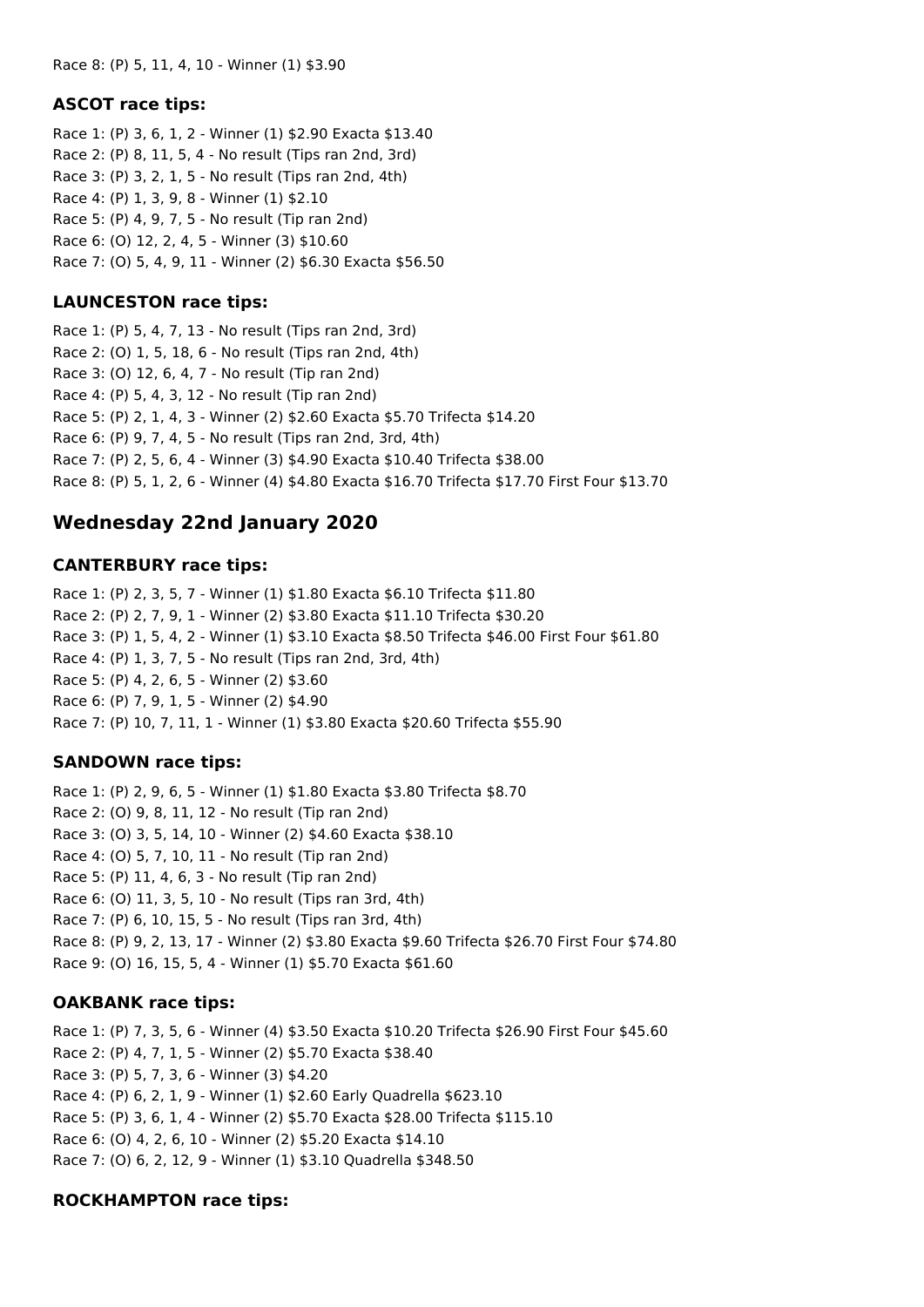Race 1: (P) 13, 6, 9, 12 - No result (Tips ran 3rd, 4th) Race 2: (P) 1, 2, 3, 6 - No result (Tips ran 2nd, 3rd, 4th) Race 3: (P) 2, 4, 7, 3 - Winner (4) \$3.80 Exacta \$42.80 Trifecta \$93.00 First Four \$425.20 Race 4: (O) 8, 7, 2, 5 - Winner (1) \$2.40 Exacta \$13.10 Race 5: (P) 1, 3, 5, 2 - Winner (3) \$4.10 Exacta \$10.90 Race 6: (P) 9, 8, 11, 4 - Winner (4) \$4.80 Exacta \$10.60 Trifecta \$43.60 Race 7: (O) 13, 11, 10, 3 - Winner (4) \$6.00 Exacta \$31.50

#### **ASCOT race tips:**

Race 1: (P) 1, 2, 4, 6 - Winner (2) \$2.00 Exacta \$15.00 Trifecta \$135.30 Race 2: (O) 3, 6, 14, 11 - Winner (1) \$2.20 Exacta \$23.80 Race 3: (P) 1, 2, 5, 12 - Winner (1) \$4.30 Race 4: (O) 1, 9, 4, 5 - No result (Tip ran 2nd) Race 5: (P) 8, 3, 7, 10 - Winner (1) \$2.80 Race 6: (O) 8, 4, 12, 10 - No result (Tip ran 4th) Race 7: (O) 2, 8, 11, 9 - No result

#### **MOE race tips:**

Race 1: (P) 5, 6, 11, 12 - No result (Tip ran 2nd) Race 2: (O) 10, 9, 3, 4 - Winner (3) \$7.40 Exacta \$30.10 Race 3: (P) 10, 5, 9, 7 - Winner (1) \$1.60 Exacta \$3.90 Race 4: (P) 11, 12, 10, 4 - Winner (2) \$2.60 Exacta \$25.00 Trifecta \$40.90 Race 5: (P) 1, 6, 5, 7 - Winner (1) \$1.90 Exacta \$9.30 Trifecta \$28.90 Race 6: (P) 4, 8, 3, 2 - Winner (4) \$6.10 Exacta \$17.80 Trifecta \$82.70 Race 7: (O) 6, 12, 10, 5 - No result (Tips ran 2nd, 3rd) Race 8: (O) 6, 1, 5, 12 - No result (Tips ran 2nd, 3rd)

#### **LAUNCESTON race tips:**

Race 1: (O) 14, 1, 6, 11 - No result (Tips ran 2nd, 4th) Race 2: (O) 5, 10, 8, 1 - No result (Tip ran 2nd) Race 3: (O) 8, 3, 4, 7 - No result (Tip ran 3rd) Race 4: (P) 5, 2, 6, 8 - No result (Tips ran 2nd, 3rd) Race 5: (P) 6, 5, 1, 4 - Winner (4) \$5.10 Race 6: (P) 1, 7, 2, 9 - Winner (1) \$1.30 Race 7: (P) 6, 10, 4, 1 - No result (Tips ran 2nd, 4th) Race 8: (P) 4, 1, 3, 2 - Winner (2) \$2.50

### **Wednesday 15th January 2020**

#### **WARWICK FARM race tips:**

Race 1: (P) 1, 3, 4, 5 - Winner (2) \$6.40 Exacta \$13.50 Race 2: (P) 1, 7, 2, 3 - No result (Tips ran 2nd, 3rd) Race 3: (O) 7, 2, 14, 3 - No result Race 4: (P) 3, 5, 7, 6 - Winner (3) \$3.40 Race 5: (O) 3, 2, 8, 4 - No result (Tips ran 2nd, 3rd, 4th) Race 6: (P) 9, 1, 6, 5 - Winner (4) \$6.70 Exacta \$23.80 Trifecta \$116.10 Race 7: (P) 6, 5, 8, 4 - No result (Tip ran 2nd)

#### **CAULFIELD race tips:**

Race 1: (P) 3, 6, 4, 2 - Abandoned Race 2: (P) 2, 4, 5, 1 - Abandoned Race 3: (P) 1, 9, 6, 2 - Abandoned Race 4: (P) 5, 10, 6, 1 - Abandoned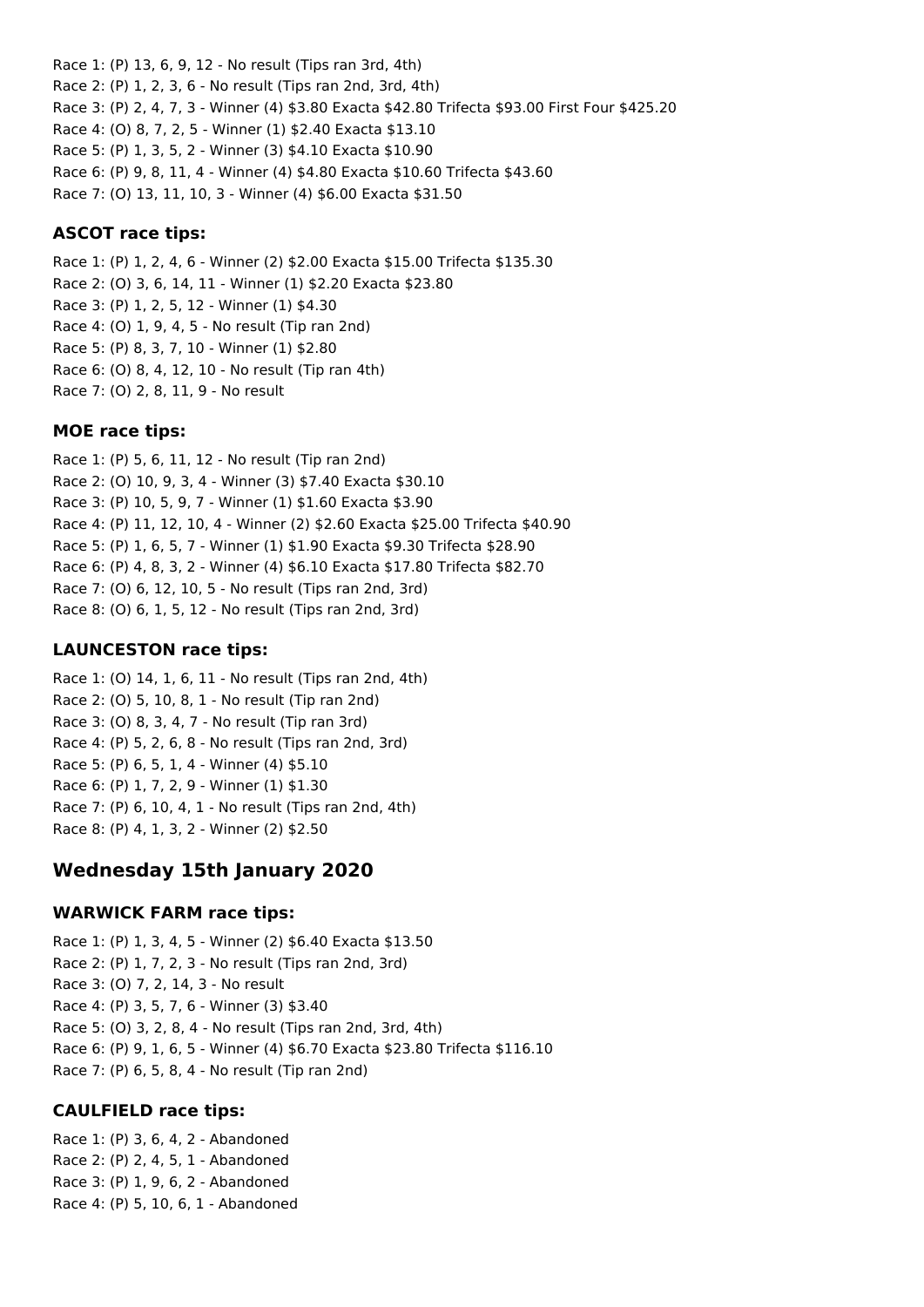Race 5: (O) 12, 4, 9, 2 - Abandoned Race 6: (O) 9, 11, 8, 13 - Abandoned Race 7: (P) 11, 6, 7, 14 - Abandoned Race 8: (O) 12, 2, 3, 13 - Abandoned

### **STRATHALBYN race tips:**

Race 1: (P) 6, 7, 1, 8 - Winner (3) \$2.80 Exacta \$20.10 Trifecta \$101.30 Race 2: (P) 5, 2, 4, 1 - Winner (3) \$3.00 Exacta \$10.50 Trifecta \$30.80 First Four \$73.10 Race 3: (P) 9, 6, 3, 4 - Winner (4) \$4.20 Exacta \$13.00 Race 4: (P) 1, 5, 4, 10 - Winner (4) \$7.70 Early Quadrella \$696.10 Race 5: (O) 6, 8, 1, 9 - Winner (4) \$11.50 Exacta \$85.70 Race 6: (P) 3, 8, 1, 6 - No result (Tips ran 2nd, 3rd) Race 7: (P) 2, 1, 4, 6 - Winner (1) \$2.30 Exacta \$9.10 Trifecta \$45.30

# **MACKAY race tips:**

Race 1: (P) 2, 1, 4, 5 - Winner (1) \$1.70 Exacta \$3.40 Trifecta \$3.70 First Four \$3.80 Race 2: (P) 1, 8, 4, 3 - Winner (1) \$2.10 Exacta \$12.30 Trifecta \$32.10 First Four \$77.50 Race 3: (P) 1, 5, 3, 7 - Winner (1) \$2.00 Exacta \$5.10 Trifecta \$7.90 Race 4: (P) 1, 5, 6, 7 - Winner (1) \$3.70 Early Quadrella \$14.10 Race 5: (P) 7, 2, 3, 5 - No result (Tip ran 2nd) Race 6: (O) 5, 2, 12, 10 - No result Race 7: (O) 12, 9, 1, 2 - No result (Tip ran 3rd)

### **BUNBURY race tips:**

Race 1: (P) 1, 3, 5, 6 - Winner (1) \$2.70 Exacta \$6.30 Trifecta \$20.40 First Four \$45.90 Race 2: (P) 2, 6, 9, 8 - Winner (1) \$2.20 Race 3: (O) 2, 7, 4, 3 - Winner (3) \$2.40 Exacta \$7.80 Race 4: (P) 7, 5, 3, 4 - Winner (1) \$4.50 Early Quadrella \$92.80 Race 5: (P) 3, 4, 6, 2 - Winner (2) \$5.50 Exacta \$28.20 Race 6: (O) 5, 2, 13, 7 - Winner (1) \$1.50 Exacta \$14.70 Race 7: (P) 4, 3, 7, 10 - No result (Tips ran 3rd, 4th)

# **YARRA VALLEY race tips:**

Race 1: (P) 7, 4, 2, 1 - Abandoned Race 2: (P) 6, 8, 3, 9 - Abandoned Race 3: (P) 1, 2, 6, 7 - Abandoned Race 4: (P) 3, 2, 10, 4 - Abandoned Race 5: (P) 1, 4, 3, 7 - Abandoned Race 6: (P) 3, 5, 4, 2 - Abandoned Race 7: (O) 2, 8, 4, 6 - Abandoned Race 8: (P) 10, 2, 7, 1 - Abandoned

# **Wednesday 8th January 2020**

### **WARWICK FARM race tips:**

Race 1: (P) 7, 10, 12, 2 - No result (Tips ran 2nd, 3rd, 4th) Race 2: (O) 9, 2, 5, 12 - Winner (4) \$5.60 Exacta \$36.10 Race 3: (P) 5, 2, 10, 1 - Winner (1) \$3.30 Exacta \$19.80 Race 4: (P) 6, 4, 2, 7 - Winner (2) \$3.30 Exacta \$16.90 Trifecta \$42.10 First Four \$91.10 Race 5: (P) 4, 8, 2, 5 - No result (Tip ran 4th) Race 6: (P) 15, 8, 6, 2 - Winner (1) \$5.80 Exacta \$24.20 Trifecta \$126.80 First Four \$277.20 Race 7: (P) 11, 6, 3, 12 - No result (Tips ran 3rd, 4th)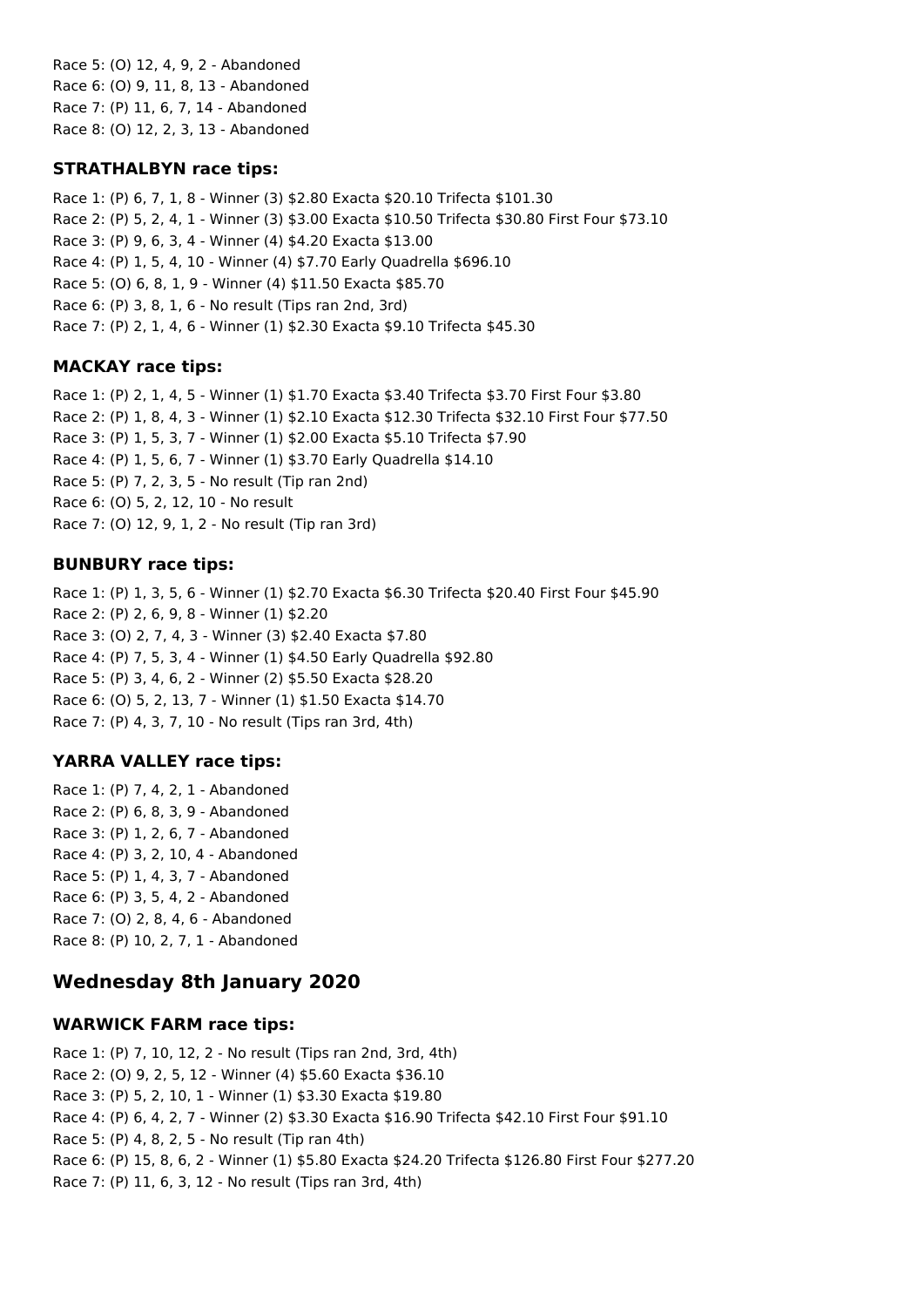#### **SANDOWN race tips:**

Race 1: (P) 10, 7, 1, 4 - Winner (1) \$2.00 Exacta \$6.00 Trifecta \$18.00 Race 2: (P) 3, 6, 11, 7 - Winner (2) \$4.80 Exacta \$19.30 Race 3: (O) 2, 9, 11, 8 - Winner (4) \$12.40 Race 4: (P) 3, 8, 6, 11 - Winner (4) \$5.40 Early Quadrella \$1,073.20 Race 5: (P) 8, 6, 3, 12 - Winner (1) \$4.70 Exacta \$22.20 Race 6: (O) 6, 12, 16, 14 - Winner (2) \$7.10 Race 7: (O) 3, 6, 15, 2 - No result (Tip ran 2nd) Race 8: (O) 4, 11, 8, 5 - Winner (3) \$14.00 Exacta \$83.00

#### **ROCKHAMPTON race tips:**

Race 1: (P) 2, 3, 6, 1 - Winner (3) \$6.90 Exacta \$18.40 Race 2: (O) 5, 11, 10, 1 - No result (Tips ran 2nd, 3rd) Race 3: (P) 3, 1, 2, 6 - No result (Tips ran 2nd, 3rd) Race 4: (P) 1, 4, 2, 8 - Winner (1) \$2.40 Race 5: (P) 1, 7, 6, 10 - Winner (4) \$6.20 Exacta \$41.00 Trifecta \$159.60 Race 6: (O) 8, 11, 9, 2 - Winner (2) \$5.20 Exacta \$24.70 Race 7: (O) 7, 6, 12, 3 - No result (Tips ran 2nd, 3rd, 4th)

#### **BUNBURY race tips:**

Race 1: (P) 1, 3, 4, 2 - Winner (1) \$2.00 Exacta \$7.70 Race 2: (P) 1, 6, 10, 9 - No result (Tips ran 2nd, 3rd, 4th) Race 3: (P) 10, 3, 4, 5 - Winner (3) \$5.40 Exacta \$13.90 Race 4: (P) 6, 11, 4, 8 - Winner (1) \$3.70 Exacta \$27.30 Trifecta \$94.80 Race 5: (O) 11, 12, 7, 5 - Winner (2) \$4.70 Exacta \$38.60 Race 6: (O) 8, 10, 1, 3 - Winner (1) \$10.80 Race 7: (O) 12, 10, 3, 1 - No result (Tip ran 4th) Race 8: (O) 13, 10, 5, 11 - No result (Tip ran 4th)

#### **YARRA VALLEY race tips:**

Race 1: (P) 1, 6, 4, 5 - Winner (1) \$2.40 Race 2: (P) 6, 10, 9, 3 - Winner (1) \$1.30 Race 3: (O) 9, 7, 6, 4 - No result (Tips ran 3rd, 4th) Race 4: (P) 11, 9, 8, 4 - Winner (2) \$3.40 Race 5: (P) 1, 2, 7, 5 - Winner (1) \$3.70 Race 6: (P) 3, 1, 6, 5 - Winner (1) \$2.60 Exacta \$13.20 Trifecta \$23.80 Race 7: (P) 5, 9, 1, 7 - Winner (2) \$3.10 Exacta \$9.10 Trifecta \$69.90 Race 8: (O) 11, 7, 4, 10 - No result (Tips ran 3rd, 4th)

#### **CANBERRA race tips:**

Race 1: (P) 1, 4, 5, 2 - Abandoned Race 2: (P) 3, 4, 2, 1 - Abandoned Race 3: (O) 2, 3, 6, 8 - Abandoned Race 4: (P) 1, 3, 13, 2 - Abandoned Race 5: (P) 1, 3, 2, 8 - Abandoned Race 6: (P) 1, 2, 12, 9 - Abandoned Race 7: (P) 1, 2, 4, 10 - Abandoned Race 8: (P) 1, 3, 12, 13 - Abandoned

#### **DEVONPORT race tips:**

Race 1: (P) 4, 8, 5, 3 - Winner (3) \$5.30 Exacta \$13.00 Trifecta \$85.20 First Four \$164.70 Race 2: (O) 6, 9, 2, 1 - No result (Tips ran 3rd, 4th)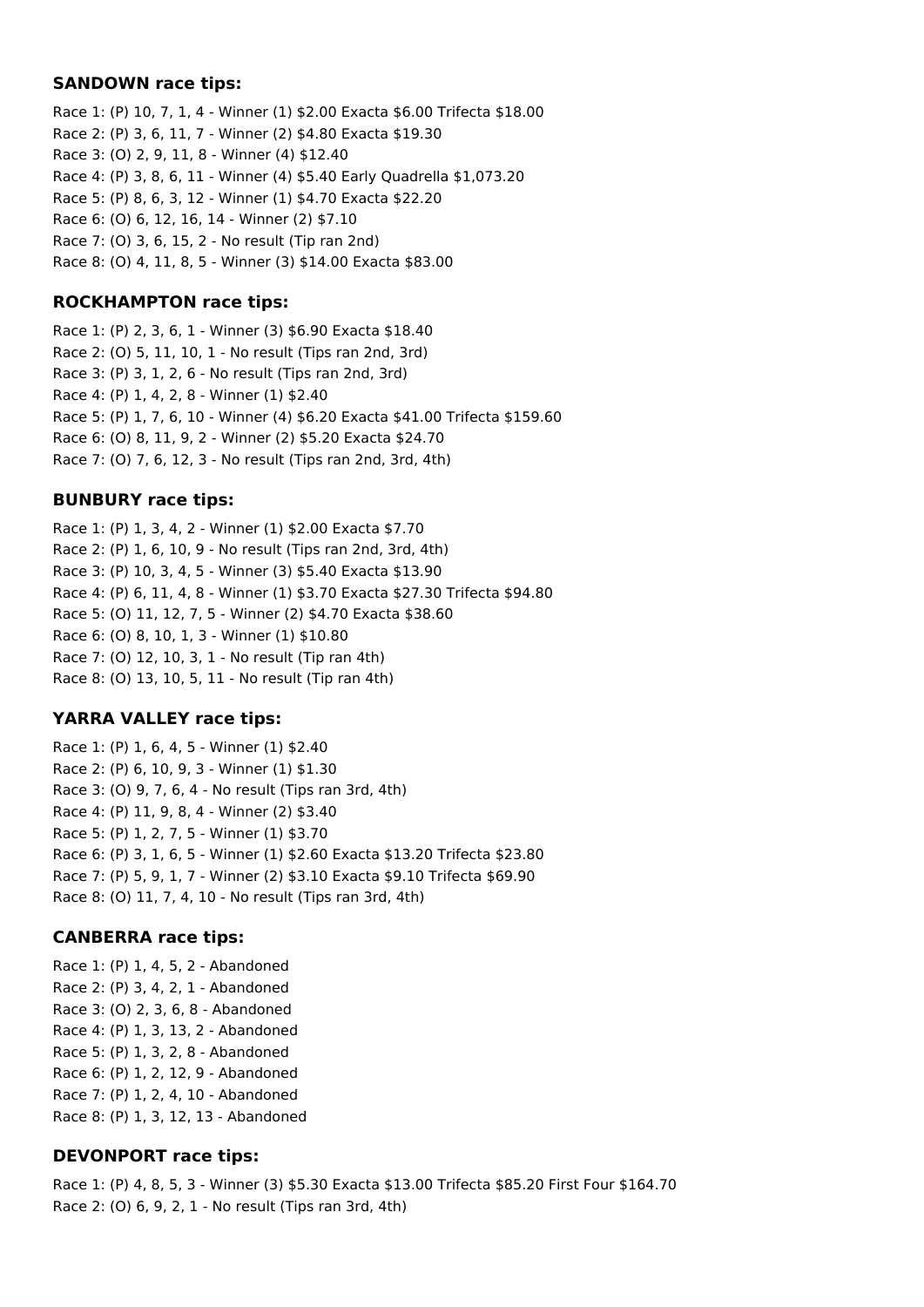Race 3: (P) 8, 7, 4, 5 - Winner (1) \$4.20 Race 4: (P) 4, 5, 1, 2 - Winner (2) \$3.10 Race 5: (O) 1, 10, 6, 4 - No result (Tips ran 2nd, 3rd) Race 6: (O) 6, 7, 8, 9 - Winner (2) \$3.60 Exacta \$13.50 Race 7: (O) 9, 11, 3, 1 - Winner (1) \$5.30 Race 8: (P) 8, 1, 4, 2 - Winner (2) \$5.60 Exacta \$18.30 Trifecta \$45.00

# **Wednesday 1st January 2020**

#### **RANDWICK Kensington race tips:**

Race 1: (P) 7, 5, 4, 6 - Winner (4) \$11.30 Exacta \$101.70 Trifecta \$259.70 Race 2: (P) 6, 3, 5, 2 - Winner (3) \$3.60 Exacta \$17.30 Race 3: (P) 9, 7, 2, 4 - Winner (3) \$6.90 Exacta \$40.20 Race 4: (P) 3, 4, 7, 1 - No result (Tips ran 2nd, 4th) Race 5: (O) 5, 4, 10, 8 - Winner (1) \$2.80 Race 6: (P) 11, 4, 5, 6 - No result (Tip ran 2nd) Race 7: (P) 3, 8, 4, 10 - Winner (2) \$2.30 Exacta \$12.30 Race 8: (P) 2, 4, 7, 1 - No result (Tips ran 2nd, 3rd)

### **FLEMINGTON race tips:**

Race 1: (O) 7, 4, 3, 9 - No result (Tip ran 2nd) Race 2: (P) 5, 6, 8, 3 - No result (Tips ran 2nd, 3rd, 4th) Race 3: (P) 3, 4, 2, 6 - Winner (1) \$1.50 Race 4: (P) 7, 4, 6, 2 - Winner (2) \$3.20 Exacta \$8.00 Trifecta \$38.20 First Four \$86.90 Race 5: (O) 1, 2, 3, 10 - No result (Tips ran 3rd, 4th) Race 6: (O) 4, 13, 15, 14 - Winner (4) \$4.70 Exacta \$27.40 Race 7: (P) 3, 6, 5, 7 - No result (Tips ran 2nd, 4th) Race 8: (O) 13, 14, 19, 11 - No result

### **MURRAY BRIDGE race tips:**

Race 1: (P) 1, 4, 5, 3 - Winner (2) \$4.20 Exacta \$7.90 Trifecta \$17.20 First Four \$41.30 Race 2: (P) 7, 2, 6, 5 - Winner (2) \$6.70 Exacta \$12.90 Race 3: (P) 1, 5, 7, 6 - Winner (2) \$2.30 Exacta \$4.50 Race 4: (O) 12, 2, 4, 1 - Winner (2) \$7.50 Exacta \$18.10 Trifecta \$114.70 Early Quadrella \$407.90 Race 5: (P) 4, 6, 5, 1 - Winner (2) \$2.60 Exacta \$7.60 Trifecta \$17.50 First Four \$36.90 Race 6: (P) 4, 7, 10, 6 - Winner (4) \$7.70 Exacta \$78.70 Race 7: (P) 3, 1, 2, 5 - Winner (3) \$3.10 Quadrella \$829.70

### **DOOMBEN race tips:**

Race 1: (P) 8, 5, 9, 2 - Winner (3) \$4.00 Exacta \$8.60 Trifecta \$24.40 Race 2: (P) 4, 2, 7, 5 - Winner (1) \$3.20 Exacta \$29.00 Trifecta \$101.40 Race 3: (P) 6, 4, 2, 5 - Winner (1) \$2.50 Exacta \$11.60 Race 4: (P) 3, 13, 11, 14 - Winner (2) \$10.50 Exacta \$44.20 Trifecta \$187.90 First Four \$415.50 Early Quadrella \$501.40 Race 5: (P) 9, 6, 5, 7 - No result (Tips ran 2nd, 4th) Race 6: (P) 4, 5, 1, 3 - Winner (3) \$3.20 Exacta \$15.00 Race 7: (O) 10, 2, 7, 19 - No result (Tips ran 2nd, 3rd) Race 8: (O) 8, 5, 15, 10 - No result

### **PINJARRA race tips:**

Race 1: (P) 1, 4, 2, 5 - Winner (1) \$1.20 Exacta \$3.20 Trifecta \$5.00 Race 2: (P) 3, 2, 8, 7 - Winner (3) \$10.90 Exacta \$197.50 Trifecta \$856.40 Race 3: (O) 11, 12, 6, 2 - Winner (4) \$1.60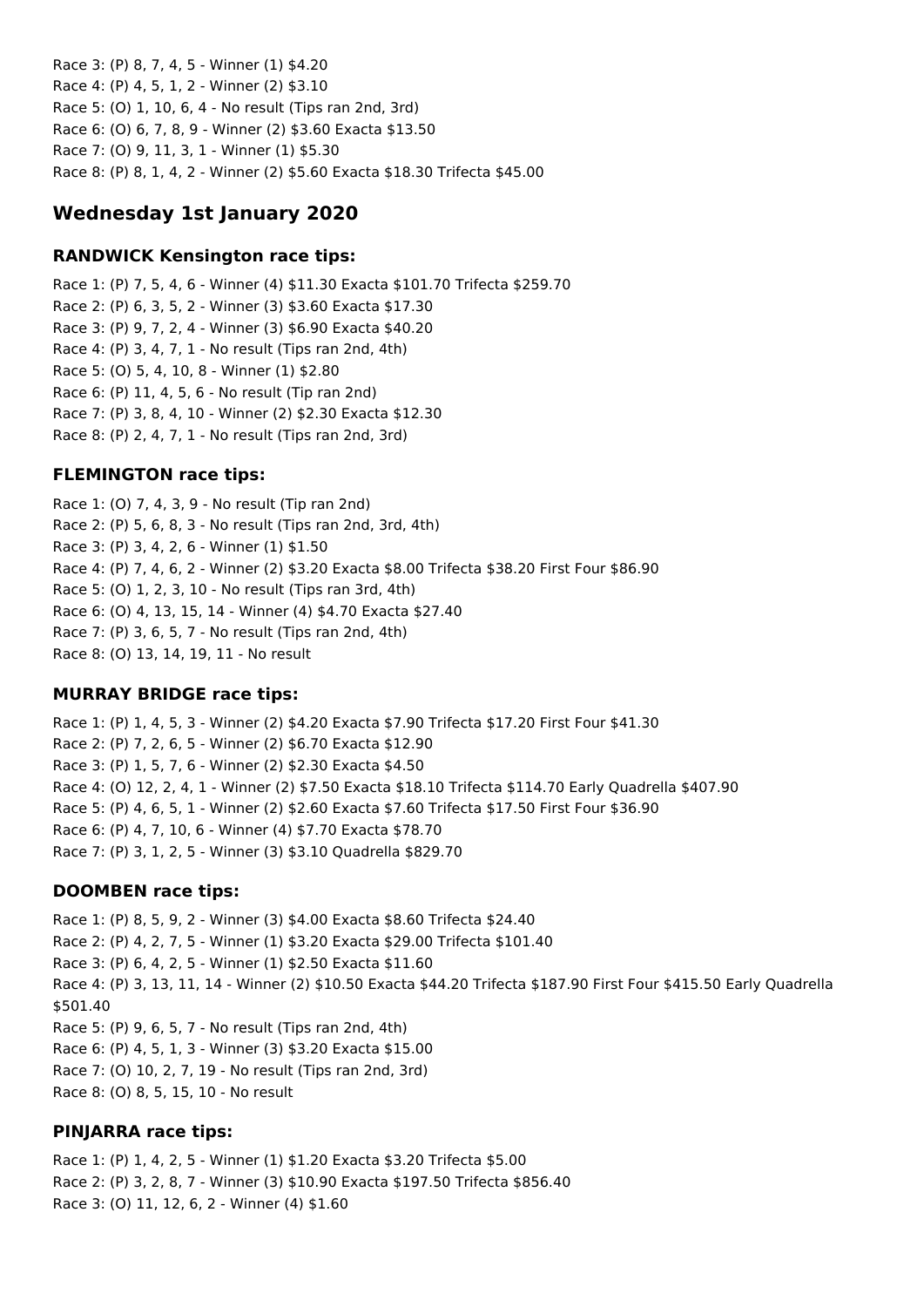Race 4: (P) 5, 4, 7, 11 - No result Race 5: (P) 4, 2, 9, 10 - Winner (2) \$3.40 Race 6: (O) 2, 6, 9, 1 - Winner (1) \$5.30 Exacta \$19.30 Race 7: (P) 3, 7, 1, 2 - Winner (4) \$3.90 Race 8: (O) 8, 12, 7, 5 - No result (Tips ran 2nd, 3rd, 4th) Race 9: (O) 3, 1, 11, 10 - Winner (2) \$2.70 Exacta \$6.00

### **MORNINGTON race tips:**

Race 1: (P) 8, 5, 9, 2 - No result (Tips ran 2nd, 3rd, 4th) Race 2: (O) 8, 12, 14, 9 - No result (Tips ran 2nd, 3rd, 4th) Race 3: (P) 2, 3, 6, 5 - No result (Tips ran 3rd, 4th) Race 4: (P) 1, 7, 8, 6 - Winner (1) \$1.70 Exacta \$5.30 Trifecta \$22.60 First Four \$33.90 Race 5: (P) 2, 3, 4, 9 - Winner (2) \$4.90 Exacta \$13.40 Race 6: (P) 1, 5, 7, 4 - Winner (1) \$2.40 Exacta \$7.80 Trifecta \$17.00 Race 7: (P) 3, 5, 2, 8 - Winner (1) \$1.40 Exacta \$2.50 Trifecta \$7.20 Quadrella \$45.70

### **INVERELL race tips:**

Race 1: (P) 3, 6, 7, 4 - Winner (1) \$1.70 Exacta \$7.20 Trifecta \$73.30 First Four \$209.60 Race 2: (O) 1, 3, 11, 7 - Winner (2) \$2.90 Race 3: (O) 3, 8, 10, 6 - Winner (4) \$11.00 Race 4: (O) 2, 5, 4, 11 - Winner (4) \$10.00 Exacta \$79.10 Early Quadrella \$1,802.10 Race 5: (O) 1, 8, 5, 6 - Winner (3) \$3.60 Exacta \$8.10 Trifecta \$65.00 Race 6: (O) 2, 10, 9, 6 - No result (Tips ran 2nd, 3rd, 4th) Race 7: (O) 4, 10, 3, 6 - Winner (1) \$4.40 Race 8: (O) 12, 8, 10, 6 - No result (Tip ran 2nd)

# **LONGFORD race tips:**

Race 1: (P) 1, 2, 7, 4 - Winner (2) \$3.60 Exacta \$38.60 Race 2: (P) 7, 5, 2, 6 - No result (Tips ran 2nd, 3rd) Race 3: (P) 3, 1, 5, 6 - Winner (2) \$2.90 Exacta \$5.10 Race 4: (P) 6, 1, 2, 8 - No result (Tips ran 2nd, 4th) Race 5: (P) 5, 6, 2, 1 - Winner (1) \$5.20 Race 6: (P) 6, 7, 1, 2 - No result (Tips ran 2nd, 4th) Race 7: (P) 2, 6, 7, 10 - No result (Tip ran 2nd)

# **TERANG race tips:**

Race 1: (P) 10, 6, 1, 5 - Winner (1) \$1.80 Exacta \$6.60 Trifecta \$14.20 First Four \$49.50 Race 2: (O) 4, 10, 9, 5 - Winner (1) \$6.20 Race 3: (P) 6, 7, 2, 8 - Winner (1) \$4.40 Race 4: (P) 5, 8, 2, 4 - Winner (1) \$2.60 Exacta \$16.50 Trifecta \$53.90 Early Quadrella \$105.10 Race 5: (P) 1, 7, 2, 8 - Winner (3) \$5.80 Exacta \$10.60 Trifecta \$91.90 Race 6: (P) 6, 12, 3, 5 - No result (Tips ran 2nd, 3rd)

### **BURRUMBEET race tips:**

Race 1: (P) 3, 1, 7, 8 - Winner (3) \$2.20 Race 2: (P) 8, 3, 5, 4 - Winner (2) \$3.80 Race 3: (P) 2, 3, 5, 7 - Winner (1) \$2.50 Exacta \$5.30 Trifecta \$6.00 First Four \$10.40 Race 4: (P) 7, 6, 1, 2 - Winner (1) \$5.30 Exacta \$25.50 Trifecta \$167.40 Early Quadrella \$195.60 Race 5: (P) 10, 8, 3, 9 - No result (Tips ran 2nd, 3rd) Race 6: (P) 5, 6, 8, 7 - No result (Tips ran 2nd, 4th) Race 7: (P) 4, 3, 6, 5 - Winner (2) \$3.60

### **PORT MACQUARIE race tips:**